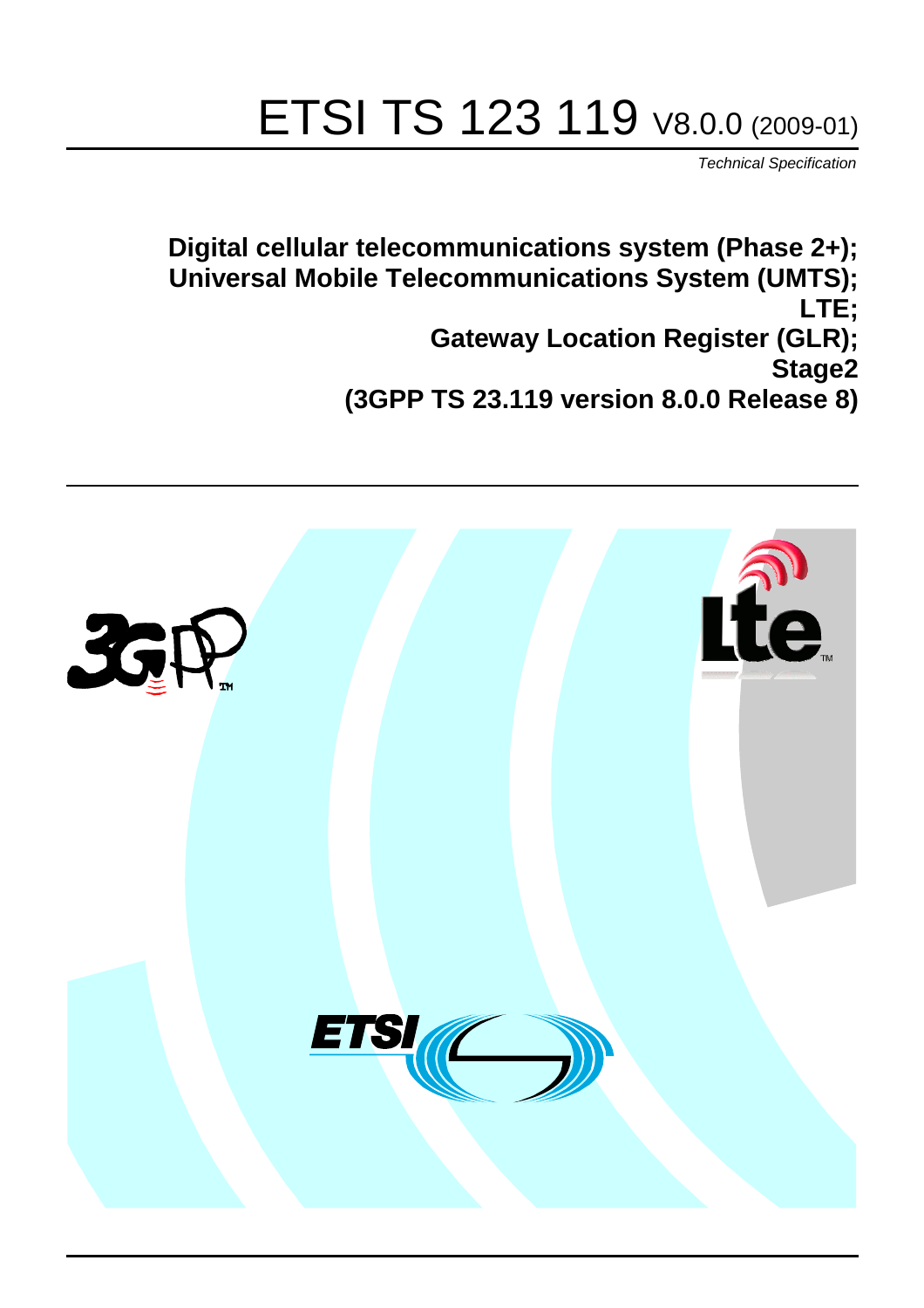Reference RTS/TSGC-0423119v800

Keywords

GSM, LTE, UMTS

#### *ETSI*

#### 650 Route des Lucioles F-06921 Sophia Antipolis Cedex - FRANCE

Tel.: +33 4 92 94 42 00 Fax: +33 4 93 65 47 16

Siret N° 348 623 562 00017 - NAF 742 C Association à but non lucratif enregistrée à la Sous-Préfecture de Grasse (06) N° 7803/88

#### *Important notice*

Individual copies of the present document can be downloaded from: [http://www.etsi.org](http://www.etsi.org/)

The present document may be made available in more than one electronic version or in print. In any case of existing or perceived difference in contents between such versions, the reference version is the Portable Document Format (PDF). In case of dispute, the reference shall be the printing on ETSI printers of the PDF version kept on a specific network drive within ETSI Secretariat.

Users of the present document should be aware that the document may be subject to revision or change of status. Information on the current status of this and other ETSI documents is available at <http://portal.etsi.org/tb/status/status.asp>

If you find errors in the present document, please send your comment to one of the following services: [http://portal.etsi.org/chaircor/ETSI\\_support.asp](http://portal.etsi.org/chaircor/ETSI_support.asp)

#### *Copyright Notification*

No part may be reproduced except as authorized by written permission. The copyright and the foregoing restriction extend to reproduction in all media.

> © European Telecommunications Standards Institute 2009. All rights reserved.

**DECT**TM, **PLUGTESTS**TM, **UMTS**TM, **TIPHON**TM, the TIPHON logo and the ETSI logo are Trade Marks of ETSI registered for the benefit of its Members.

**3GPP**TM is a Trade Mark of ETSI registered for the benefit of its Members and of the 3GPP Organizational Partners. **LTE**™ is a Trade Mark of ETSI currently being registered

for the benefit of its Members and of the 3GPP Organizational Partners.

**GSM**® and the GSM logo are Trade Marks registered and owned by the GSM Association.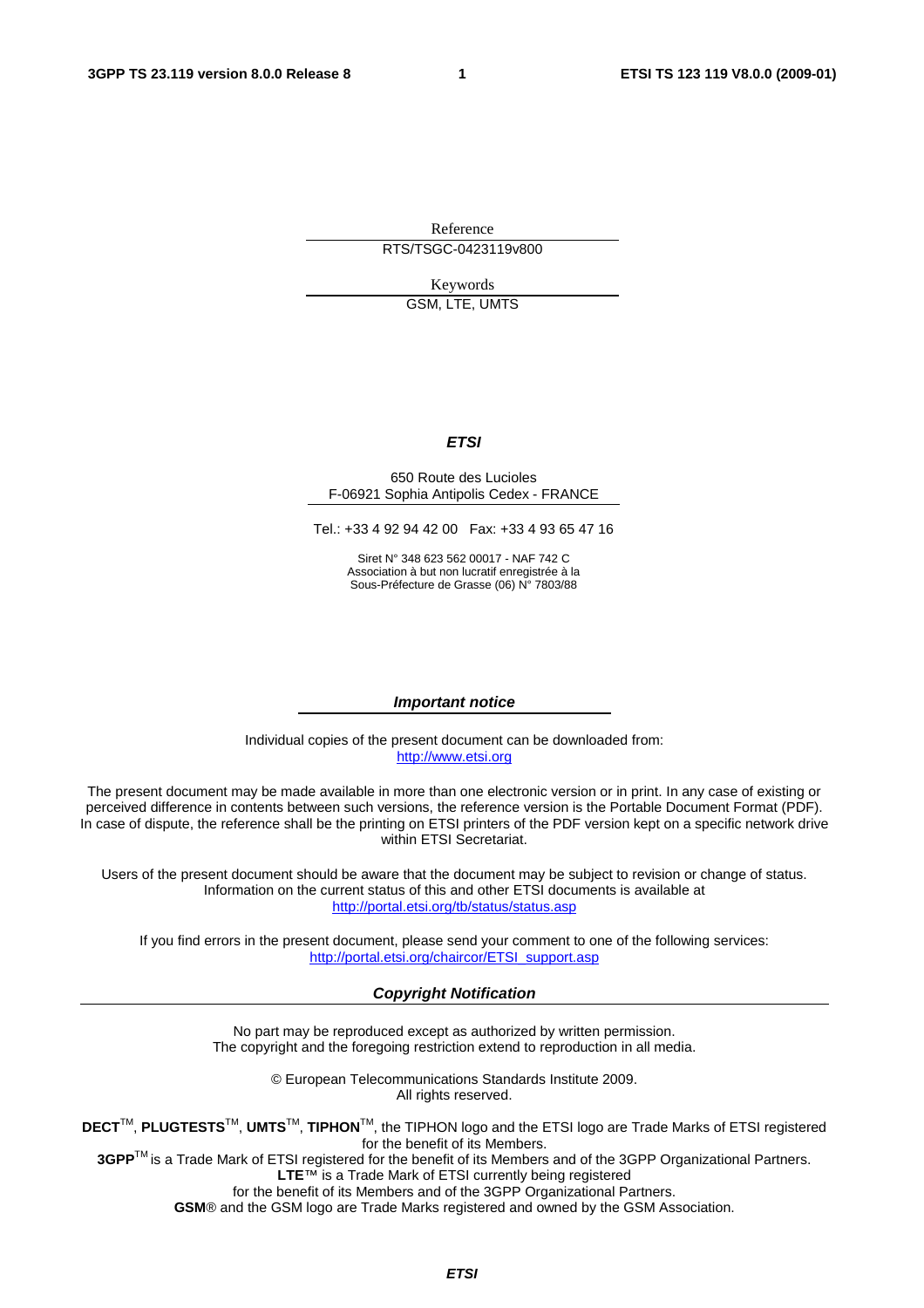## Intellectual Property Rights

IPRs essential or potentially essential to the present document may have been declared to ETSI. The information pertaining to these essential IPRs, if any, is publicly available for **ETSI members and non-members**, and can be found in ETSI SR 000 314: *"Intellectual Property Rights (IPRs); Essential, or potentially Essential, IPRs notified to ETSI in respect of ETSI standards"*, which is available from the ETSI Secretariat. Latest updates are available on the ETSI Web server ([http://webapp.etsi.org/IPR/home.asp\)](http://webapp.etsi.org/IPR/home.asp).

Pursuant to the ETSI IPR Policy, no investigation, including IPR searches, has been carried out by ETSI. No guarantee can be given as to the existence of other IPRs not referenced in ETSI SR 000 314 (or the updates on the ETSI Web server) which are, or may be, or may become, essential to the present document.

## Foreword

This Technical Specification (TS) has been produced by ETSI 3rd Generation Partnership Project (3GPP).

The present document may refer to technical specifications or reports using their 3GPP identities, UMTS identities or GSM identities. These should be interpreted as being references to the corresponding ETSI deliverables.

The cross reference between GSM, UMTS, 3GPP and ETSI identities can be found under [http://webapp.etsi.org/key/queryform.asp.](http://webapp.etsi.org/key/queryform.asp)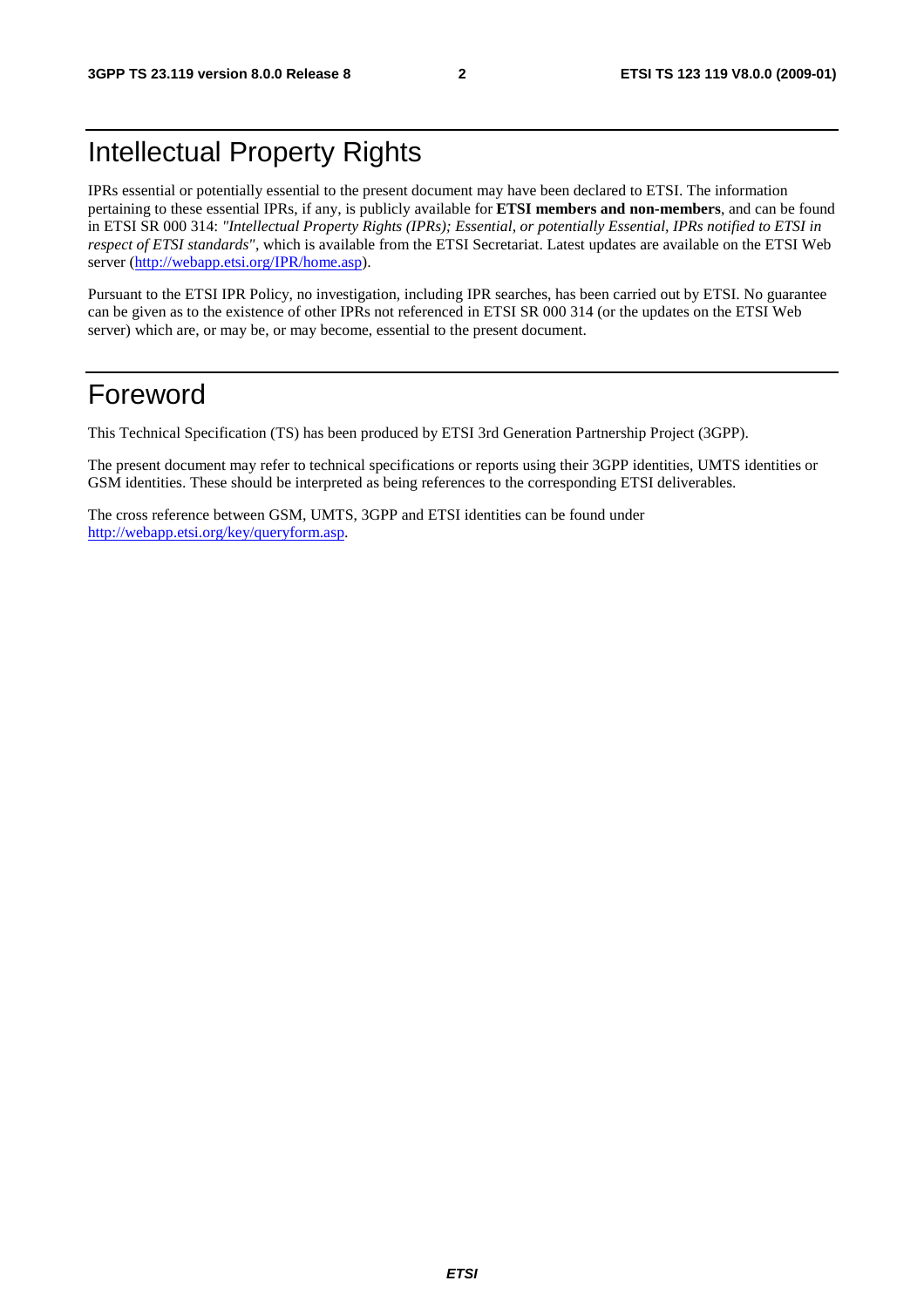$\mathbf{3}$ 

## Contents

| 1                |  |  |  |  |
|------------------|--|--|--|--|
| 2                |  |  |  |  |
| 3                |  |  |  |  |
| 3.1              |  |  |  |  |
| 3.2              |  |  |  |  |
| 4                |  |  |  |  |
| 5                |  |  |  |  |
| 5.1              |  |  |  |  |
| 5.2              |  |  |  |  |
| 5.3              |  |  |  |  |
| 5.4              |  |  |  |  |
| 5.5              |  |  |  |  |
| 5.6              |  |  |  |  |
| 6                |  |  |  |  |
| 6.1              |  |  |  |  |
| 6.2              |  |  |  |  |
| 6.3              |  |  |  |  |
| 6.4              |  |  |  |  |
|                  |  |  |  |  |
| 7                |  |  |  |  |
| 7.1              |  |  |  |  |
| 7.1.1            |  |  |  |  |
| 7.1.2<br>7.1.3   |  |  |  |  |
| 7.1.4            |  |  |  |  |
| 7.1.5            |  |  |  |  |
| 7.1.6            |  |  |  |  |
| 7.1.7            |  |  |  |  |
| 7.1.8            |  |  |  |  |
| 7.1.9            |  |  |  |  |
| 7.2              |  |  |  |  |
| 7.2.1            |  |  |  |  |
| 7.2.1.1          |  |  |  |  |
| 7.2.1.1.1        |  |  |  |  |
| 7.2.1.1.2        |  |  |  |  |
| 7.2.1.1.3        |  |  |  |  |
| 7.2.1.2          |  |  |  |  |
| 7.2.1.2.1        |  |  |  |  |
| 7.2.1.3          |  |  |  |  |
| 7.2.2            |  |  |  |  |
| 7.2.2.1          |  |  |  |  |
| 7.2.2.2          |  |  |  |  |
| 7.2.2.2.1        |  |  |  |  |
| 7.2.2.3<br>7.2.3 |  |  |  |  |
| 7.2.4            |  |  |  |  |
| 7.2.4.1          |  |  |  |  |
| 7.2.4.2          |  |  |  |  |
| 7.2.5            |  |  |  |  |
|                  |  |  |  |  |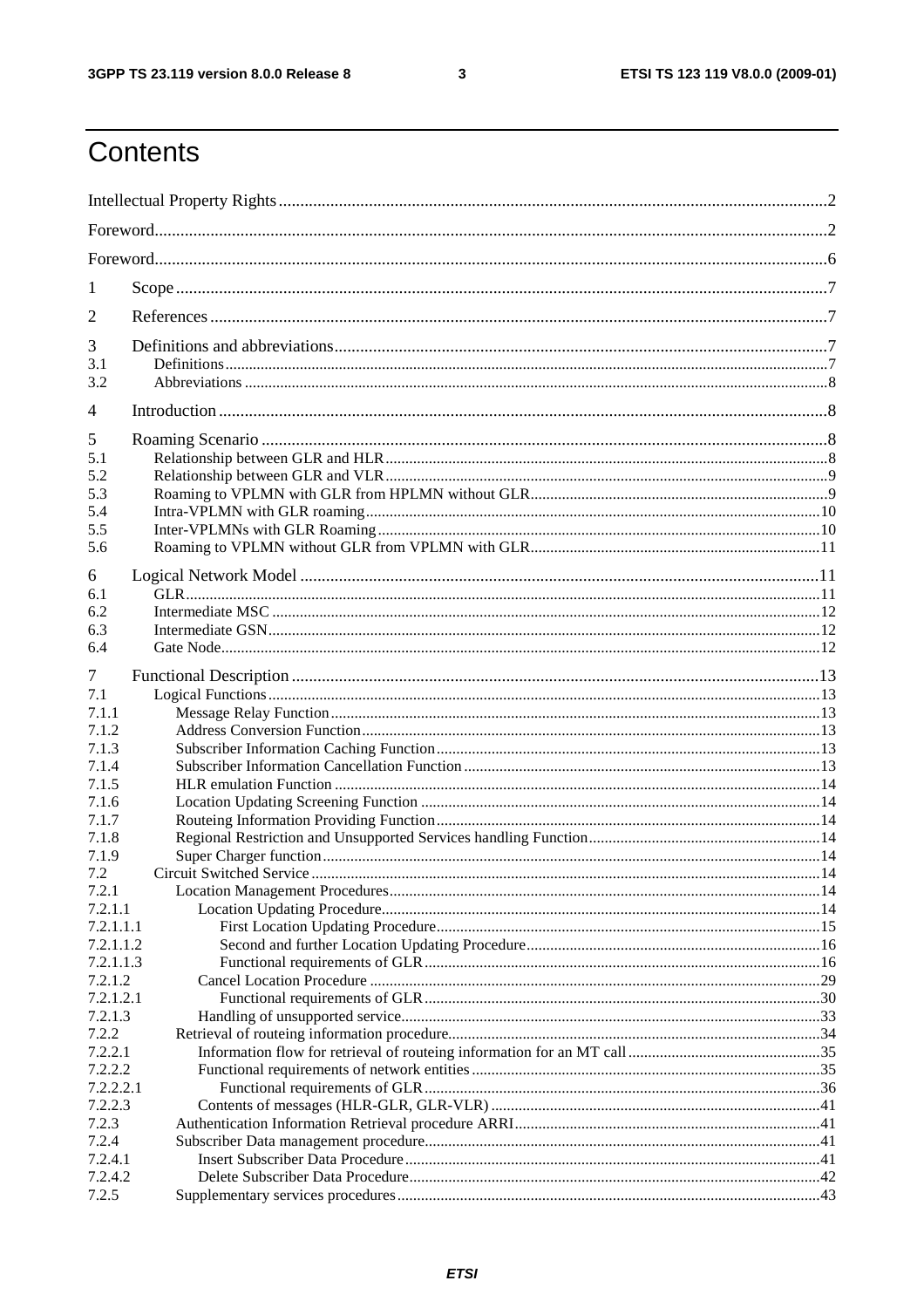| 7.3       |       |     |
|-----------|-------|-----|
| 7.3.1     |       |     |
| 7.3.1.1   |       |     |
| 7.3.1.2   |       |     |
| 7.3.1.3   |       |     |
| 7.3.1.4   |       |     |
| 7.3.1.5   |       |     |
| 7.3.1.5.1 |       |     |
| 7.3.1.5.2 |       |     |
| 7.3.1.5.3 |       |     |
| 7.3.1.5.4 |       |     |
| 7.3.2     |       |     |
| 7.3.2.1   |       |     |
| 7.3.2.2   |       |     |
| 7.3.2.2.1 |       |     |
| 7.3.3     |       |     |
| 7.3.4     |       |     |
| 7.3.5     |       |     |
| 7.3.5.1   |       |     |
| 7.3.5.2   |       |     |
| 7.3.6     |       |     |
| 7.3.6.1   |       |     |
| 7.3.6.2   |       |     |
| 7.4       |       |     |
| 7.4.1     |       |     |
| 7.4.1.1   |       |     |
| 7.5       |       |     |
| 7.6       |       |     |
| 7.6.1     |       |     |
| 7.6.2     |       |     |
| 7.6.2.1   |       |     |
| 7.6.2.1.1 |       |     |
| 7.6.2.1.2 |       |     |
| 7.6.3     |       |     |
| 7.6.4     |       |     |
| 7.6.5     |       |     |
| 7.6.5.1   |       |     |
| 7.7       |       |     |
| 7.7.1     | Scope | .89 |
| 7.7.2     |       |     |
| 7.7.3     |       |     |
| 7.7.3.1   |       |     |
| 7.7.3.1.1 |       |     |
| 7.7.3.1.2 |       |     |
| 7.7.3.2   |       |     |
| 7.7.4     |       |     |
| 7.7.4.1   |       |     |
| 7.7.5     |       |     |
| 7.7.5.1   |       |     |
| 7.7.5.2   |       |     |
| 7.7.5.3   |       |     |
| 7.7.6     |       |     |
| 7.7.6.1   |       |     |
| 7.7.6.1.1 |       |     |
| 7.7.6.1.2 |       |     |
| 7.7.7     |       |     |
| 7.7.7.1   |       |     |
| 7.7.7.2   |       |     |
| 7.7.7.2.1 |       |     |
| 7.7.7.2.2 |       |     |
| 7.7.7.2.3 |       |     |
| 7.7.7.3   |       |     |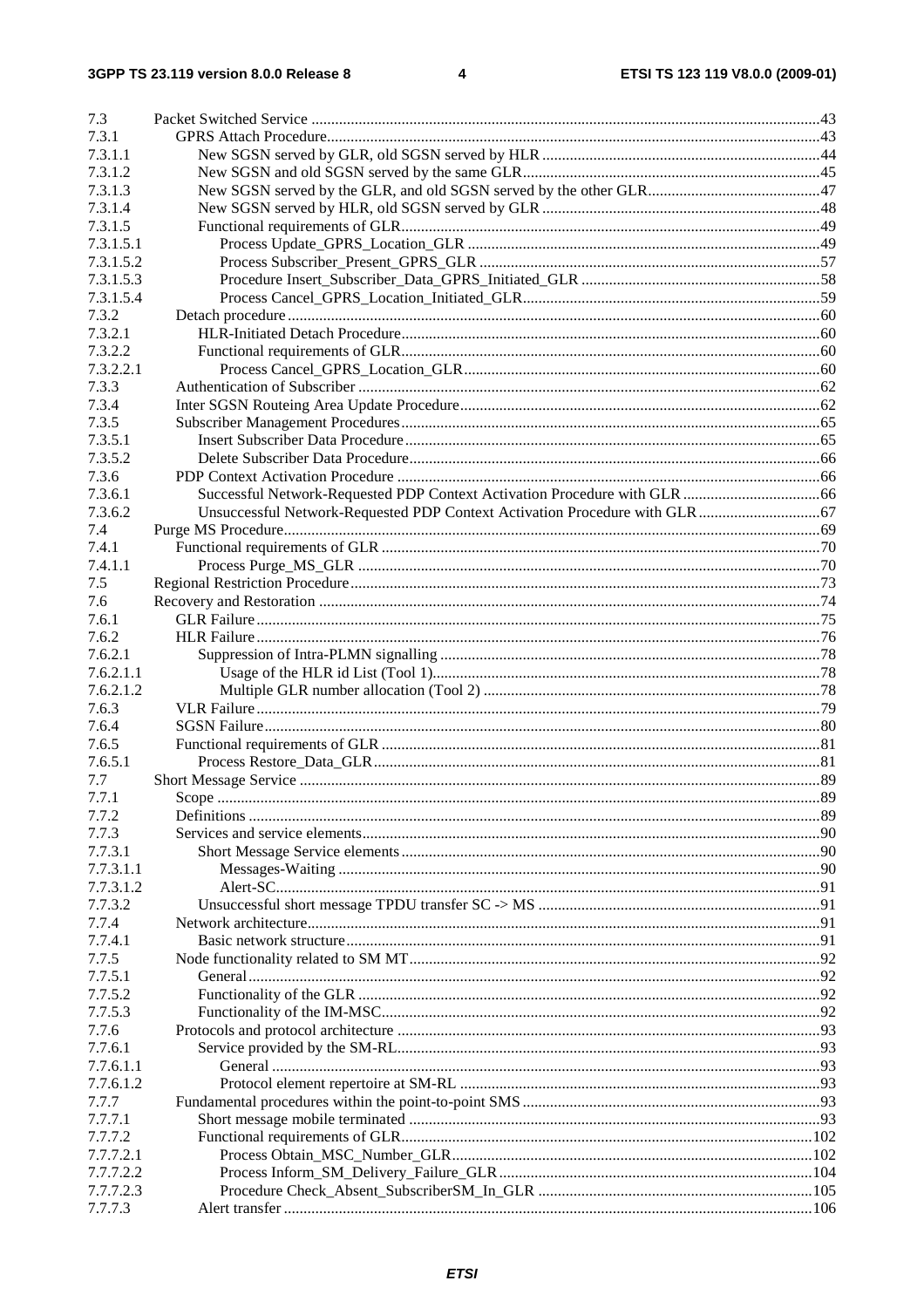| 7.8        |                                                                                          |  |
|------------|------------------------------------------------------------------------------------------|--|
| 7.9        |                                                                                          |  |
| 7.9.1      |                                                                                          |  |
| 7.9.2      |                                                                                          |  |
| 7.10       |                                                                                          |  |
| 7.10.1     |                                                                                          |  |
| 7.10.2     |                                                                                          |  |
| 7.10.2.1   |                                                                                          |  |
| 7.10.2.1.1 |                                                                                          |  |
| 7.10.2.1.2 |                                                                                          |  |
| 7.10.2.1.3 |                                                                                          |  |
| 7.10.2.1.4 |                                                                                          |  |
| 7.10.2.1.5 |                                                                                          |  |
| 7.11       |                                                                                          |  |
| 7.11.1     |                                                                                          |  |
| 7.11.1.1   |                                                                                          |  |
| 7.11.1.1.1 |                                                                                          |  |
| 7.11.1.1.2 |                                                                                          |  |
| 7.11.1.1.3 |                                                                                          |  |
| 7.11.1.2   |                                                                                          |  |
| 7.11.1.3   |                                                                                          |  |
| 7.11.1.4   | Network Induced Location Request (NI-LR) from a Serving RNC for a target UE in dedicated |  |
|            |                                                                                          |  |
| 7.11.2     |                                                                                          |  |
| 7.11.2.1   |                                                                                          |  |
| 7.12       |                                                                                          |  |
| 7.13       |                                                                                          |  |
| 7.13.1     |                                                                                          |  |
| 7.13.2     | Second and further Location Updating Procedure in the Super-Charged networks120          |  |
| 7.13.3     |                                                                                          |  |
| 7.13.4     |                                                                                          |  |
| 7.13.4.1   |                                                                                          |  |
| 7.13.4.2   |                                                                                          |  |
| 8          |                                                                                          |  |
| 8.1        |                                                                                          |  |
| 8.2        |                                                                                          |  |
| 8.3        |                                                                                          |  |
| 8.4        |                                                                                          |  |
| 8.5        |                                                                                          |  |
| 8.6        |                                                                                          |  |
|            |                                                                                          |  |
|            | <b>Annex A (informative):</b>                                                            |  |
|            |                                                                                          |  |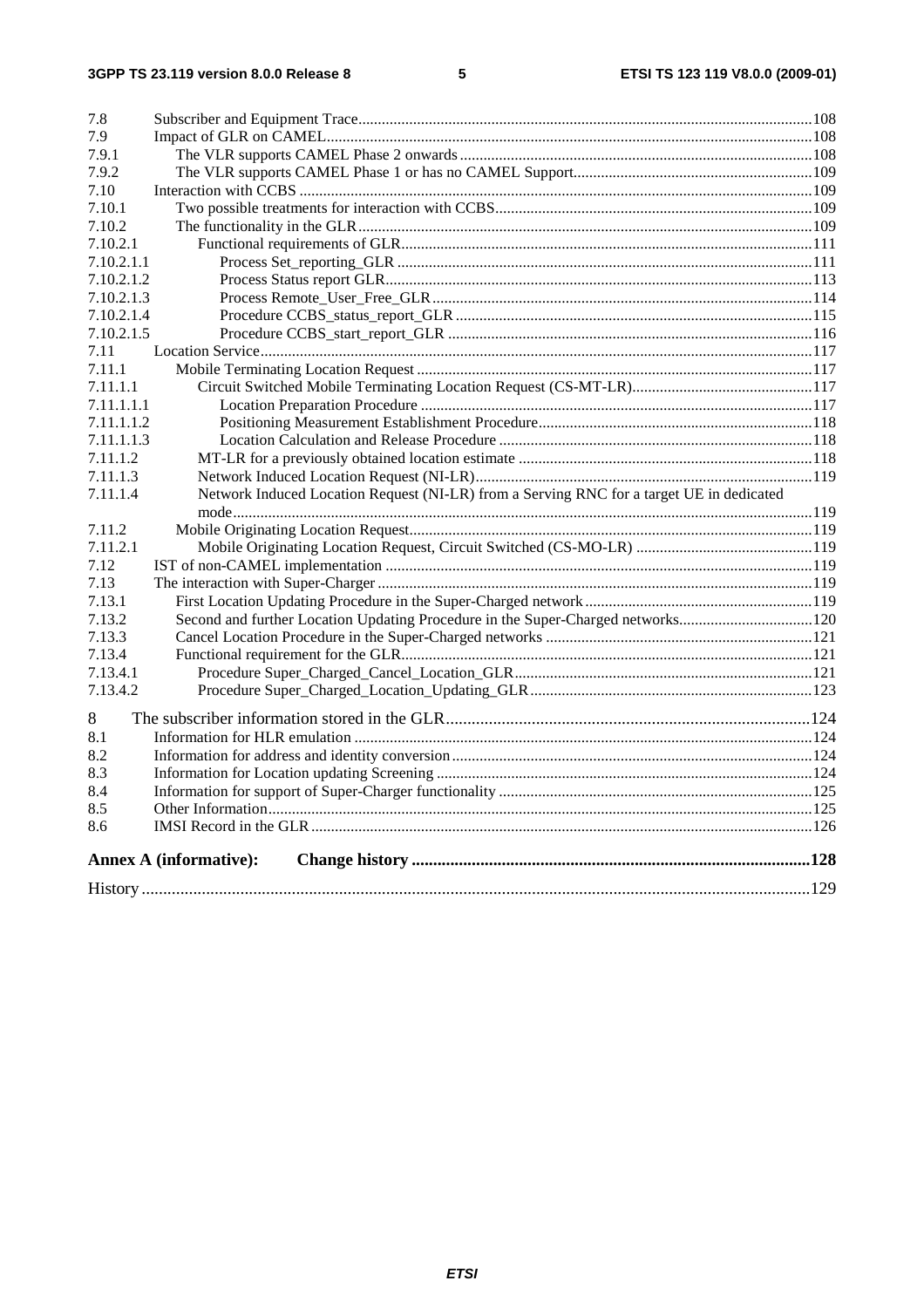## Foreword

This Technical Specification (TS) has been produced by the 3<sup>rd</sup> Generation Partnership Project (3GPP).

The contents of the present document are subject to continuing work within the TSG and may change following formal TSG approval. Should the TSG modify the contents of the present document, it will be re-released by the TSG with an identifying change of release date and an increase in version number as follows:

Version x.y.z

where:

- x the first digit:
	- 1 presented to TSG for information;
	- 2 presented to TSG for approval;
	- 3 or greater indicates TSG approved document under change control.
- y the second digit is incremented for all changes of substance, i.e. technical enhancements, corrections, updates, etc.
- z the third digit is incremented when editorial only changes have been incorporated in the document.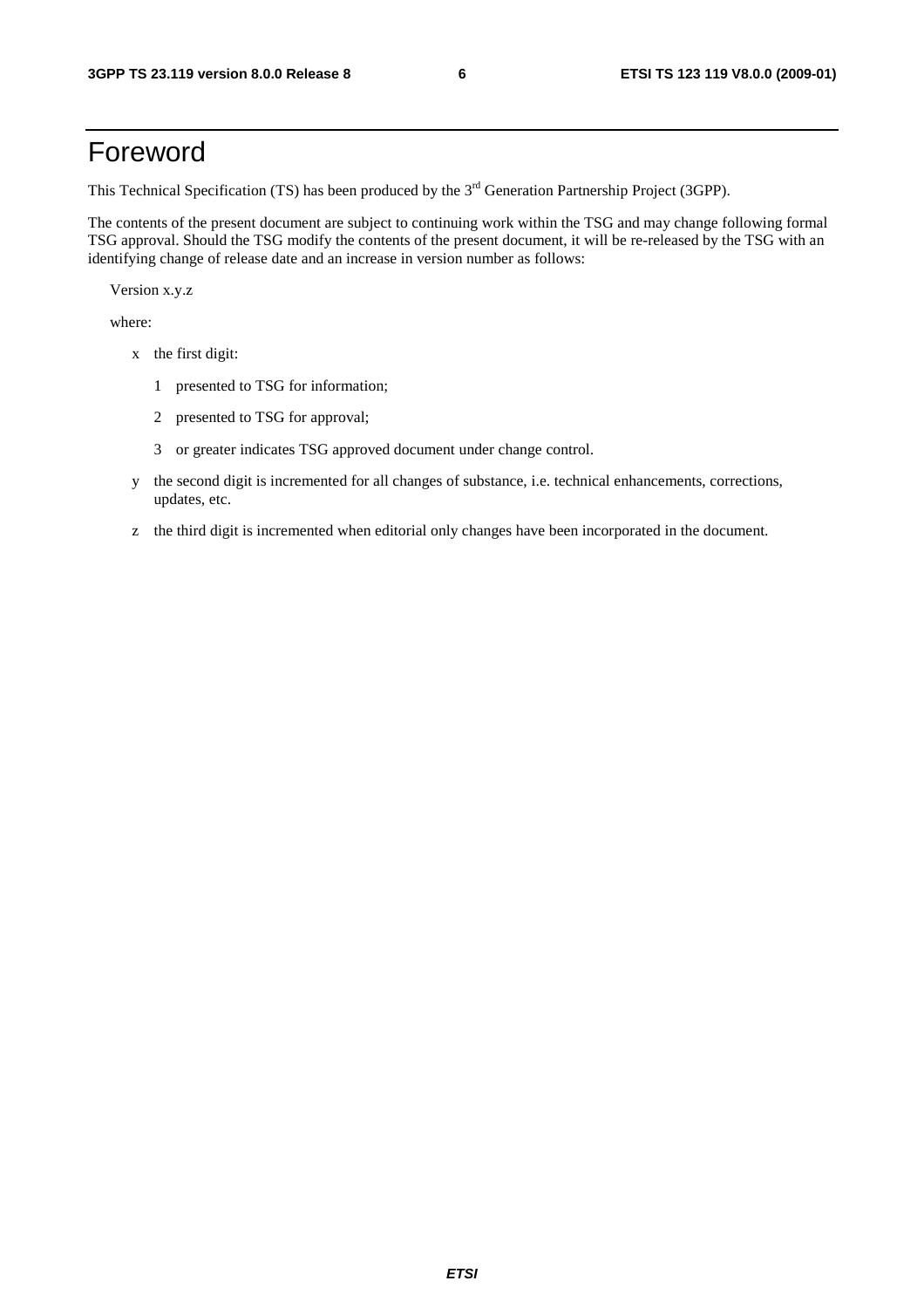## 1 Scope

The present document gives the stage 2 description of the Gateway Location Register (GLR) within the UMTS Core Network as a means of reducing the amount of MAP signalling traffic associated with location management carried over inter-PLMN links for roaming users.

The present document will be restricted of the case where the GLR supports one VPLMN only.

## 2 References

The following documents contain provisions which, through reference in this text, constitute provisions of the present document.

- References are either specific (identified by date of publication, edition number, version number, etc.) or non-specific.
- For a specific reference, subsequent revisions do not apply.
- For a non-specific reference, the latest version applies. In the case of a reference to a 3GPP document (including a GSM document), a non-specific reference implicitly refers to the latest version of that document *in the same Release as the present document*.
- [1] 3GPP TS 22.003: "Teleservices Supported by a GSM Public Land Mobile Network (PLMN)".
- [2] 3GPP TS 23.007: "Restore procedure".
- [3] 3GPP TS 23.012: "Location management".
- [4] 3GPP TS 23.018: "Basic call handling".
- [5] 3GPP TS 23.040: "Technical realization of the Short Message Service (SMS); Point-to-Point (PP)".
- [6] 3GPP TS 23.060: "General Packet Radio Service; Service description; Stage 2".
- [7] 3GPP TS 23.171: "Location Services (LCS); Functional Description; Stage 2".
- [8] 3GPP TS 23.093: "Technical realization of Completion of Calls to Busy Subscriber (CCBS) - Stage 2".
- [9] 3GPP TS 23.116: "Super-Charger Technical Realisation; Stage2".
- [10] 3GPP TS 29.002: "Mobile Application Part (MAP) specification".
- [11] 3GPP TS 29.120: "Mobile Application Part (MAP) specification for GLR".
- [12] 3GPP TS 33.102: "3G Security".

## 3 Definitions and abbreviations

#### 3.1 Definitions

For the purposes of the present document, the following terms and definitions apply.

**Gateway Location Register:** this entity handles location management of roaming subscriber in visited network without involving HLR

**Intermediate GSN:** this entity is used as serving GSN towards home network and relay some PDU notification messages between serving GSN and Gateway GSN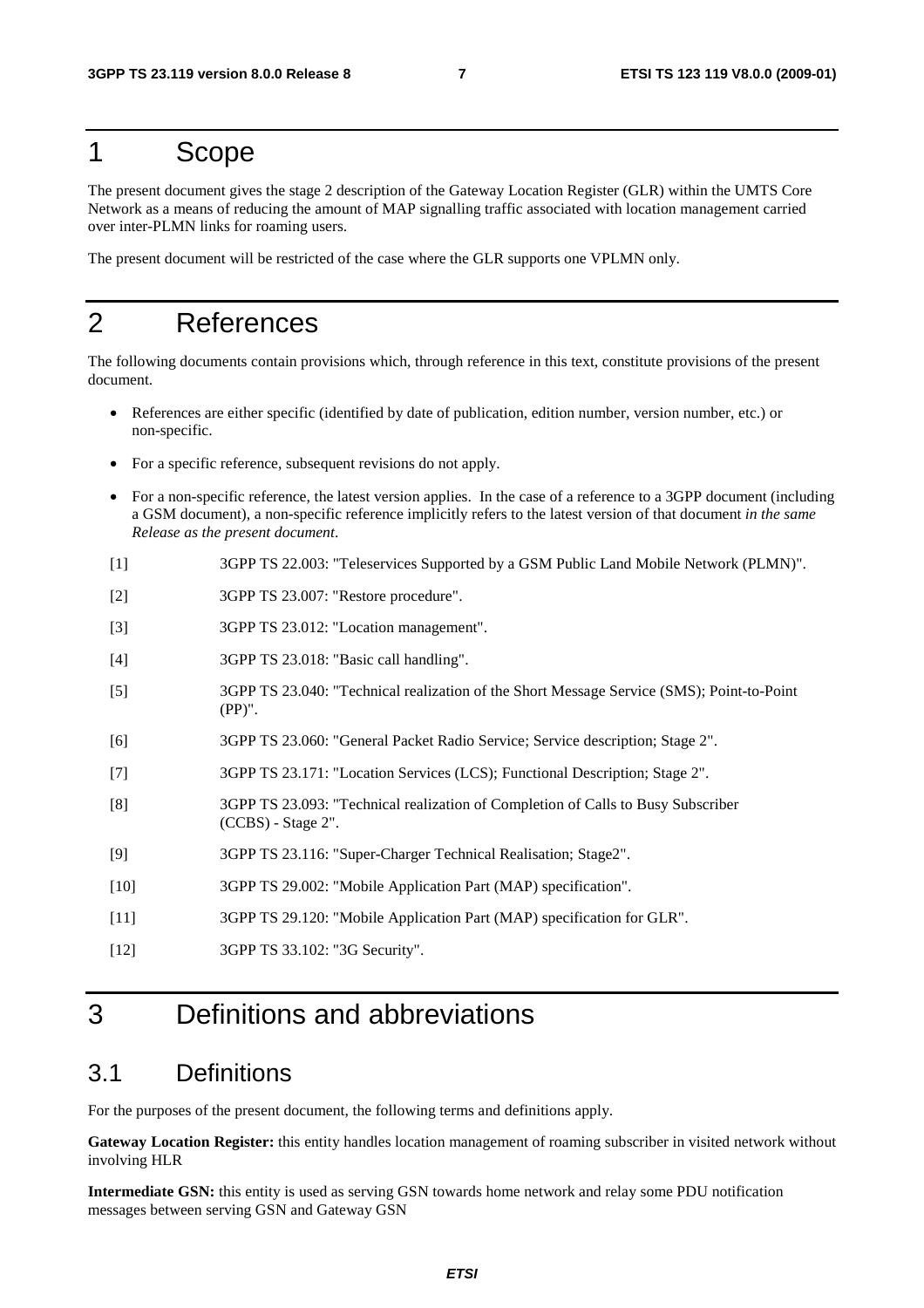**Intermediate MSC:** this entity is used as serving MSC towards home network and relay some messages between serving MSC and home network

### 3.2 Abbreviations

For the purposes of the present document, the following abbreviations apply:

| <b>CCBS</b>   | Completion of Calls to Busy Subscriber |
|---------------|----------------------------------------|
| <b>GLR</b>    | Gateway Location Register              |
| <b>GPRS</b>   | <b>General Packet Radio Service</b>    |
| <b>IM-GSN</b> | Intermediate GSN                       |
| <b>IM-MSC</b> | Intermediate MSC                       |
| SGSN          | Serving GPRS Support Node              |

## 4 Introduction

UMTS will build on the success of GSM and is likely to become even more widespread. UMTS/ IMT-2000 networks based on GSM evolution are planned for Europe, Japan, USA and Korea. Coupled with steadily increasing rates of international travel for business and leisure, this means a significant increase in the number of roaming users needing to be supported. This will lead to an increase of the signalling traffic on "short -haul" and "long-haul" international links.

The GLR (Gateway Location Register) is a node between the VLR and/or SGSN and the HLR, which may be used to optimise the location updating and the handling of subscriber profile data across network boundaries. When a subscriber is roaming the GLR plays the role of the HLR towards the VLR and SGSN in the visited network and the role of the VLR and SGSN towards the HLR in the home network.

The GLR is an optional entity within the VPLMN. The network architecture where the presence of a GLR within a UMTS PLMN is not visible to either a second generation HPLMN (i.e. GSM release 98 or earlier) or a 3G HPLMN (i.e. GSM Release 99 or later).

## 5 Roaming Scenario

Figure 1 shows that the GLR is deployed at the edge of visited network. It contains roamer"s subscriber profile and location information, and handles mobility management within the visited network.

The subscriber information is downloaded from HLR to GLR at the first location update procedure under the GLR. Using the information, GLR handles *Update Location* message from VLR as if it is the HLR of the subscriber at second and further location updating procedures. GLR enables the procedure invisible from the home network so that this hierarchical location management can reduce the inter-network signalling for the location management.

The GLR keeps the information until receiving *Cancel Location* message from HLR.

## 5.1 Relationship between GLR and HLR

A GLR interacts with multiple HLRs, which will be located in different PLMNs. The relationship between the GLR and the HLR is the same as that between the VLR and the HLR.

The implication of supporting multiple HPLMNs is that the GLR will need to store a large amount of profile data.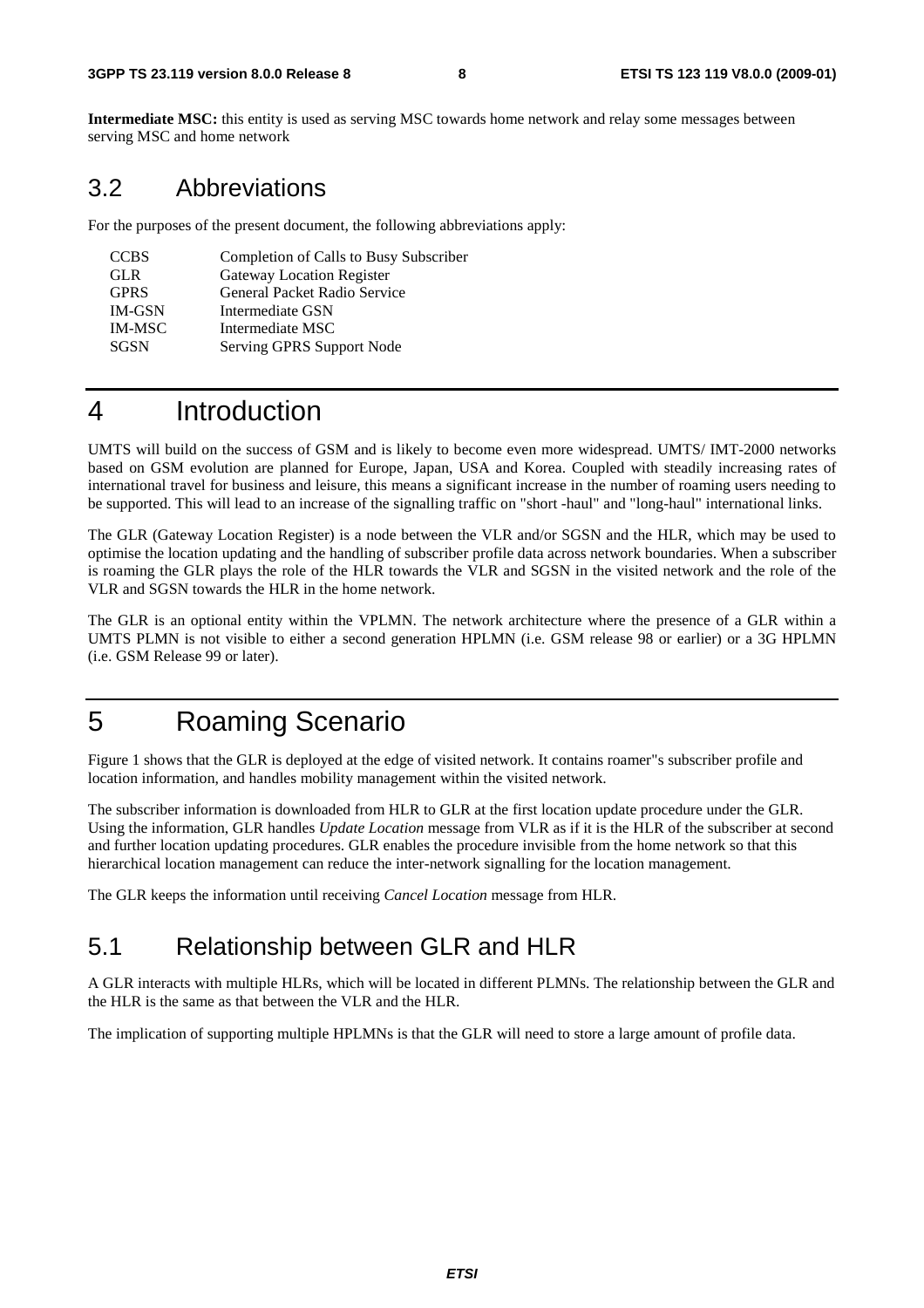### 5.2 Relationship between GLR and VLR

A GLR interacts with multiple VLRs. For the purposes of this Technical Specification, the GLR supports only one VPLMN. The support of multiple VPLMNs by the GLR is outside the scope of this Technical Specification.

However, it is an assumption of this specification that the proposed GLR architecture must not prevent future expansion to support multiple VPLMNs.



**Figure 5.2/1: Possible Location of GLR** 

## 5.3 Roaming to VPLMN with GLR from HPLMN without GLR

Figure 5.3/1 shows the roaming scenario in case of a subscriber roaming to a new VPLMN with the GLR.



**Figure 5.3/1: Roaming to VPLMN with the GLR from HPLMN without the GLR**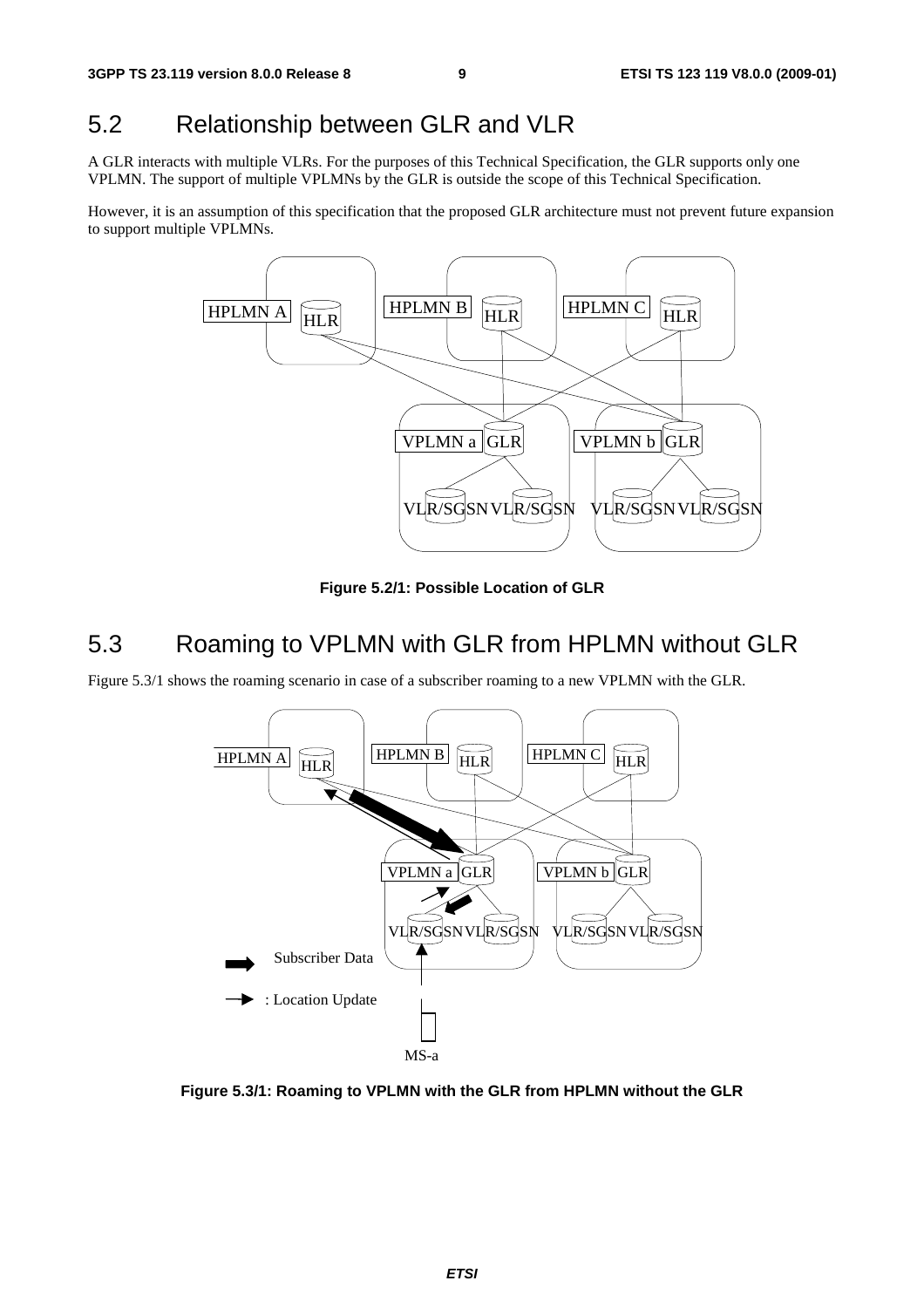## 5.4 Intra-VPLMN with GLR roaming

In this case, the second and further location updating procedure is handled within the VPLMN. No location management message issent to the HPLMN.



**Figure 5.4/1: Intra-VPLMN with GLR roaming** 

## 5.5 Inter-VPLMNs with GLR Roaming

This roaming case is similar to the case of roaming from HPLMN to VPLMN. The first location update procedure is handle by HLR and VLR via GLR of a new VPLMN.



**Figure 5.5/1: Inter-VPLMN with GLR roaming**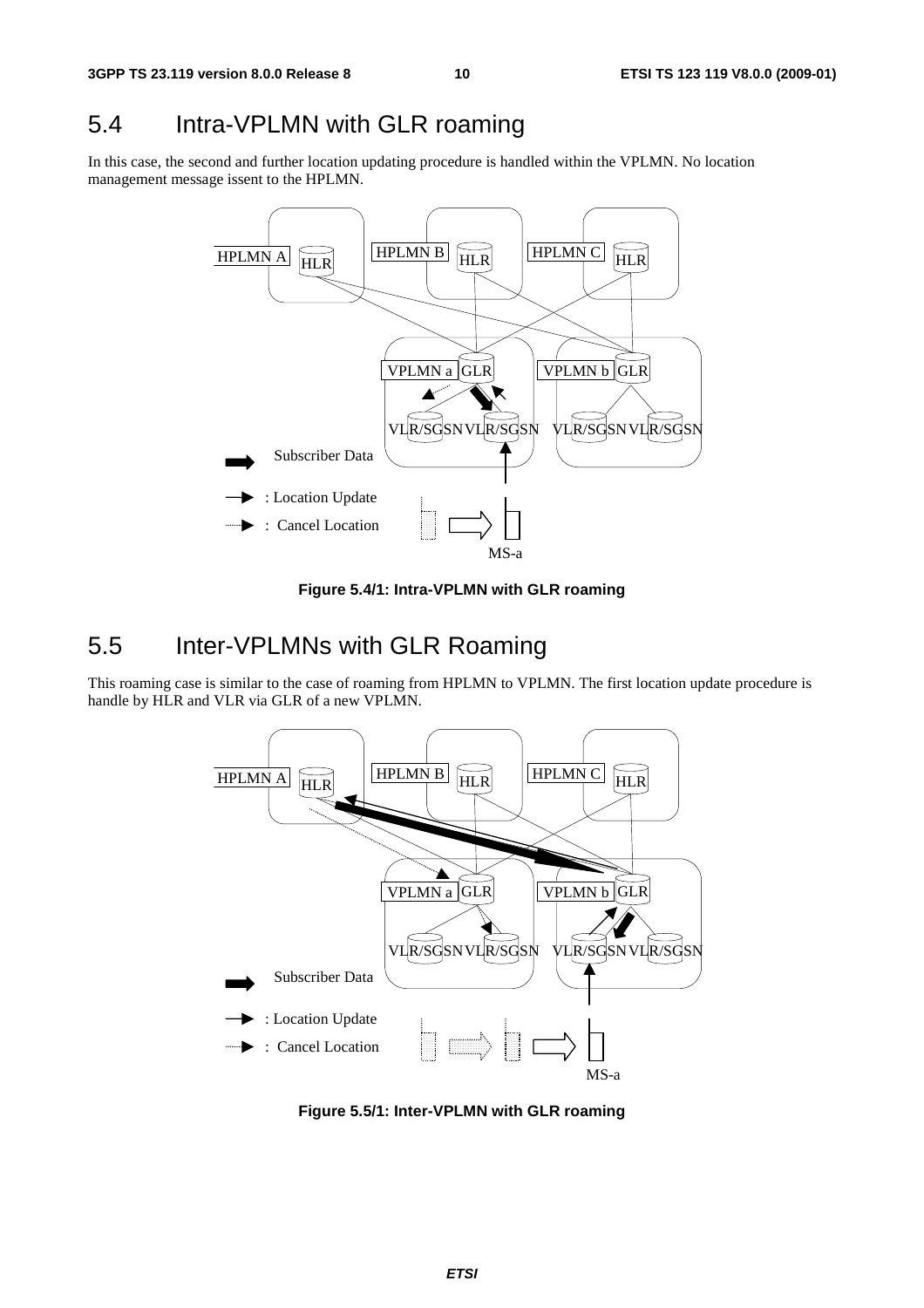### 5.6 Roaming to VPLMN without GLR from VPLMN with GLR

In this case the cancel location procedure is handled by HLR and VLR via GLR of old VPLMN.



**Figure 5.6/1: Roaming to VPLMN without GLR from VPLMN with GLR** 

6 Logical Network Model

The GLR is logically located between HLR and VLR as an optional node to optimise inter-network signalling for location management. The overall GLR concept is achieved by the GLR itself, Intermediate-MSC (IM-MSC) and Intermediate-GSN (IM-GSN). The logical network model is shown in figure 6/1.



Signalling and Data Transfer Interface

#### **Figure 6/1: GLR Network Model**

### 6.1 GLR

The GLR is pseudo-HLR located in visited network. The roamer"s information is stored in it and handles location management of it within the network. Presence of GLR is invisible from home network therefore interface between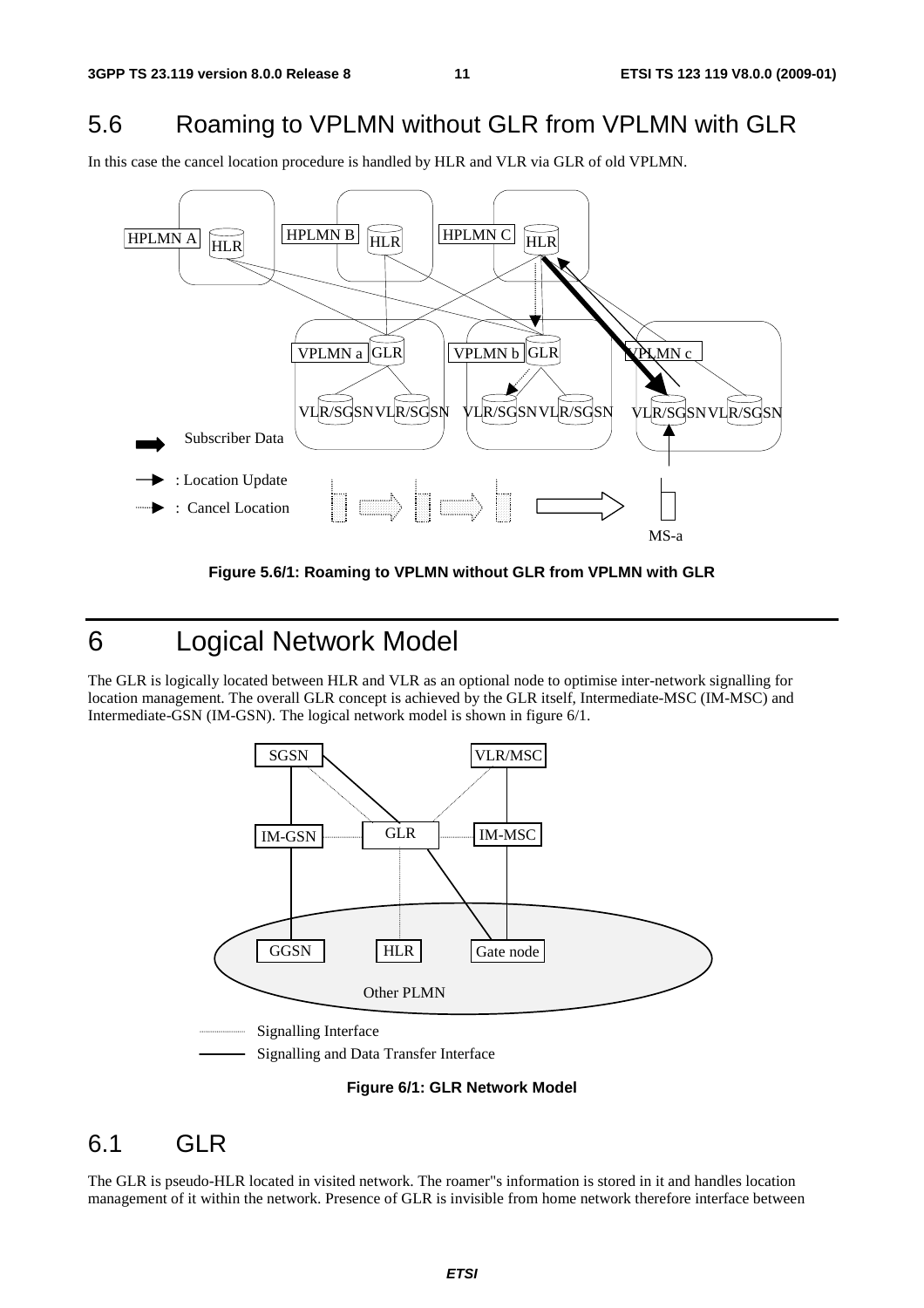HLR and GLR is same as one of HLR and VLR. Also, the interface between the VLR and GLR is the same as the one between the VLR and the HLR.

The GLR is a logical node and acts as a VLR for MAP signalling (e.g. PRN) from the HPLMN point of view. The GLR acts as a HLR for MAP signalling (e.g. Register SS) from the VPLMN point of view.

The GLR also acts as an SGSN for MAP signalling only (e.g. ISD) from the HPLMN point of view. This is because MAP operations such as ISD must be terminated at the GLR for the purpose of subscriber data caching.

The GLR shall terminate all TC dialogues and start new dialogues towards the HLR or the VLR. The GLR shall generate SCCP address of the HLR (i.e. E.214 MGT) from IMSI.

### 6.2 Intermediate MSC

The Intermediate MSC (IM-MSC) is the logical node, which represent MSCs in the visited network. Some service features use the MSC Number stored in the HLR directly to deliver message from a certain node in home network (e.g. SMS-GMSC) to serving MSC in visited network. In such case, the message is firstly distributed to representative MSC (i.e., IM-MSC) and it relays it to actual serving MSC interrogating routing information to GLR.

- The Intermediate MSC (IM-MSC) is a logical node and represents the VMSC in the GLR equipped VPLMN.
- The IM-MSC acts as the VMSC for the HPLMN in the same way that the GLR acts as a VLR for HPLMN. The IM-MSC terminates MAP signalling from the HPLMN towards the VMSC and forwards the signal to the actual VMSC.
- The IM-MSC has an address interrogation function with which it is able to obtain the actual VMSC Number from the GLR.
- The IM-MSC is implemented in the same physical node as the one in which the GLR is implemented.
- The GLR alters the VMSC Number to the IM-MSC Number within an Update Location message.
- The IM-MSC Number is the E.164 Number assigned to the IM-MSC.
- The interrogation function of the IM-MSC is similar to that in the SMS-GMSC.

### 6.3 Intermediate GSN

The Intermediate GSN (IM-GSN) is a logical node and represents the SGSN for some GTP signalling termination in a GLR equipped VPLMN.

The IM-GSN acts as an SGSN for *only some GTP signalling messages* (i.e. PDU\_Notification request/response, PDU\_Notification\_reject request/response) from the HPLMN. The IM-GSN terminates these GTP signalling messages from the HPLMN towards SGSN and forwards the signal to the actual SGSN. The IM-GSN has an address interrogation function with which it is able to request the actual SGSN address from the GLR.

Apart from the case described above (i.e. PDU\_Notification request/response, PDU\_Notification\_reject request/response), all other GTP signalling should be handled directly between the SGSN and the GGSN.

NOTE: *MAP signalling* towards the SGSN is *NOT* terminated at the IM-GSN. Instead it is terminated at the GLR.

### 6.4 Gate Node

The Gate Node represents a GMSC, GMLC or SMS-GMSC.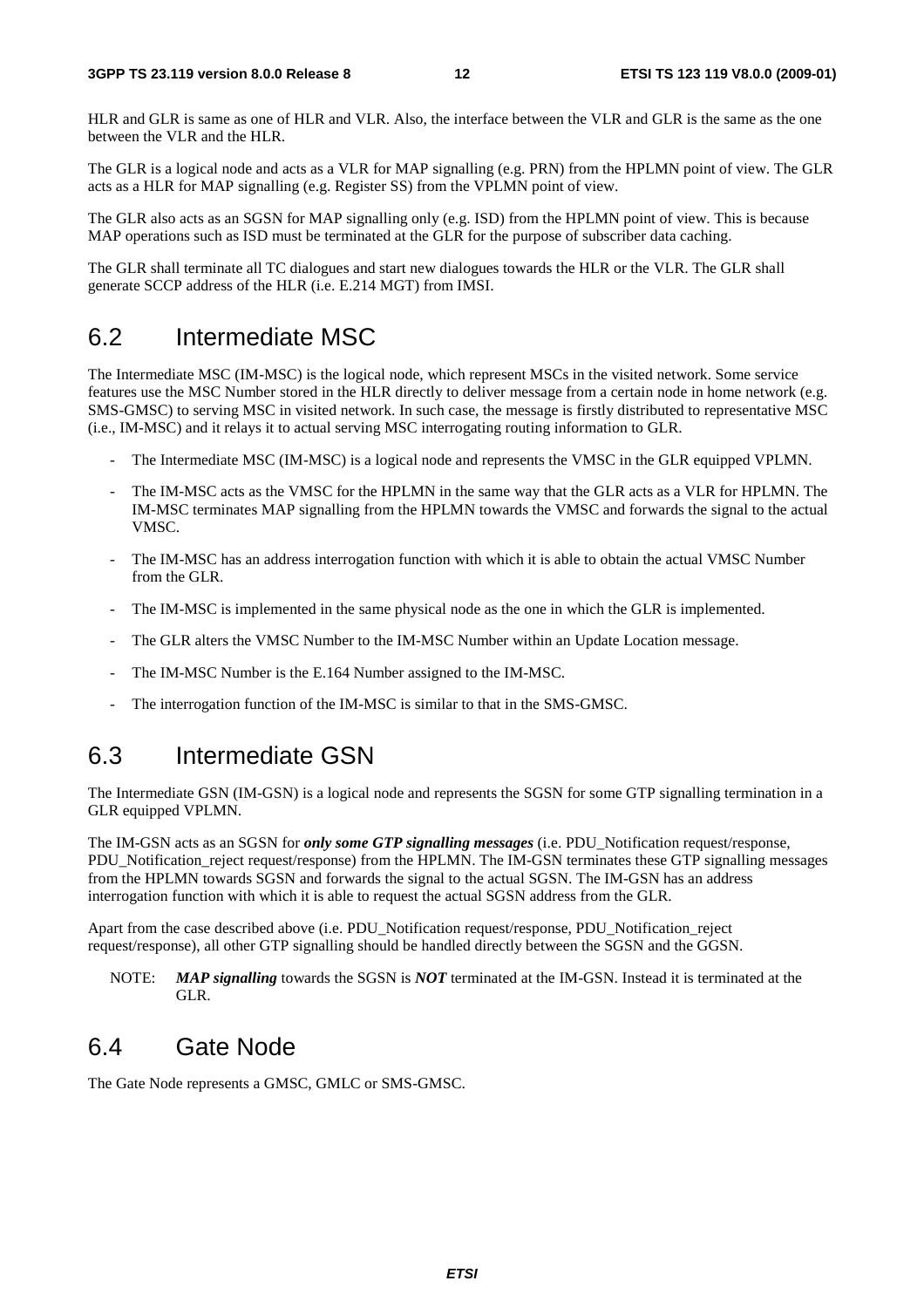## 7 Functional Description

### 7.1 Logical Functions

This subclause gives the logical functions performed within the GLR.

#### 7.1.1 Message Relay Function

This function is used for the exchange of MAP operation between HLR and VLR/SGSN via GLR. When a message is received from VLR or SGSN, the GLR identifies the relevant HLR using appropriate logic, and vice versa.

#### 7.1.2 Address Conversion Function

The Address Conversion function in the GLR is performed when the GLR receives the Update Location message from the VLR or the Update GPRS Location message from the SGSN, and the HLR updating is required. The GLR will convert visited node addresses as follows:

- VLR Number converts to the GLR Number.
- MSC Number converts to the IM-MSC Number.
- SGSN Number converts to the GLR Number.
- SGSN Address converts to the IM-GSN Address.

The converted numbers are sent to the HLR with the Update Location message or Update GPRS message. The HLR stores these addresses as the location information. The HLR uses the GLR Number as the destination address of the messages to VLR and SGSN (e.g., Insert Subscriber Data) and the messages are actually routed to the GLR. The IM-MSC Number is sent to e.g., the SMS-GMSC with a Send Routing Info for Short Message ack message as a destination address to the MSC and the SMS-GMSC uses the IM-MSC Number as the destination address of a Forward Short Message. The IM-GSN Address is sent to the GGSN with Send Routing Info for GPRS ack message and used as the destination address of PDU Notification message.

According to this scheme, the actual visited node addresses would be stored only in the GLR. The GLR can hide second and further UL messages towards the HLR. Consequently inter-PLMN signalling will be reduced.

The address conversion function in the GLR is performed also when the GLR receives any messages that include the HLR Number from the HLR. The GLR will modify the HLR Number as follows.

HLR Number converts to the GLR Number.

The GLR Number is sent to the VLR or SGSN with the same message received from HLR. The VLR or SGSN stores the GLR Number as the HLR number.

#### 7.1.3 Subscriber Information Caching Function

This function is to store the subscriber"s information, which is obtained from HLR during location updating procedure. When the HLR send *Insert Subscriber Data* message to VLR and/or SGSN via GLR for the location update, the subscriber information is also stored in the GLR and kept until it receives *Cancel Location* message from HLR. The stored information is used for HLR emulation Function.

### 7.1.4 Subscriber Information Cancellation Function

This function is to delete subscriber information stored in GLR and also in VLR and SGSN as requested from HLR or from Location Updating Screening Function in the GLR.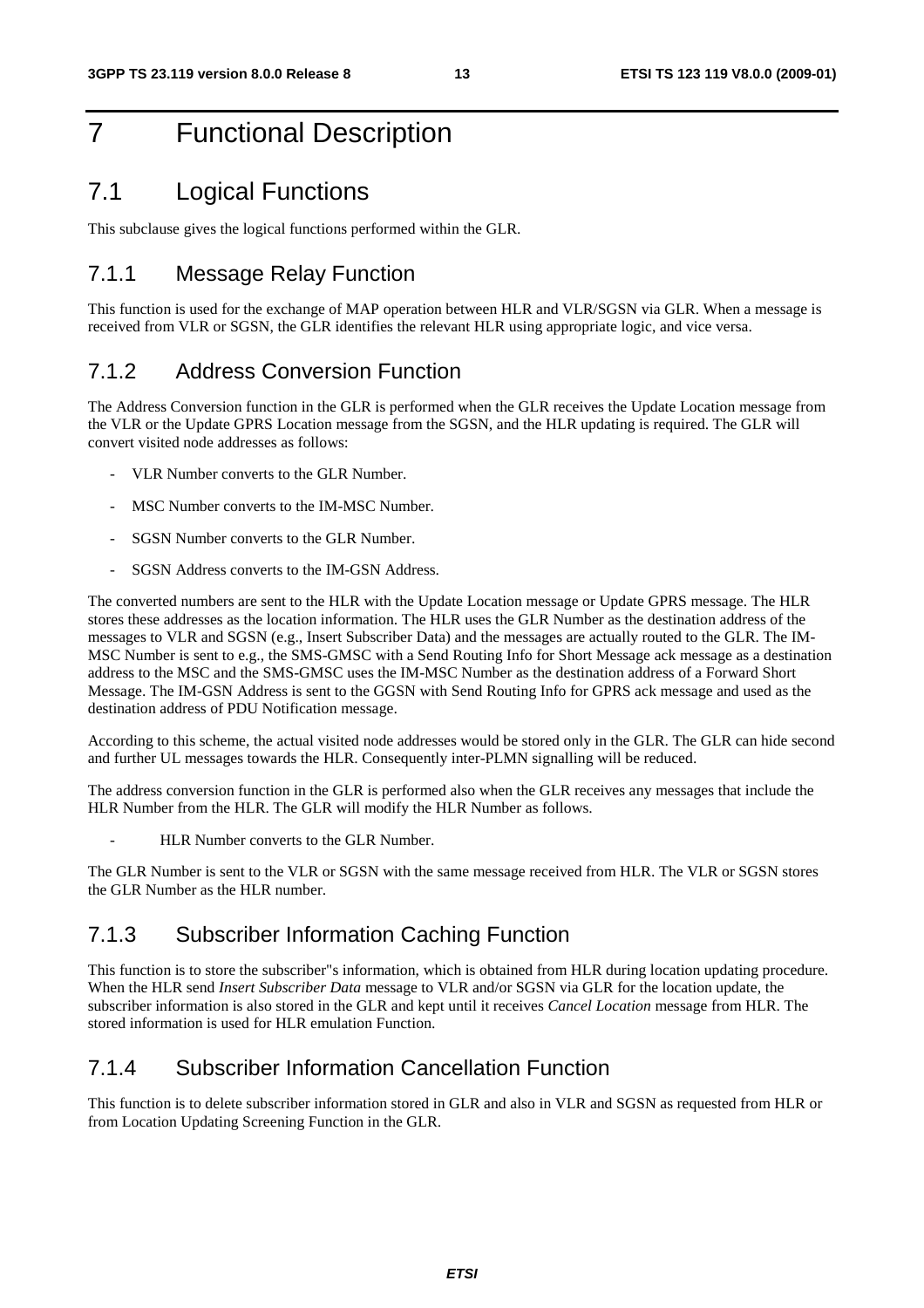## 7.1.5 HLR emulation Function

This function is to handle the location management procedure only within the visited network. When it is decided that the request of location update can be handled at the GLR without involving HLR by Location Updating Screening Function, this function is invoked and GLR acts like the HLR of the subscriber.

## 7.1.6 Location Updating Screening Function

This function is used to judge, whether requested location updating is necessary to be indicated to HLR or not. When the GLR has the IMSI record, the GLR may not indicate the location updating to HLR and HLR emulation function is invoked. However, even though the GLR stores the IMSI record, the update location has to be indicated to HLR in some cases. The detail procedures of the cases are shown below.

## 7.1.7 Routeing Information Providing Function

This function is used to provide routeing information to the Intermediate MSC and the Intermediate GSN.

An Address Interrogation function is located within the IM-MSC, IM-GSN and GLR. The IM-MSC, IM-GSN and GLR need the actual visited node address when they need to forward messages to the actual visited node. The IM-MSC and IM-GSN interrogate the GLR to obtain these actual visited node addresses. The GLR holds the actual visited node address internally.

## 7.1.8 Regional Restriction and Unsupported Services handling Function

This function is used to handle the regional restriction indication or unsupported service indication in Insert Subscriber Data ack message. When the GLR receives the indication, the GLR initiates the location updating procedure toward the HLR. And later, when the user returns to an MSC/SGSN area that is not restricted due to regional subscription or an area that supports the services subscribed, the GLR identifies the need to notify the HLR of the return. Therefore the location updating procedure is initiated toward the HLR for this handling.

## 7.1.9 Super Charger function

This function is used handle the location management procedure from the serving node (i.e. VLR or SGSN) which supports the Super-Charger features. This is basically the same as the Super-Charged HLR. (Refer to 3G TS 23.116 [9]) Followings are supplementary explanation for the GLR behaviour as Super-Charged HLR:

When the subscription data is updated by insert subscriber data procedure from the HLR, the GLR shall update the age indicator to reflect the change of the subscription data and sends the subscription data to the serving node identified by the GLR.

If the GLR receives location registration request from the Super-Charged serving node and has no subscription data for the user, whatever the content of the age indicator in the request is, when the GLR receives the subscription data from the HLR, it relays the data to the serving node.

## 7.2 Circuit Switched Service

## 7.2.1 Location Management Procedures

[Editor"s Note: This section may be modified after the finalising of restructuring of 3G TS 23.012 [3] and section 19 of 3G TS 29.002 [10].]

#### 7.2.1.1 Location Updating Procedure

In case of first location updating procedure in the network that introduces the GLR, this procedure is handled by HLR and VLR via GLR. For the second and further location updating, HLR is no longer involved with the procedure. The distinction of those two cases is controlled by GLR so that HLR and VLR is not necessary to be conscious of the difference.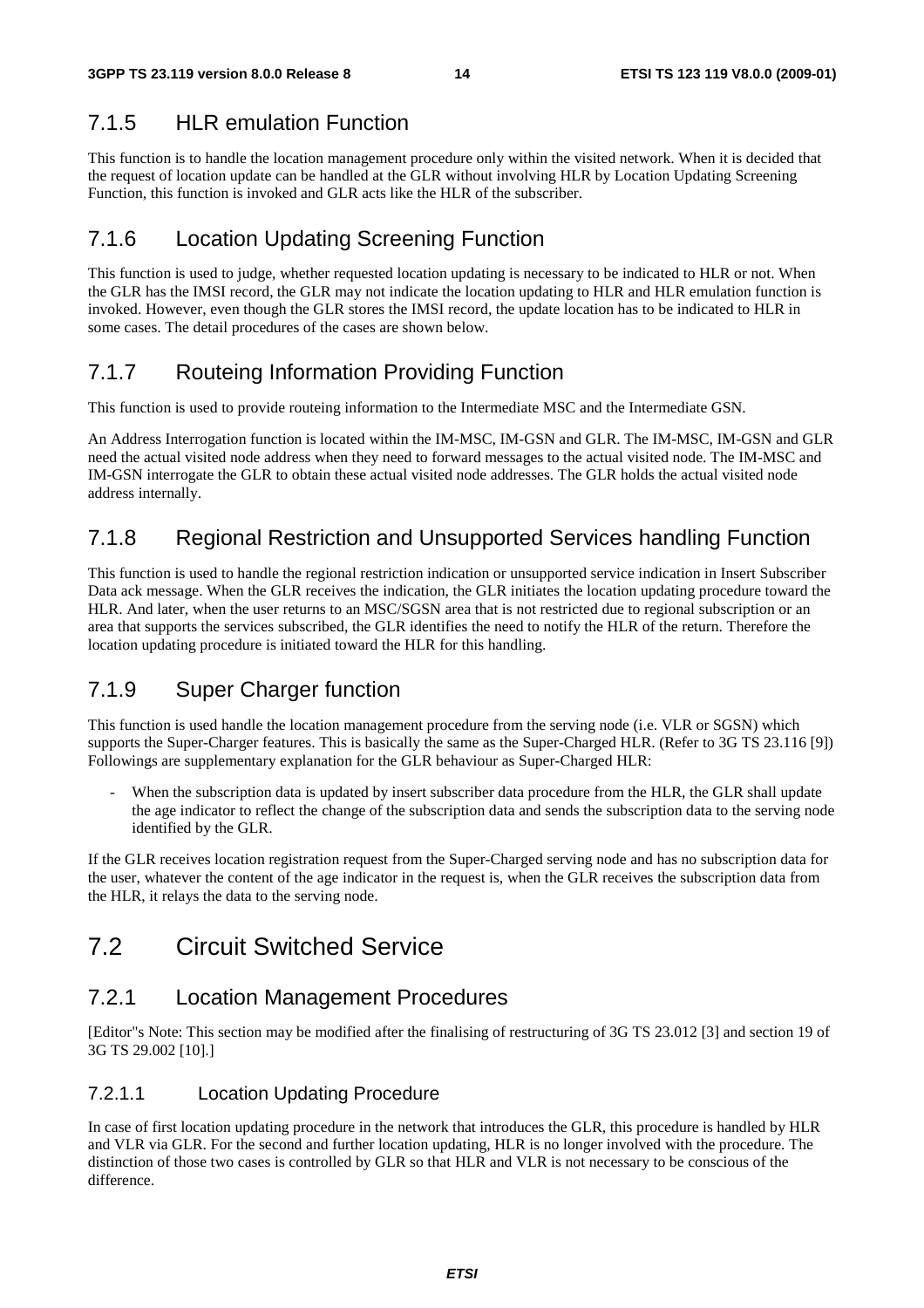#### 7.2.1.1.1 First Location Updating Procedure

The first location updating procedure in a network is illustrated in figure 7.2/1. Each step is explained in the following list.



**Figure 7.2/1: First Location Updating Procedure in the Network** 

#### Procedure:

- 1) When the GLR receives an *Update Location* message from a VLR and does not hold the subscriber"s information for the user (i.e. at first location updating to the GLR), the GLR:
	- stores the VLR Number and serving MSC Number included in the received message, and
	- sends an *Update Location* message to the HLR with the GLR Number as *VLR Number*, and IM-MSC Number as *MSC Number*.
- 2) The HLR stores the GLR Number and IM-MSC Number from received message as respectively VLR Number and serving MSC Number. Thereafter the HLR initiates insert subscriber data procedure and cancel location procedure. When the GLR receives *Insert Subscriber Data* message from the HLR, the GLR stores the subscriber"s information in the message and transport it to the VLR.
- 3) After these procedures, the HLR replies to an *Update Location* message from the GLR and the GLR transports the response to the VLR.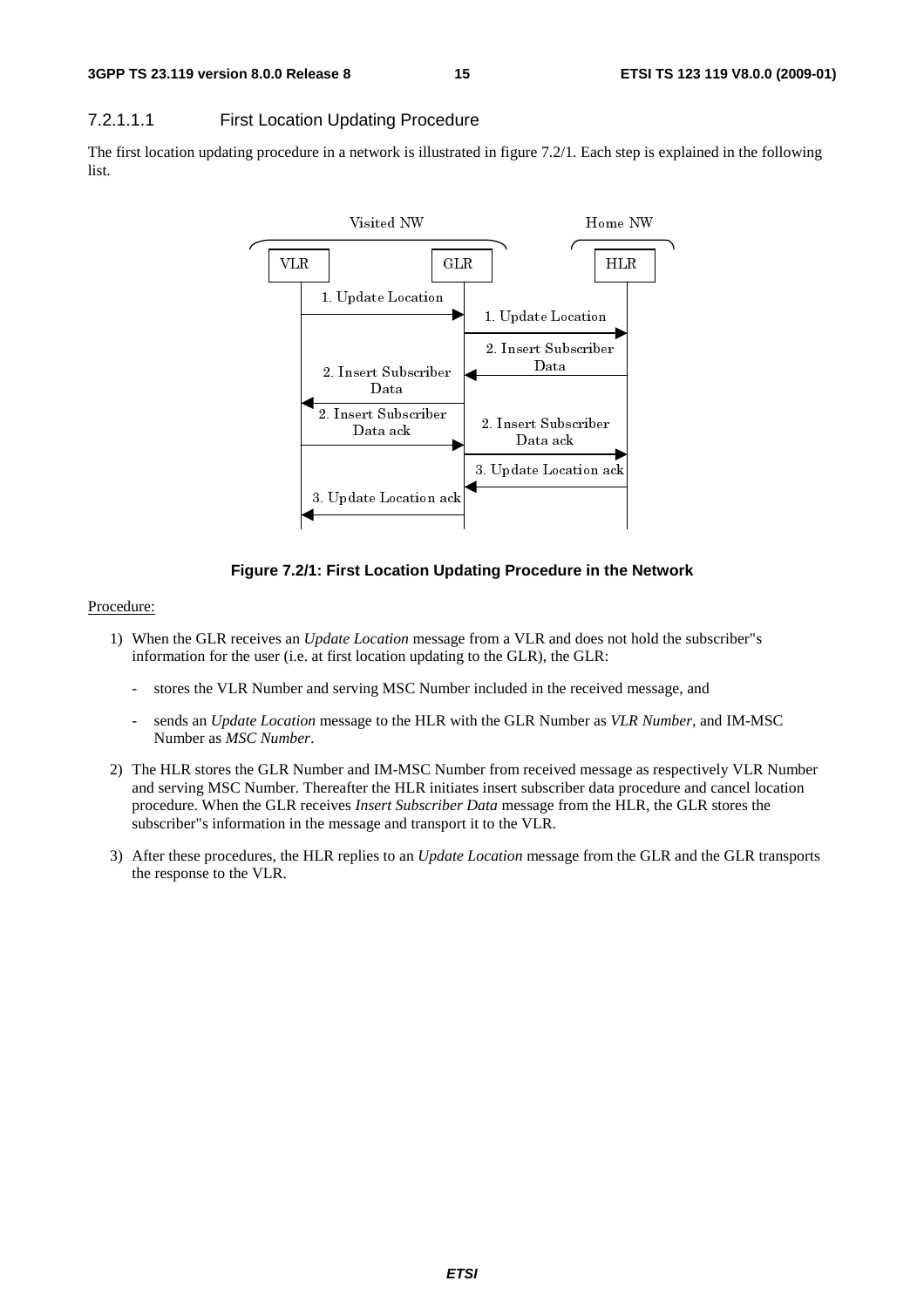#### 7.2.1.1.2 Second and further Location Updating Procedure

The second and further location updating procedure in the network is illustrated in figure 7.2/2. Each step is explained in the following list.



#### **Figure 7.2/2: Second and further Location Updating Procedure in the Network**

#### Procedure:

- 1) When the GLR receives an *Update Location* message from newly visited VLR and holds the subscriber information for the user (i.e. at second or further location updating to the GLR), the GLR stores the new VLR Number and new serving MSC Number included in the received message.
- 2) Thereafter the GLR initiates insert subscriber data procedure and cancel location procedure.
- 3) After these procedures, the GLR replies to an *Update Location* message from the VLR.

#### 7.2.1.1.3 Functional requirements of GLR

7.2.1.1.3.1 Process Update\_Location\_GLR

Figure 7.2/3 shows SDL chart for Process Update\_Location\_GLR.

Sheet1: the test 'HLR update required?' takes the 'yes' exit the GLR checks some flags (ex. CCBS mon. flag) to perform the 'Location Updating Screening Function (see to section 7.1.6)' and if it is needed to update location information to the HLR.

Sheet1: CCBS\_Status\_Report\_GLR procedure is called only if Alternative 2 for CCBS is performed in GLR.

Sheet2: after the GLR sends an Update Location message to the HLR, the GLR receives the response with:

- an Insert Subscriber Data message handled by the procedure Insert\_Subscriber\_Data\_GLR.
- a Forward Check SS indication message. This message will be relayed to the VLR without any change of the current state.
- an Update Location ack message. If the GLR receives this message, this indicates that updating has been successfully completed. The GLR sets the "(Location and Subscriber information) LSIC by HLR" indicator to "Confirmed". The GLR send an Update Location ack message to the VLR.
- an Update Location negative response message. If the GLR receives this message, this indicates that updating has been unsuccessfully completed. The GLR sets the '(Location and Subscriber information) LSIC by HLR' indicator to 'False'. The GLR sends an Update Location negative to the VLR.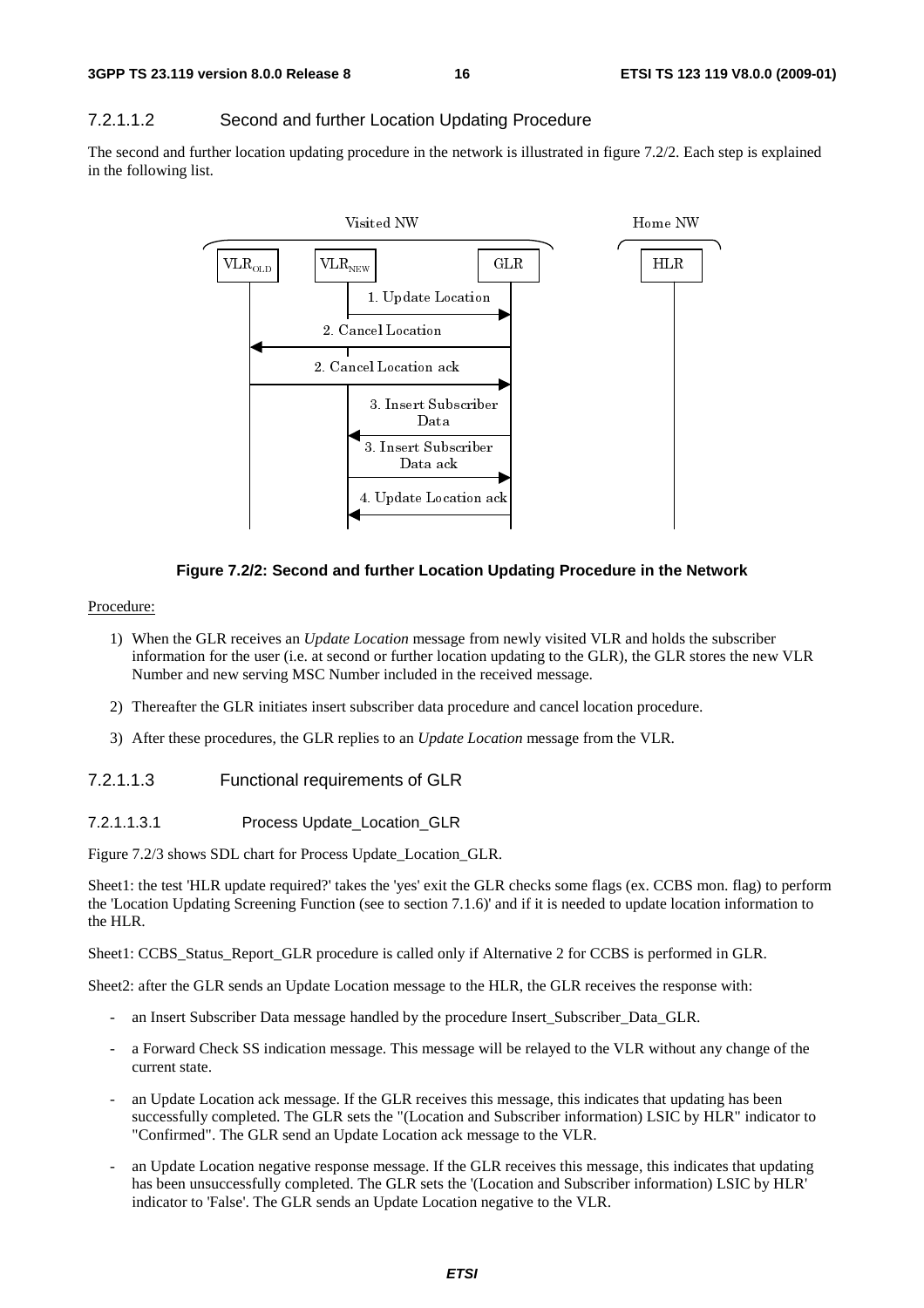Sheet1: process Cancel\_Location\_Initiated\_GLR is specified in subclause 7.2.1.2.1.2.

Sheet5: CCBS\_Start\_Report\_GLR procedure is called only if Alternative 2 for CCBS performed in GLR.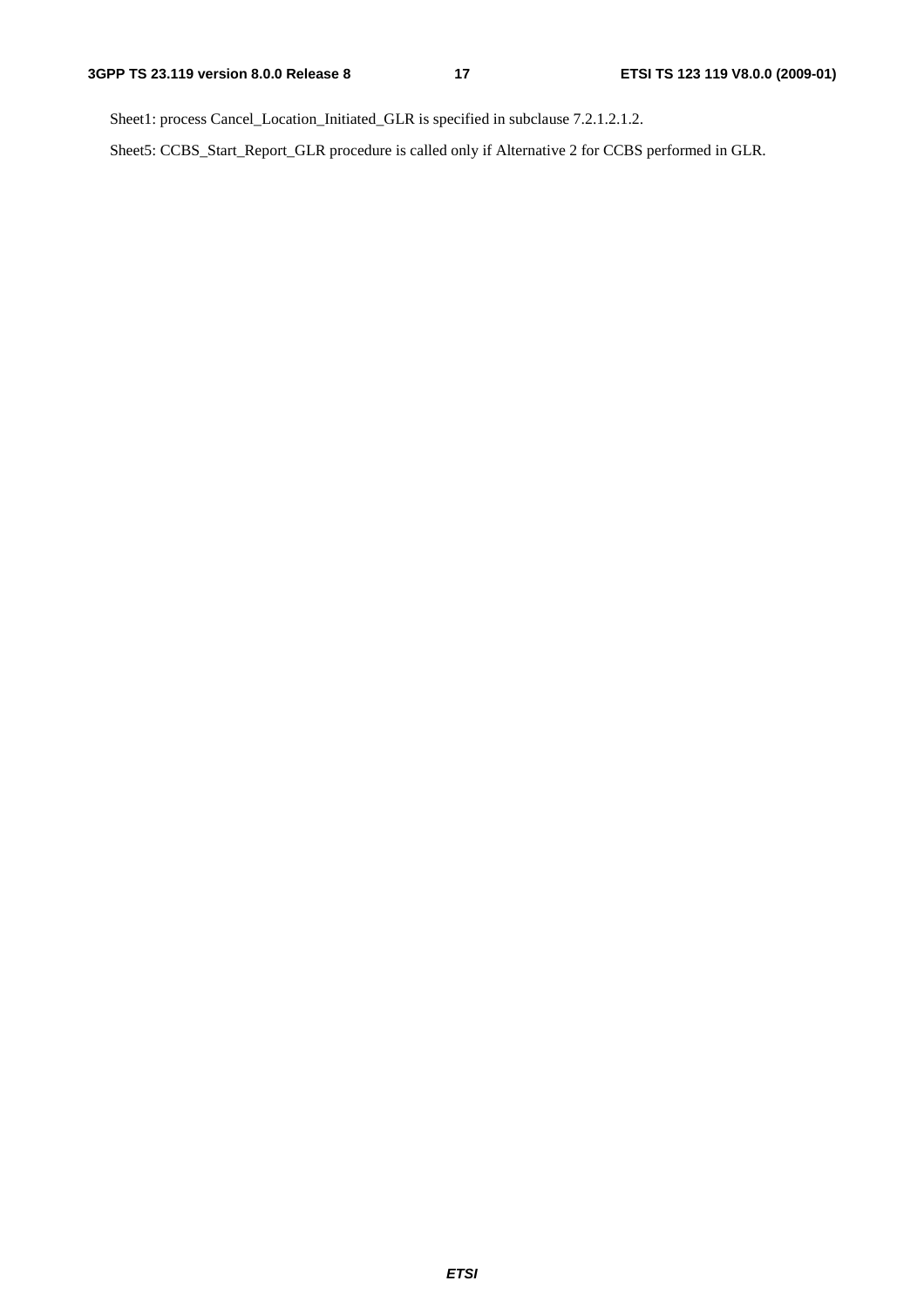

**Figure7.2/3(1): Process Update\_Location\_GLR**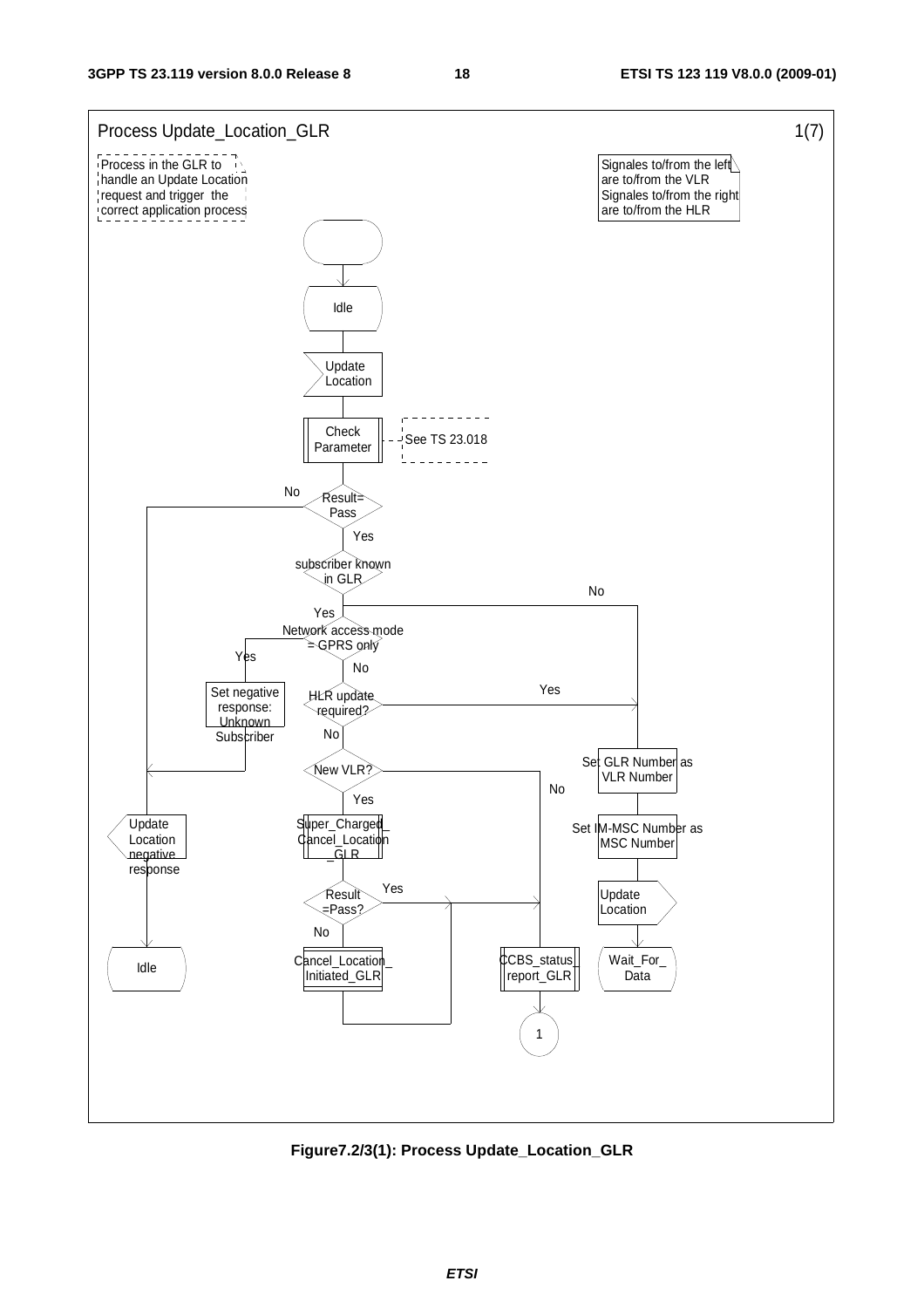

**Figure7.2/3(2): Process Update\_Location\_GLR**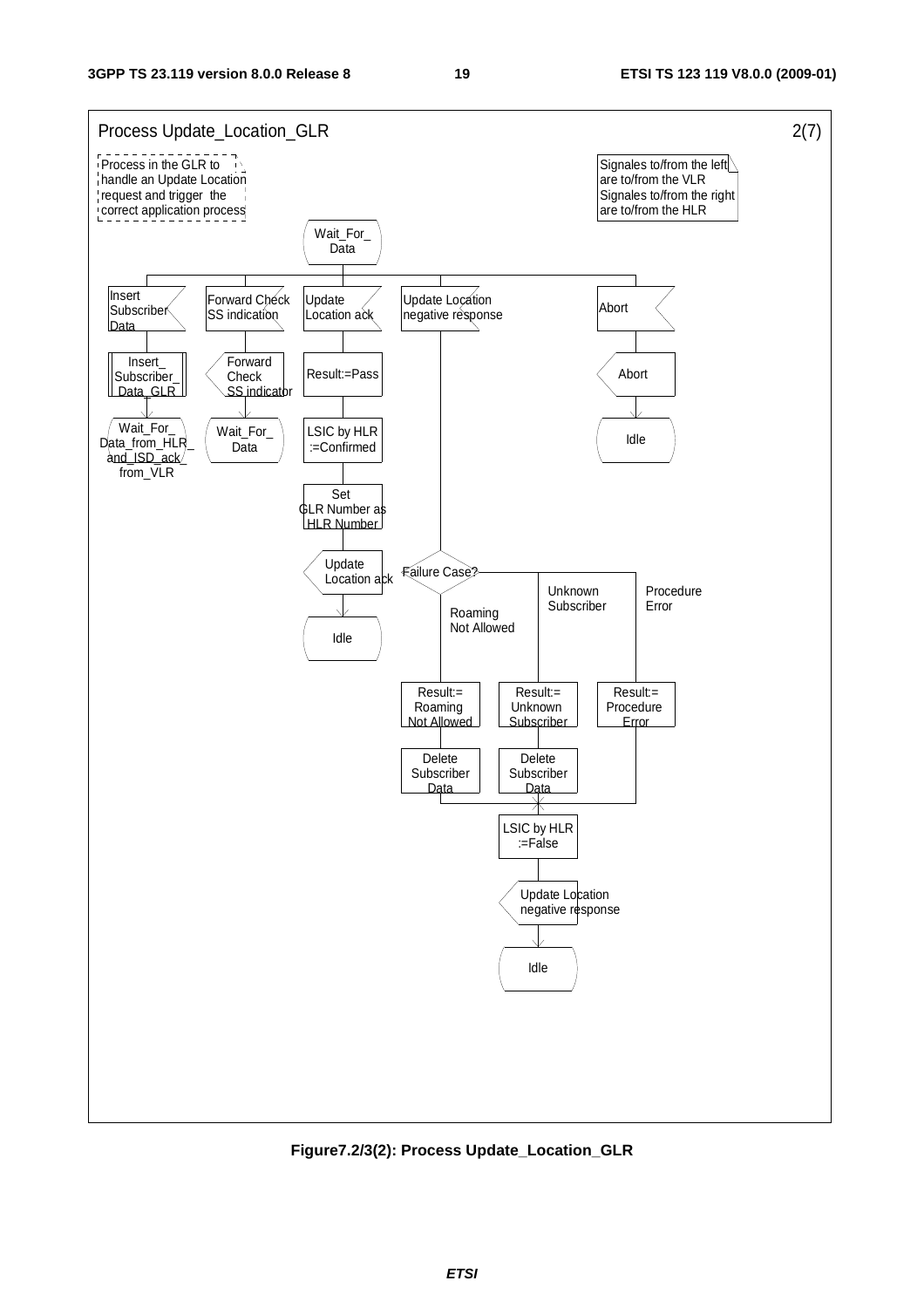

**Figure7.2/3(3): Process Update\_Location\_GLR**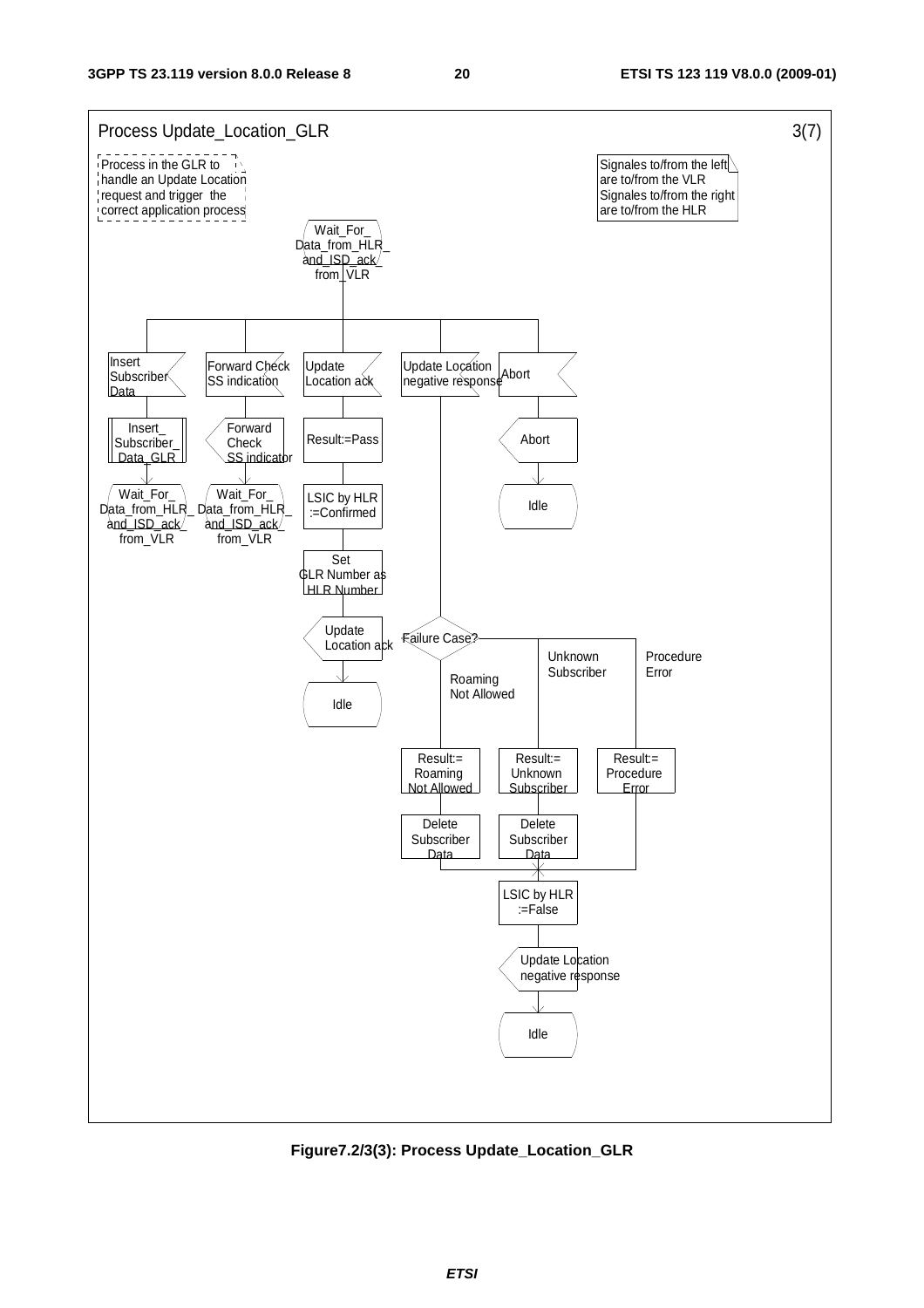

**Figure7.2/3(4): Process Update\_Location\_GLR**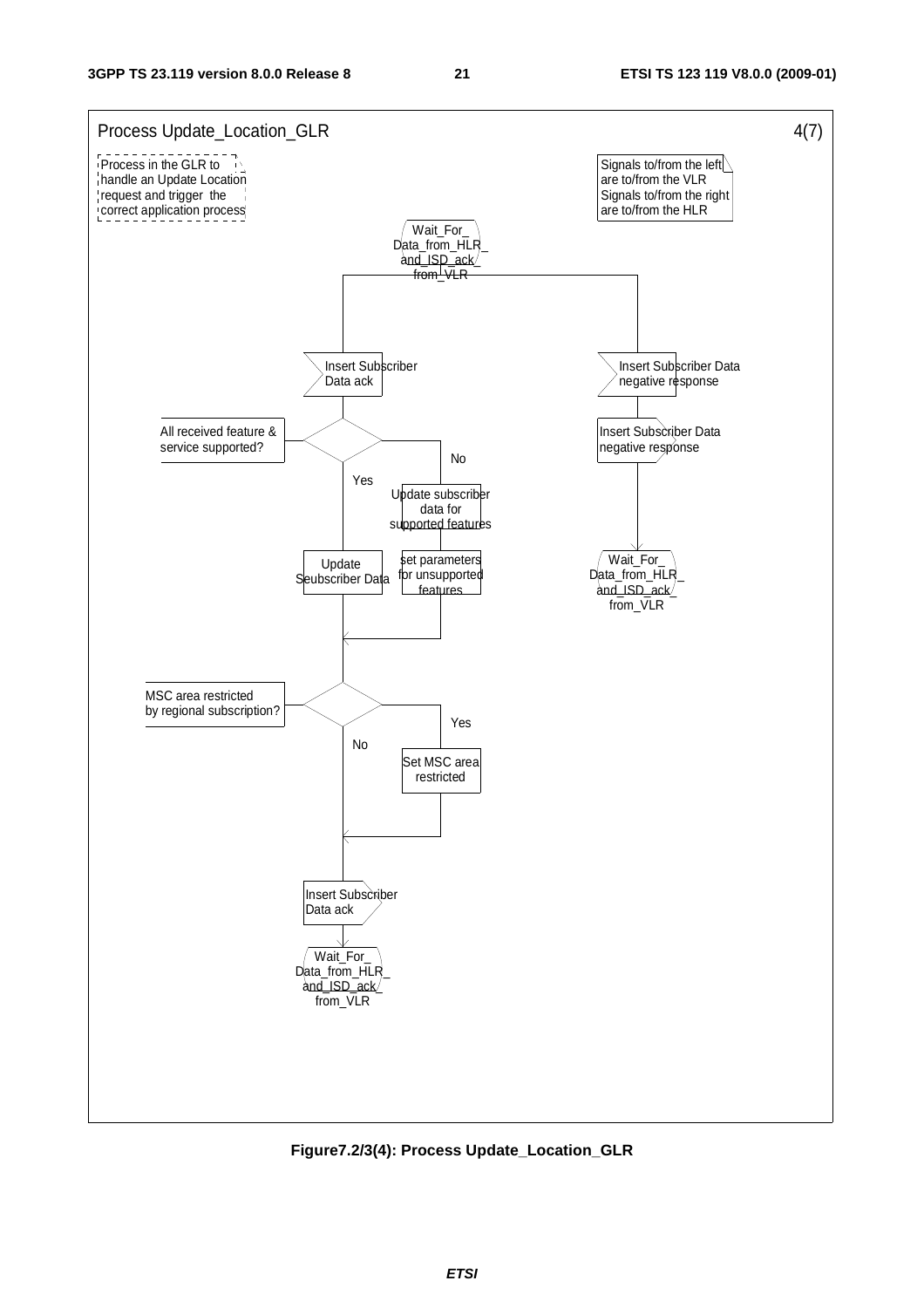

**Figure7.2/3(5): Process Update\_Location\_GLR**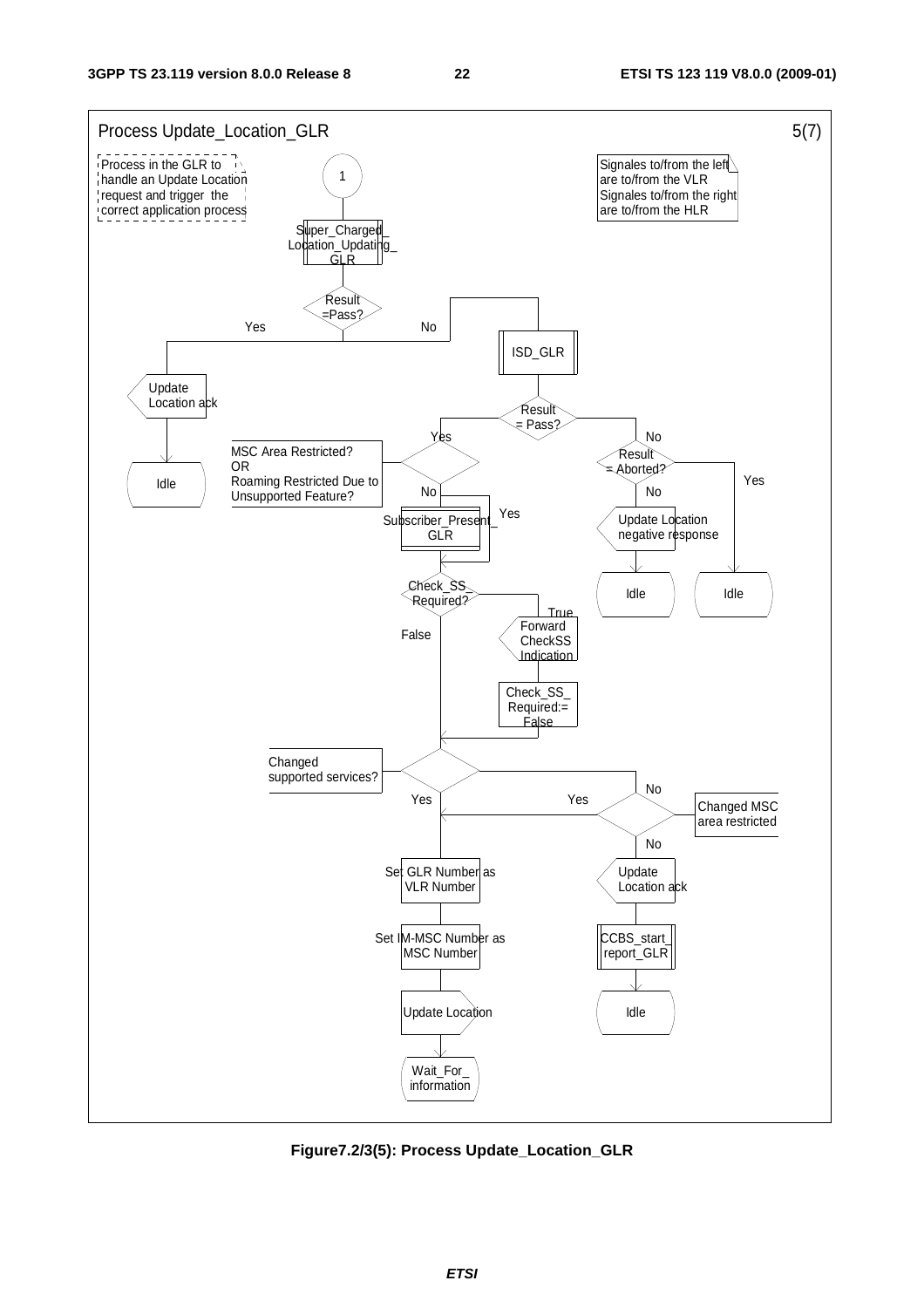

**Figure7.2/3(6): Process Update\_Location\_GLR**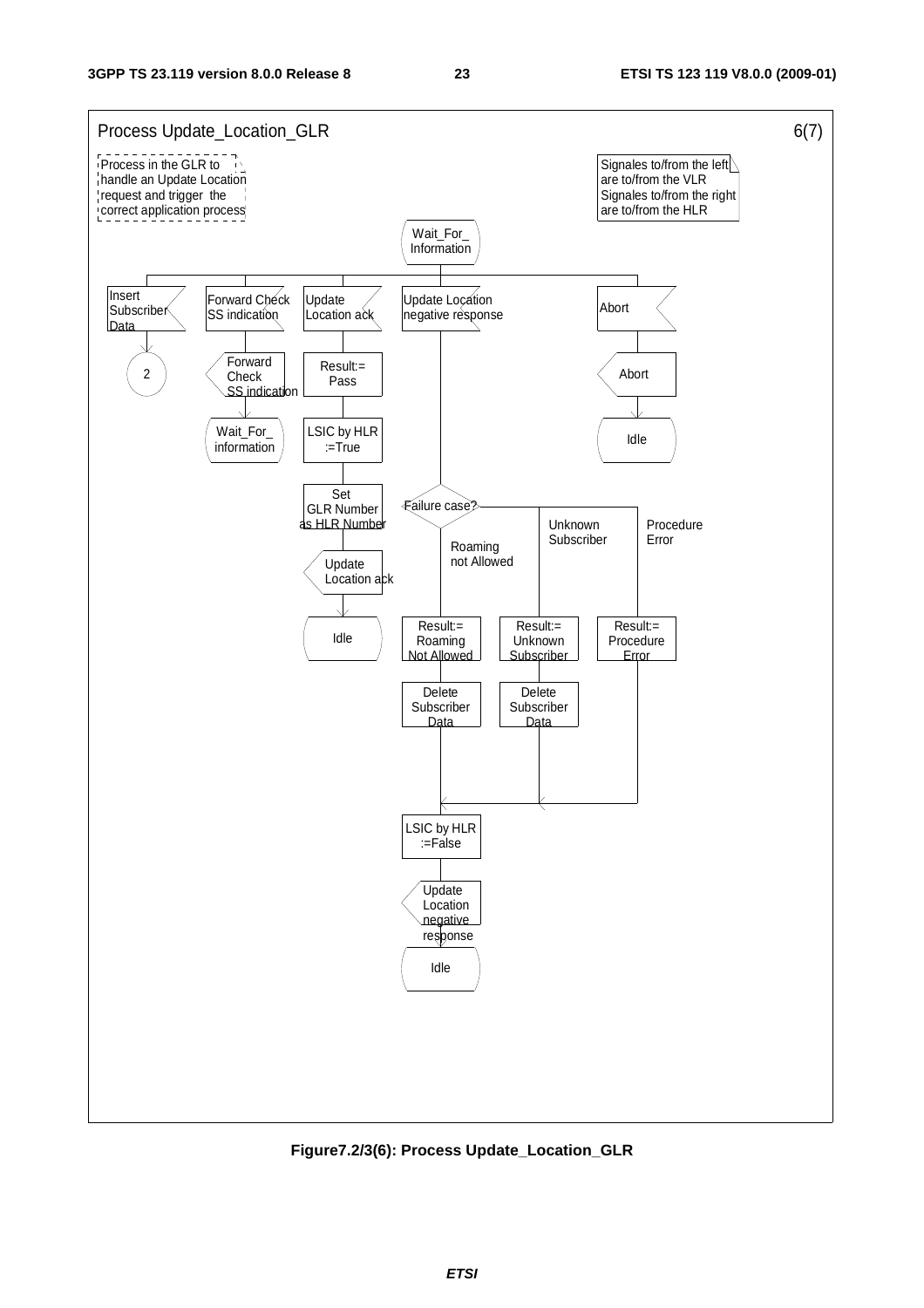

**Figure7.2/3(7): Process Update\_Location\_GLR**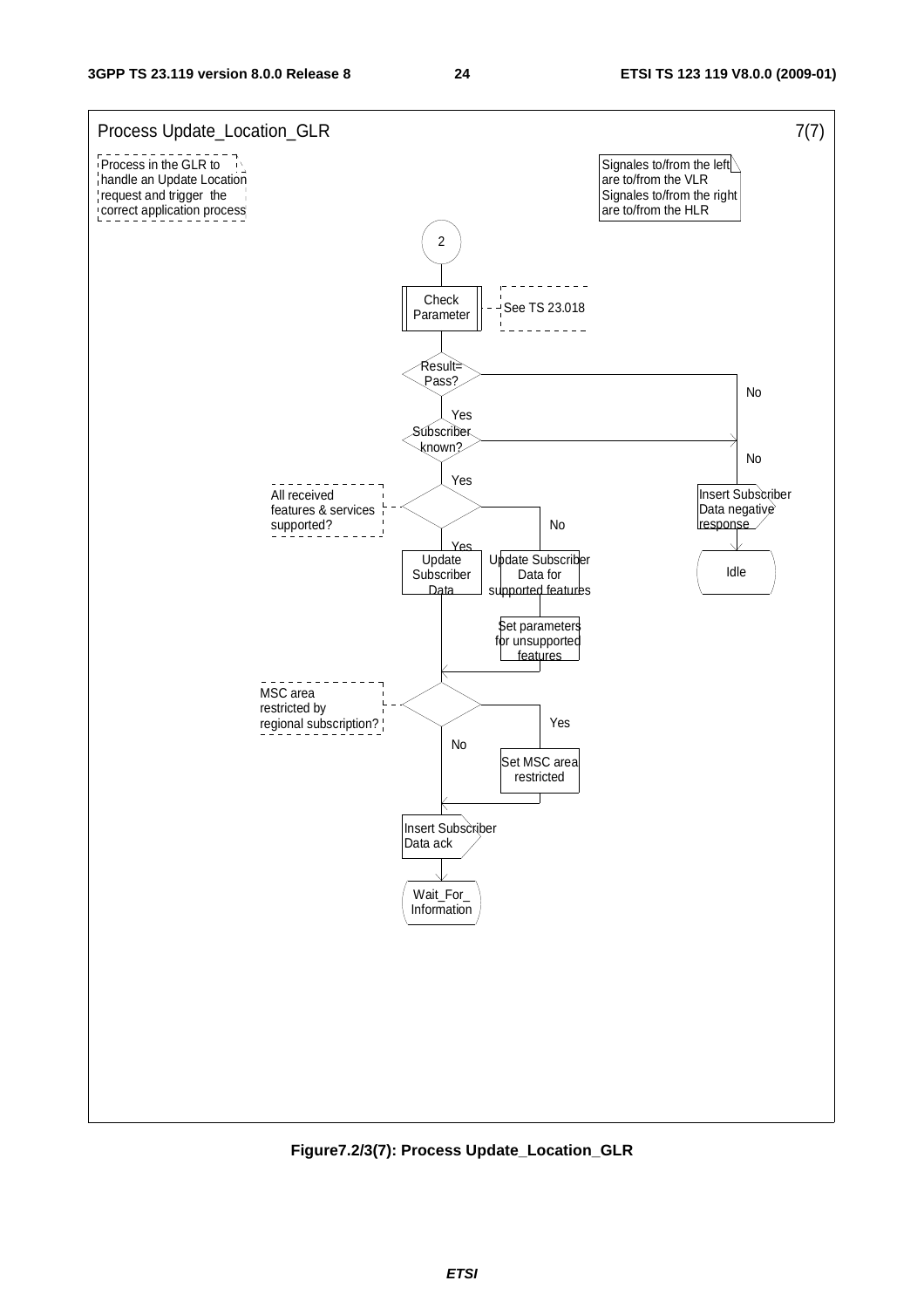#### 7.2.1.1.3.2 Process Subscriber\_Present\_GLR

Figure 7.2/4 shows SDL chart for Process Subscriber\_Present\_GLR.



**Figure7.2/4: Process Subscriber\_Present\_GLR**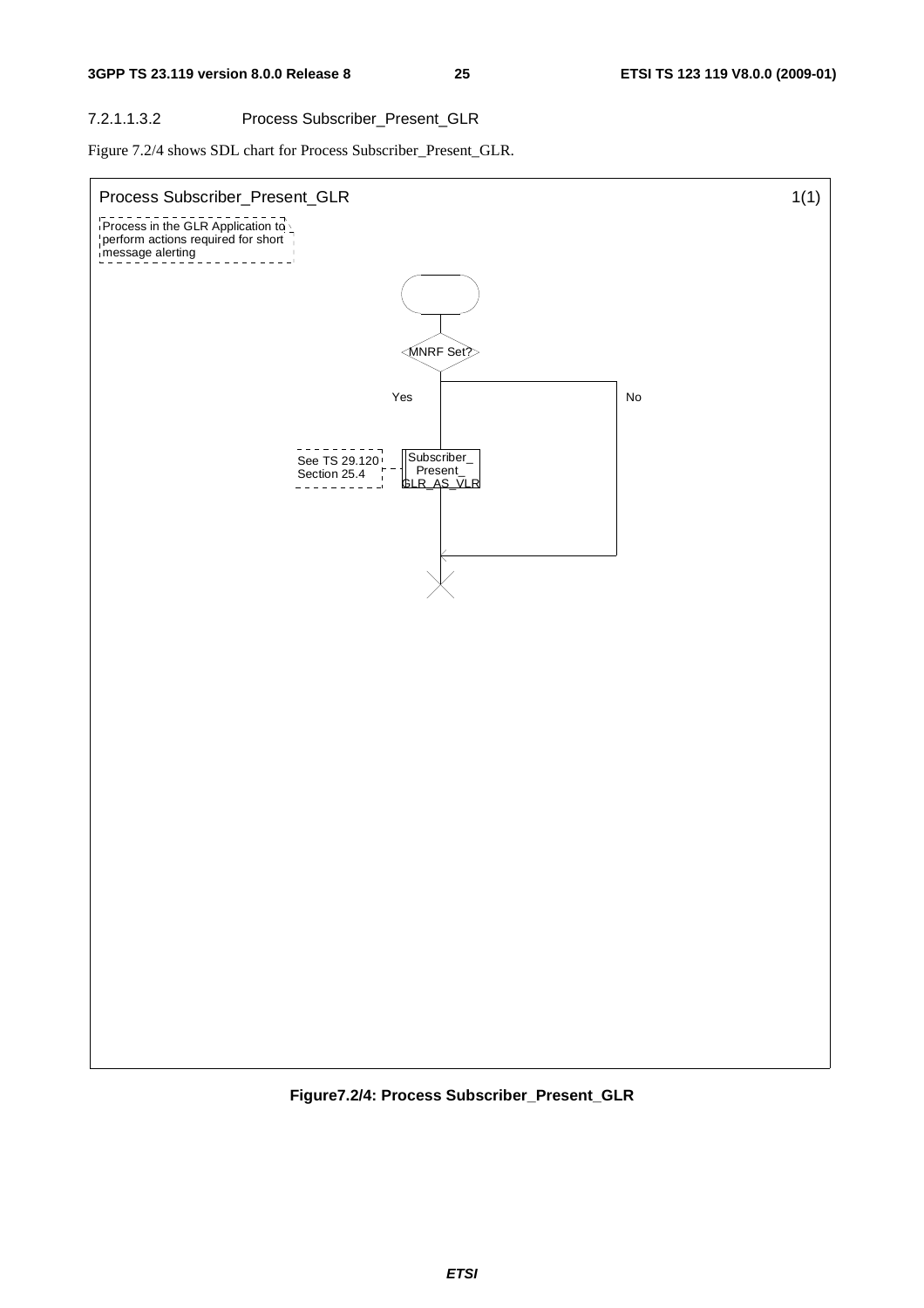#### 7.2.1.1.3.3 Procedure Insert\_Subscriber\_Data\_GLR

Figure 7.2/5 shows SDL chart for Procedure Insert\_Subscriber\_Data\_GLR. This procedure is initiated by receiving Insert Subscriber Data from the HLR. This procedure is used by Process Update\_Location\_GLR and Process Update\_GPRS\_Location\_GLR.



**Figure7.2/5: Procedure Insert\_Subscriber\_Data\_GLR**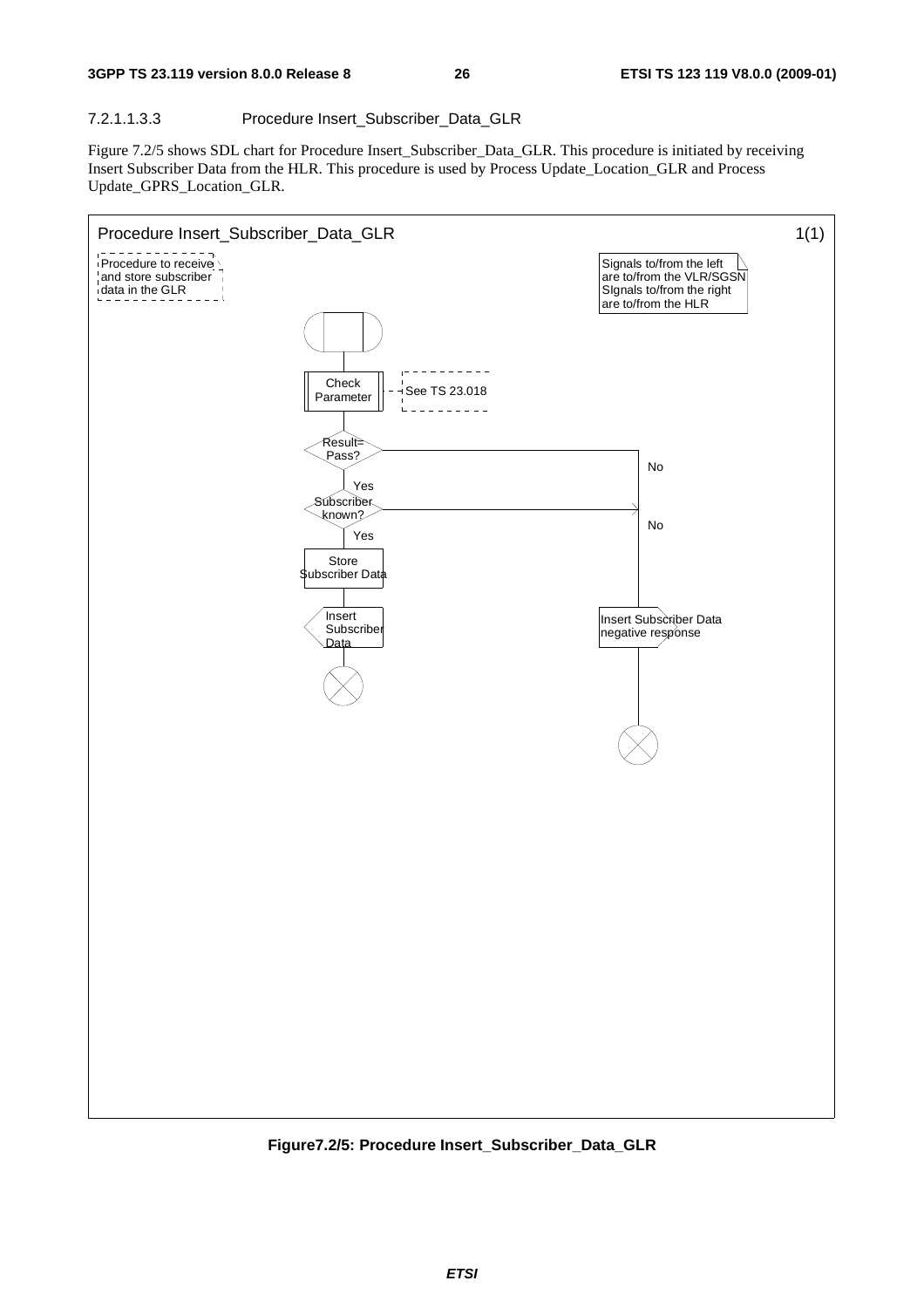#### 7.2.1.1.3.4 Procedure Insert\_Subscriber\_Data\_Initiated\_GLR

Figure 7.2/6 shows SDL chart for Procedure Insert\_Subscriber\_Data\_Initiated\_GLR. This procedure is initiated if HLR update is not required.



**Figure7.2/6(1): Procedure Insert\_Subscriber\_Data\_Initiated\_GLR**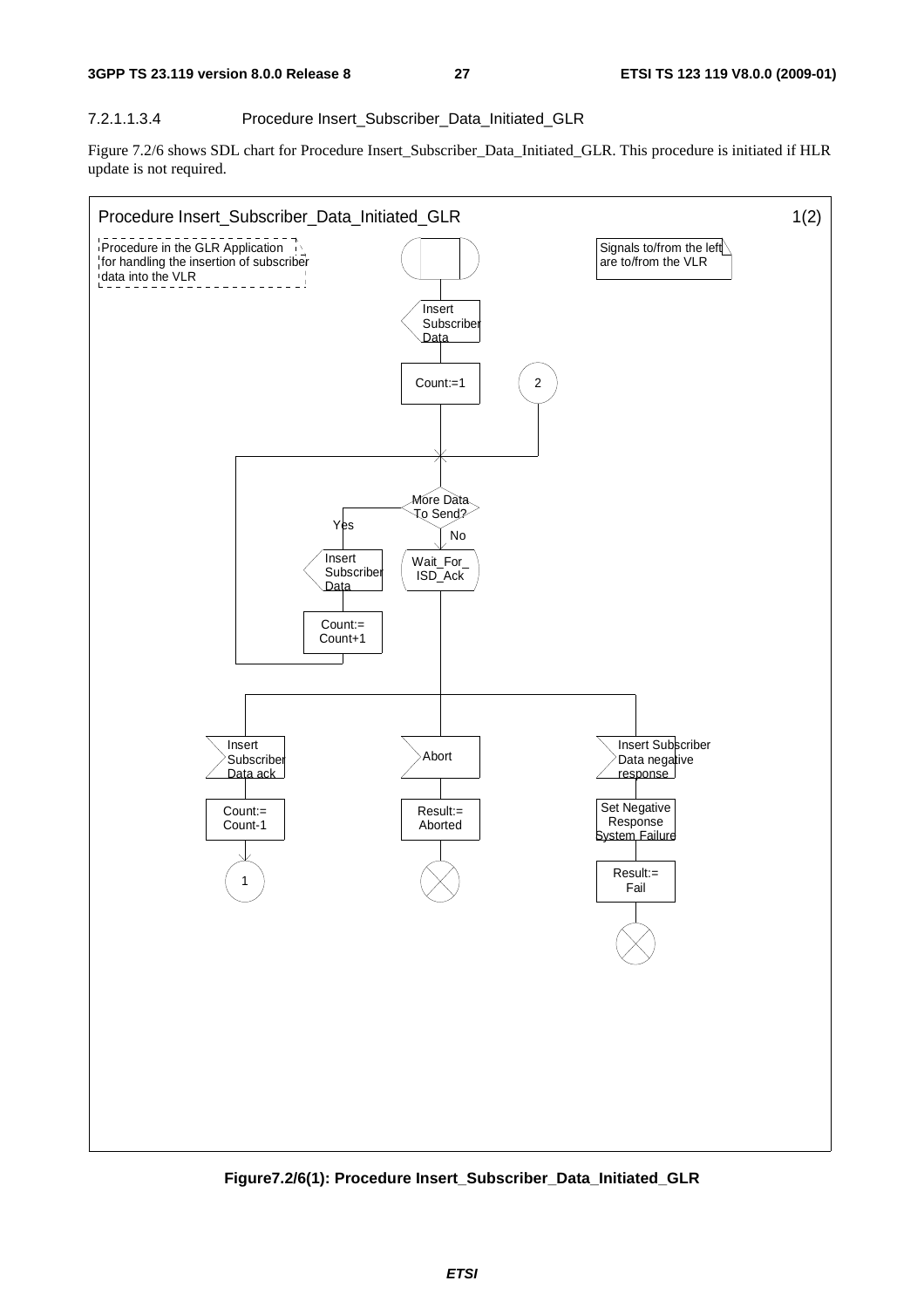

**Figure7.2/6(2): Procedure Insert\_Subscriber\_Data\_Initiated\_GLR**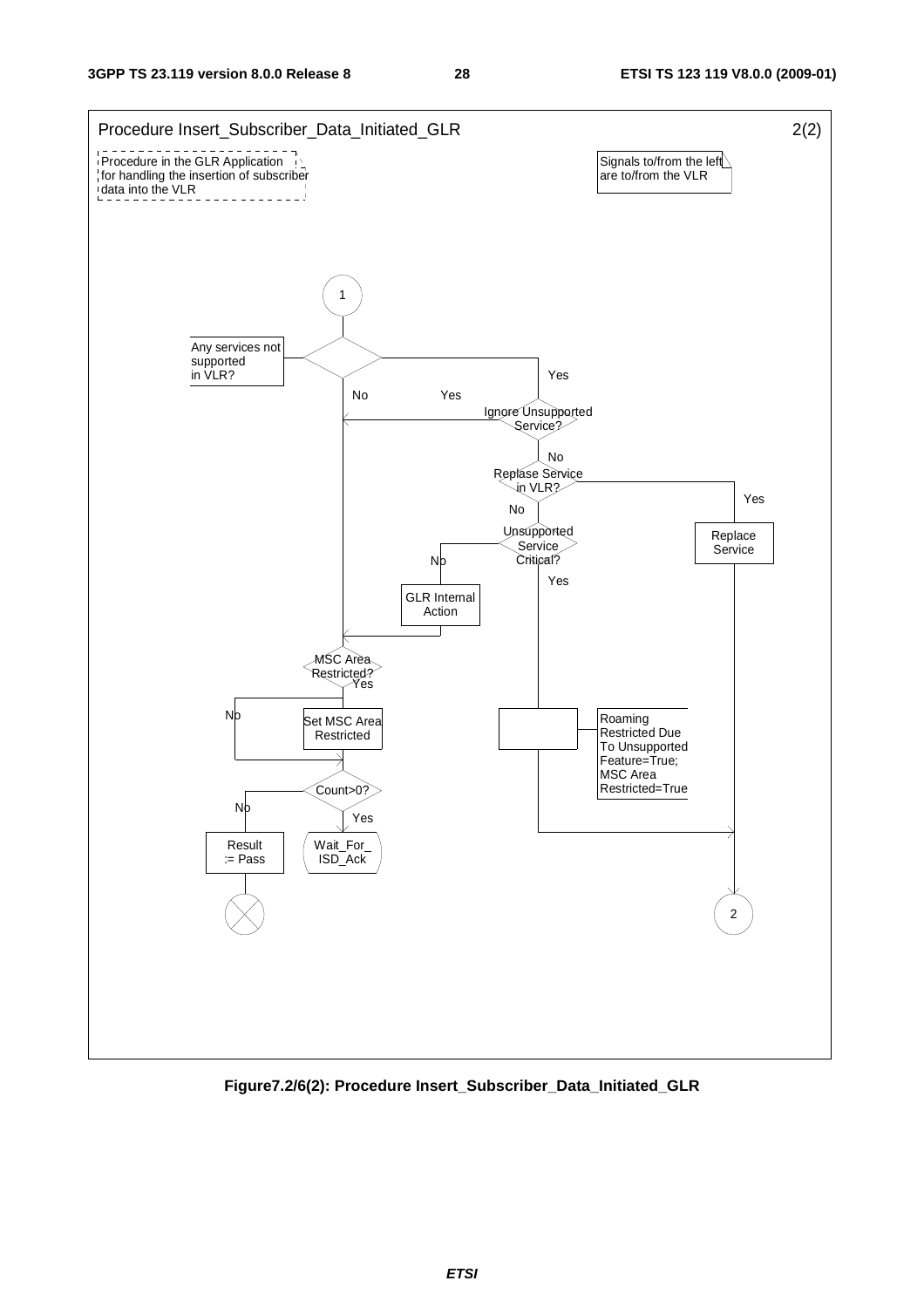#### 7.2.1.2 Cancel Location Procedure

The cancel location procedure in the network when MS leave the network is illustrated in figure 7.2/7. Each step is explained in the following list.



**Figure 7.2/7: Cancel Location Procedure in the Network** 

#### Procedure:

- 1) When the HLR receives an *Update Location* message from newly visited VLR after the MS left the network with the GLR, the HLR initiates cancel location procedure to the GLR.
- 2) The GLR receives a *Cancel Location* message from the HLR and transport to the previously visited VLR. When the GLR receives the response, the GLR transports it to the HLR and delete the roamer"s subscriber profile and location information.
- 3) The HLR initiates insert subscriber data procedure to the newly visited VLR.
- 4) After the procedure, the HLR returns the response of an *Update Location* message to the newly visited VLR.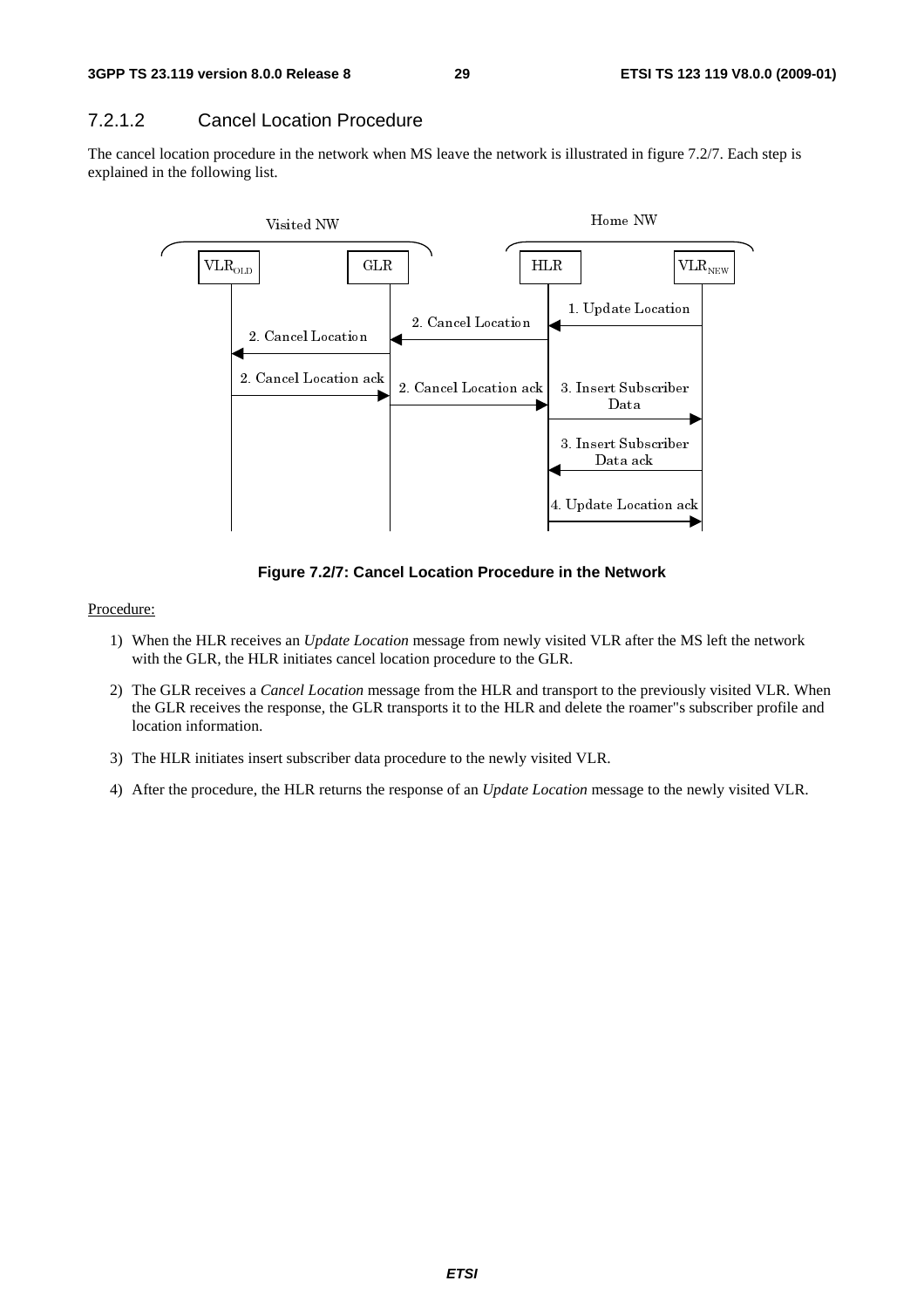7.2.1.2.1 Functional requirements of GLR

7.2.1.2.1.1 Process Cancel\_Location\_GLR

Figure 7.2/8 shows SDL chart for Process Cancel\_Location\_GLR. This process is initiated from the HLR.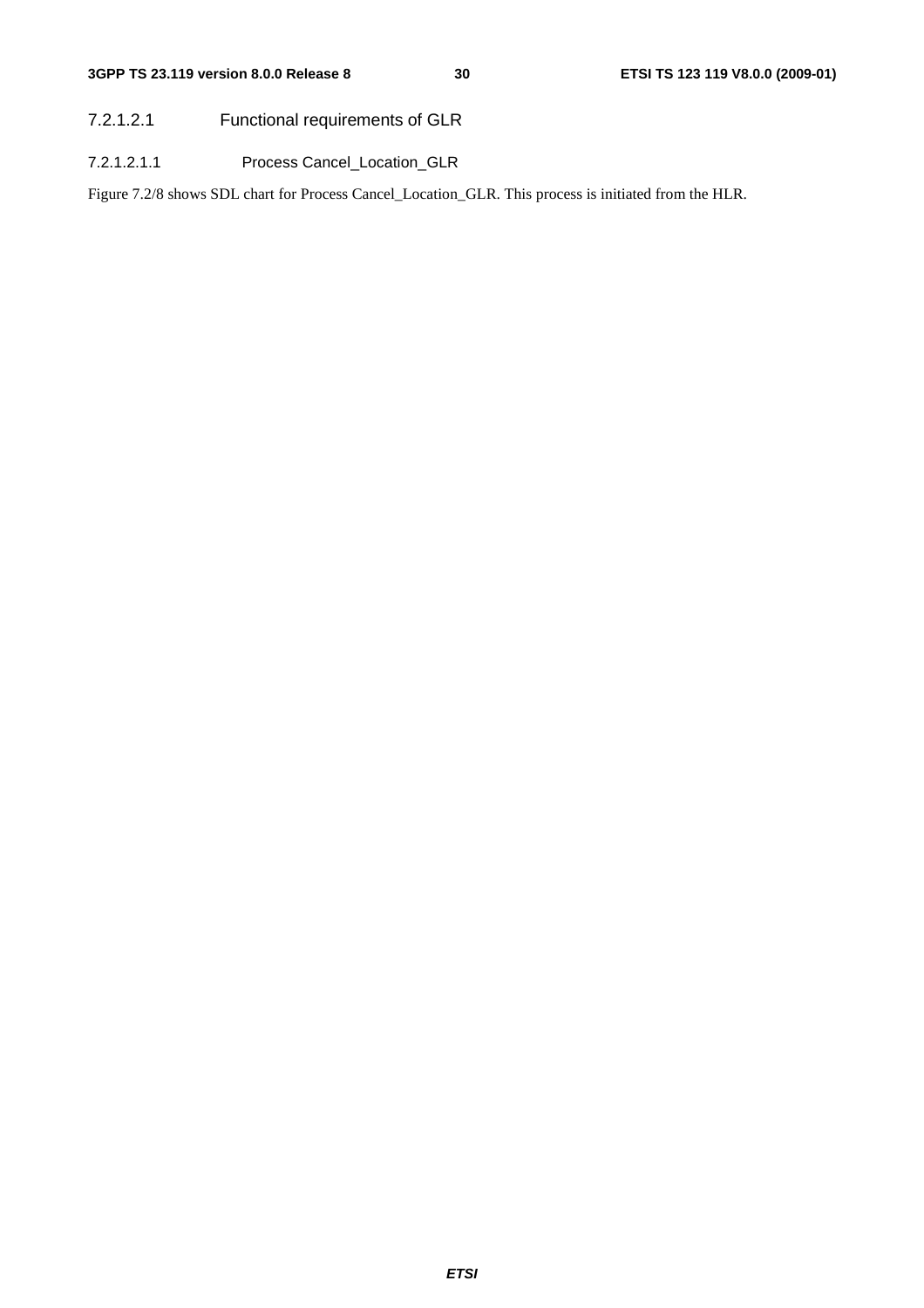

**Figure7.2/8: Process Cancel\_Location\_GLR**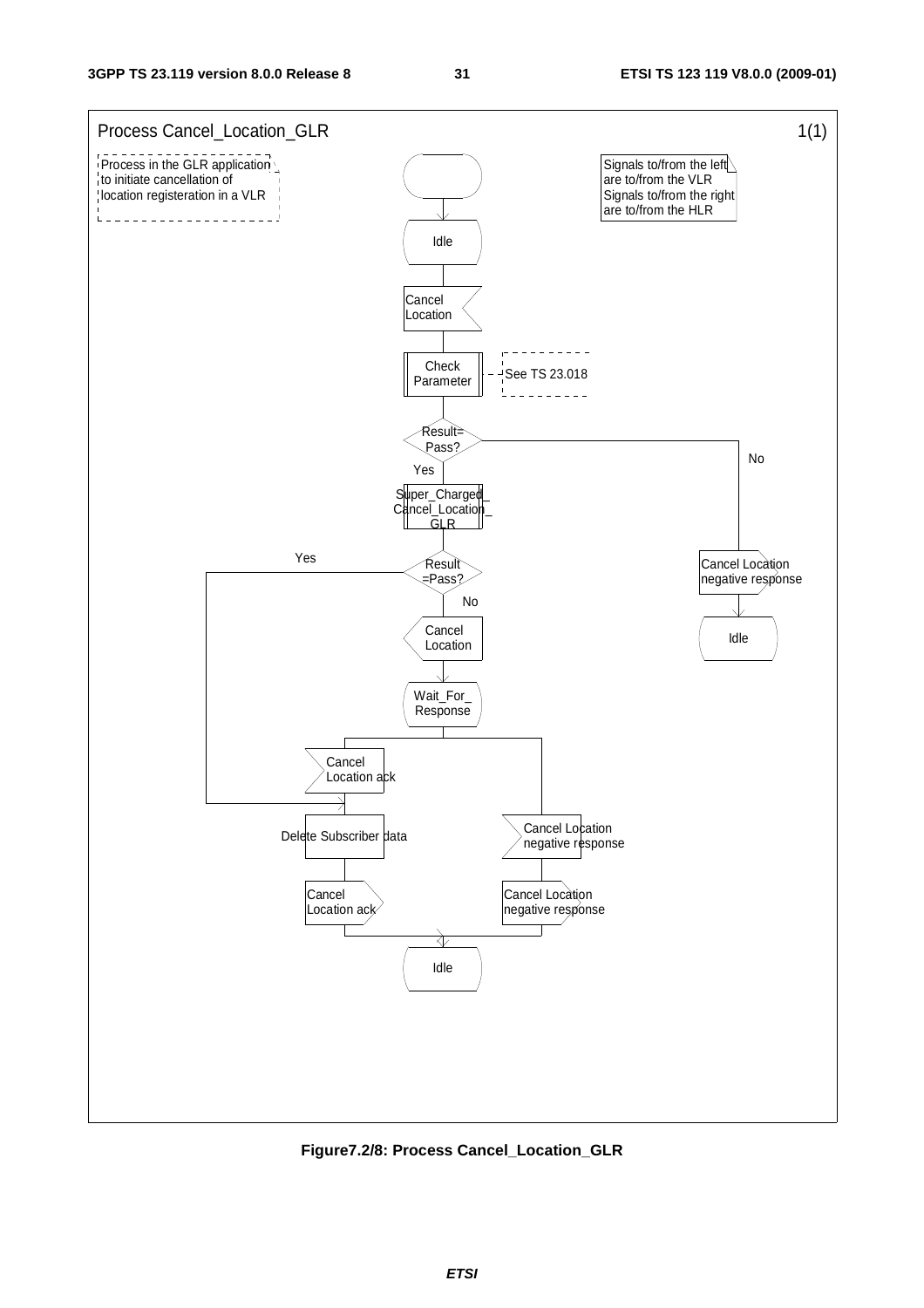#### 7.2.1.2.1.2 Process Cancel\_Location\_Initiated\_GLR

Figure 7.2/9 shows SDL chart for Process Cancel\_Location\_Initiated\_GLR. This process is initiated if HLR update is not required.



**Figure7.2/9: Process Cancel\_Location\_Initiated\_GLR**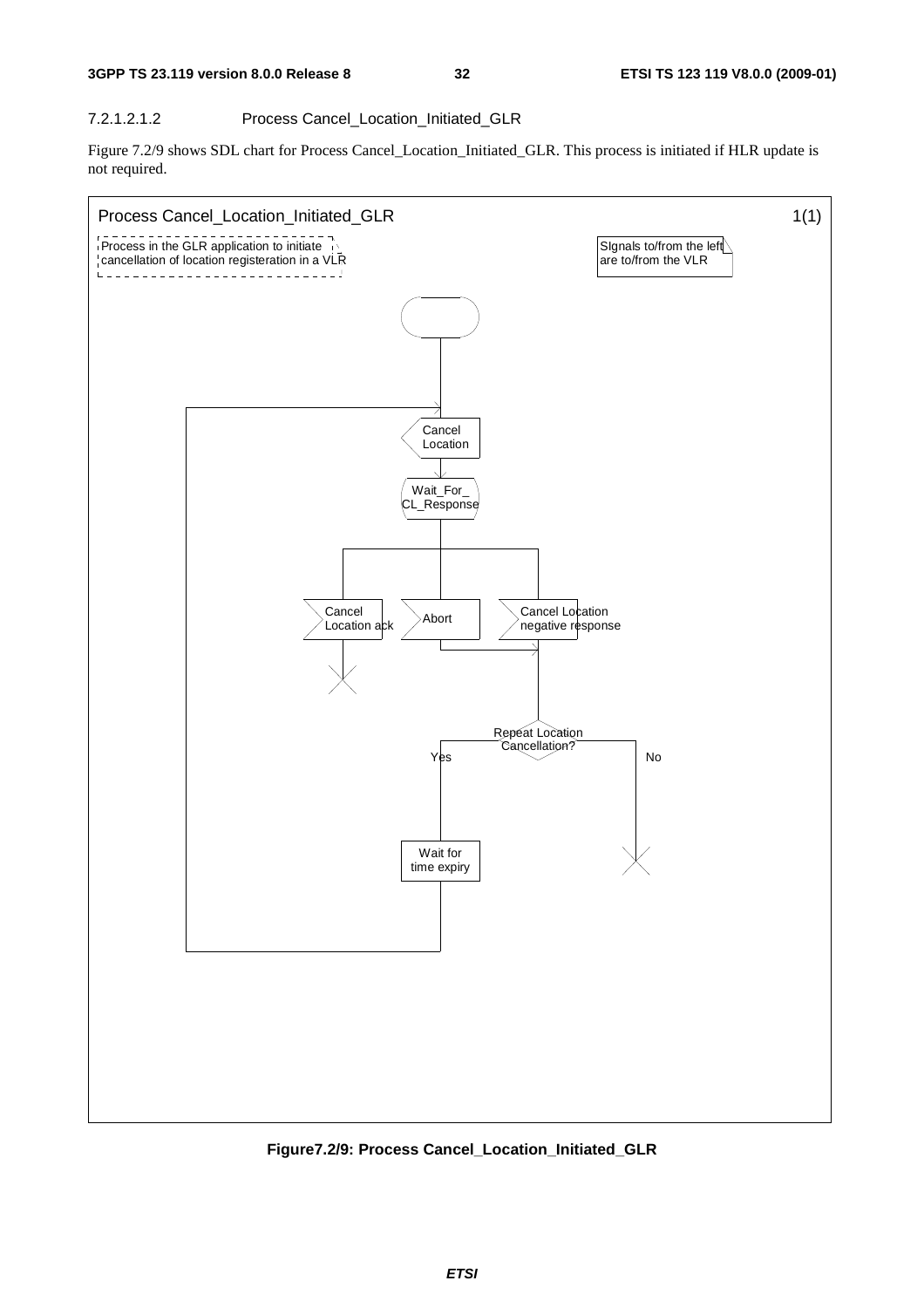#### 7.2.1.3 Handling of unsupported service

The procedure can be used to handle the case where the VLR does not support the full set of services required by the user.

See figure 7.2/10. When the GLR receives the Insert Subscriber Data Acknowledge message indicating 'Service Not Supported', it initiates the location updating procedure toward the HLR. The HLR takes some appropriate reaction (e.g. initiates service substitution or roaming restriction etc.) and determines whether to accept the location updating request or not for the user. The HLR generates a new profile (i.e. the profile after service substitution), which must be forwarded by the GLR to the VLR. The GLR must also maintain a copy of the actual service profile for the subscriber (i.e. the profile before service substitution).

The GLR will have to perform some transaction level processing on message 3 (i.e. Insert Subscriber Data ack) from the VLR. Subsequently, when the GLR sends message 6 (i.e. Insert Subscriber Data ack) to the HLR, the message format will have to match that of message 5 (Insert Subscriber Data) from the HLR.



**Figure 7.2/10: MS Arrives at a VLR That Cannot Handle all Services** 

When the user roams from a VLR area with restricted service support into a VLR area where the VLR can support the full set of subscribed services, the GLR must:

- Identify that the new VLR can support the actual service profile required by the HLR, i.e. the profile before service substitution.
- notify the HLR to take the appropriate reaction to restore services. Therefore, the GLR initiates the location updating procedure towards the HLR. (refer to figure 7.2/11 in the case of circuit switched mode).

The GLR will have to perform some transaction level processing on message 3 (i.e. Insert Subscriber Data ack) from the VLR. Subsequently, when the GLR sends message 6 (i.e. Insert Subscriber Data ack) to the HLR, the message format will have to match that of message 5 (Insert Subscriber Data) from the HLR.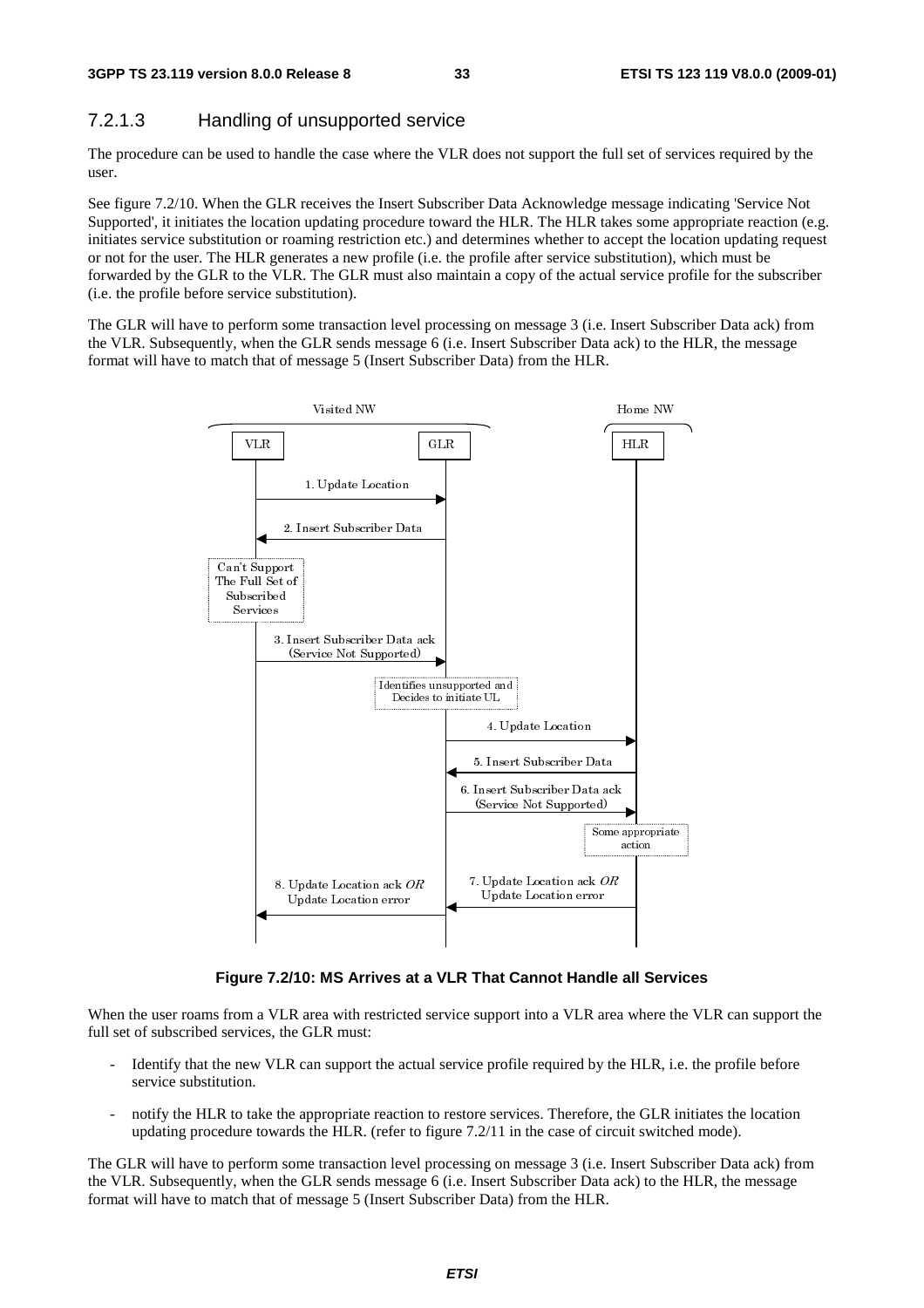

**Figure 7.2/11: MS Arrives at a VLR That Handles all Services** 

#### 7.2.2 Retrieval of routeing information procedure

In 3G TS 23.018 [4](Basic Call Handling) specification, the description for the basic call handling about MO and MT is stated.

Only the retrieval of routeing information for an MT call is related with the GLR.

Therefore, this specification states the retrieval of routeing information for an MT call.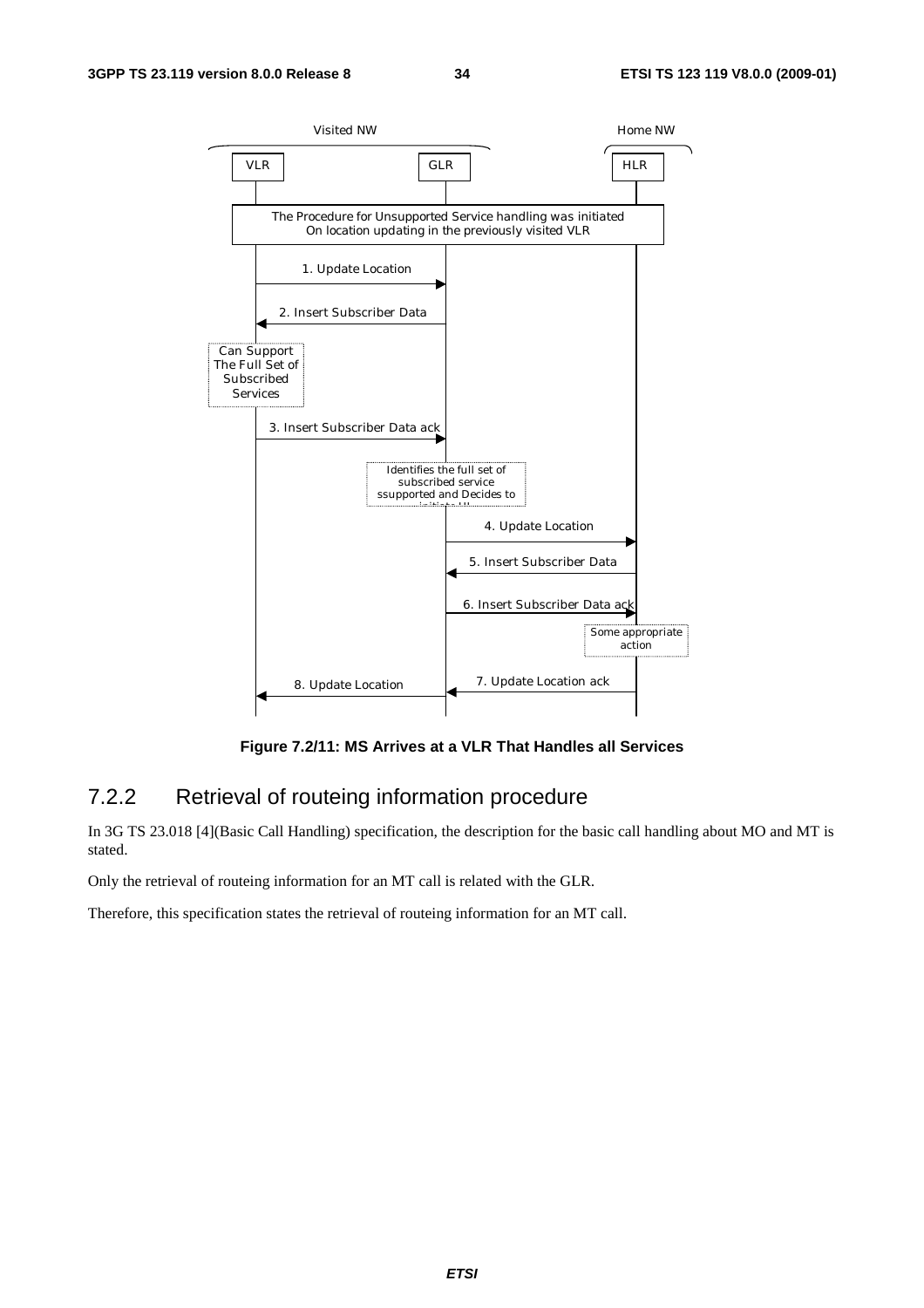#### 7.2.2.1 Information flow for retrieval of routeing information for an MT call

The information flow for retrieval of routeing information for an MT call is shown in figure 7.2/12. Solid lines show ISUP signalling between the originating exchange and GMSCB, and between GMSCB and VMSCB; signalling over the MAP interfaces between GMSCB and HLRB and between HLRB and VLRB is shown by chain lines.



**Figure 7.2/12: Information flow for retrieval of routeing information for a basic mobile terminated call** 

When GMSCB receives an IAM, it analyses the called party address. If GMSCB can derive an HLR address from the B party address, it sends a request for routeing information (SRI) to HLRB. HLRB sends a request for a roaming number (PRN) to VLRB via GLRB. VLRB returns the roaming number in the PRN ack via GLR, and HLRB relays the roaming number to GMSCB in the SRI ack. GMSCB constructs an IAM using the roaming number, and sends it to VMSCB.

If the VLRB supports the Super-Charger features, when the VLRB receives a request for a roaming number (PRN) and has no subscriber data for the user, it checks whether the subscriber data record was removed by the Super-Charger database management function or not. (See 3G TS 23.116 [9]) If the subscriber data was removed by the Super-Charger feature, the VLRB shall return the cause information set to Purged MS to the GLR by sending PRN negative response. When the GLR receives this information, it deletes the subscriber data for the user and relays the message to the HLR.

#### 7.2.2.2 Functional requirements of network entities

The text in this clause is a supplement to the definition in the SDL diagrams; it does not duplicate the information in the SDL diagrams.

The entities described in this clause interwork with other entities over the D interfaces, used to interwork between the VLR & HLR.

The protocol used over the D interfaces is MAP, which is specified in 3G TS 29.002 [10].

For the purposes of this specification, the protocol used over telephony signalling interfaces is ISUP, which is specified in ETS 300 356-1 [27]; other telephony signalling systems may be used instead.

The SDL diagrams in this clause show the handling for a number of optional features and services. If the handling consists only of a call to a procedure specific to the feature or service, the procedure call is omitted if the entity does not support an optional feature or service. If the handling consists of more than a call to a procedure specific to the feature or service, the text associated with each SDL diagram specifies the handling that applies if the entity does not support an optional feature or service.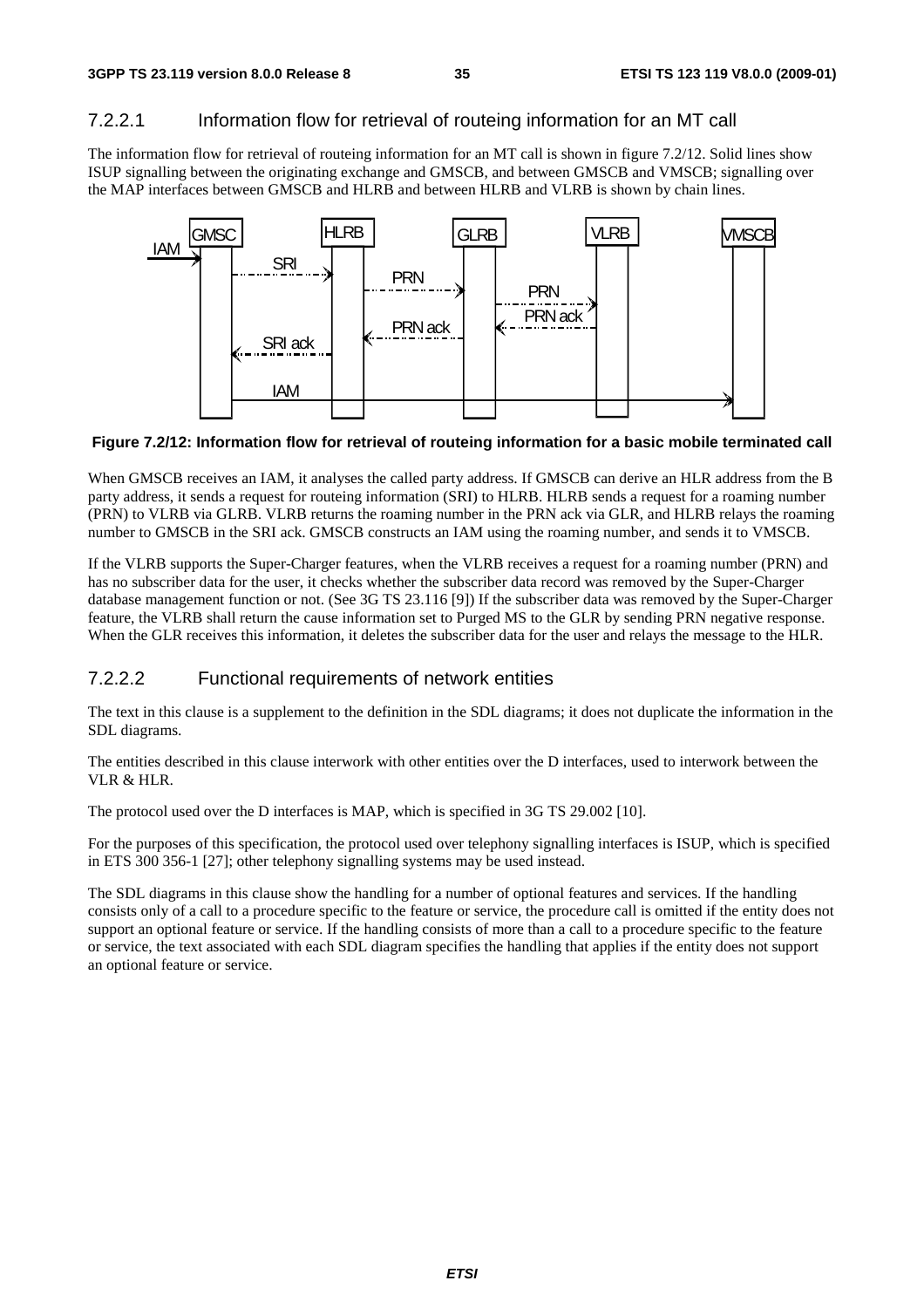7.2.2.2.1 Functional requirements of GLR

7.2.2.2.1.1 Process PRN\_GLR

Figure 7.2/13 shows SDL chart for Process PRN\_GLR.

Sheet1: the GLR receives a PRN message from the HLR.

Sheet1: after the GLR transfers the VLR Number, the GLR relays a PRN message to the VLR.

Sheet1: the GLR waits a PRN response and receives a PRN ack message or a PRN negative response message from the VLR.

Sheet1: after the GLR transfers the HLR Number, the GLR relays a PRN ack message or a PRN negative response message to the HLR.

Figure 7.2/14 shows SDL chart for Procedure Super\_Charged\_PRN\_Error\_GLR.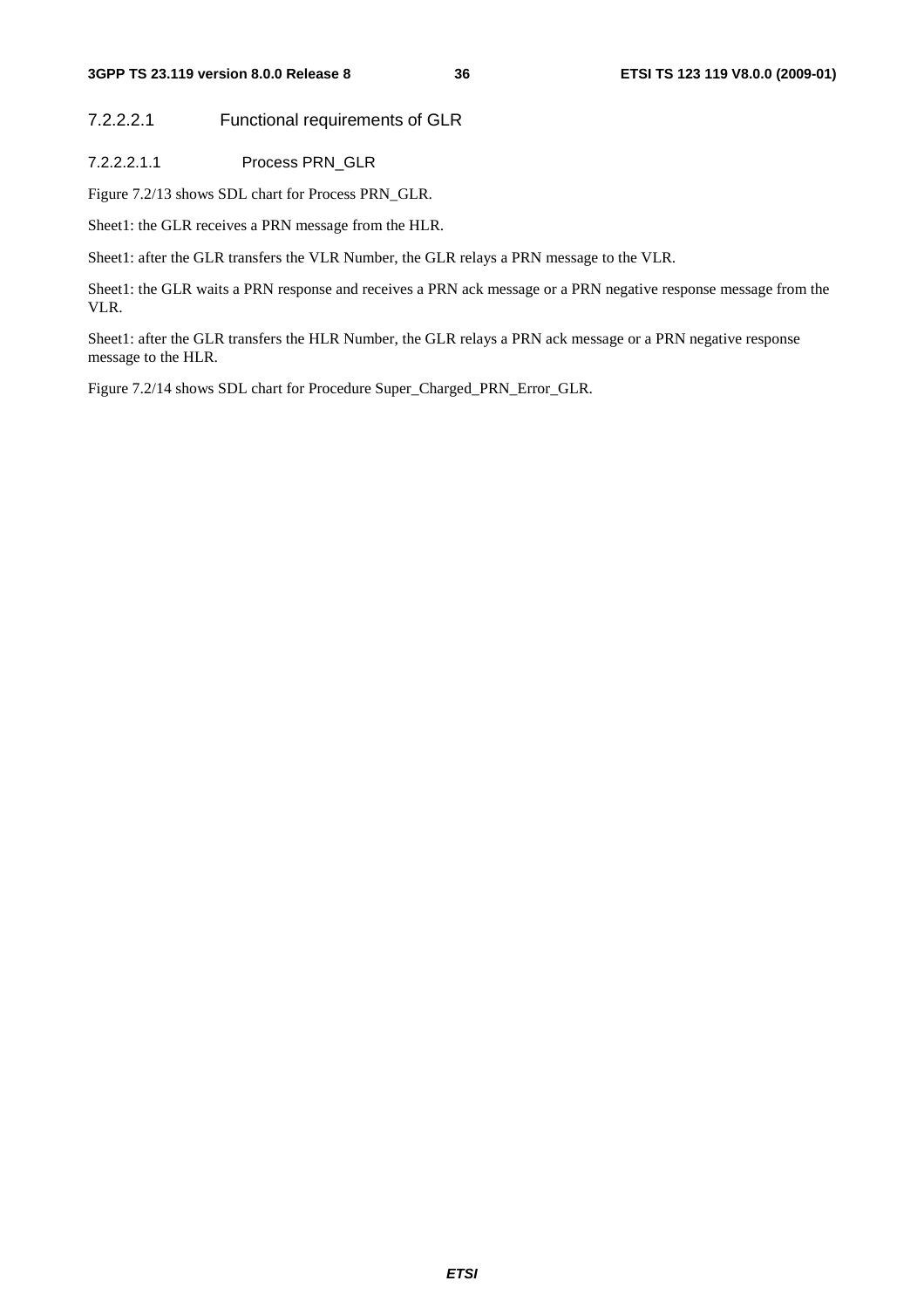

**Figure7.2/13: Process PRN\_GLR**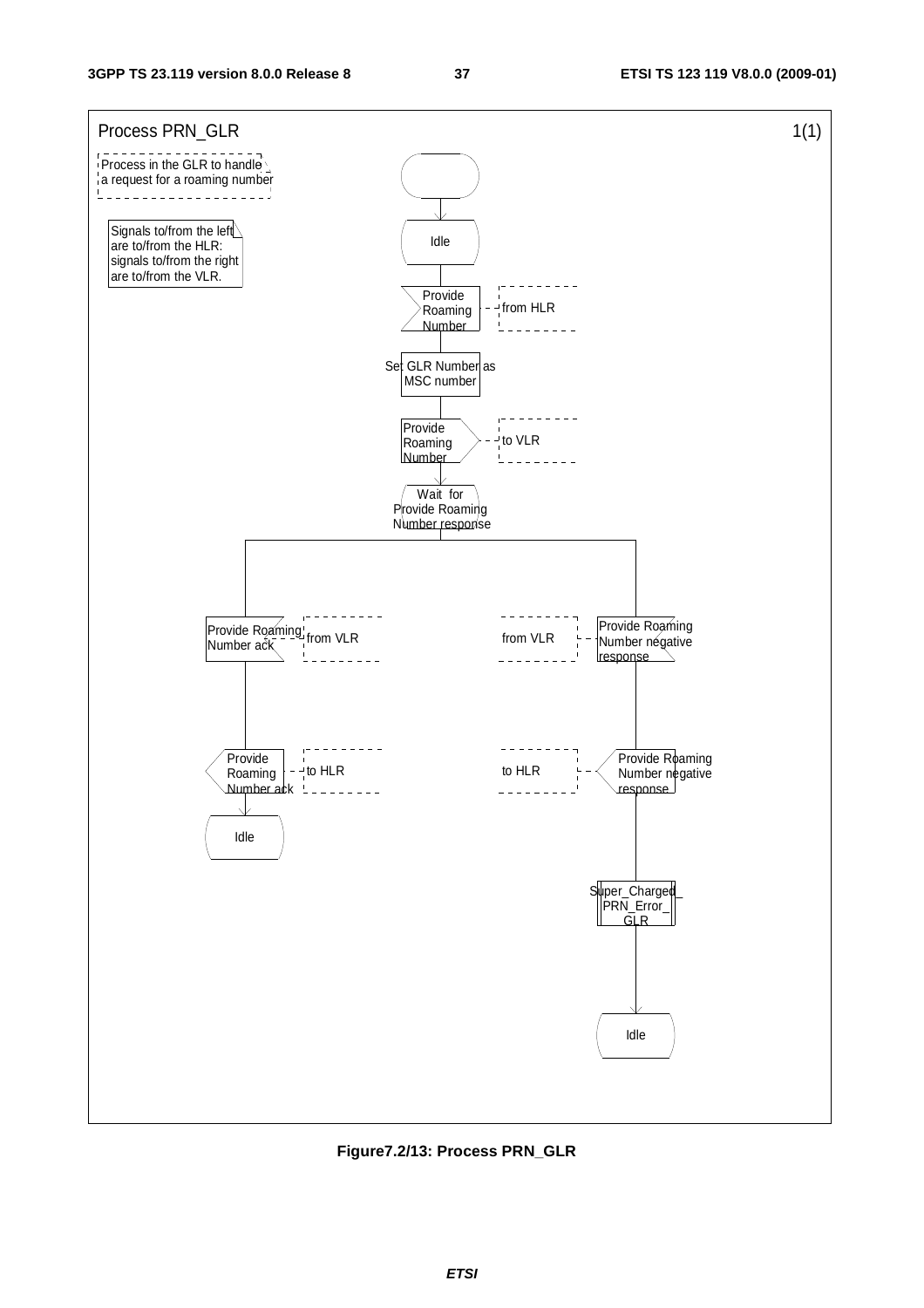

**Figure7.2/14: Procedure Super\_Charged\_PRN\_Error\_GLR**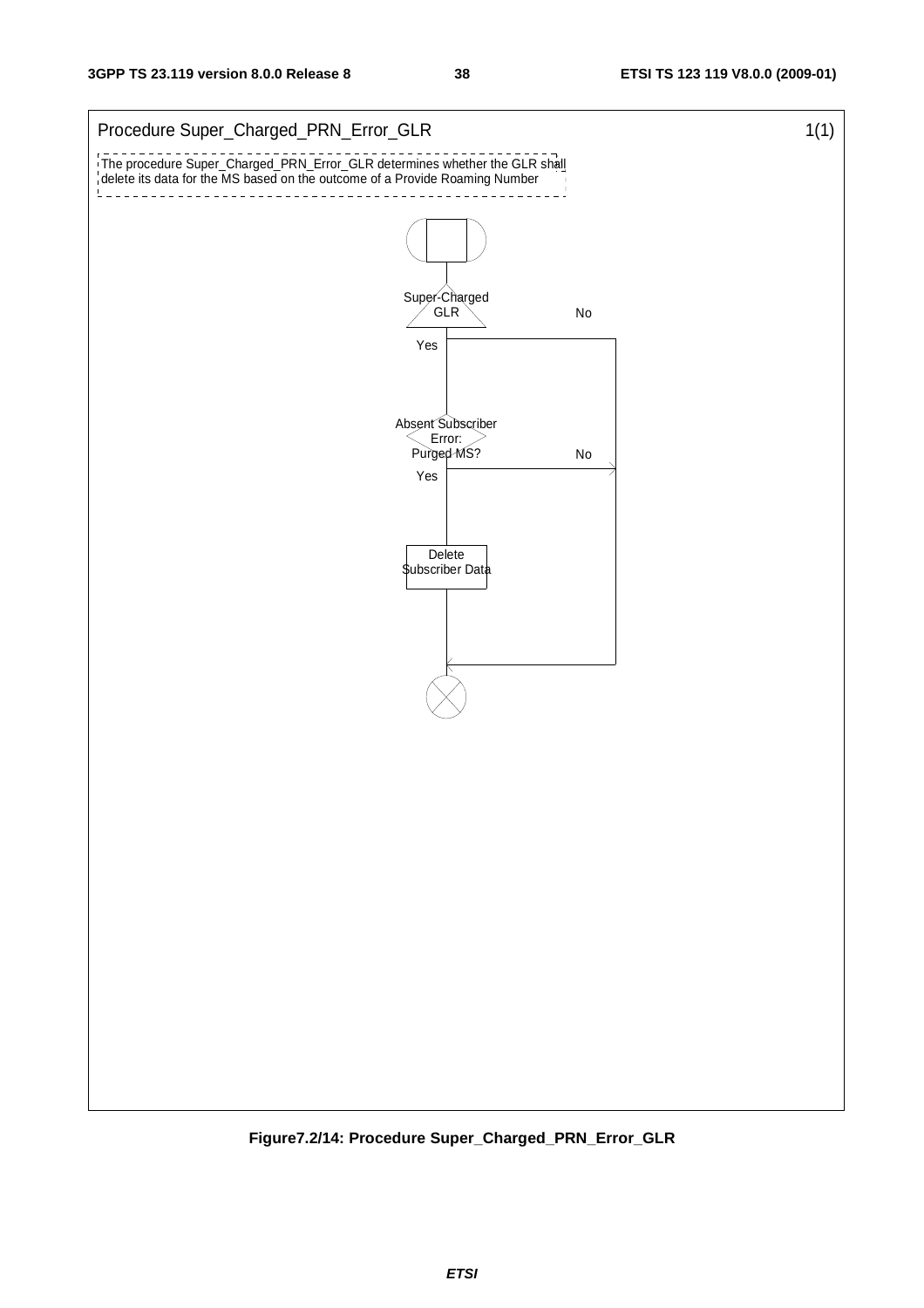#### **3GPP TS 23.119 version 8.0.0 Release 8 39 ETSI TS 123 119 V8.0.0 (2009-01)**

7.2.2.2.1.2 Process PSI\_GLR

Figure 7.2/15 shows SDL chart for Process PSI\_GLR.

Sheet1: the GLR receives a PSI message from the HLR.

Sheet1: after the GLR transfers the VLR Number, the GLR relays a PSI message to the VLR.

Sheet1: the GLR waits a PSI response and receives a PSI ack message or a PSI negative response message from the VLR.

Sheet1: after the GLR transfers the HLR Number, the GLR relays a PSI ack message or a PSI negative response message to the HLR.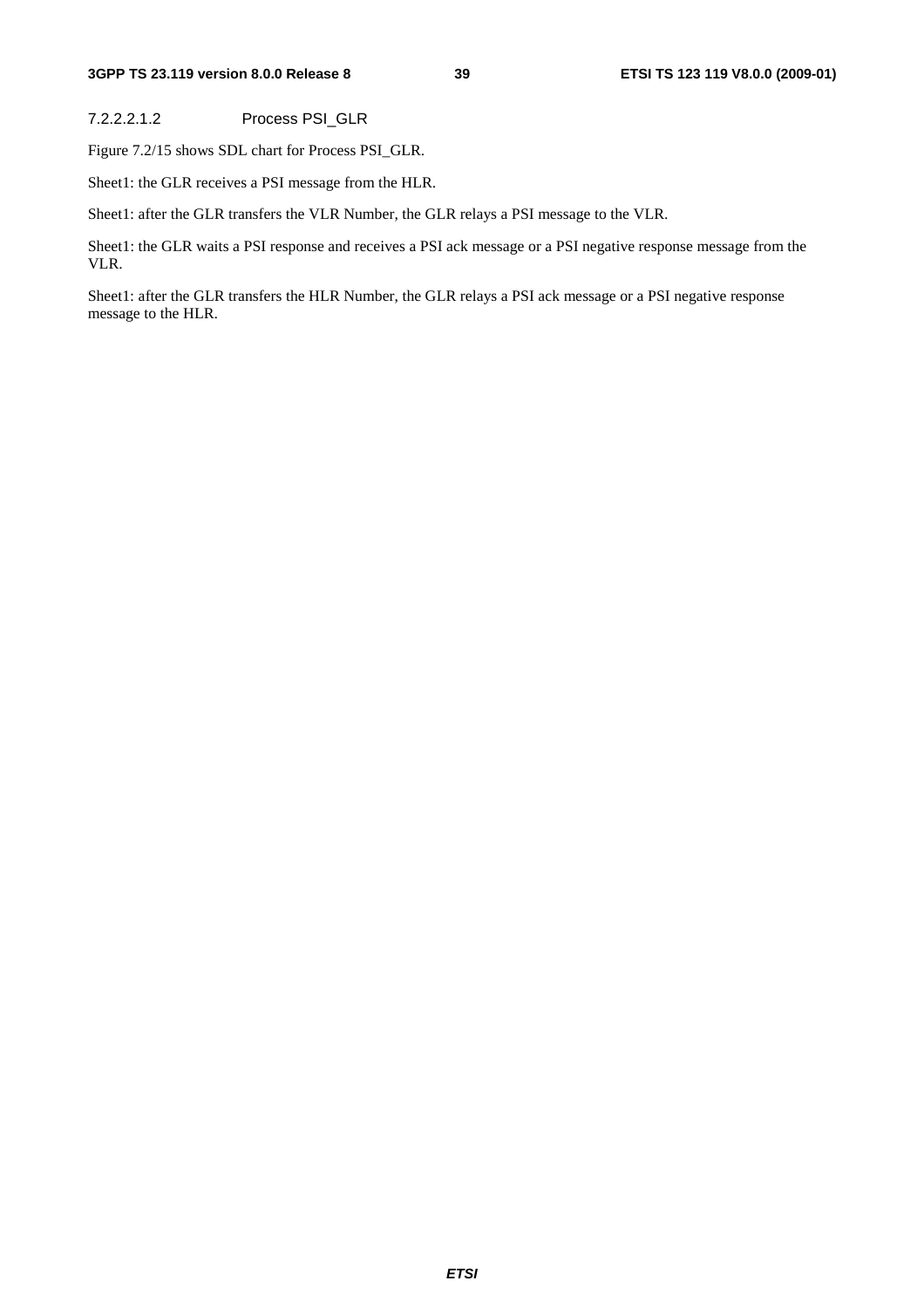

**Figure7.2/15: Process PSI\_GLR**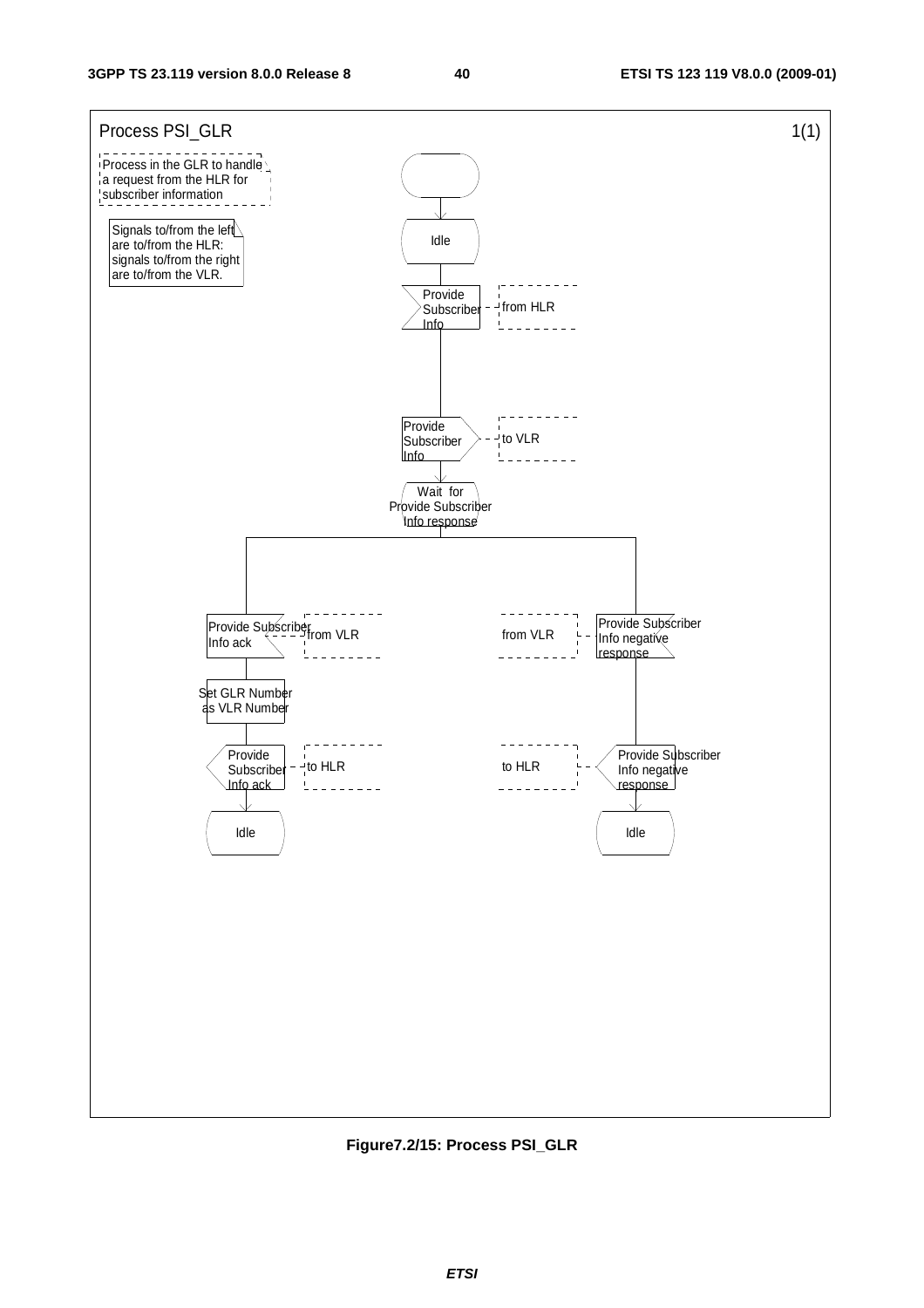### 7.2.2.3 Contents of messages (HLR-GLR, GLR-VLR)

There is no different between the contents of the following messages sent between HLR and VLR and the contents of the following messages sent between HLR and GLR, GLR and VLR. The same contents are sent from the HLR to VLR via the GLR. See 3G TS 23.018 [4].

- Provide Roaming Number.
- Provide Roaming Number ack.
- Provide Roaming Number negative response.
- Provide Subscriber Info.
- Provide Subscriber Info ack.
- Provide Subscriber Info negative response.

## 7.2.3 Authentication Information Retrieval procedure ARRI

The Authentication Information Retrieval procedure is illustrated in figure 7.2/16. Each step is explained in the following list.



**Figure 7.2/16: Send Authentication Info** 

#### Procedure:

- 1) When the VLR receives a service indication concerning a location registration, call set-up, operation on a supplementary service to initiate authentication. The VLR sends a *Send Authentication Info* message to the GLR in order to retrieve the authentication information.
- 2) The GLR transfers the received message to the HLR.
- 3) When the GLR receives the response with authentication information for the user from the HLR, it transports to the VLR.
- 4) The VLR receives the authentication information of user by the response of *Send Authentication Info* message.

## 7.2.4 Subscriber Data management procedure

### 7.2.4.1 Insert Subscriber Data Procedure

The Insert Subscriber Data procedure is illustrated in figure 7.2/17. Each step is explained in the following list.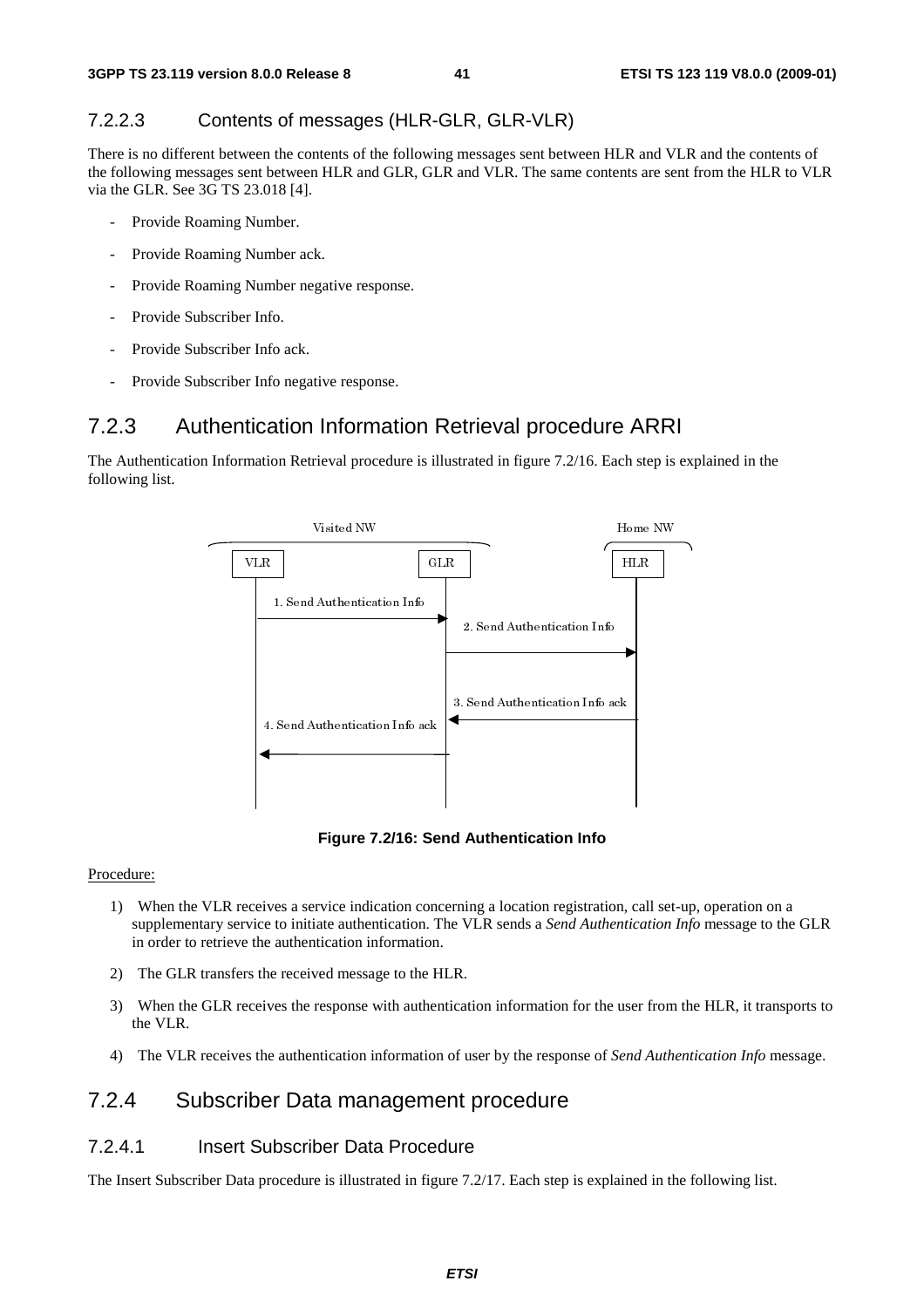

**Figure 7.2/17: Insert Subscriber Data** 

#### Procedure:

- 1) The HLR sends *Insert Subscriber Data* message to the GLR in order to update with the certain subscriber data.
- 2) The GLR updates the subscriber data and transfer the received message to the VLR.
- 3) The GLR receives the response from the VLR. The response may indicate regional restriction or unsupported services. The detail procedures are described in subclause 7.5.
- 4) The GLR transfers the received message to the HLR.

#### 7.2.4.2 Delete Subscriber Data Procedure

The Delete Subscriber Data procedure is used by an HLR to remove certain subscriber data from a VLR and a SGSN if the subscription of one or more supplementary services or basic services is withdrawn. Note that this service is not used in case of erasure or deactivation of supplementary services. And the Delete Subscriber Data procedure is illustrated in figure 7.2/18. Each step is explained in the following list.



**Figure 7.2/18: Delete Subscriber Data**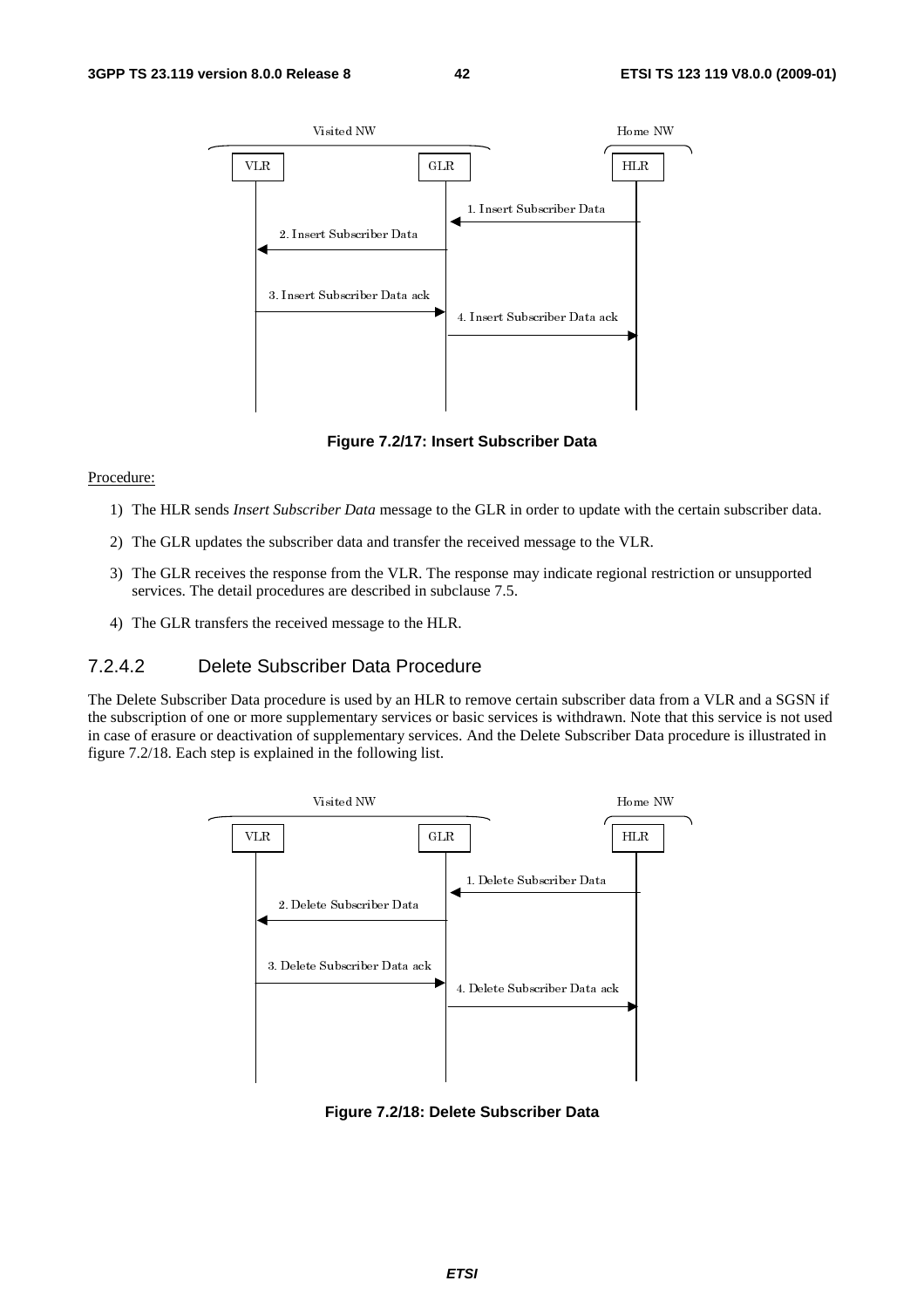#### Procedure:

- 1) The HLR sends a *Delete Subscriber Data* message to the GLR in order to remove with the certain subscriber data.
- 2) The GLR deletes the subscriber data indicated and transfers the received message to the VLR.
- 3) The GLR receives a *Delete Subscriber Data* ack message from the VLR.
- 4) The GLR transfers the received message to the HLR.

## 7.2.5 Supplementary services procedures

Activation, deactivation, registration, erasure, and interrogation are the procedures involving the interface between the VLR and the HLR related to the control of state of the supplementary services. Also Registration of password and use of password are the procedures involving the interface. Additionally, Unstructured SS Data service and CCBS includes the procedure involving the interface. If the GLR is located between the HLR and the VLR, the GLR relays the messages between HLR and VLR of the procedures transparently.

The registration procedure involving the GLR is described in figure 7.2/19 as a typical case. The following procedures are the similar to the registration procedure. Each step is explained in the following list.





#### Procedure:

- 1) When the VLR receives a service indication of registration of SS data, such as a Forwarded-to-Number, the VLR sends a Register SS message.
- 2) The GLR transfers the received message to the HLR.
- 3) The GLR receives the acknowledgement from the HLR.
- 4) The GLR transfers the received message to the VLR.

# 7.3 Packet Switched Service

This subclause describes the GPRS procedures involving GLR except Short Message Service, Recovery and Restoration. The procedures for Short Message Service of GPRS are described in the subclause 'Short Message Service.' The procedures for Recovery and Restoration of GPRS are described in the subclause 'Recovery and Restoration.'

## 7.3.1 GPRS Attach Procedure

Three cases are described in this section: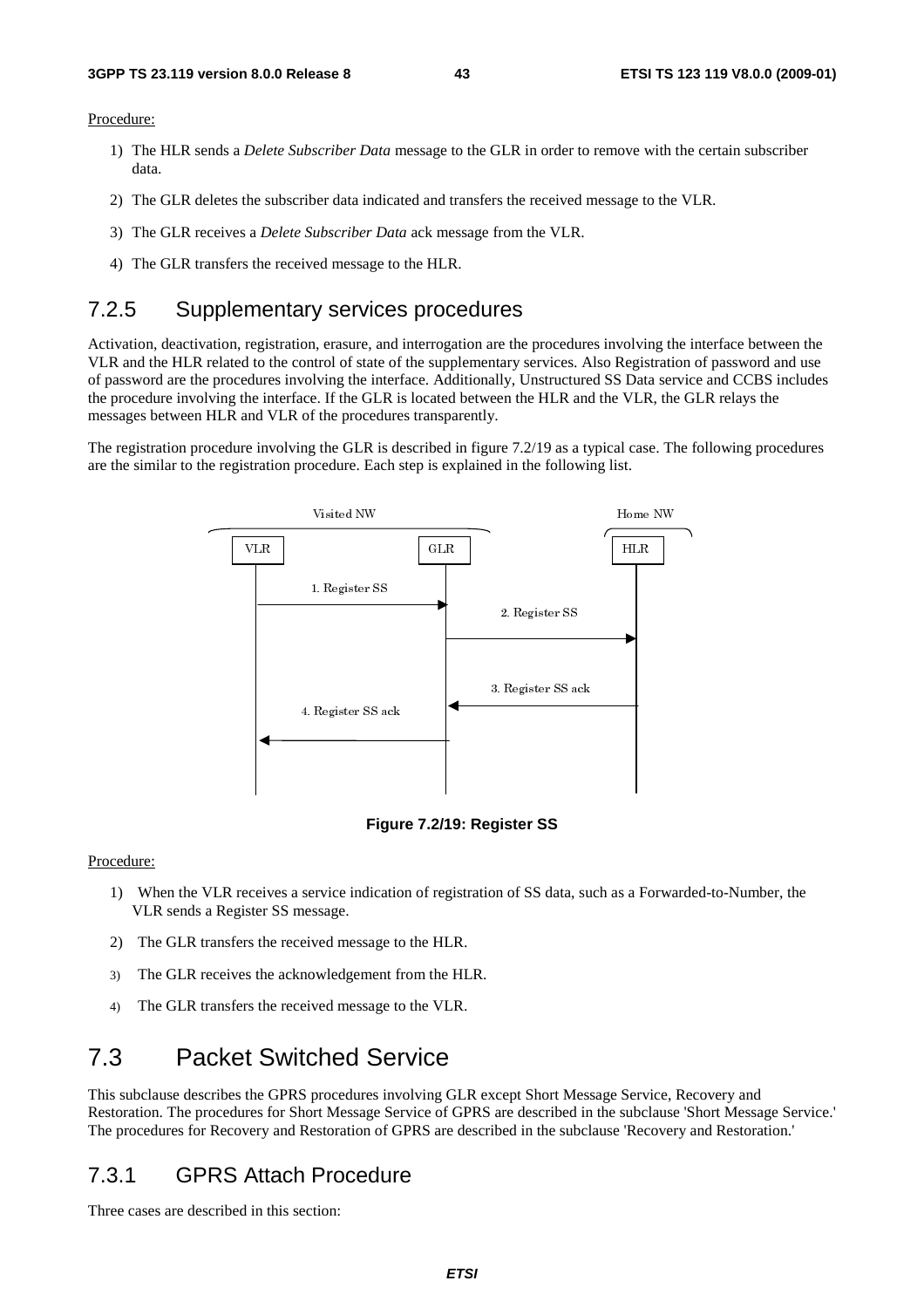- The new SGSN is within a VPLMN served by the GLR. The old SGSN interfaces to the HLR directly.
- The new SGSN and old SGSN are within a VPLMN served by the same GLR.
- The new SGSN is within a VPLMN served by the GLR. The old SGSN is within a different VPLMN served by the GLR.
- The new SGSN interfaces to the HLR directly. The old SGSN is within a VPLMN served by the GLR.

7.3.1.1 New SGSN served by GLR, old SGSN served by HLR



#### **Figure 7.3/1: GPRS Attach Procedure involving GLR (new SGSN is under the GLR. Old SGSN interfaces the HLR directly)**

- 1) to 5) These steps are the same as the steps not involving GLR. See TS 23.060 [6].
- 6) If the SGSN number has changed since the GPRS detach, or if it is the very first attach, then the SGSN informs the HLR via GLR:
	- a) The SGSN sends an Update Location (SGSN Number, SGSN Address, and IMSI) to the GLR. Then the GLR sends an Update Location (GLR Number, IM-GSN address, IMSI) to the HLR, if the GLR does have the IMSI record. Note that, GLR Number and IM-GSN address should respectively be set in SGSN Number parameter and SGSN address parameters.
	- b) The HLR sends Cancel Location (IMSI, Cancellation Type) to the old SGSN with Cancellation Type set to Update Procedure.
	- c) The old SGSN acknowledges with Cancel Location Ack (IMSI). If there are any ongoing procedures for that MS, the old SGSN shall wait until these procedures are finished before removing the MM and PDP contexts.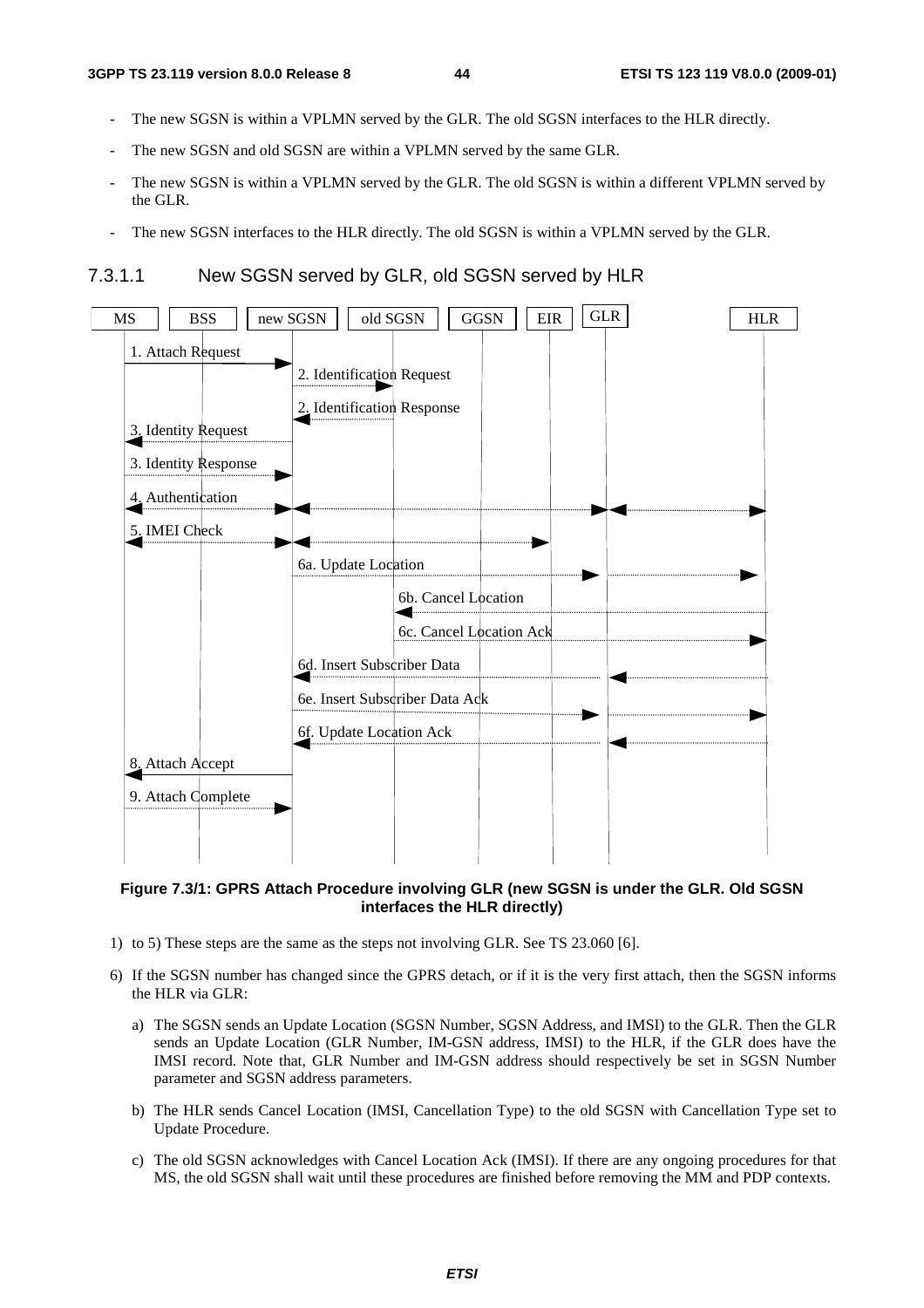- d) The HLR sends Insert Subscriber Data (IMSI, GPRS subscription data) to the GLR. The GLR sends Insert Subscriber Data (IMSI, GPRS subscription data) to the new SGSN.
- e) The new SGSN validates the MS's presence in the (new) RA. If due to regional subscription restrictions the MS is not allowed to attach in the RA, the SGSN rejects the Attach Request with an appropriate cause, and may return an Insert Subscriber Data Ack (IMSI, SGSN Area Restricted) message to the GLR. Then, the GLR set the SGSN area restricted flag 'true' and transfers the SGSN area restricted indication to the HLR within the Insert Subscriber Data Ack message. Note that some modification at the application level might be needed here to maintain compatibility with the message format of (6d). If subscription checking fails for other reasons, the SGSN rejects the Attach Request with an appropriate cause and returns an Insert Subscriber Data Ack (IMSI, Cause) message to the GLR, which the GLR transfers to the HLR within the Insert Subscriber Data Ack message. Note that some modification at the application level might be needed here to maintain compatibility with the message format of (6d). If all checks are successful then the SGSN constructs an MM context for the MS and returns an Insert Subscriber Data Ack (IMSI) message to the GLR, which the GLR transfers to the HLR.
- f) The HLR acknowledges the Update Location message by sending an Update Location Ack to the GLR and the GLR send it to the SGSN after the cancelling of old MM context and insertion of new MM context are finished. If the Update Location is rejected by the HLR, the SGSN rejects the Attach Request from the MS with an appropriate cause.
- 8) and 9) These steps are the same as the steps not involving GLR. See TS 23.060 [6].

#### 7.3.1.2 New SGSN and old SGSN served by the same GLR



**Figure 7.3/2: GPRS Attach Procedure involving GLR (new SGSN and old SGSN are under in the same GLR)**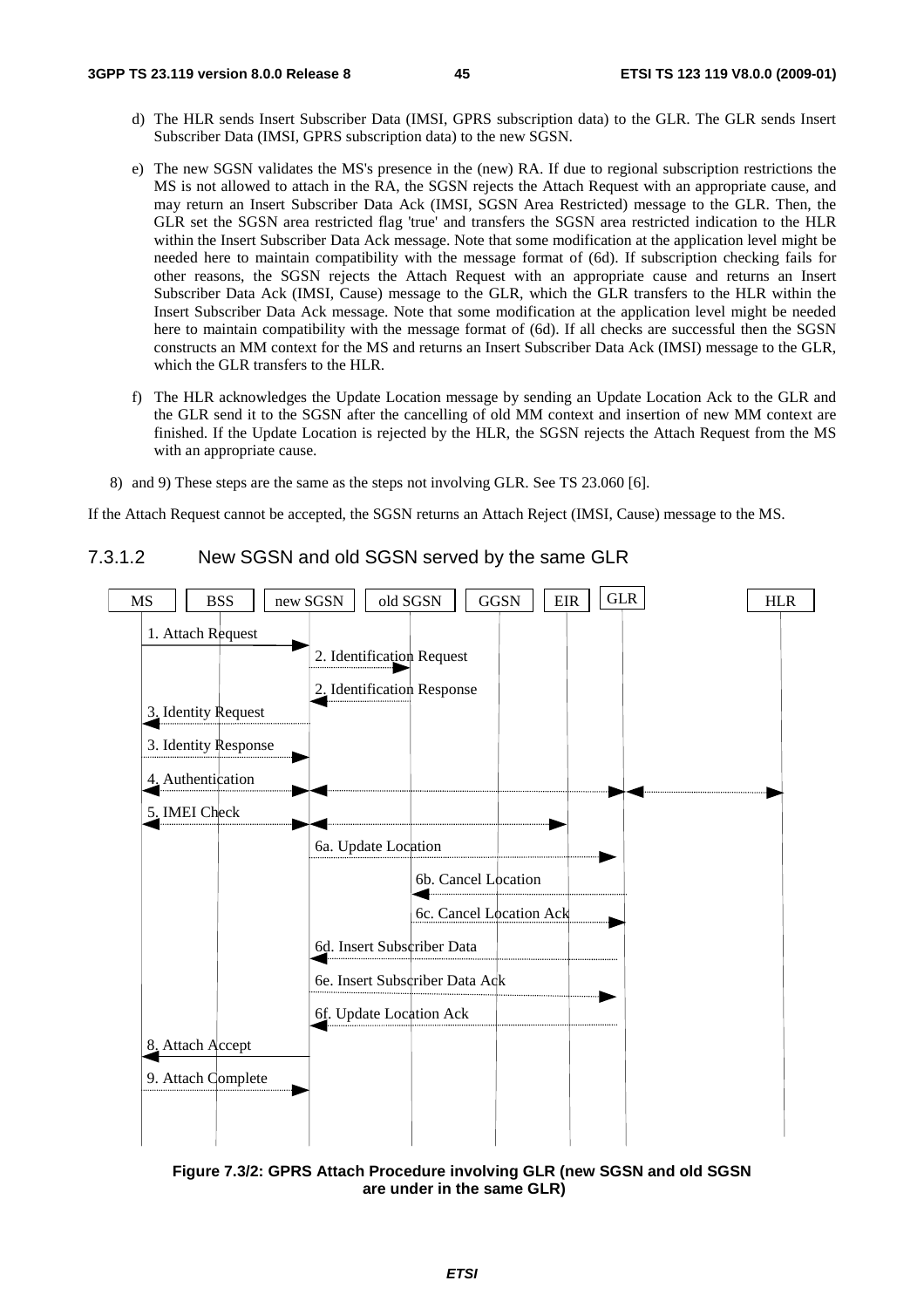- 1) to 5) These steps are the same as the steps not involving GLR. See TS 23.060 [6].
- 6) If the SGSN number has changed since the GPRS detach, or if it is the very first attach, then the SGSN informs the GLR:
	- a) The SGSN sends an Update Location (SGSN Number, SGSN Address, and IMSI) to the GLR. If the GLR has the IMSI record, the GLR does not send an Update Location message to the HLR.
	- b) The GLR sends Cancel Location (IMSI, Cancellation Type) to the old SGSN with Cancellation Type set to Update Procedure.
	- c) The old SGSN acknowledges with Cancel Location Ack (IMSI). If there are any ongoing procedures for that MS, the old SGSN shall wait until these procedures are finished before removing the MM and PDP contexts.
	- d) The GLR sends Insert Subscriber Data (IMSI, GPRS subscription data) to the new SGSN.
	- e) The new SGSN validates the MS's presence in the (new) RA. If due to regional subscription restrictions the MS is not allowed to attach in the RA, the SGSN rejects the Attach Request with an appropriate cause, and may return an Insert Subscriber Data Ack (IMSI, SGSN Area Restricted) message to the GLR. If the SGSN area restricted flag is set 'false' in the GLR, the GLR sets the lag 'true' and sends an Update Location (GLR Number, IM-GSN address, IMSI) to the HLR. Subclause 7.5 describes the detail procedure. Note that, GLR Number and IM-GSN address should respectively be set in SGSN Number parameter and SGSN address parameters. If subscription checking fails for other reasons, the SGSN rejects the Attach Request with an appropriate cause and returns an Insert Subscriber Data Ack (IMSI, Cause) message to the GLR. If all checks are successful then the SGSN constructs an MM context for the MS and returns an Insert Subscriber Data Ack (IMSI) message to the GLR.
	- f) The GLR acknowledges the Update Location message by sending an Update Location Ack to the SGSN after the cancelling of old MM context and insertion of new MM context are finished. If the Update Location is rejected by the GLR, the SGSN rejects the Attach Request from the MS with an appropriate cause.
- 8) and 9) These steps are the same as the steps not involving GLR. See TS 23.060 [6].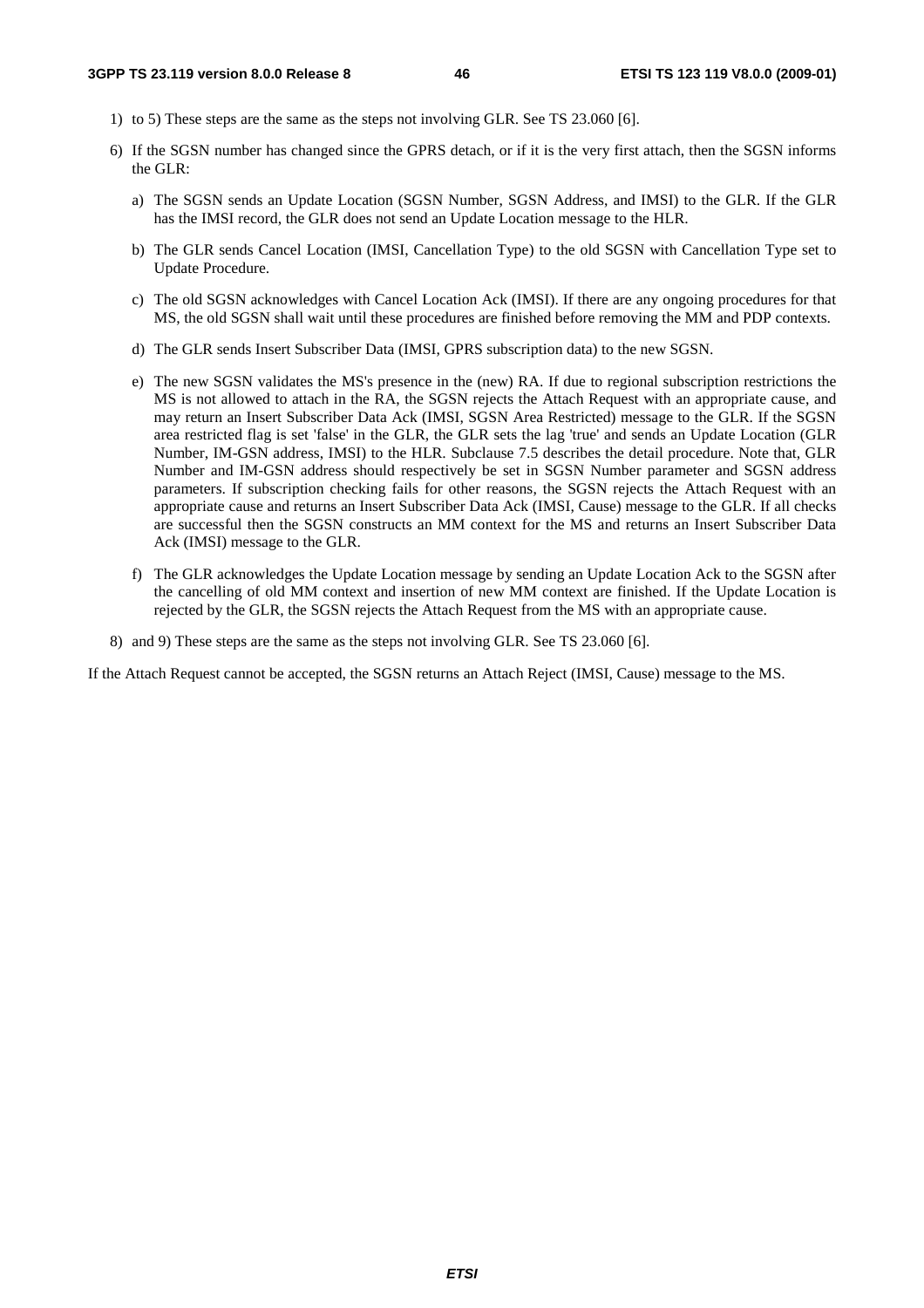



**Figure 7.3/3: GPRS Attach Procedure involving GLR (new SGSN and old SGSN are under in the different GLR)** 

- 1) to 5) These steps are the same as the steps not involving GLR. See TS 23.060 [6].
- 6) If the SGSN number has changed since the GPRS detach, or if it is the very first attach, then the SGSN informs the HLR via GLR:
	- a) The SGSN sends an Update Location (SGSN Number, SGSN Address, and IMSI) to the GLR. Then the GLR sends an Update Location (GLR Number, IM-GSN address, IMSI) to the HLR if the GLR does not have the IMSI record. Note that, GLR Number and IM-GSN address should respectively be set in SGSN Number parameter and SGSN address parameters in the actual MAP operation.
	- b) The HLR sends Cancel Location (IMSI, Cancellation Type) to the old GLR with Cancellation Type set to Update Procedure. Then the GLR sends Cancel Location (IMSI, Cancellation Type) to the old SGSN with Cancellation Type set to Update Procedure.
	- c) The old SGSN acknowledges with Cancel Location Ack (IMSI). If there are any ongoing procedures for that MS, the old SGSN shall wait until these procedures are finished before removing the MM and PDP contexts.
	- d) The HLR sends Insert Subscriber Data (IMSI, GPRS subscription data) to the GLR. The GLR sends Insert Subscriber Data (IMSI, GPRS subscription data) to the new SGSN.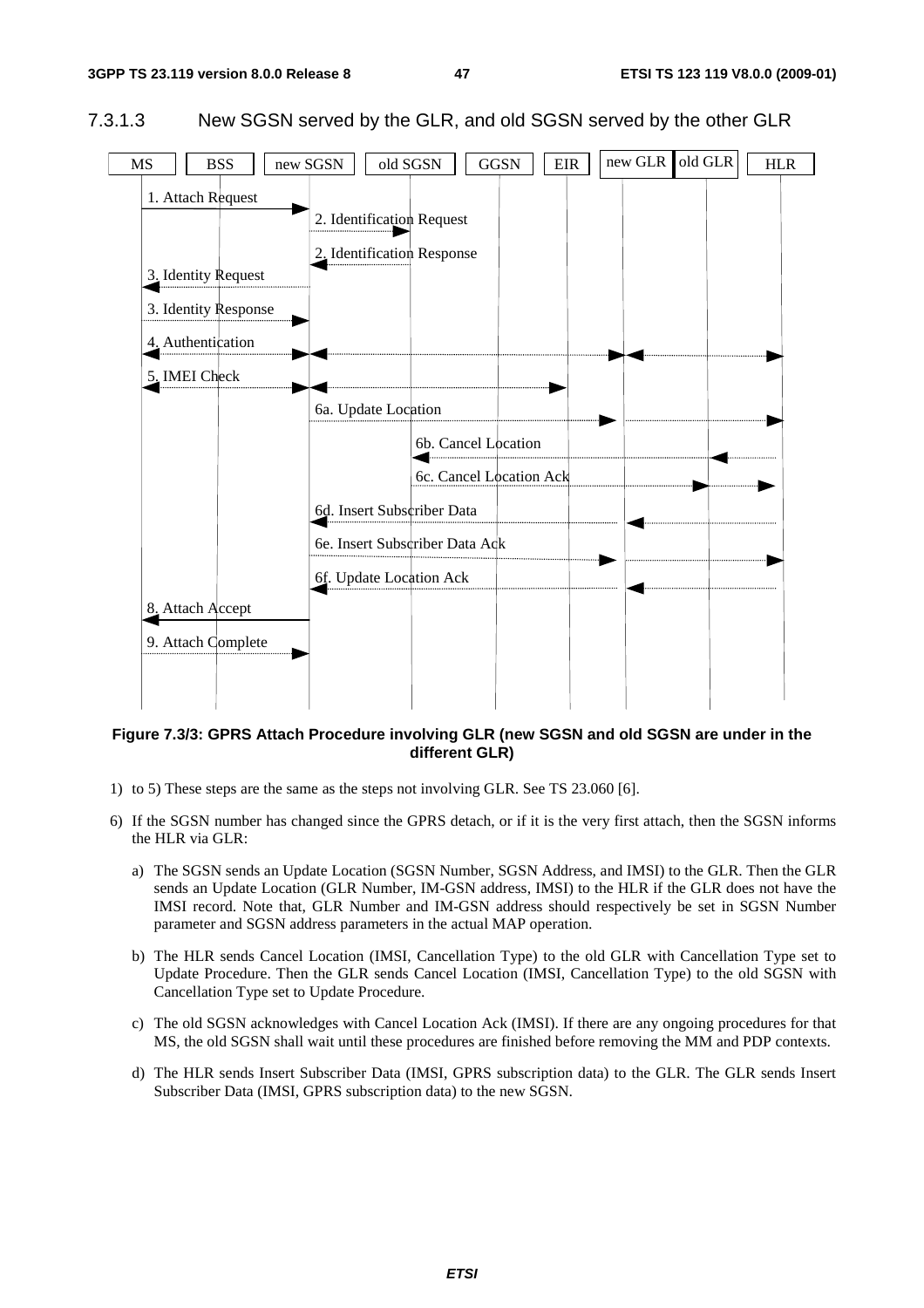- e) The new SGSN validates the MS's presence in the (new) RA. If due to regional subscription restrictions the MS is not allowed to attach in the RA, the SGSN rejects the Attach Request with an appropriate cause, and may return an Insert Subscriber Data Ack (IMSI, SGSN Area Restricted) message to the GLR. The GLR sets the SGSN area restricted flag 'true' and transfers the SGSN area restricted indication to the HLR within the Insert Subscriber Data Ack message. Note that some modification at the application level might be needed here to maintain compatibility with the message format of (6d). If subscription checking fails for other reasons, the SGSN rejects the Attach Request with an appropriate cause and returns an Insert Subscriber Data Ack (IMSI, Cause) message to the GLR, which the GLR transfers to the HLR within the Insert Subscriber Data Ack message. Note that some modification at the application level might be needed here to maintain compatibility with the message format of (6d). If all checks are successful then the SGSN constructs an MM context for the MS and returns an Insert Subscriber Data Ack (IMSI) message to the GLR, which the GLR transfers to the HLR.
- f) The HLR acknowledges the Update Location message by sending an Update Location Ack to the GLR and the GLR send it to the SGSN after the cancelling of old MM context and insertion of new MM context are finished. If the Update Location is rejected by the HLR, the SGSN rejects the Attach Request from the MS with an appropriate cause.
- 8) and 9) These steps are the same as the steps not involving GLR. See TS 23.060 [6].



### 7.3.1.4 New SGSN served by HLR, old SGSN served by GLR

**Figure 7.3/4: GPRS Attach Procedure involving GLR (new SGSN interfaces the HLR directly. Old SGSN is under the GLR)**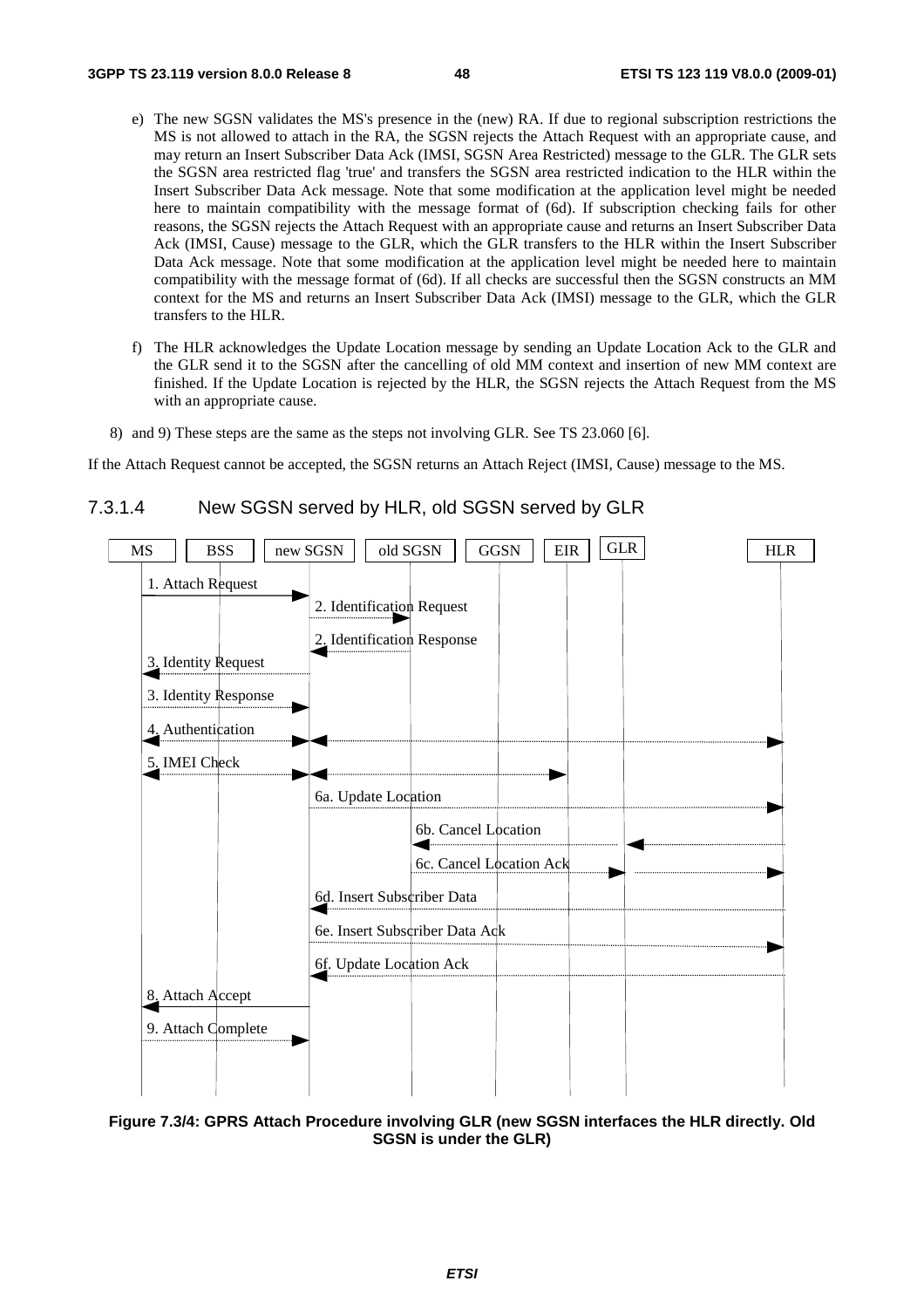- 1) to 5) These steps are the same as the steps not involving GLR. See TS 23.060 [6].
- 6) If the SGSN number has changed since the GPRS detach, or if it is the very first attach, then the SGSN informs the HLR:
	- a) The SGSN sends an Update Location (SGSN Number, SGSN Address, and IMSI) to the HLR.
	- b) The HLR sends Cancel Location (IMSI, Cancellation Type) to the old GLR, then the GLR sends Cancel Location (IMSI, Cancellation Type) to the old SGSN with Cancellation Type set to Update Procedure.
	- c) The old SGSN acknowledges with Cancel Location Ack (IMSI) via the GLR. If there are any ongoing procedures for that MS, the old SGSN shall wait until these procedures are finished before removing the MM and PDP contexts.
	- d) The HLR sends Insert Subscriber Data (IMSI, GPRS subscription data) to the new SGSN.
	- e) The new SGSN validates the MS's presence in the (new) RA. If due to regional subscription restrictions the MS is not allowed to attach in the RA, the SGSN rejects the Attach Request with an appropriate cause, and may return an Insert Subscriber Data Ack (IMSI, SGSN Area Restricted) message to the HLR. If subscription checking fails for other reasons, the SGSN rejects the Attach Request with an appropriate cause and returns an Insert Subscriber Data Ack (IMSI, Cause) message to the HLR. If all checks are successful then the SGSN constructs an MM context for the MS and returns an Insert Subscriber Data Ack (IMSI) message to the HLR.
	- f) The HLR acknowledges the Update Location message by sending an Update Location Ack to the SGSN after the cancelling of old MM context and insertion of new MM context are finished. If the Update Location is rejected by the HLR, the SGSN rejects the Attach Request from the MS with an appropriate cause.
- 8) and 9) These steps are the same as the steps not involving GLR. See TS 23.060 [6].

#### 7.3.1.5 Functional requirements of GLR

#### 7.3.1.5.1 Process Update\_GPRS\_Location\_GLR

Figure 7.3/5 shows SDL chart for Process Update\_GPRS\_Location\_GLR.

Sheet1: the test 'HLR update required?' takes the 'yes' exit the GLR checks some flags to perform the 'Location Updating Screening Function (see to section 7.1.6)' and if it is needed to update location information to the HLR.

Sheet2: after the GLR sends an Update GPRS Location message to the HLR, the GLR receives the response with:

- an Insert Subscriber Data message, handled by the procedure Insert\_Subscriber\_Data\_GLR shown in subclause 7.2.1;
- an Update GPRS Location ack message. If the GLR receives this message, this indicates that updating has been successfully completed. The GLR sets the "(Location and Subscriber information) LSIC by HLR" indicator to "Confirmed". The GLR send an Update GPRS Location ack message to the SGSN;
- an Update GPRS Location negative response message. If the GLR receives this message, this indicates that updating has been unsuccessfully completed. The GLR sets the '(Location and Subscriber information) LSIC by HLR' indicator to 'False'. The GLR sends an Update GPRS Location negative to the SGSN.

Sheet3: process Cancel\_GPRS\_Location\_Initiated\_GLR is specified in subclause 7.3.1.5.4.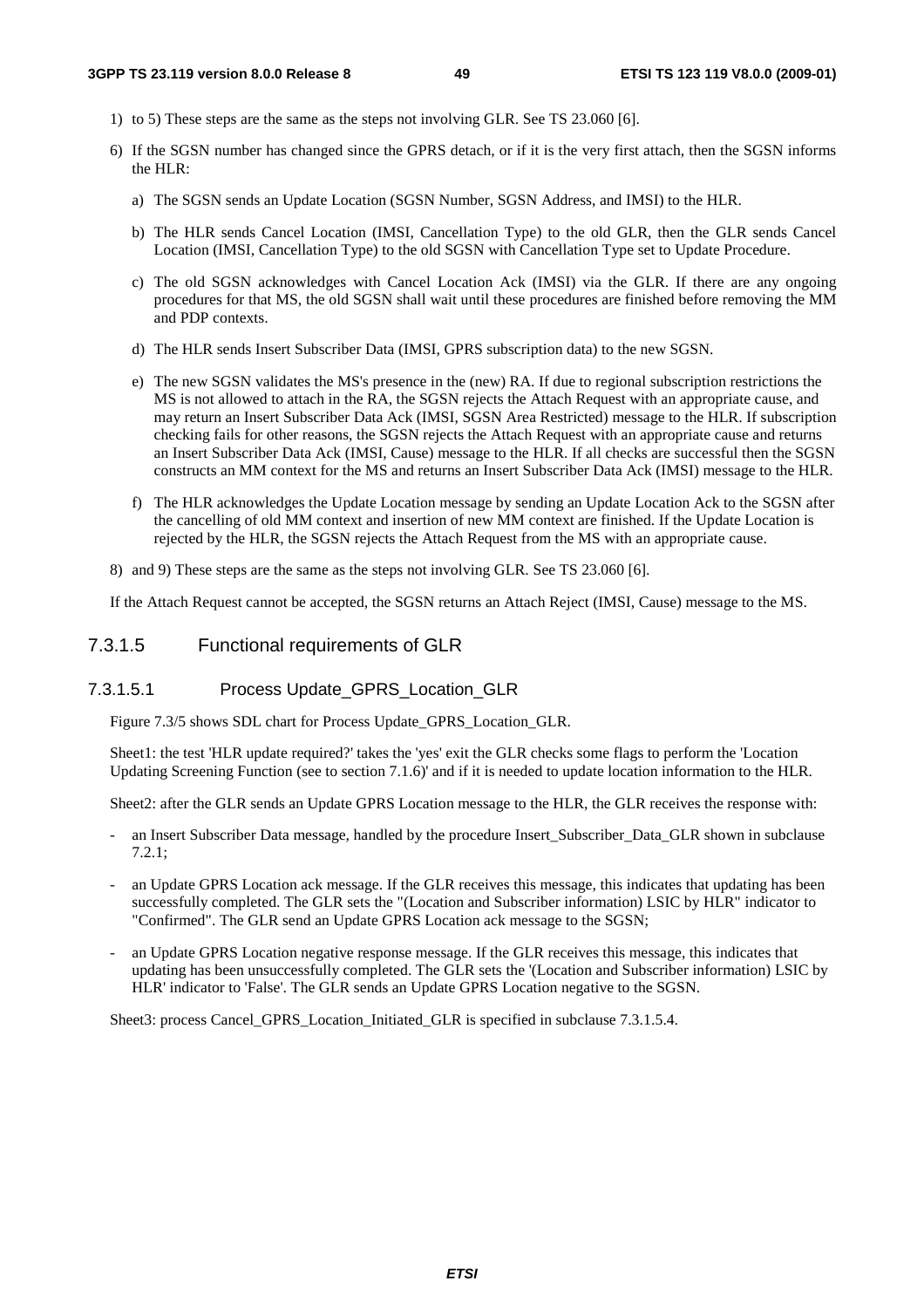

**Figure7.3/5(1): Process Update\_GPRS\_Location\_GLR**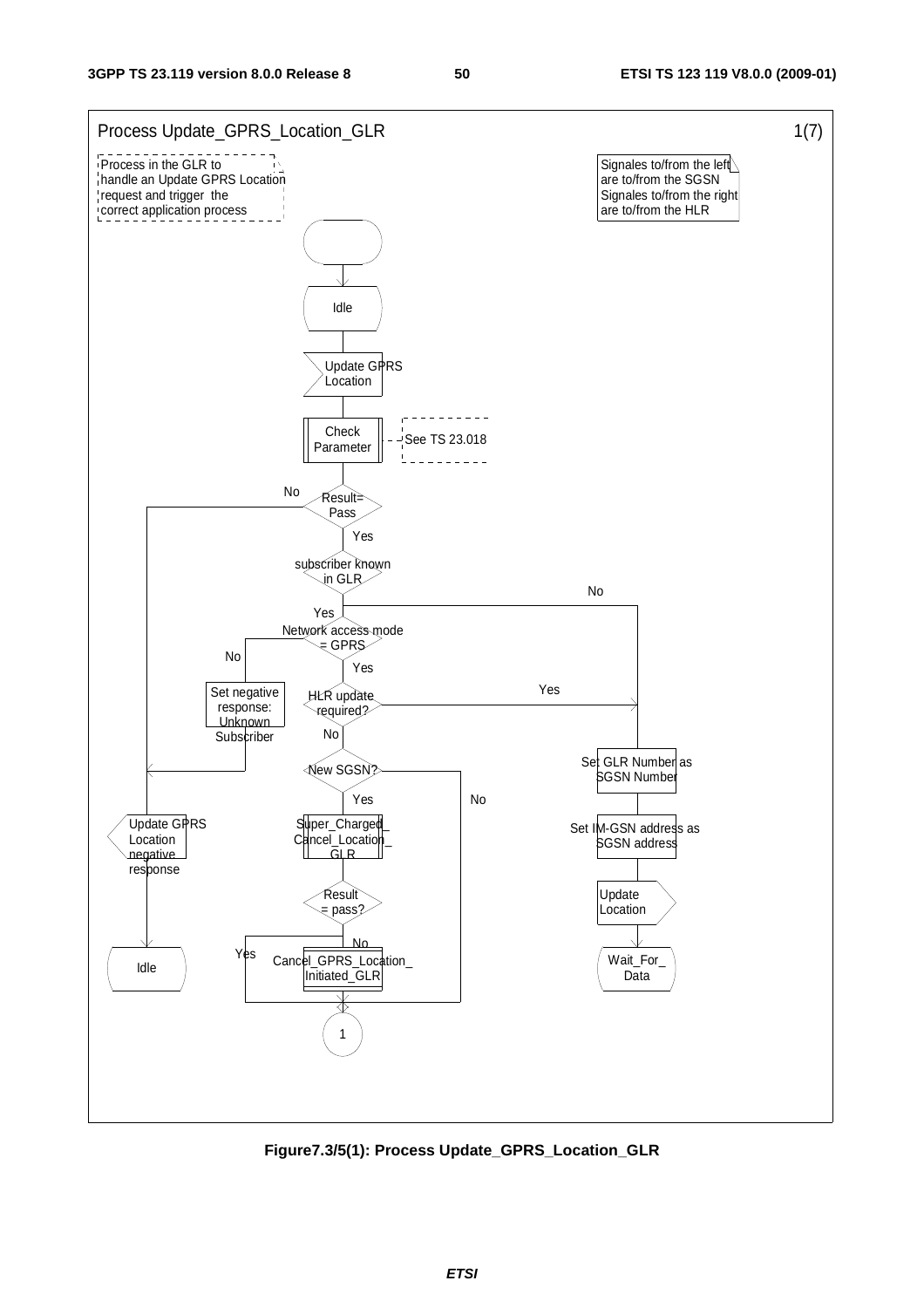

**Figure7.3/5(2): Process Update\_GPRS\_Location\_GLR**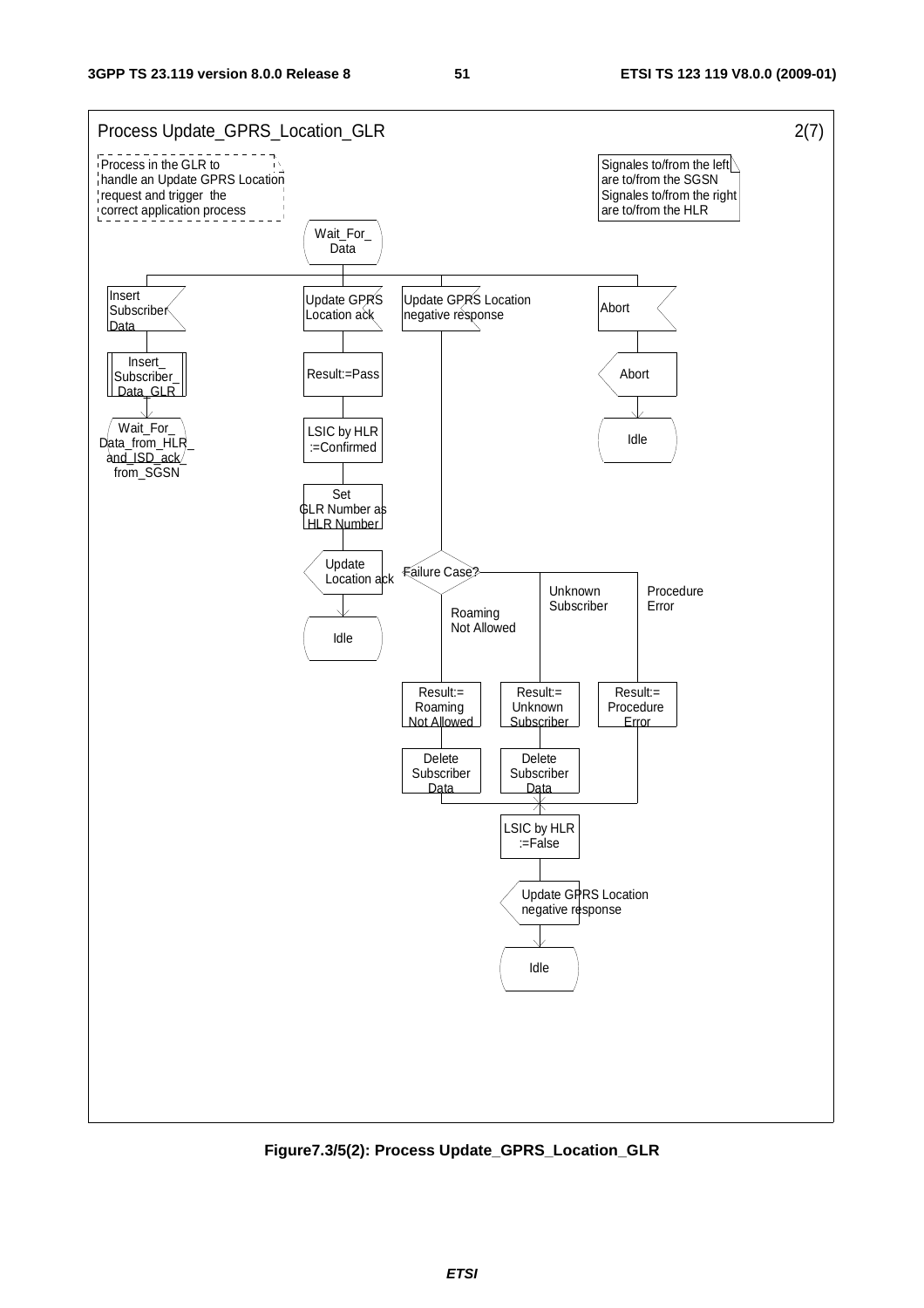

**Figure7.3/5(3): Process Update\_GPRS\_Location\_GLR**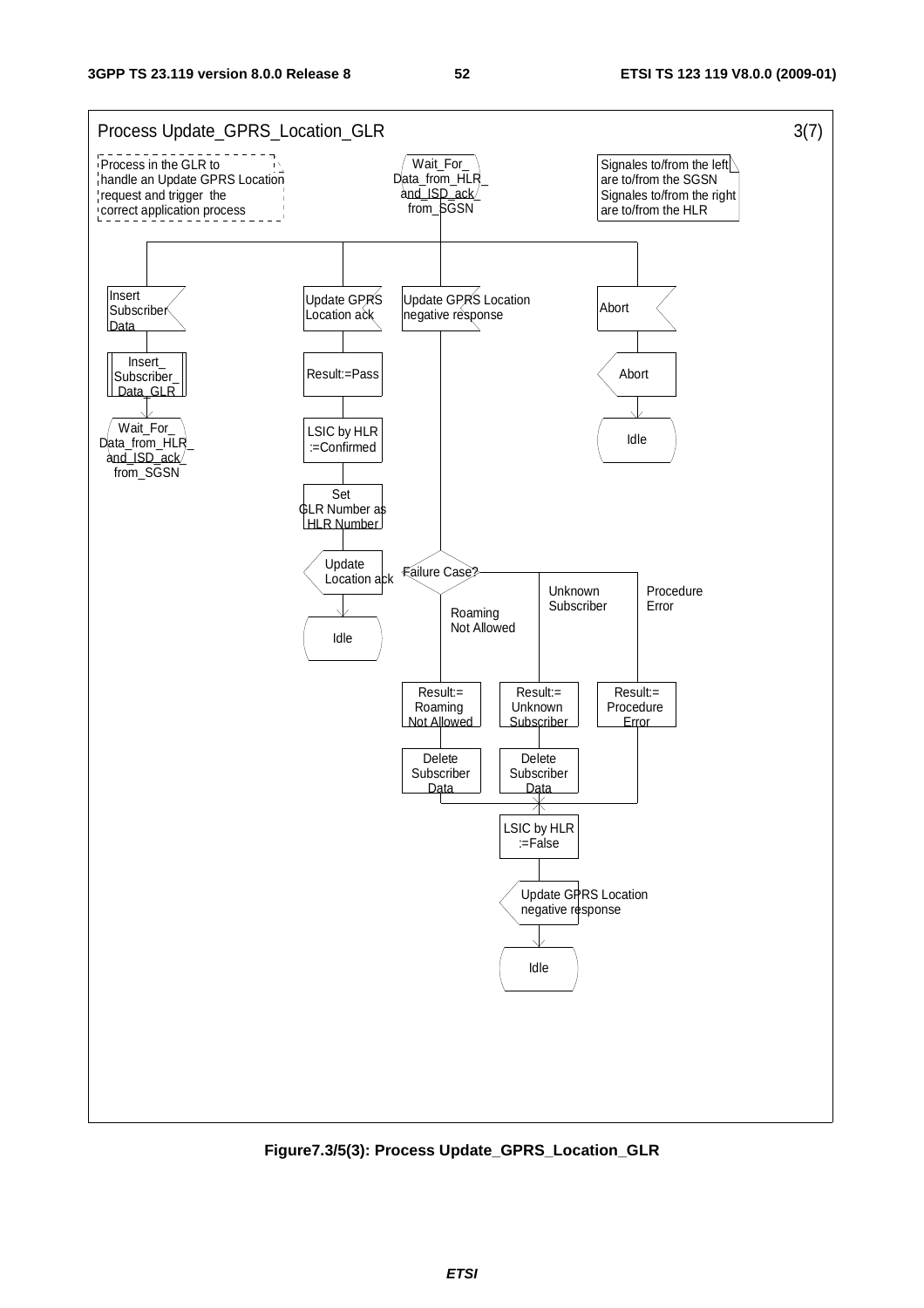

**Figure7.3/5(4): Process Update\_GPRS\_Location\_GLR**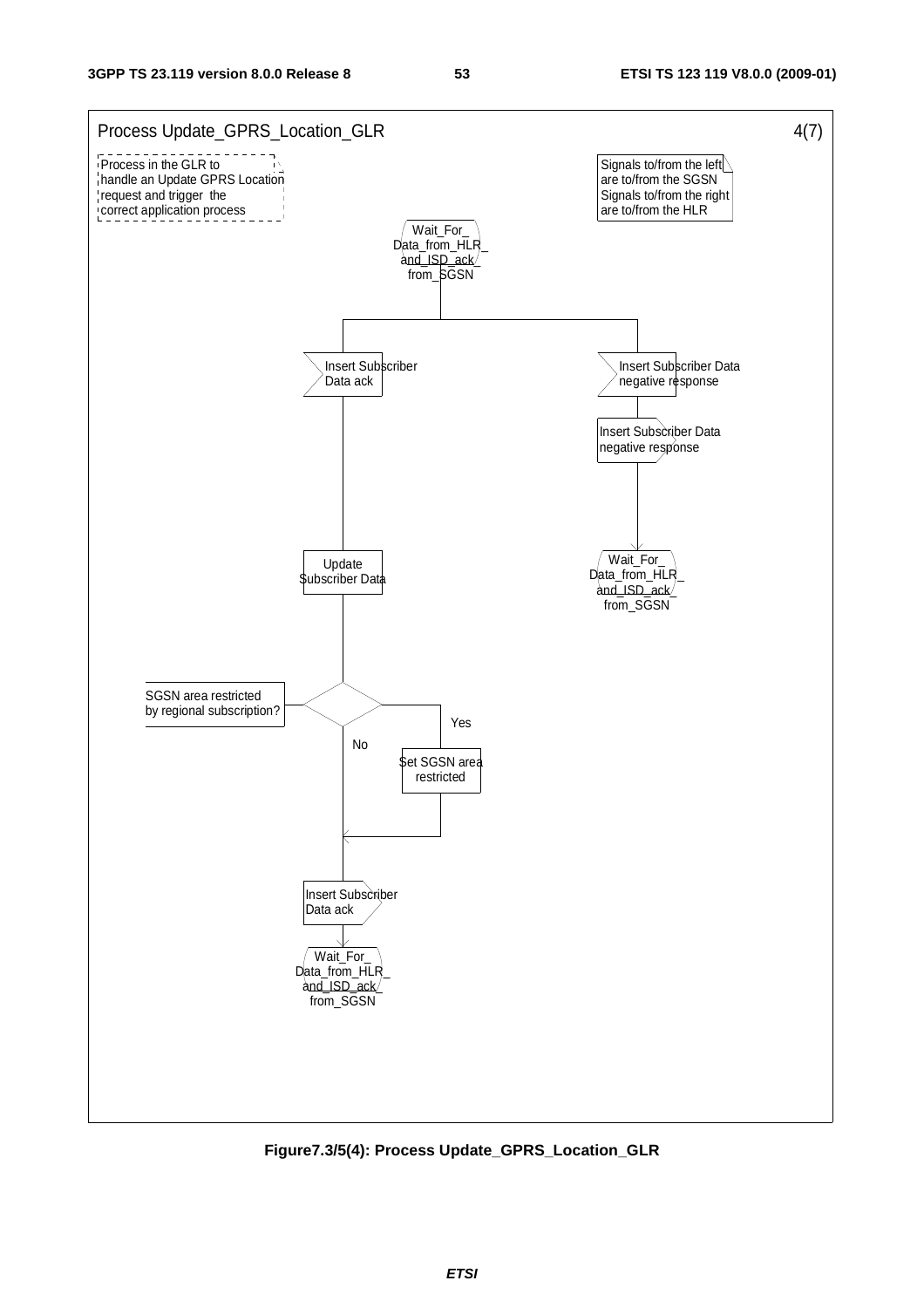

**Figure7.3/5(5): Process Update\_GPRS\_Location\_GLR**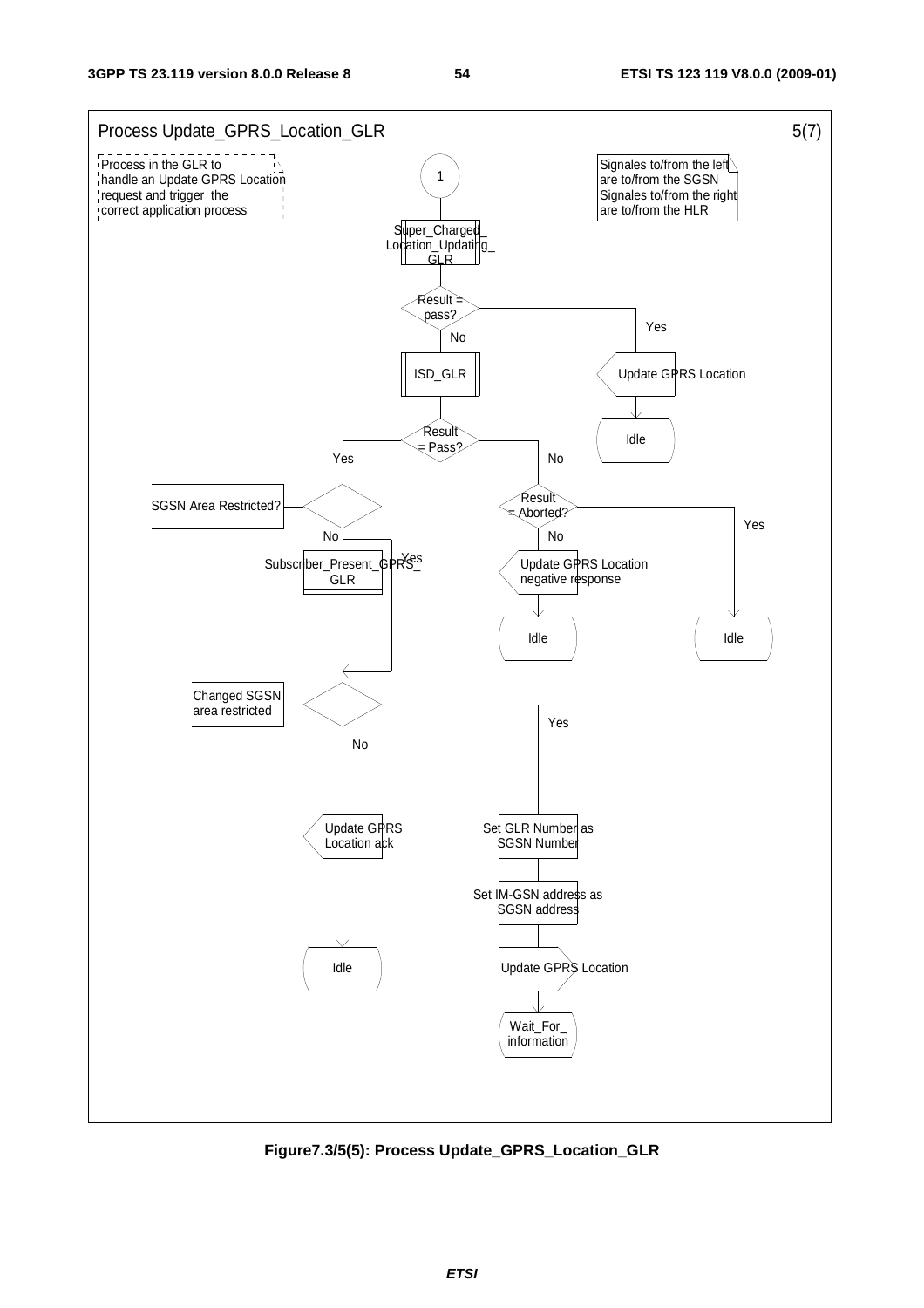

**Figure7.3/5(6): Process Update\_GPRS\_Location\_GLR**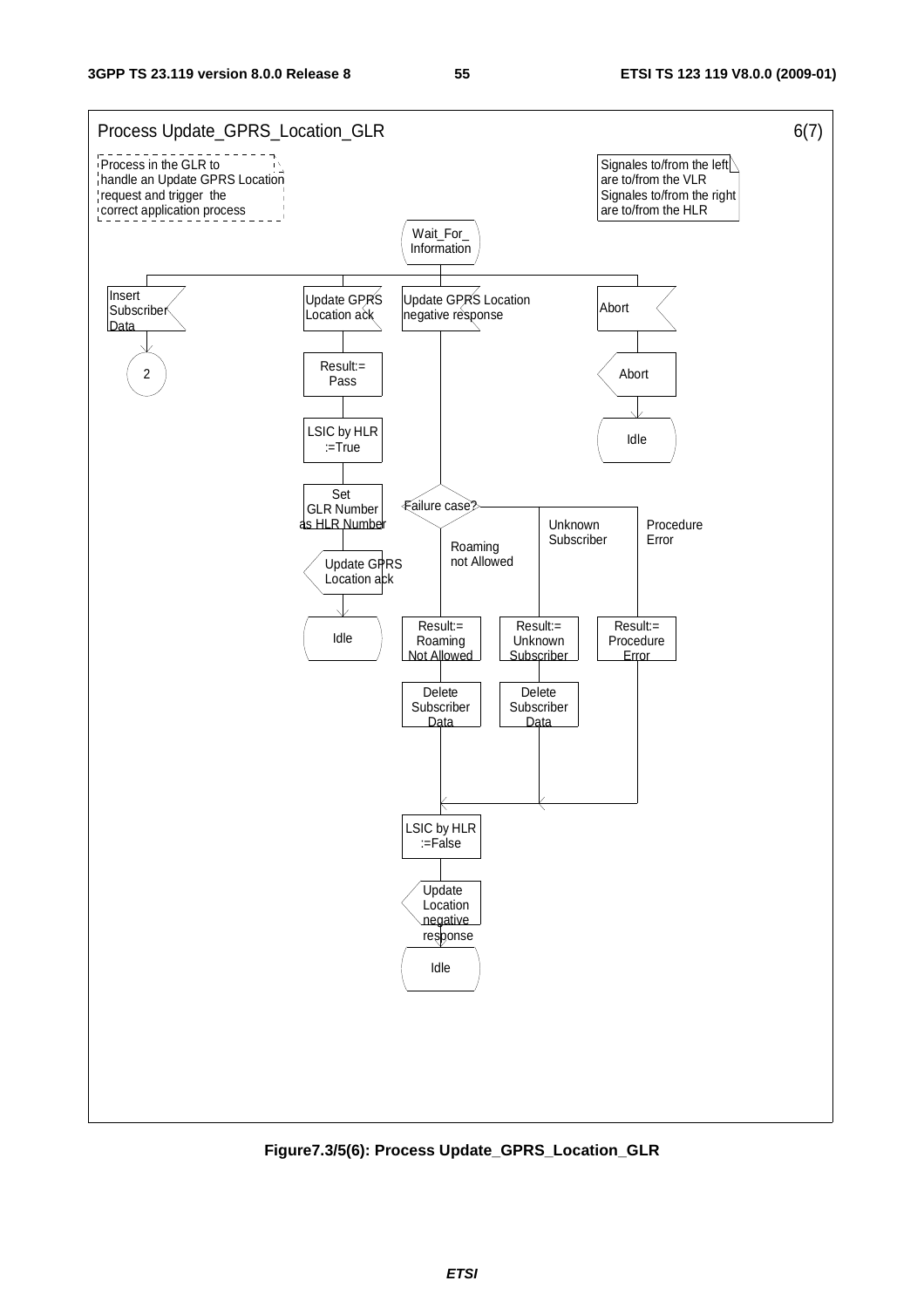

**Figure7.3/5(7): Process Update\_GPRS\_Location\_GLR**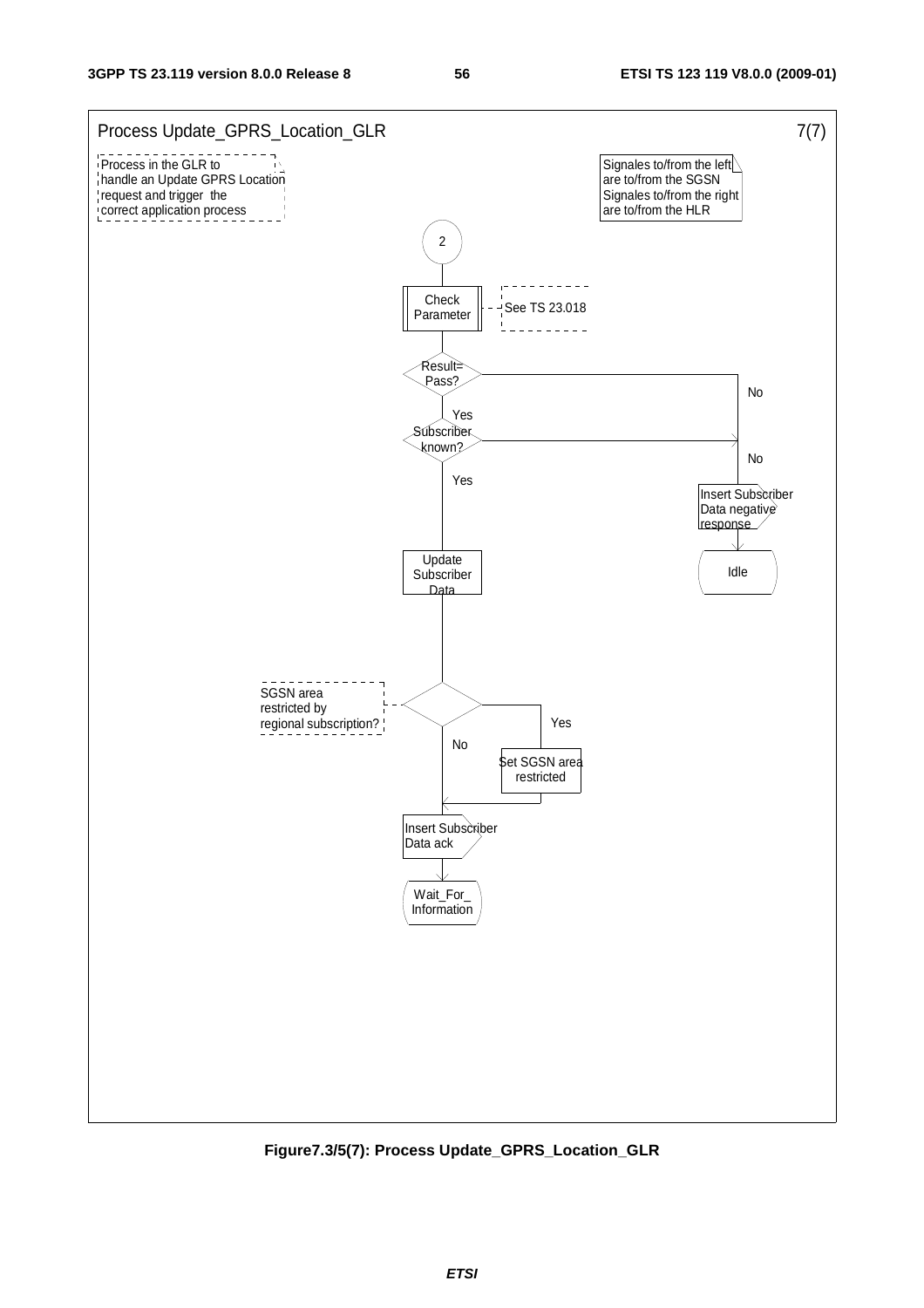## 7.3.1.5.2 Process Subscriber\_Present\_GPRS\_GLR

Figure 7.3/6 shows SDL chart for Process Subscriber\_Present\_GPRS\_GLR.



**Figure7.3/6: Process Subscriber\_Present\_GPRS\_GLR**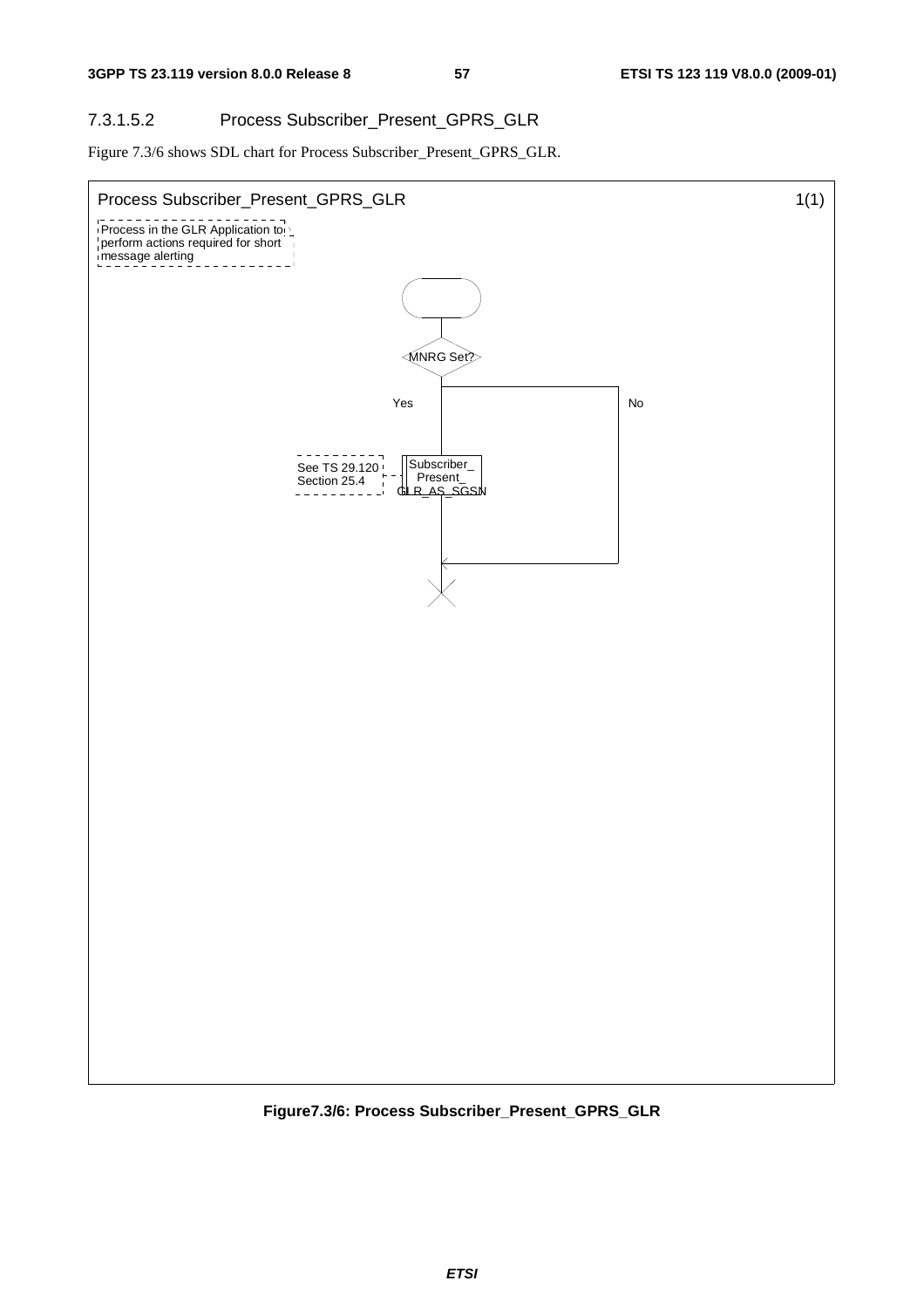#### 7.3.1.5.3 Procedure Insert\_Subscriber\_Data\_GPRS\_Initiated\_GLR

Figure 7.3/7 shows SDL chart for Procedure Insert\_Subscriber\_Data\_GPRS\_Initiated\_GLR. This procedure is initiated if HLR update is not required.



**Figure7.3/7: Procedure Insert\_Subscriber\_Data\_GPRS\_Initiated\_GLR**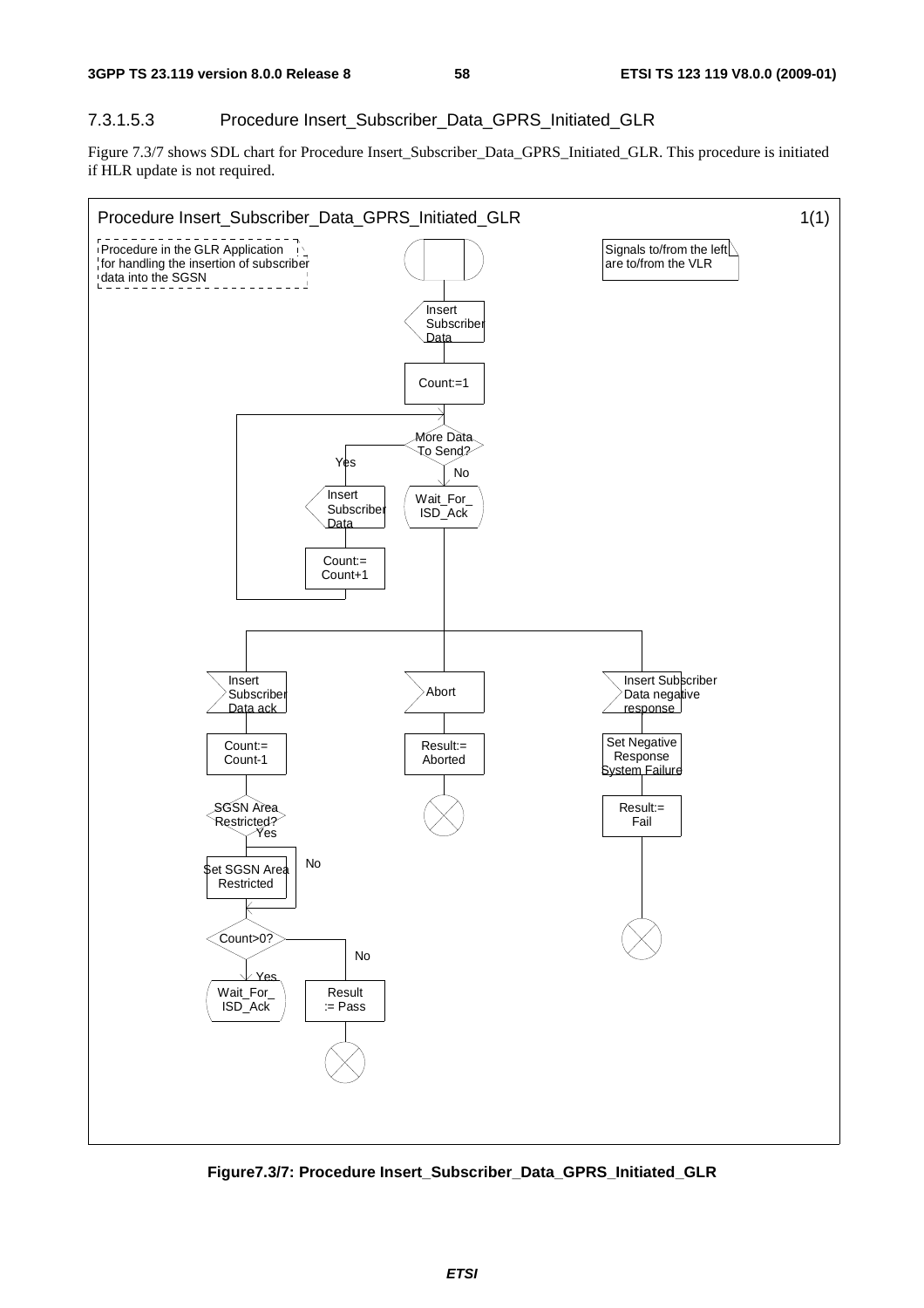### 7.3.1.5.4 Process Cancel\_GPRS\_Location\_Initiated\_GLR

Figure 7.3/8 shows SDL chart for Process Cancel\_GPRS\_Location\_Initiated\_GLR. This procedure is initiated if HLR update is not required.



**Figure7.3/8: Process Cancel\_GPRS\_Location\_Initiated\_GLR**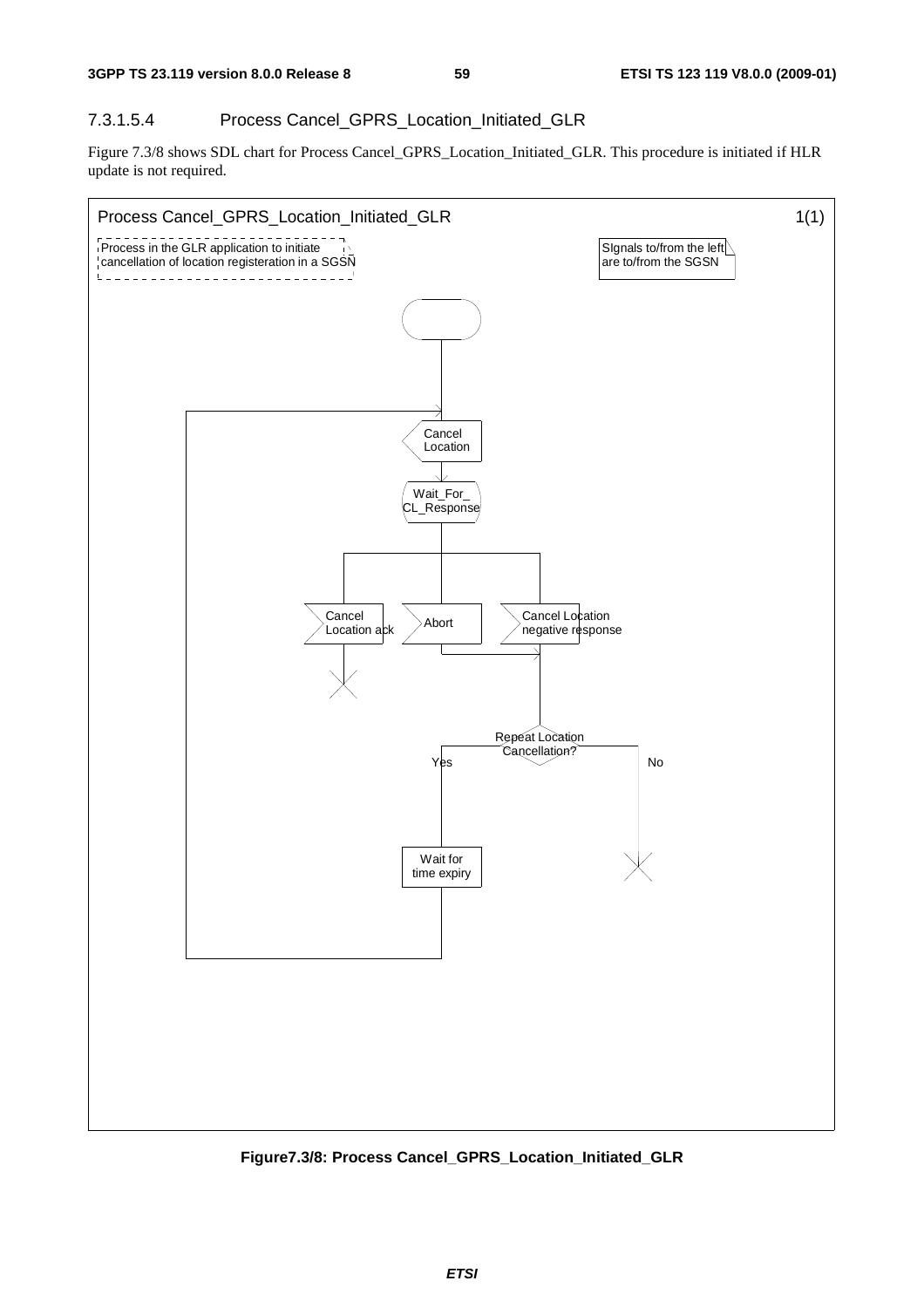# 7.3.2 Detach procedure

## 7.3.2.1 HLR-Initiated Detach Procedure

The HLR-Initiated Detach procedure is initiated by the HLR. The HLR uses this procedure for operator-determined purposes to request the removal of a subscriber"s MM and PDP contexts at the SGSN. The HLR-Initiated Detach Procedure is illustrated in Figure 7.3/9. Each step is explained in the following list.



**Figure 7.3/9: HLR-Initiated GPRS Detach Procedure** 

- 1) If the HLR wants to request the immediate deletion of a subscriber"s MM and PDP contexts from the SGSN, the HLR shall send a Cancel Location (IMSI, Cancellation Type) message to the SGSN via GLR with Cancellation Type set to Subscription Withdrawn.
- 2) The SGSN informs the MS that it has been detached by sending Detach Request (Detach Type) to the MS. Detach Type shall indicate that the MS is not requested to make a new attach and PDP context activation.
- 3) The active PDP contexts in the GGSNs regarding this particular MS are deactivated by the SGSN sending Delete PDP Context Request (TID) messages to the GGSNs. The GGSNs acknowledge with Delete PDP Context Response (TID) messages.
- 4) If the MS was both IMSI- and GPRS-attached, the SGSN sends a GPRS Detach Indication (IMSI) message to the VLR. The VLR removes the association with the SGSN and handles paging and location updating without going via the SGSN.
- 5) The MS sends a Detach Accept message to the SGSN any time after step 2.
- 6) The SGSN shall confirm the deletion of the MM and PDP contexts with a Cancel Location Ack (IMSI) message via GLR.
- 7.3.2.2 Functional requirements of GLR

## 7.3.2.2.1 Process Cancel\_GPRS\_Location\_GLR

Figure 7.2/10 shows SDL chart for Process Cancel GPRS Location GLR. This process is initiated from the HLR.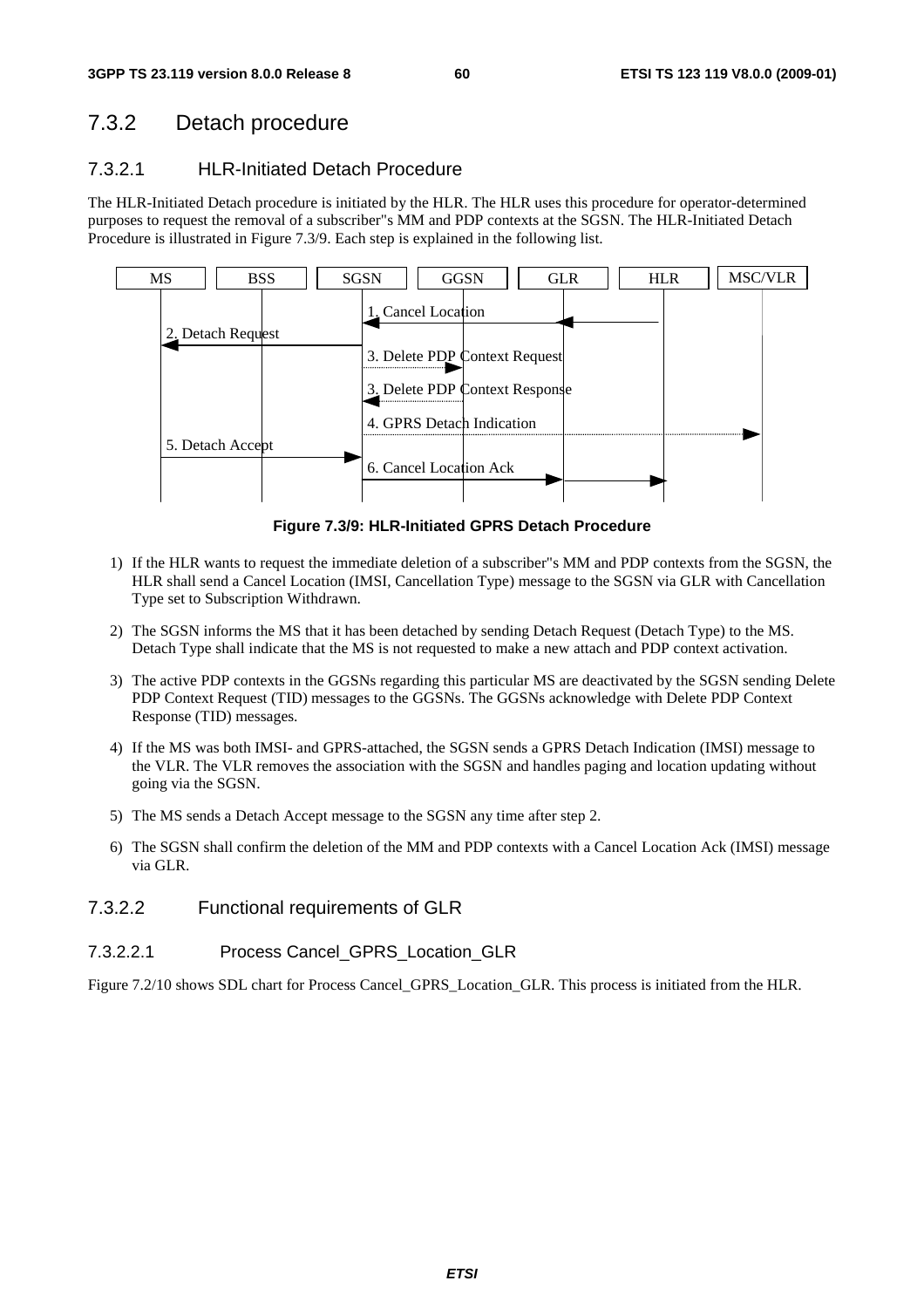

**Figure7.3/10: Process Cancel\_GPRS\_Location\_GLR**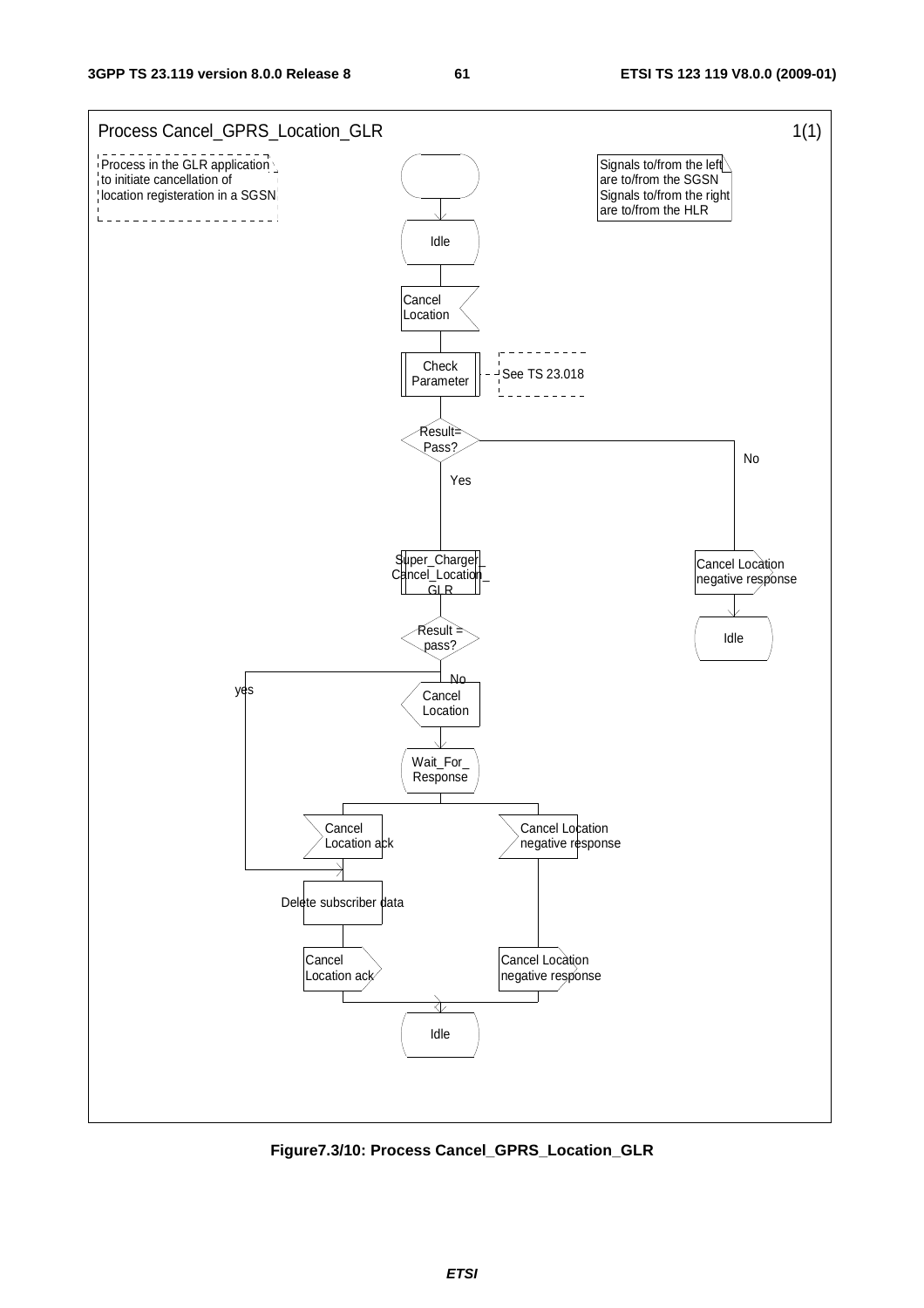# 7.3.3 Authentication of Subscriber

Authentication procedures already defined in GSM shall be used, with the distinction that the procedures are executed from the SGSN. Additionally, the authentication procedure performs the selection of the ciphering algorithm and the synchronisation for the start of ciphering. Authentication triplets are stored in the SGSN. The MSC/VLR shall not authenticate the MS via the SGSN upon IMSI attach, nor location update, but may authenticate the MS during CS connection establishment. Security-related network functions are described in TS 33.102 [12].

The Authentication procedure is illustrated in Figure 7.3/11. Each step is explained in the following list.



**Figure 7.3/11: Authentication Procedure** 

- 1) If the SGSN does not have previously stored authentication triplets, a Send Authentication Info (IMSI) is sent to the GLR, which the GLR sends to the HLR without modification at the application layer. The HLR responds with Send Authentication Info Ack (Authentication Triplets). Each Authentication Triplet includes RAND, SRES and Kc.
- 2) The SGSN sends Authentication Request (RAND, CKSN, and Ciphering Algorithm). The MS responds with Authentication Response (SRES).

The MS starts ciphering after sending the Authentication Response message. The SGSN starts ciphering when a valid Authentication Response is received from the MS.

## 7.3.4 Inter SGSN Routeing Area Update Procedure

[Editor"s note] This procedure may be replaced with inter SGSN SRNS relocation procedure.

[Editor"s note] This procedure may not need to be detailed, because the part of this procedure between SGSN and HLR is the same as the part of Attach procedure.

The Inter SGSN Routeing Area Update procedure is illustrated in Figure 7.3/12. Each step is explained in the following list.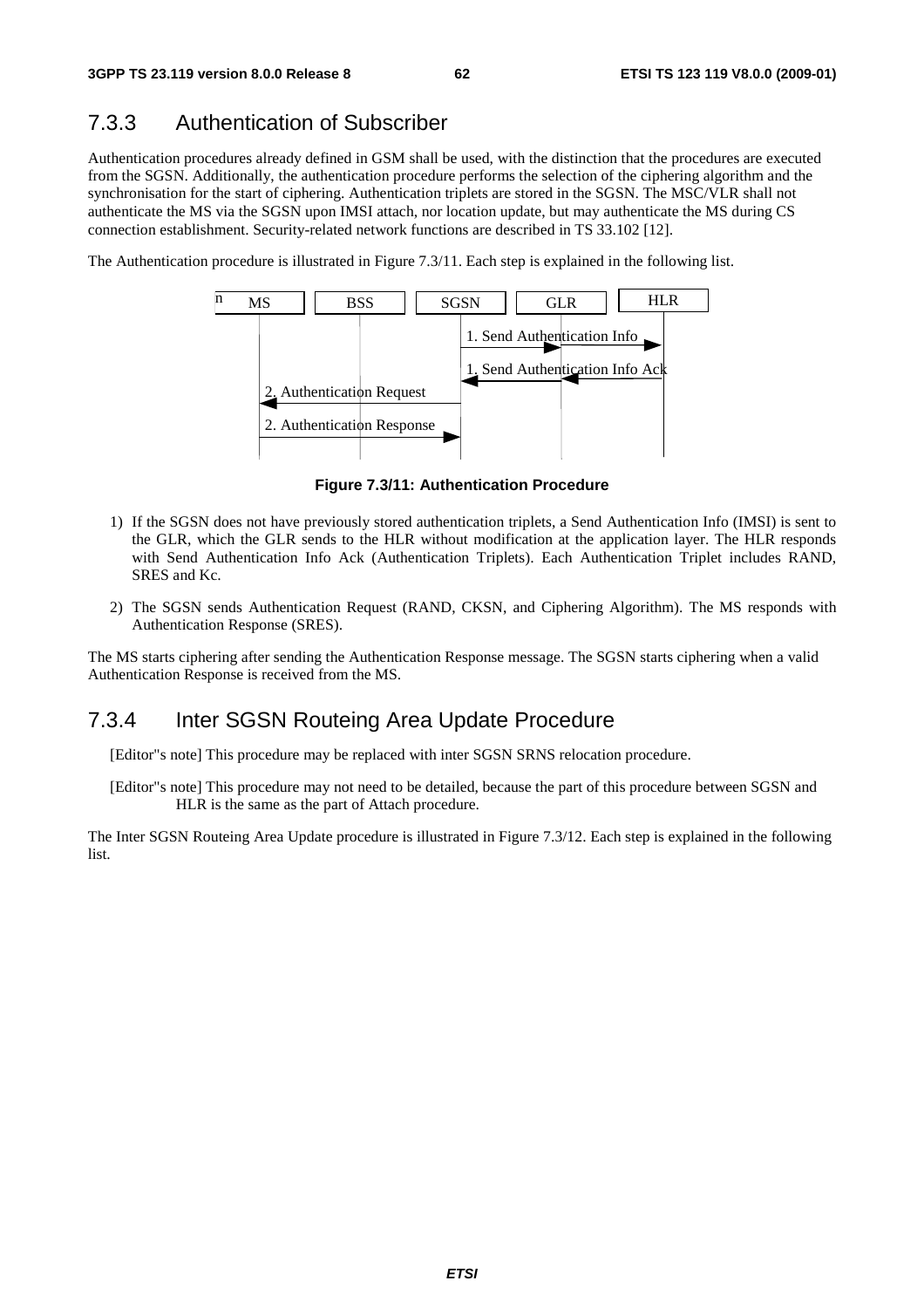

**Figure 7.3/12: Inter SGSN Routeing Area Update Procedure** 

- 1) The MS sends a Routeing Area Update Request (old RAI, old P-TMSI Signature, and Update Type) to the new SGSN. Update Type shall indicate RA update or periodic RA update. The BSS shall add the Cell Global Identity including the RAC and LAC of the cell where the message was received before passing the message to the SGSN.
- 2) The new SGSN sends SGSN Context Request (old RAI, TLLI, old P-TMSI Signature, and New SGSN Address) to the old SGSN to get the MM and PDP contexts for the MS. The old SGSN validates the old P-TMSI Signature and responds with an appropriate error cause if it does not match the value stored in the old SGSN. This should initiate the security functions in the new SGSN. If the security functions authenticate the MS correctly, the new SGSN shall send an SGSN Context Request (old RAI, TLLI, MS Validated, and New SGSN Address) message to the old SGSN. MS Validated indicates that the new SGSN has authenticated the MS. If the old P-TMSI Signature was valid or if the new SGSN indicates that it has authenticated the MS, the old SGSN responds with SGSN Context Response (MM Context, PDP Contexts, and LLC Ack). If the MS is not known in the old SGSN, the old SGSN responds with an appropriate error cause. The old SGSN stores New SGSN Address, to allow the old SGSN to forward data packets to the new SGSN. LLC Ack contains the acknowledgements for each LLC connection used by the MS. Each PDP Context includes the GTP sequence number for the next downlink N-PDU to be sent to the MS and the GTP sequence number for the next uplink N-PDU to be tunnelled to the GGSN. The old SGSN starts a timer and stops the transmission of N-PDUs to the MS.
- 3) Security functions may be executed. These procedures are defined in subclause "Security Function". Ciphering mode shall be set if ciphering is supported.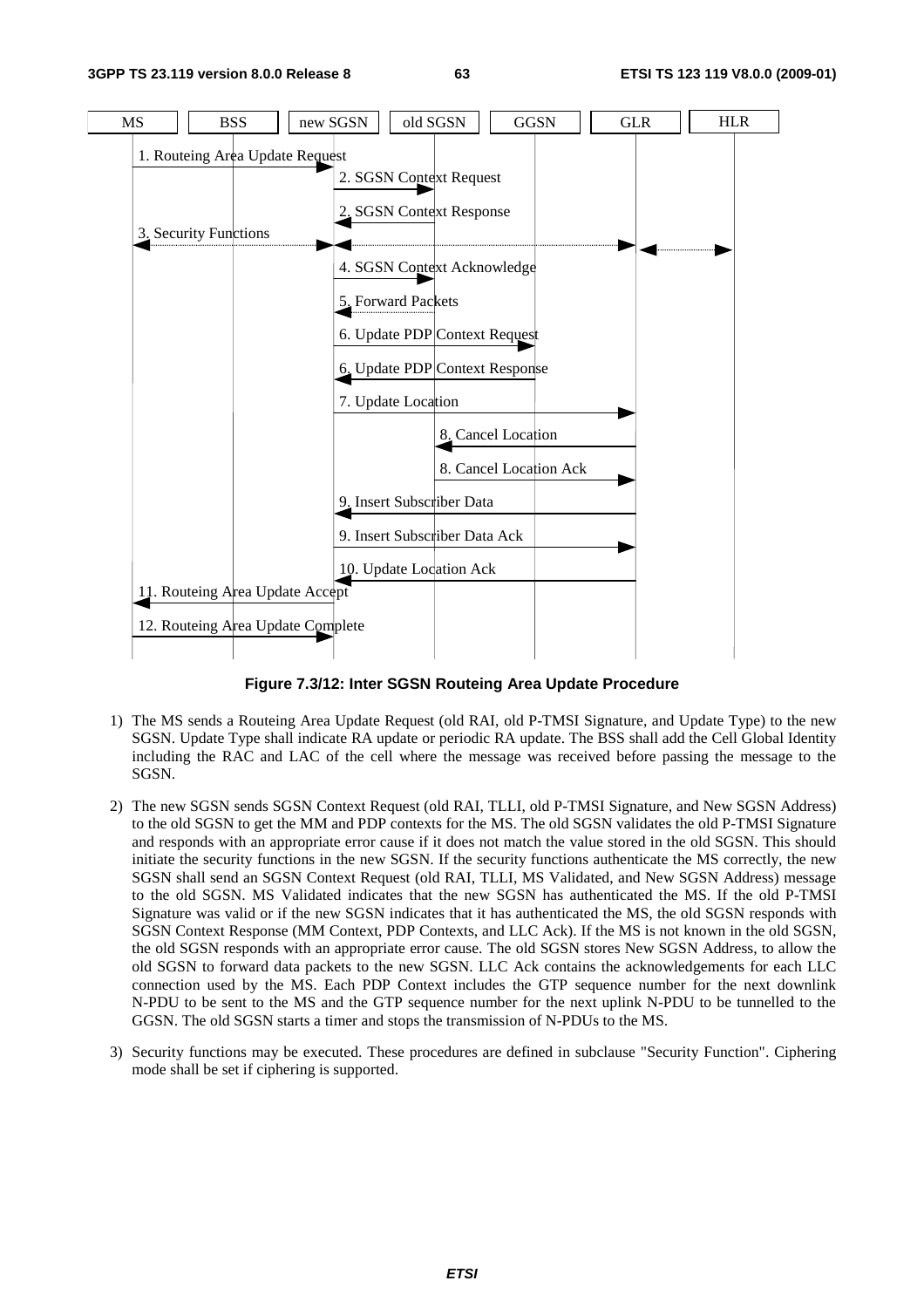- 4) The new SGSN sends an SGSN Context Acknowledge message to the old SGSN. This informs the old SGSN that the new SGSN is ready to receive data packets belonging to the activated PDP contexts. The old SGSN marks in its context that the MSC/VLR association and the information in the GGSNs and the GLR are invalid. This triggers the MSC/VLR, the GGSNs, and the GLR to be updated if the MS initiates a routeing area update procedure back to the old SGSN before completing the ongoing routeing area update procedure. If the security functions do not authenticate the MS correctly, then the routing area update shall be rejected, and the new SGSN shall send a reject indication to the old SGSN. The old SGSN shall continue as if the SGSN Context Request was never received.
- 5) The old SGSN duplicates the buffered N-PDUs and starts tunnelling them to the new SGSN. Additional N-PDUs received from the GGSN before the timer described in step 2 expires are also duplicated and tunnelled to the new SGSN. N-PDUs that were already sent to the MS in acknowledged mode and that are not yet acknowledged by the MS are tunnelled together with the number of the LLC frame that transferred the last segment of the N-PDU. No N-PDUs shall be forwarded to the new SGSN after expiry of the timer described in step 2.
- 6) The new SGSN sends Update PDP Context Request (new SGSN Address, TID, and QoS Negotiated) to the GGSNs concerned. The GGSNs update their PDP context fields and return Update PDP Context Response (TID).
- 7) The new SGSN informs the GLR of the change of SGSN by sending Update Location (SGSN Number, SGSN Address, and IMSI) to the GLR.
- 8) The GLR sends Cancel Location (IMSI, Cancellation Type) to the old SGSN with Cancellation Type set to Update Procedure. If the timer described in step 2 is not running, then the old SGSN removes the MM and PDP contexts. Otherwise, the contexts are removed only when the timer expires. This allows the old SGSN to complete the forwarding of N-PDUs. It also ensures that the MM and PDP contexts are kept in the old SGSN in case the MS initiates another inter SGSN routeing area update before completing the ongoing routeing area update to the new SGSN. The old SGSN acknowledges with Cancel Location Ack (IMSI).
- 9) The GLR sends Insert Subscriber Data (IMSI, GPRS subscription data) to the new SGSN. The new SGSN validates the MS's presence in the (new) RA. If due to regional subscription restrictions the MS is not allowed to be attached in the RA, the SGSN rejects the Routeing Area Update Request with an appropriate cause, and may return an Insert Subscriber Data Ack (IMSI, SGSN Area Restricted) message to the GLR. If all checks are successful then the SGSN constructs an MM context for the MS and returns an Insert Subscriber Data Ack (IMSI) message to the GLR.
- 10) The GLR acknowledges the Update Location by sending Update Location Ack (IMSI) to the new SGSN.
- 11) The new SGSN validates the MS's presence in the new RA. If due to roaming restrictions the MS is not allowed to be attached in the SGSN, or if subscription checking fails, then the new SGSN rejects the routeing area update with an appropriate cause. If all checks are successful then the new SGSN constructs MM and PDP contexts for the MS. A logical link is established between the new SGSN and the MS. The new SGSN responds to the MS with Routeing Area Update Accept (P-TMSI, LLC Ack, and P-TMSI Signature). LLC Ack contains the acknowledgements for each LLC connection used by the MS, thereby confirming all mobile-originated N-PDUs successfully transferred before the start of the update procedure.
- 12) The MS acknowledges the new P-TMSI with a Routeing Area Update Complete (P-TMSI, LLC Ack). LLC Ack contains the acknowledgements for each LLC connection used by the MS, thereby confirming all mobileterminated N-PDUs successfully transferred before the start of the update procedure. If LLC Ack confirms reception of N-PDUs that were forwarded from the old SGSN, then these N-PDUs shall be discarded by the new SGSN. LLC and SNDCP in the MS are reset.

In the case of a rejected routeing area update operation, due to regional subscription or roaming restrictions, the new SGSN shall not construct an MM context. A reject shall be returned to the MS with an appropriate cause. The MS shall not re-attempt a routeing area update to that RA. The RAI value shall be deleted when the MS is powered-up.

If the SGSN is unable to update the PDP context in one or more GGSNs, then the SGSN shall deactivate the corresponding PDP contexts as described in subclause "PDP Context Deactivation Initiated by SGSN Procedure". This shall not cause the SGSN to reject the routeing area update.

If the timer described in step 2 expires and no Cancel Location (IMSI) was received from the GLR, then the old SGSN shall stop forwarding N-PDUs to the new SGSN.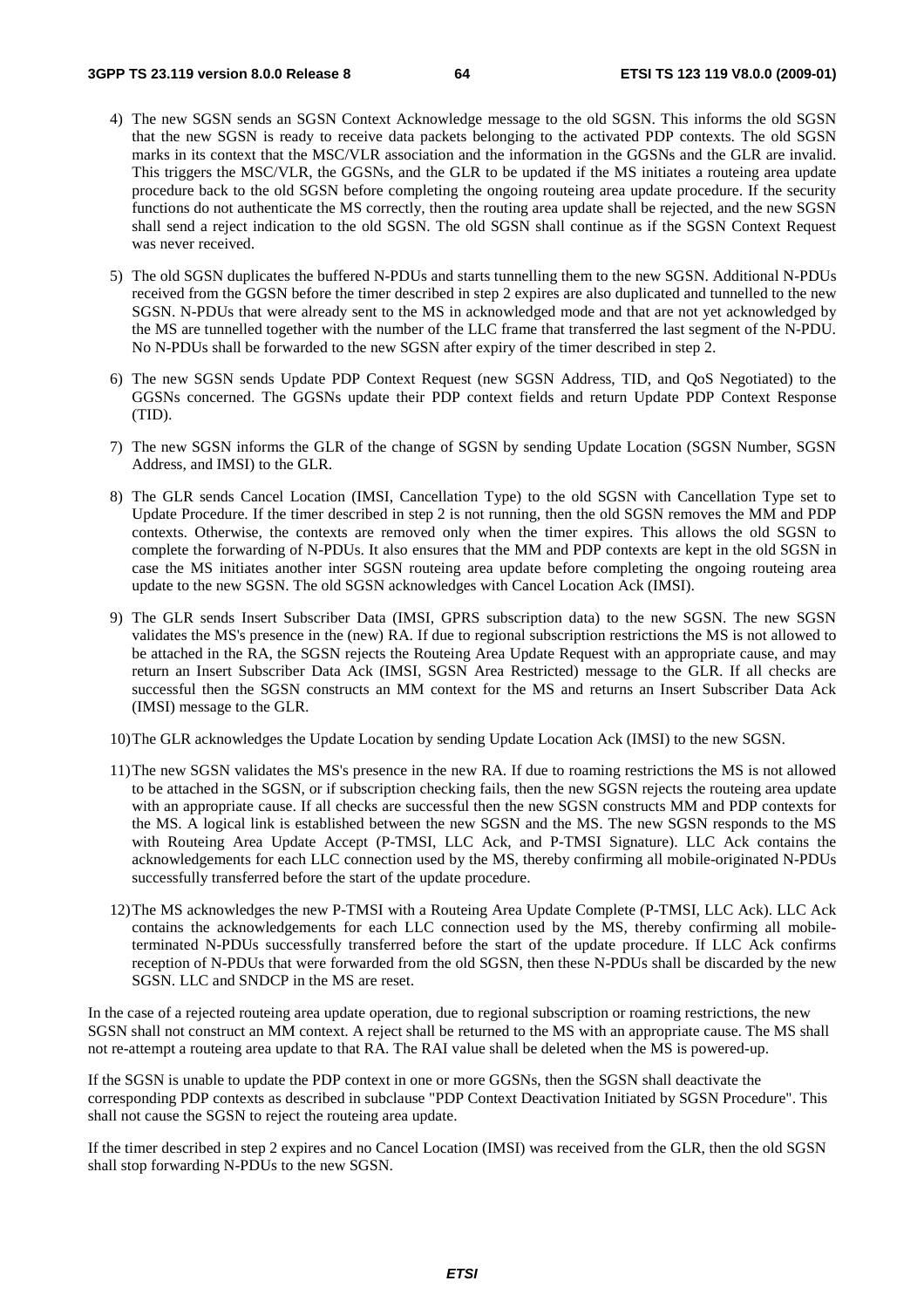If the routeing area update procedure fails a maximum allowable number of times, or if the SGSN returns a Routeing Area Update Reject (Cause) message, the MS shall enter IDLE state.

## 7.3.5 Subscriber Management Procedures

Whenever the GPRS subscription data is changed for a GPRS subscriber in the HLR, and the changes affect the GPRS subscription data stored in the SGSN, then the SGSN node shall be informed about these changes by means of the following procedures:

- Insert Subscriber Data procedure, used to add or modify GPRS subscription data in the SGSN; or
- Delete Subscriber Data procedure, used to remove GPRS subscription data in the SGSN.

### 7.3.5.1 Insert Subscriber Data Procedure

In addition to the insertion and modification of general GPRS subscription data for a GPRS subscriber, see TS 29.002 [10], the HLR may request the insertion or modification of one or several new or existing PDP contexts in the SGSN.

The Insert Subscriber Data procedure is illustrated in Figure 7.3/13. Each step is explained in the following list.



**Figure 7.3/13: Insert Subscriber Data Procedure** 

- 1) The HLR sends an Insert Subscriber Data (IMSI, GPRS Subscription Data) message to the GLR. The GLR updates its GPRS subscription data and sends an Insert Subscriber Data (IMSI, GPRS Subscription Data) message to the SGSN.
- 2) The SGSN updates its GPRS subscription data and acknowledges the Insert Subscriber Data message by returning an Insert Subscriber Data Ack (IMSI) message. The GLR receives the ack message, then it sends the Insert Subscriber Data Ack (IMSI) message to the HLR. For each PDP context that is included in GPRS Subscription Data the SGSN shall check whether it is a new, an active, or an inactive PDP context:
	- For a new or inactive PDP context, no further action is required except storage in the SGSN.
	- For an active PDP context, the SGSN shall in addition compare the new QoS Subscribed with QoS Negotiated and shall, if necessary, initiate a PDP Context Modification procedure as described in subclause "Modification Procedures". Furthermore, if VPLMN Address Allowed is changed, the SGSN shall, if necessary (e.g., if the PDP context is currently routed via a GGSN in the VPLMN and VPLMN Address Allowed is changed to not allowed), initiate a PDP Context Deactivation procedure as explained in subclause "Deactivation Procedures".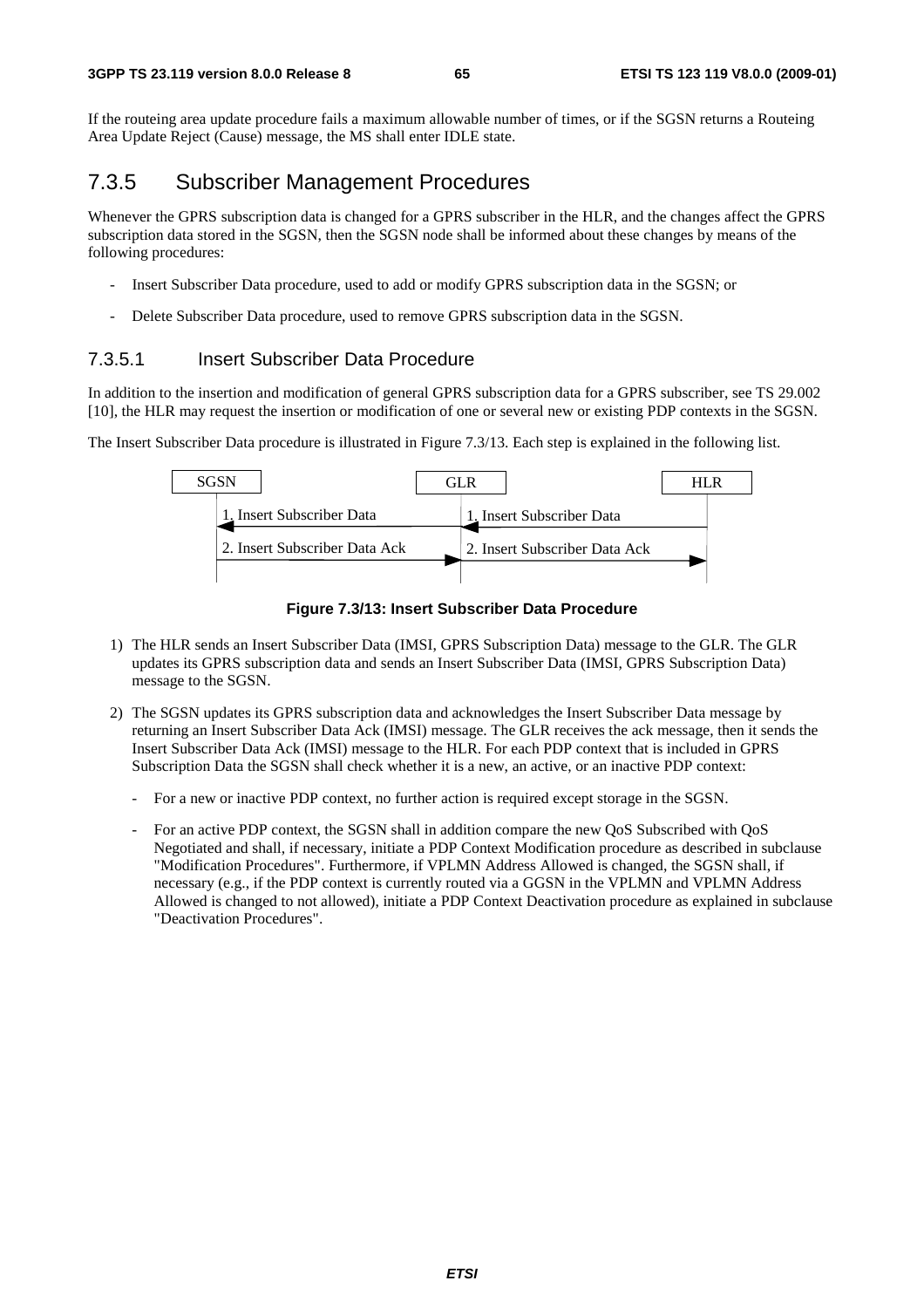## 7.3.5.2 Delete Subscriber Data Procedure

In addition to the deletion of general GPRS subscription data for a GPRS subscriber, see TS 29.002 [10], the HLR may request the deletion of one or several PDP contexts from the SGSN.

The Delete Subscriber Data procedure is illustrated in Figure 7.3/14. Each step is explained in the following list.



**Figure 7.3/14: Delete Subscriber Data Procedure** 

- 1) The HLR sends a Delete Subscriber Data (IMSI, PDP Context Identifiers List) message to the GLR. The GLR deletes its PDP Context indicated and sends an Insert Subscriber Data (IMSI, PDP Context Identifiers List) message to the SGSN.
- 2) The SGSN acknowledges the Delete Subscriber Data message by returning a Delete Subscriber Data Ack (IMSI) message. For each PDP context identifier included in PDP Context Identifiers List, the SGSN shall check whether it belongs to an active or an inactive PDP context:
	- For an inactive PDP context no further action is required except deletion of the PDP context.
	- For an active PDP context, the SGSN shall initiate the PDP Context Deactivation Initiated by SGSN procedure as explained in subclause "Deactivation Procedures" before the PDP context is deleted.

## 7.3.6 PDP Context Activation Procedure

#### 7.3.6.1 Successful Network-Requested PDP Context Activation Procedure with GLR

The Successful Network-Requested PDP Context Activation procedure is illustrated in Figure 7.3/15. Each step is explained in the following list.



**Figure 7.3/15: Successful Network-Requested PDP Context Activation Procedure** 

1) When receiving a PDP PDU the GGSN determines if the Network-Requested PDP Context Activation procedure has to be initiated. The GGSN may store subsequent PDUs received for the same PDP address.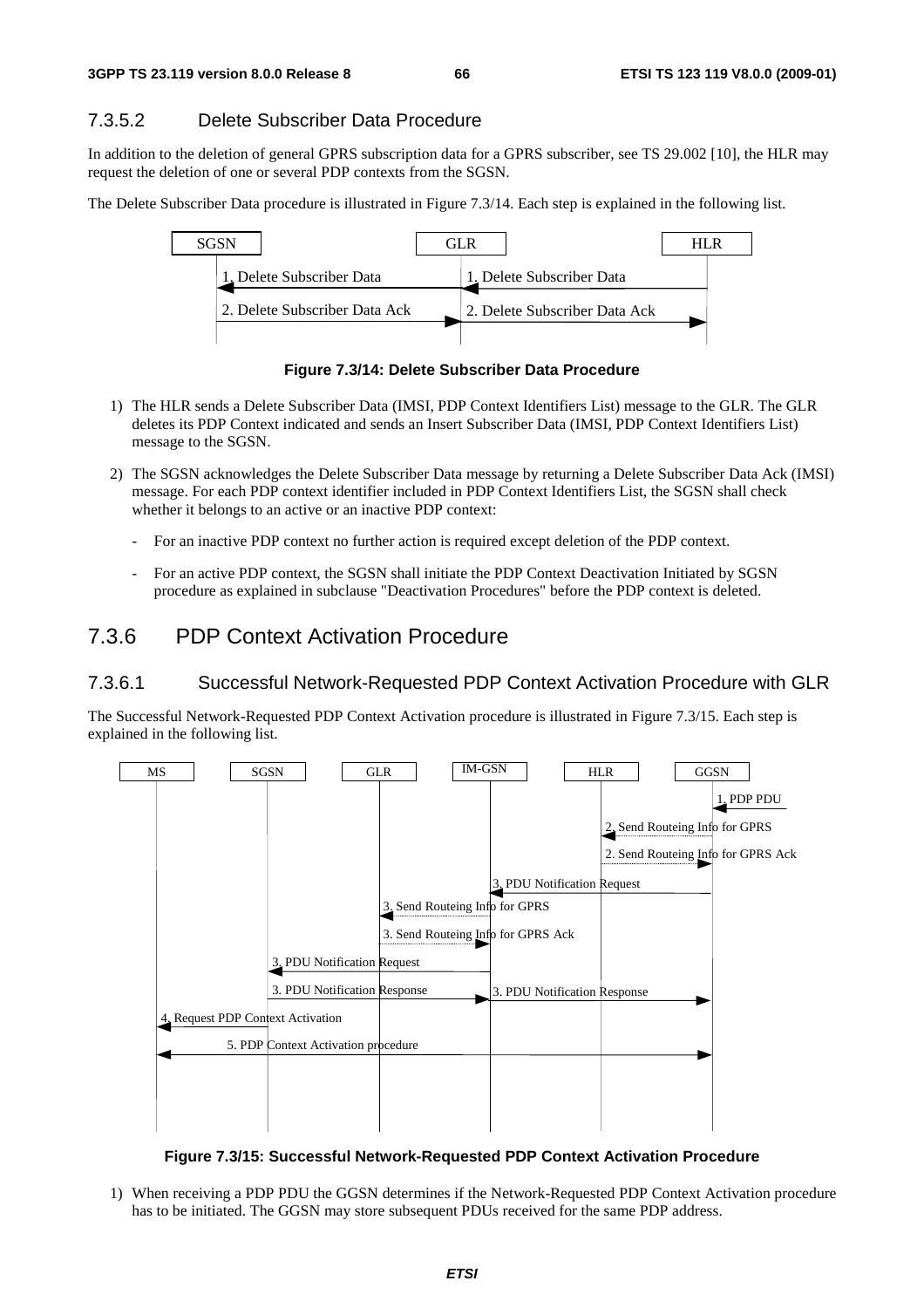- 2) The GGSN may send a Send Routeing Information for GPRS (IMSI) message to the HLR. If the HLR determines that the request can be served, it returns a Send Routeing Information for GPRS Ack (IMSI, SGSN Address, Mobile Station Not Reachable Reason) message to the GGSN. The SGSN Address parameter includes actually the value of the IM-GSN Address. The Mobile Station Not Reachable Reason parameter is included if the MNRG flag is set in the HLR. The Mobile Station Not Reachable Reason parameter indicates the reason for the setting of the MNRG flag as stored in the MNRR record (see TS 23.040 [5]). If the MNRR record indicates a reason other than 'No Paging Response', the HLR shall include the GGSN number in the GGSN-list of the subscriber.
	- If the HLR determines that the request cannot be served (e.g., IMSI unknown in HLR), the HLR shall send a Send Routeing Information for GPRS Ack (IMSI, MAP Error Cause) message. Map Error Cause indicates the reason for the negative response.
- 3) If the SGSN address is present and either Mobile Station Not Reachable Reason is not present or Mobile Station Not Reachable Reason indicates 'No Paging Response', the GGSN shall send a PDU Notification Request (IMSI, PDP Type, PDP Address) message to the IM-GSN indicated by the HLR. Otherwise, the GGSN shall set the MNRG flag for that MS. The IM-GSN sends a Send Routeing Information for GPRS (IMSI) message to the GLR. If the GLR determines that the request can be served, it returns a Send Routeing Information for GPRS Ack (IMSI, SGSN Address, Mobile Station Not Reachable Reason) message to the IM-GSN. If the SGSN address is present and either Mobile Station Not Reachable Reason is not present or Mobile Station Not Reachable Reason indicates 'No Paging Response', the IM-GSN shall send a PDU Notification Request (IMSI, PDP Type, PDP Address) message to the SGSN indicated by the GLR. The SGSN returns a PDU Notification Response (Cause) message to the GGSN via the IM-GSN in order to acknowledge that it shall request the MS to activate the PDP context indicated with PDP Address.
- 4) The SGSN sends a Request PDP Context Activation (TI, PDP Type, and PDP Address) message to request the MS to activate the indicated PDP context.
- 5) The PDP context is activated with the PDP Context Activation procedure (see subclause "PDP Context Activation Procedure" in 3G TS 23.060 [6]).

#### 7.3.6.2 Unsuccessful Network-Requested PDP Context Activation Procedure with GLR

If the PDP context requested by the GGSN cannot be established, the SGSN sends a PDU Notification Response (Cause) or a PDU Notification Reject Request (IMSI, PDP Type, PDP Address, Cause) message to the GGSN depending on whether the context activation fails before or after the SGSN has sent a Request PDP Context Activation message to the MS. Cause indicates the reason why the PDP context could not be established:

- 'IMSI Not Known'. The SGSN has no MM context for that IMSI (Cause in PDU Notification Response).
- 'MS GPRS Detached'. The MM state of the MS is IDLE (Cause in PDU Notification Response).
- 'MS Not GPRS Responding'. The MS is GPRS-attached to the SGSN but the MS does not respond. This may be due to:
	- the lack of a response to a GPRS Paging Request;
	- an Abnormal RLC condition, or
	- no Activate PDP Context Request message received within a certain time after the Request PDP Context Activation message was delivered to the MS (Cause in PDU Notification Reject Request).
- 'MS Refuses'. The MS refuses explicitly the network-requested PDP context (Cause in PDU Notification Reject Request).

When receiving the PDU Notification Response or the PDU Notification Reject Request message the GGSN may reject or discard the PDP PDU depending on the PDP type.

After an unsuccessful Network-Requested PDP Context Activation procedure the network may perform some actions to prevent unnecessary enquires to the HLR. The actions taken depend on the cause of the delivery failure.

If the MS is not reachable or if the MS refuses the PDP PDU (Cause value 'MS Not GPRS Responding' or 'MS Refuses'), then the SGSN shall not change the setting of MNRG for this MS. The GGSN may refuse any PDP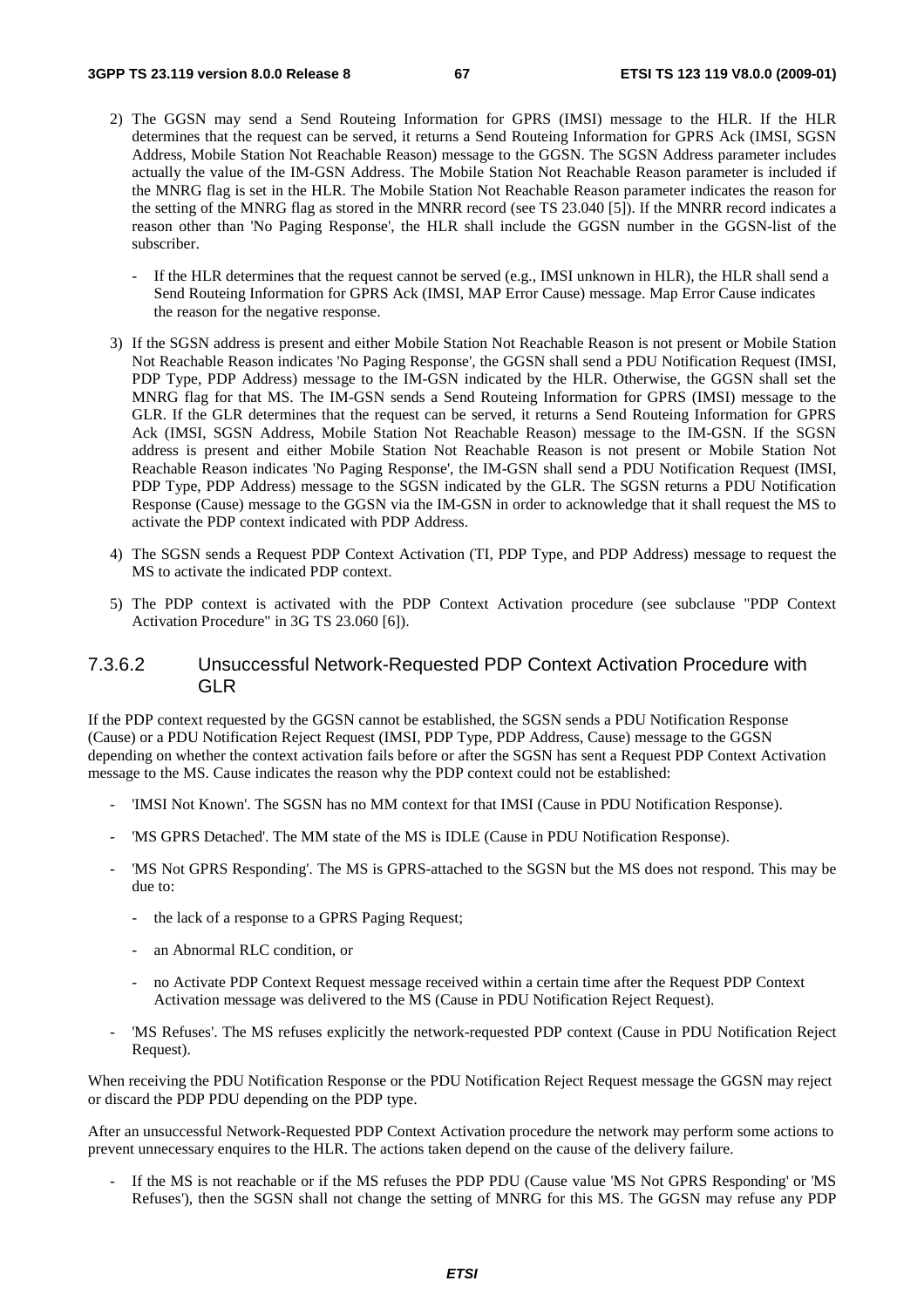PDU for that PDP address during a certain period. The GGSN may store the SGSN address during a certain period and send subsequent PDU Notification Request messages to that SGSN via IM-GSN.

If the MS is GPRS-detached or if the IMSI is not known in the SGSN (Cause value 'MS GPRS Detached' or 'IMSI Not Known'), then the SGSN, the GGSN, and the HLR may perform the Protection and Mobile User Activity procedures.

The Protection procedure is illustrated in Figure 7.3/16. Each step is explained in the following list.



**Figure 7.3/16: Protection Procedure** 

- 1) If the MM context of the mobile is IDLE or if the SGSN has no information about that user, the SGSN returns a PDU Notification Response (Cause) message to the GGSN via IM-GSN with Cause equal to 'MS GPRS Detached' or 'IMSI Not Known', otherwise the Cause shall be 'Activation Proceeds'. If the Cause is 'MS GPRS Detached' or 'IMSI Not Known' and if the SGSN has an MM context for that user, the SGSN sets MNRG to indicate the need to report to the HLR when the next contact with that MS is performed.
- 2) If the MS does not respond or refuses the activation request, the SGSN sends a PDU Notification Reject Request (IMSI, PDP Type, PDP Address, Cause) message to the GGSN via IM-GSN with Cause equal to 'MS Not GPRS Responding' or 'MS Refuses'. The GGSN returns a PDU Notification Reject Response message to the SGSN via IM-GSN.
- 3) If Cause equals 'IMSI Not Known' the IM-GSN may send a Send Routeing Information for GPRS (IMSI) message to the GLR before sending the PDP Notification response to GGSN. The GLR returns a Send Routeing Information for GPRS Ack (IMSI, SGSN Address, and Cause) message to the IM-GSN indicating the address of the SGSN that currently serves the MS. If SGSN Address is different from the one previously stored by the IM-GSN, then steps 3, 4, and 5 in Figure 6 are followed.

If Cause equals 'IMSI Not Known' the GGSN may send a Send Routeing Information for GPRS (IMSI) message to the HLR. The HLR returns a Send Routeing Information for GPRS Ack (IMSI, SGSN Address, Cause) message to the GGSN (Note that the SGSN Address parameter includes actually the value of the IM-GSN Address.) indicating the address of the IM-GSN that currently serves the MS. If IM-GSN Address is different from the one previously stored by the GGSN, then steps 3, 4, and 5 in Figure 6 are followed.

4) If SGSN Address is the same as the one previously stored in the IM-GSN or if the Cause value returned in step 1 equals 'MS GPRS Detached', then the IM-GSN sets MNRG for that PDP address and sends a Failure Report (IMSI) message to the GLR to request MNRG to be set in the GLR. The GLR sets (if not already set) MNRG for the IMSI. Note that GLR does not store IM-GSN address and IM-GSN address to report to when activity from that IMSI is detected, and IM-GSN forgets the SGSN address after receiving PDU notification response or sending PDU notification reject response.

 If IM-GSN Address is the same as the one previously stored in the GGSN, or if the Cause value returned in step 1 equals 'MS GPRS Detached', then the GGSN sets MNRG for that PDP address and sends a Failure Report (IMSI, GGSN Number, GGSN Address) message to the HLR to request MNRG to be set in the HLR. The HLR sets (if not already set) MNRG for the IMSI and adds GGSN Number and GGSN Address to the list of GGSNs to report to when activity from that IMSI is detected. GGSN Number is either the number of the GGSN, or, if a protocol converting GSN is used as an intermediate node, the number of the protocol-converting GSN. GGSN Address is an optional parameter that shall be included if a protocol-converting GSN is used.

The Mobile User Activity procedure is illustrated in Figure 7.3/17. Each step is explained in the following list.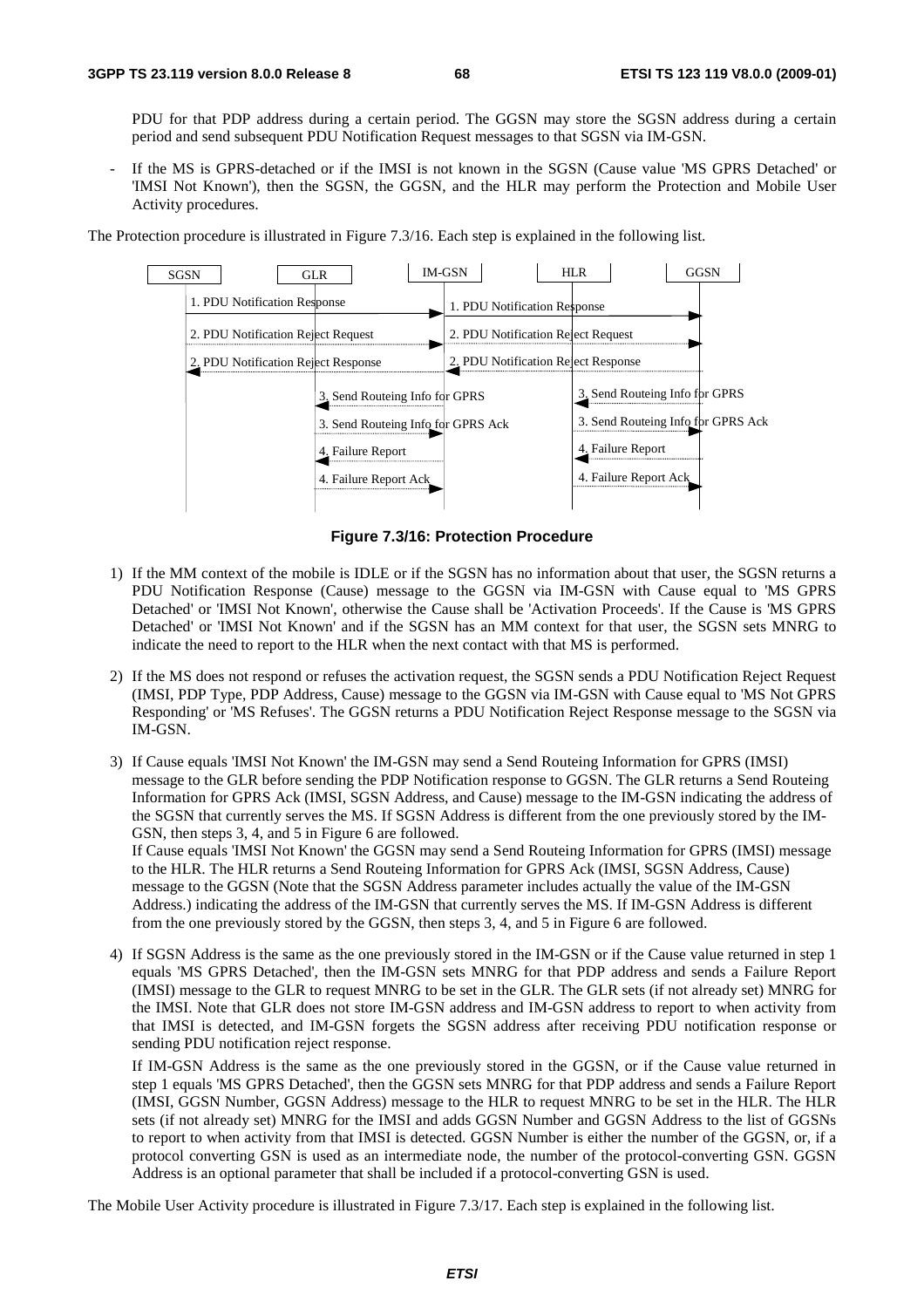

**Figure 7.3/17: Mobile User Activity Procedure** 

- 1) The SGSN receives an indication that an MS is reachable, e.g., an Attach Request message from the MS.
- 2a) If the SGSN contains an MM context of the MS and MNRG for that MS is set, the SGSN shall send a Ready for SM (IMSI, MS Reachable) message to the GLR and clears MNRG for that MS. The GLR sends it without modification at the application level to HLR and clears MNRG for that MS.
- 2b) If the SGSN does not keep the MM context of the MS, the SGSN shall send an Update Location message (see subclause "Attach Function") to the GLR. If the GLR does not keep the MM context of the MS, the SGSN shall send an Update Location message (see subclause "Attach Function") to the HLR.
- 2c) If the GLR contains an MM context of the MS and MNRG for that MS is set, the SGSN shall send a Ready for SM (IMSI, MS Reachable) message to the HLR and clears MNRG for that MS.
- 3) When the HLR receives the Ready for SM message or the Update Location message for an MS that has MNRG set, it clears MNRG for that MS and sends a Note MS GPRS Present (IMSI, SGSN Address) message to all the GGSNs in the list of the subscriber. (The Ready for SM message also triggers the SMS alert procedure as described in subclause "Unsuccessful Mobile-terminated SMS Transfer".) SGSN Address contains the address of the IM-GSN that currently serves the MS. Upon reception of Note MS Present, each GGSN shall clear MNRG.

# 7.4 Purge MS Procedure

This Purge MS procedure is used to cause the HLR to mark its data for an MS so that any request for routing information for a mobile terminated call, a mobile terminated short message or Network-requested PDP context activation will be treated as if the MS is not reachable. It is invoked when the subscriber record for the MS is to be deleted in the VLR or SGSN, either by MMI interaction or automatically, e.g. because the MS has been inactive for several days. This procedure is illustrated in figure 7.4/1. Each step is explained in the following list.



**Figure 7.4/1: Purge MS procedure** 

#### Procedure:

1) The serving node, i.e., the VLR or the SGSN, sends a Purge MS message to the GLR.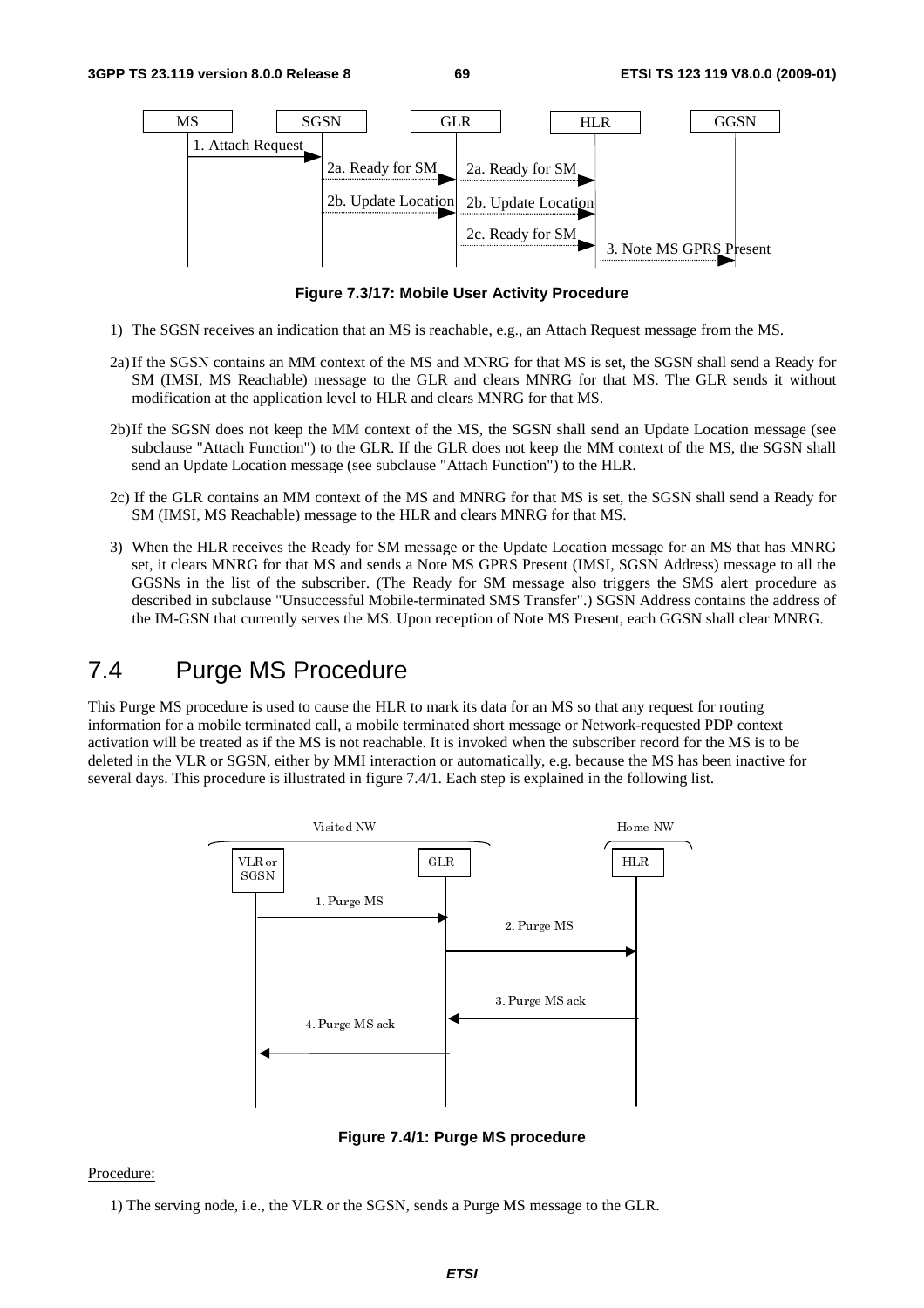- 2) When the GLR receives the Purge MS message from the serving node, it checks whether the subscriber is registered. If the subscriber is not registered, the GLR may report an error to the O&M interface, and sends back a negative response to the serving node. If the subscriber is registered, the GLR checks whether the purging notification came from the serving node where the MS was last registered.
	- If the serving node that sent the purge MS request is the registered serving node, the GLR transports the received message to the HLR.
	- If the serving node that sent the purge MS request is not the registered serving node, the GLR sends a purge MS ack to the serving node indicating that the TMSI or P-TMSI shall not be frozen.
- 3) When the GLR receives the response from the HLR, the GLR deletes the subscriber data and transports the received message to the serving node.
- 4) The serving node receives the Purge MS ack message indicating successful outcome of the procedure.

## 7.4.1 Functional requirements of GLR

### 7.4.1.1 Process Purge\_MS\_GLR

Figure 7.4/2 shows SDL chart for Process Purge\_MS\_GLR.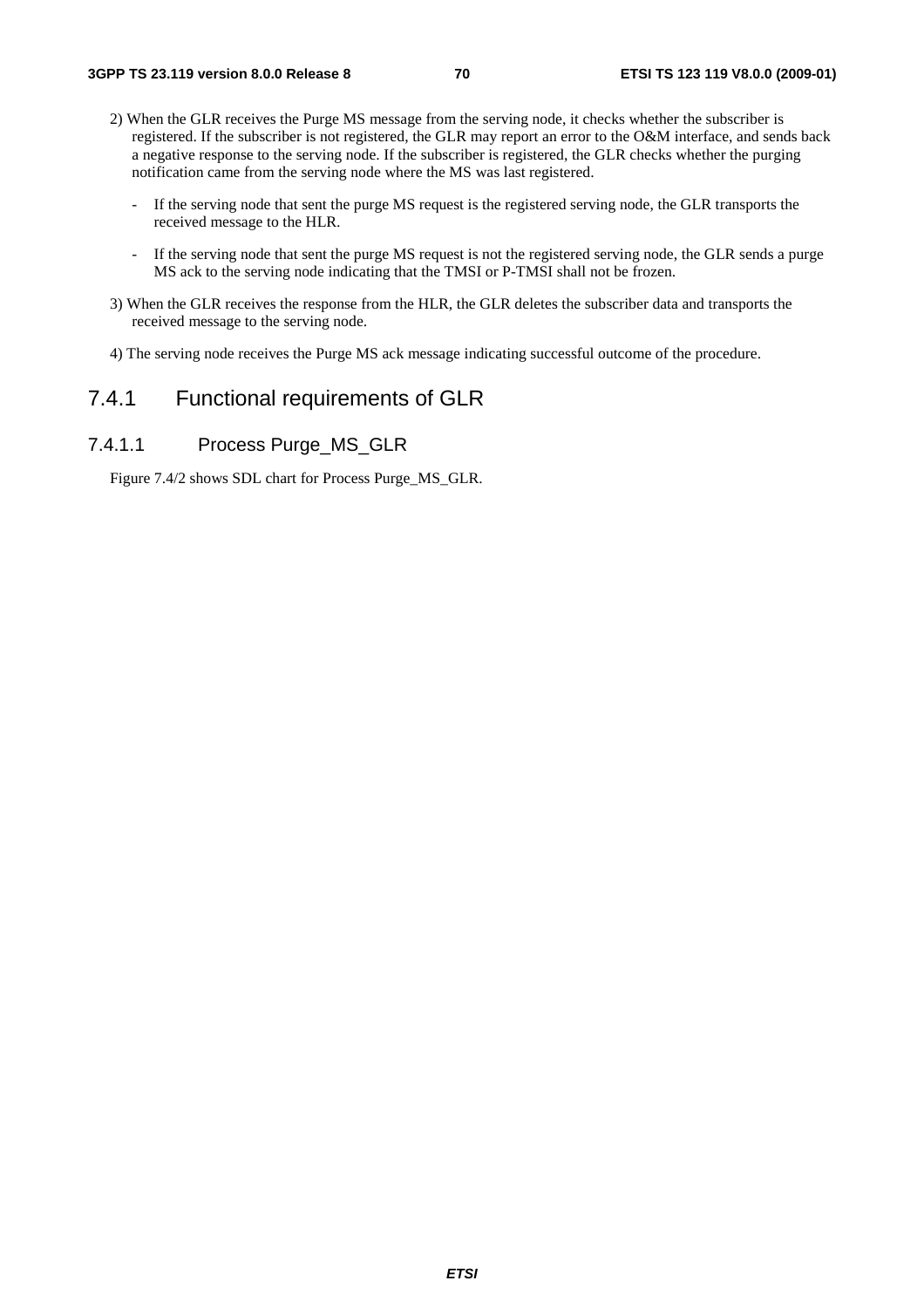

**Figure 7.4/2(1): Process Purge\_MS\_GLR**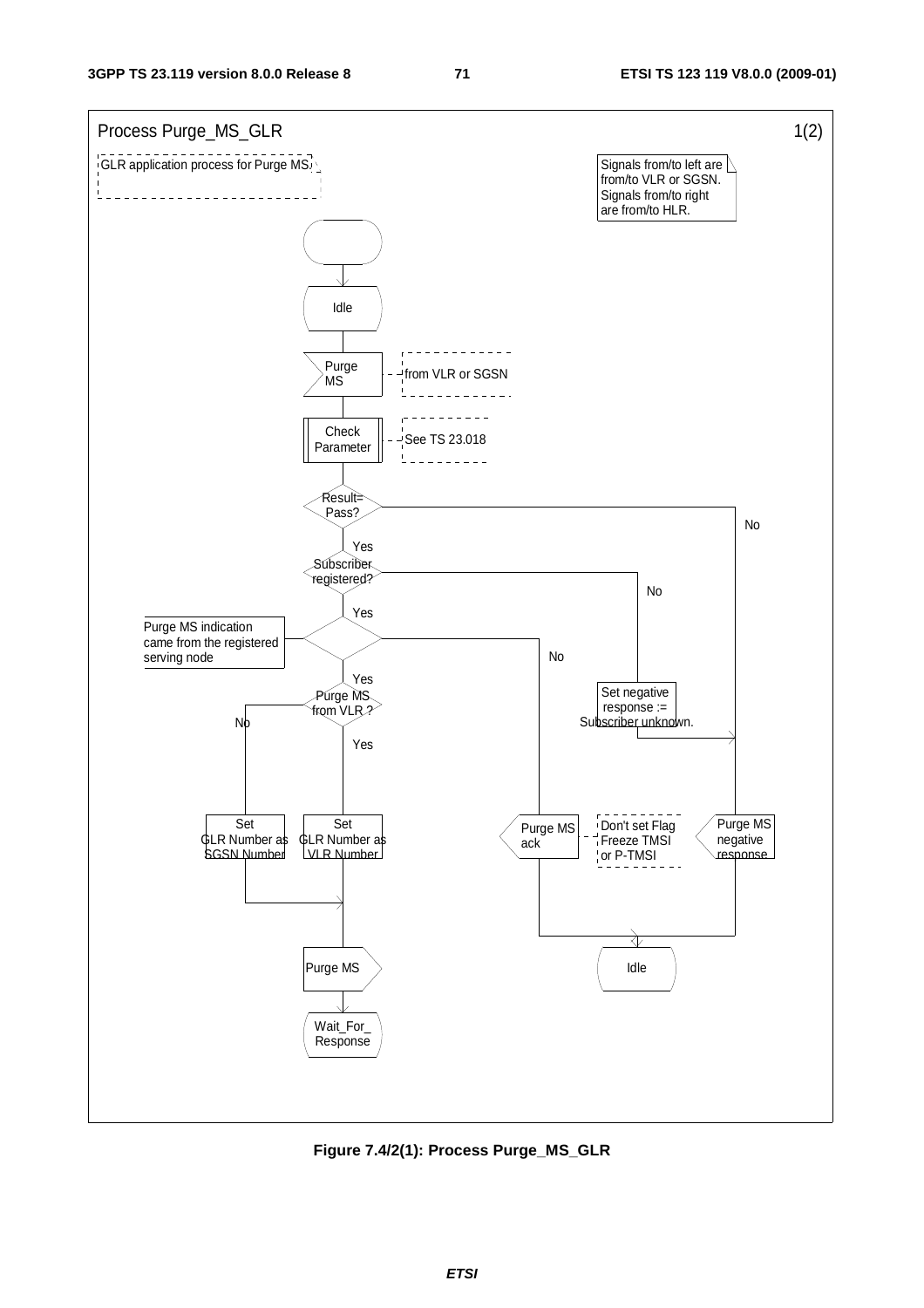

**Figure 7.4/2(2): Process Purge\_MS\_GLR**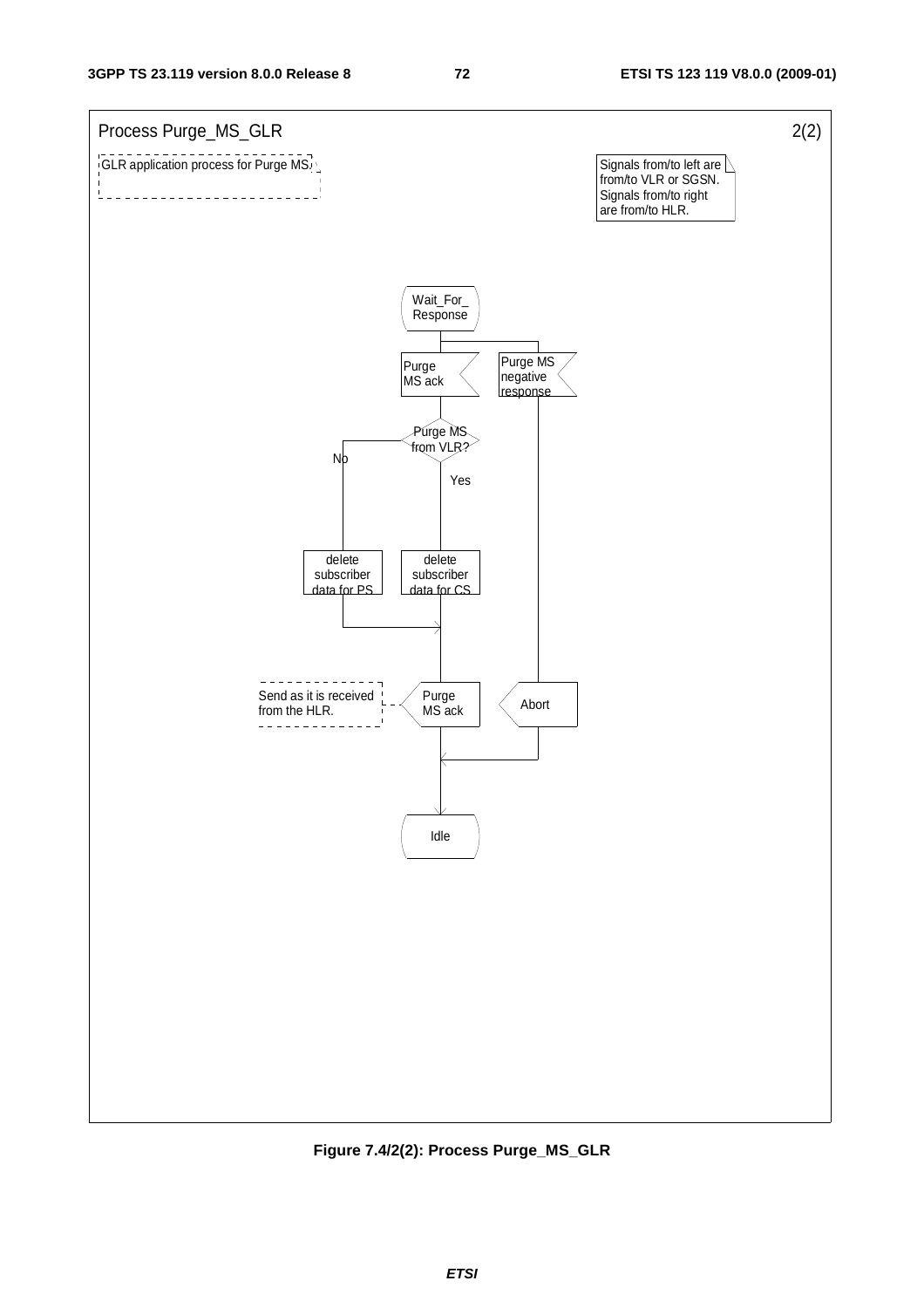# 7.5 Regional Restriction Procedure

In the case that GLR is introduced, during second and subsequent location updating, there is no interaction between the GLR and the HLR. However, the regional restriction service needs the location updating procedure towards the HLR.

The GLR stores the Zone Code List sent by the HLR in the Insert Subscriber Data message. On the location updates the GLR sends its stored Zone Code list to the VLR and/or SGSN (refer to figure 7.2/10). The GLR stores also the MSC area restricted flag and/or the SGSN are restricted flag. These flags are set 'False' if the location updating procedure executed successfully.

When the GLR receives the Insert Subscriber Data Acknowledge message indicating 'MSC area restricted' or 'SGSN area restricted' and the MSC area restricted flag or the SGSN area restricted flag is set as 'False', the GLR initiates the location updating procedure toward the HLR. In addition, the GLR sets the MSC area restricted flag or the SGSN area restricted flag 'True'. Also, the HLR sets the MSC area restricted flag or the SGSN area restricted flag 'True', and the location updating for the IMSI is rejected. These flags contribute to the 'MS Not Reachable' state for handling of terminating traffic (i.e. mobile terminated call and mobile terminated SMS and so on) in the HLR.



**Figure 7.5/1: Regional Restriction Procedure (MS Enters a restricted Area)**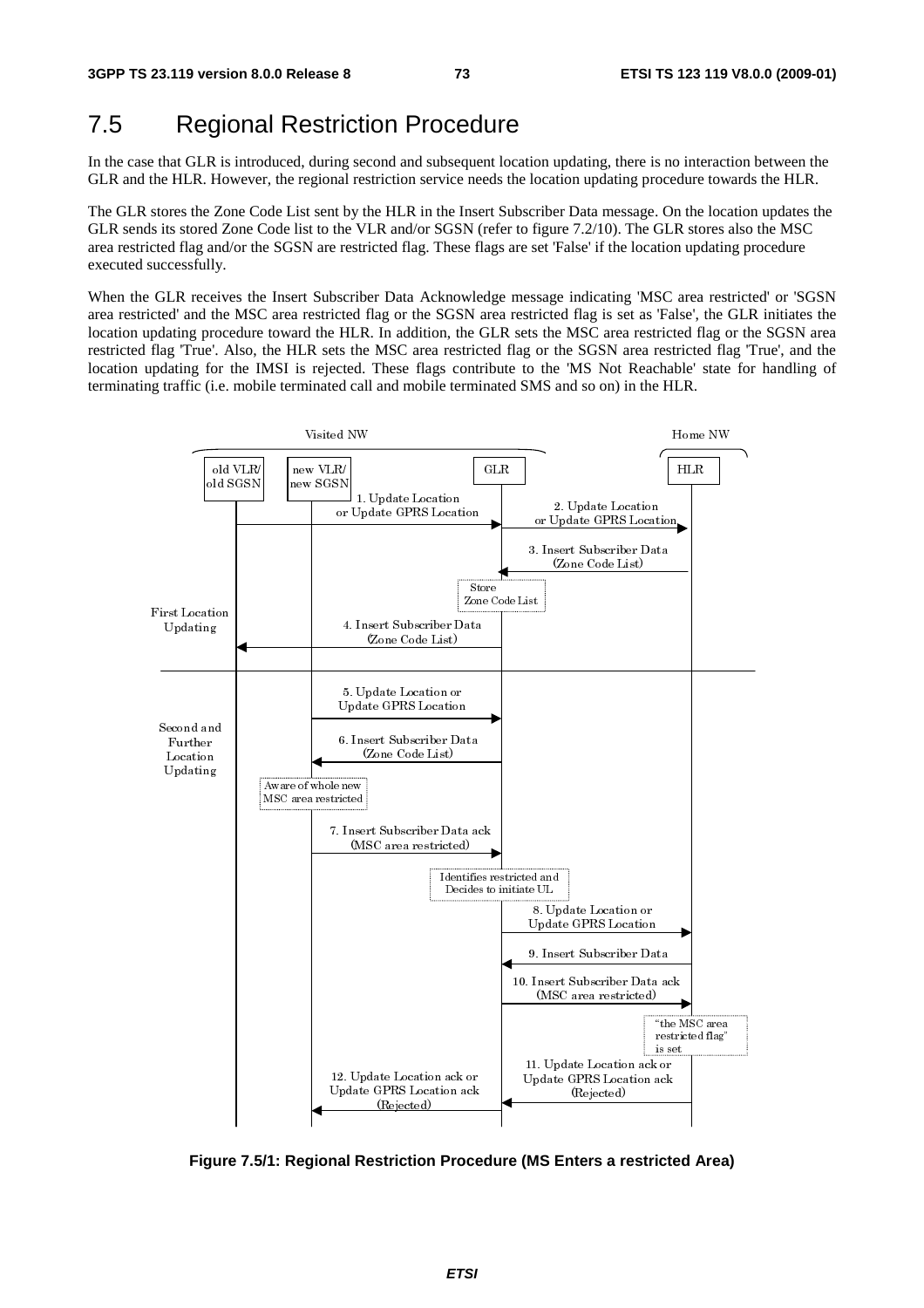When the GLR receives the Insert Subscriber Data Acknowledge message indicating 'MSC area restricted' or 'SGSN area restricted' and the MSC area restricted flag or the SGSN area restricted flag is set as 'True', The GLR reject the location updating procedure for the IMSI. No interaction with the HLR is needed.

When the user returns to an MSC area that is not restricted due to regional subscription (see figure 7.2/11), i.e., when the GLR receives the Insert Subscriber Data Acknowledge message NOT indicating 'MSC area restricted' or 'SGSN area restricted' and the MSC area restricted flag or the SGSN area restricted flag is set as 'True', the GLR initiates the location updating procedure toward the HLR.





# 7.6 Recovery and Restoration

The recovery and restoration procedures are intended to maintain service if inconsistencies in databases occur and at lost or invalid database information. "Invalid" in this context means that the database entry cannot be regarded as reliable.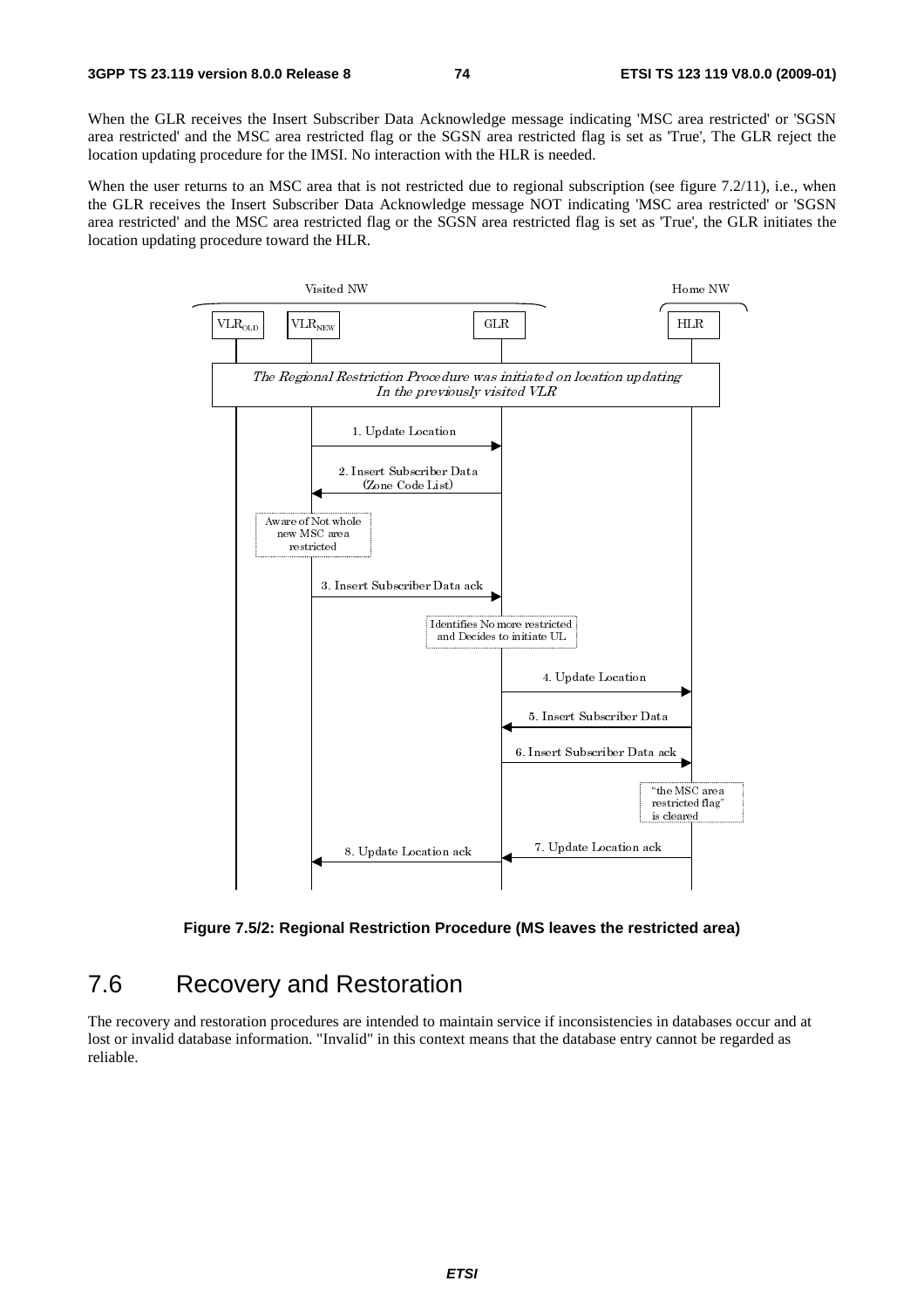# 7.6.1 GLR Failure

A consequence of GLR restart is that an Update Location has to be performed for all roaming subscribers within the VPLMN.

The GLR will keep a part of the IMSI record in non-volatile memory by periodical backup. If the IMSI record in main memory is lost or broken by restart, it is retrieved from non-volatile backup memory as in HLR. This backup data would contain enough information to send 'Provide Roaming Number' message to the VLR when it is requested by the HLR. The data which shall be stored in backed-up would be 'VLR number', 'SGSN number', 'IMSI'.

In case of GLR restart, it sends 'Reset' message including the GLR number as the HLR number to VLR/SGSN where one or more of its mobile terminals are registered to prompt location updating attempt from VLR/SGSN. On receiving the location updating request, the GLR relays it to the HLR to restore its location and subscriber data. The restoration trigger can be the normal location updating from mobile terminal, call origination and call termination and so on.

The assumption in the case of terminating call in circuit switched service is that GLR would have VLR number in nonvolatile memory so that it could know the exact VLR mobile terminal registered. If GLR loses VLR number or has only old VLR number, it loses the opportunity to restore its data at the timing of terminating call. This situation is the same as the case of HLR that loses VLR number after restart.

Also in this case, GLR shall have an indicator representing restart of GLR. This indicator is set 'Not Confirmed' when GLR restarts, and kept the status until subscriber profile is successfully downloaded from HLR. This shall be triggered by radio contact of the mobile terminal.

The restoration indicator is called the 'Location and Subscriber information Confirmed by HLR' (LSIC) and defined as follows:

If the LSIC is set to 'Not confirmed,' the GLR send Update Location message to HLR.

'Location and Subscriber information confirmed by HLR' is set to 'Not Confirmed' at any of following events:

- The GLR receives an 'Update Location' request for an MS for which the GLR has no IMSI records.
- The GLR receives a 'Reset' message from the HLR with which the MS is registered.
- The GLR detects the restart of itself and the IMSI record does not seem to be guaranteed (e.g. data retrieved from backup non-volatile memory).

'Location and Subscriber information confirmed by HLR' is set to 'Confirmed' at any of following events:

- The GLR successfully performs an 'Update Location' to the HLR.

The recovery procedure of GLR Failure is illustrated in Figure 7.6/1. Each step is explained in the following list.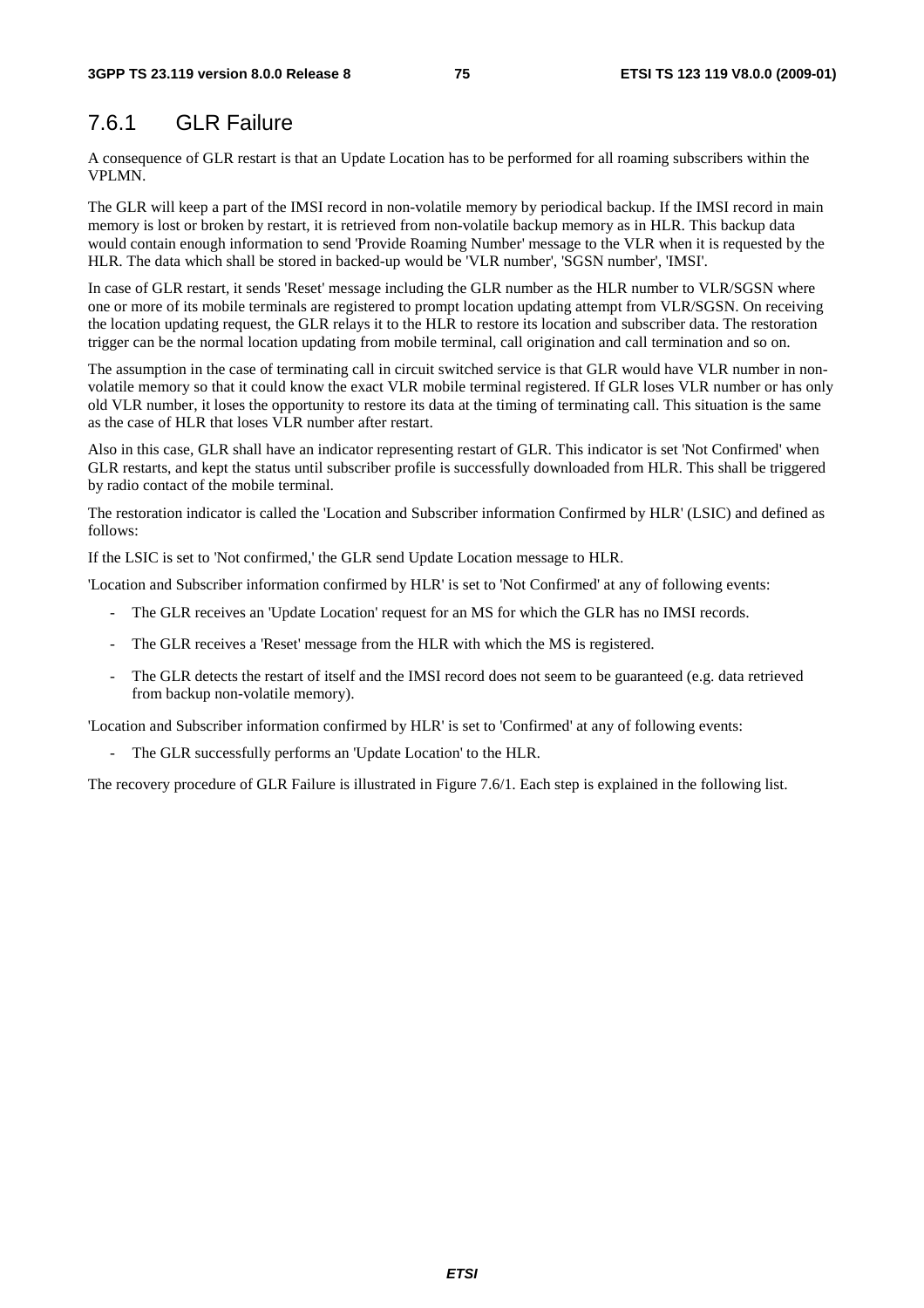

**Figure 7.6/1: Recovery of the GLR**

#### Procedure:

- 1. After restart of the GLR it sets the 'LSIC' 'not confirmed' and sends the *Reset* message to the VLR and/or SGSN. The VLR sets the indicator 'Location Information Confirmed in HLR' of affected user 'not confirmed' and waits for access from/to the user.
- 2. After identifying access from the user and successful authentication the VLR or SGSN sends *Update Location* message to the GLR. After identifying access to the user and successful authentication the VLR or SGSN sends *Restore data* message to the GLR. If the GLR identifies the 'LSIC' set in 'Not Confirmed', it relays the message to the HLR.
- 3. When the HLR receives the *Update Location* or *Restore Data* message from the GLR, it initiates insert subscriber procedure. During the procedure the GLR relay messages.
- 4. After the insert subscriber procedure, the HLR returns *Update Location ack* or *Restore Data ack* message to the VLR via the GLR. When the VLR and the GLR receives the message, each indicator in both nodes is set 'confirmed'.

# 7.6.2 HLR Failure

In the case of HLR restart when the GLR receives a reset message from a HLR, it marks all subscriber records for which the HLR number matches the HLR number received in the reset message. This indicates that when the MS next makes radio contact the GLR needs to initiate a location registration procedure to the HLR. If the HLR included an HLR-ID list in the reset message, then only those subscriber records for which the leading digits of the IMSI match one of the HLR-IDs in the HLR-ID list will be marked.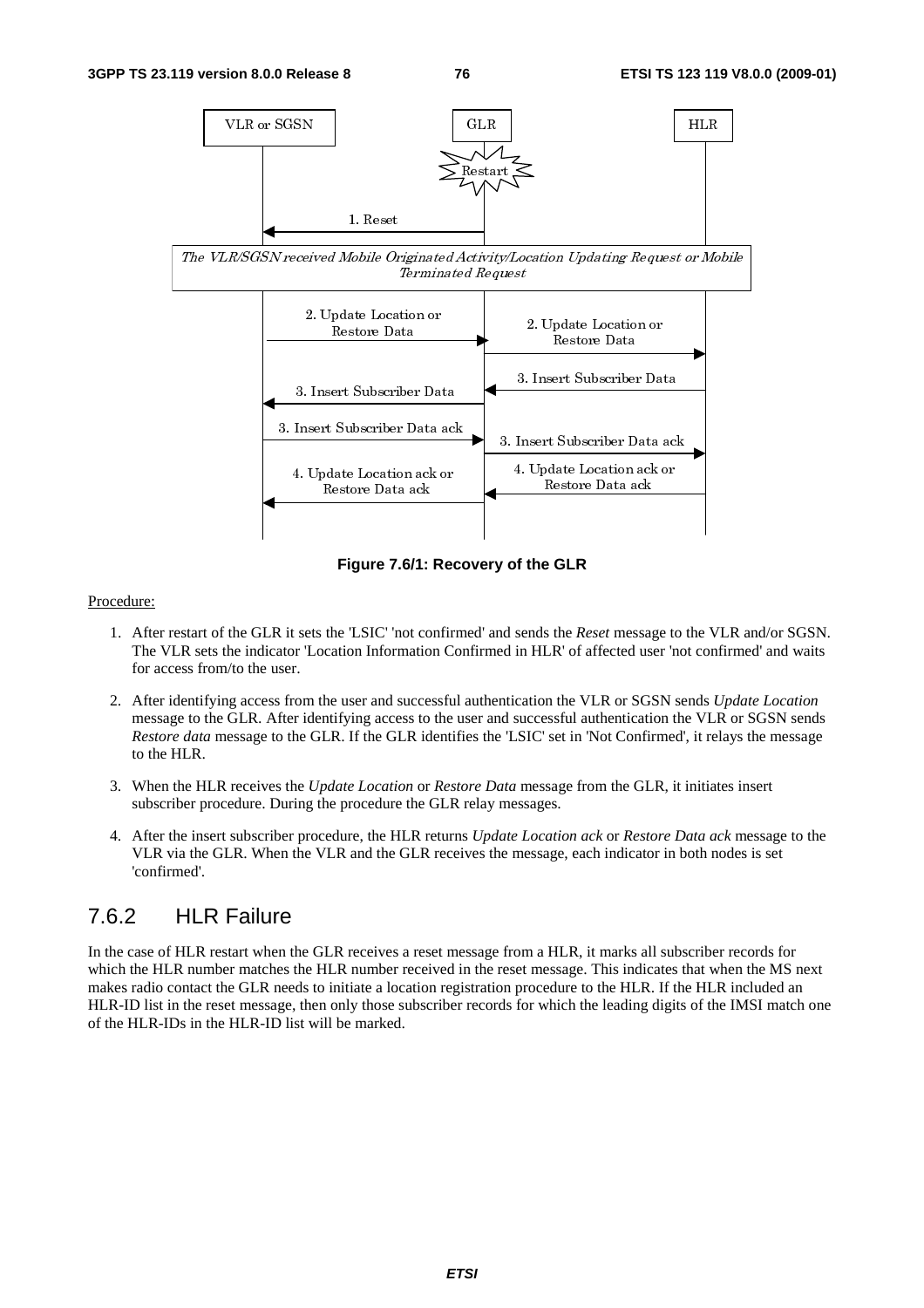Then the GLR sends a *RESET* message, which includes the GLR number as the HLR number and HLR-ID list if the GLR received it from the HLR, to the serving node (i.e. VLR or SGSN). The receiving serving node may use the HLR number or HLR-ID list (if present) to identify the affected users. In the case that the serving node uses the HLR number, it regards the users as affected, whose subscriber record stores the number as HLR number equal to the received GLR number. On the other hand in the case that the serving node uses the HLR-ID list, it regards the users as affected, whose IMSI has the leading digits equal to one of HLR-IDs. After that when the affected user accesses the network, the serving node initiates a location registration procedure to the GLR. When the GLR receives an *Update Location* message from the serving node and identifies that the subscriber record in the GLR is marked as needing to notify the HLR when the MS makes radio contact then the GLR sends the *Update Location* message to the HLR.

The recovery procedure of HLR Failure is illustrated in Figure 7.6/2. Each step is explained in the following list.



(\*) This parameter is optionally provided by HLR

**Figure 7.6/2: Recovery procedure of HLR Failure** 

#### Procedure:

- 1. When the HLR restart occurs and the GLR receives a *RESET* message, the GLR identifies affected users by received HLR number and sets the indicator ('LSIC') 'not confirmed' for the users. If the HLR included an HLR – ID list in the reset message, then only those subscriber records for which the leading digits of the IMSI match one of the HLR-IDs in the HLR-ID list will be marked.
- 2. The GLR sends reset messages to the serving node where the affected users are roaming. The reset message includes the GLR number as HLR number and HLR-ID list if the GLR receives it from the HLR. Receiving serving node may regard the users as affected by HLR number or HLR-ID list (if present).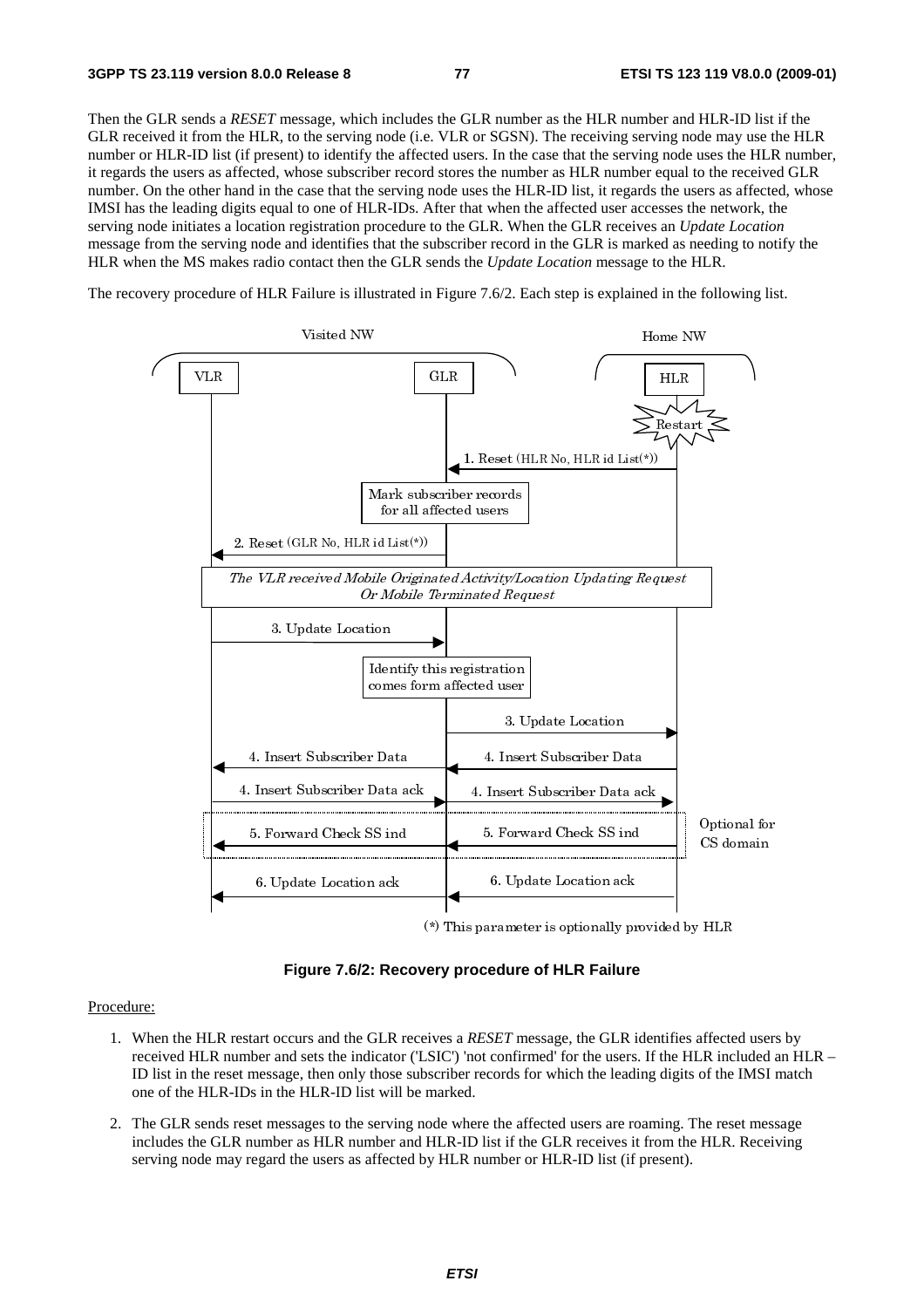- 3. When the affected user accesses the network, the serving node initiates an update location procedure to the GLR. If the GLR identifies that the indicator ('LSIC') set to 'not confirmed' for the user, it relays the message to the HLR.
- 4. When the HLR receives the *Update Location* message, it initiates the insert subscriber data procedure. During the procedure the GLR relays the messages between the serving node and HLR transparently.
- 5. If the HLR implements Forward Check SS indication, it sends the *Forward Check SS ind* message to the GLR and the GLR relays the message to the VLR. (implemented only for CS domain).
- 6. When the serving node receives the *Update Location ack* message, the restoration procedure is completed.

## 7.6.2.1 Suppression of Intra-PLMN signalling

During the HLR restoration procedure involving the GLR, the GLR notifies the GLR number as the HLR number to the serving node in a *Reset* message. Therefore, in case the serving node does not use the HLR-ID list (i.e. the case that HLR did not send the HLR-ID list to the serving node via GLR or the case that the serving node does not support the usage of the HLR-ID list), the serving node regards all users accommodated into the GLR as affected. This leads to the unnecessary location updates for the restoration of the users not from the restarting HLR. To suppress this unnecessary signalling within VPLMN some mechanism as shown in following subsections may be used.

### 7.6.2.1.1 Usage of the HLR id List (Tool 1)

In this tool the GLR generates HLR-ID list, which is composed of MCC+MNC, by translating the CC and NDC of the HLR and sends it to the serving node in the *Reset* message. On receiving the HLR-ID list the serving node may or may not use this. If the serving node uses the HLR-ID list and identifies HPLMN where the restarting HLR exists, no unnecessary signaling traffic for the users from the other PLMNs occurs.

#### 7.6.2.1.2 Multiple GLR number allocation (Tool 2)

In this tool the GLR has multiple GLR numbers corresponding to each HLR. The numbers, which can be routed to the GLR, are allocated as multiple GLR numbers. The correspondence between HLR numbers and GLR numbers is statistically kept in the non-volatile memory. See Figure 7.6/3.



**Figure 7.6/3: Multiple GLR number allocation** 

Possible scenarios for GLR number allocation are as follows.

In this tool, if one GLR number is allocated for one HLR and VPLMN has the roaming agreements with many PLMNs, many GLR numbers are needed.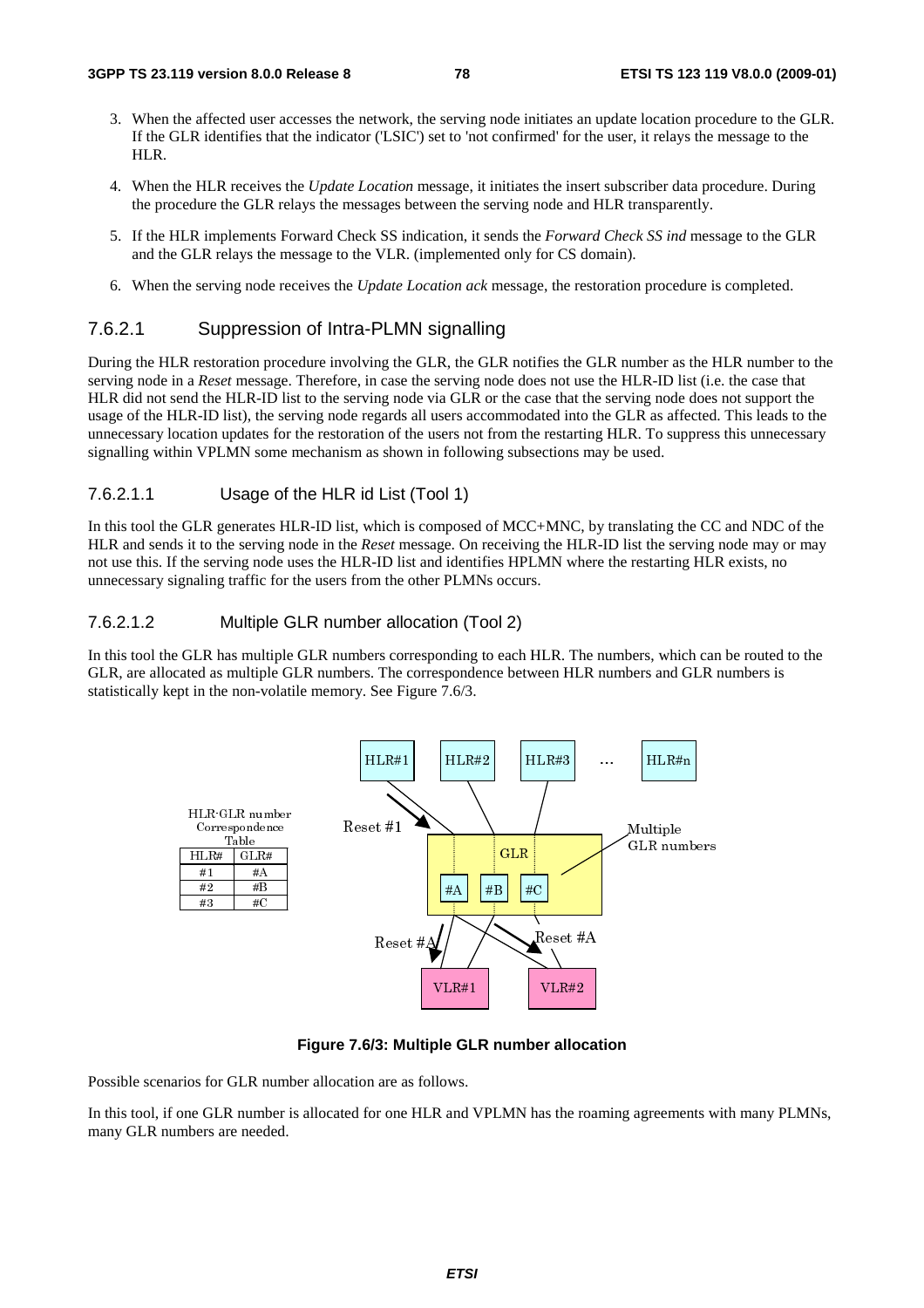As possible variation of scenario, a GLR number may be assigned to a group of HLRs. This group can be grouped by, for instance, country code or network destination code and so on. If one GLR number is assigned for many HLRs, the occupied address space is small, however the unnecessary signalling traffic for the users not associated to restarting HLR increases. On the other hand, if one GLR number is assigned for few HLRs, the unnecessary signalling traffic is small, however the occupied address space is larger.

How many HLRs are grouped is operator dependent.

# 7.6.3 VLR Failure

In the case of VLR restart, the VLR retrieves subscriber data from the GLR to recover its database. The required capability of the GLR to support this procedure is the same as that of the HLR in the case of VLR restart without GLR. The procedure is described in 3G TS 23.007 [2].

Basically, data recovery is achieved through the restore procedure requested from the VLR in the case of mobile terminating call, or normal location updating in the case where there is radio contact (for example on location updating and call originating from the user).

The restoration procedure of VLR Failure is illustrated in Figure 7.6/4 and 7.6/5. Each step is explained in the following list.



**Figure 7.6/4: Restoration of the VLR by Mobile Terminated call** 

#### Procedure:

- 1) When the VLR receives *Provide Roaming Number* message, it identifies that no IMSI record exists and creates a skeleton IMSI record and returns the *Provide Roaming Number ack* message with MSRN to the HLR via the GLR. The GLR only relays these messages.
- 2) The VLR also sends the *Restore Dat*a message to the GLR when it identifies that no IMSI record exists in order to recover subscriber record for the IMSI.
- 3) The GLR that receives the message initiates insert subscriber procedure to the VLR.
- 4) The recovery of IMSI record in the VLR is completed after it receives *Restore Data ack* message.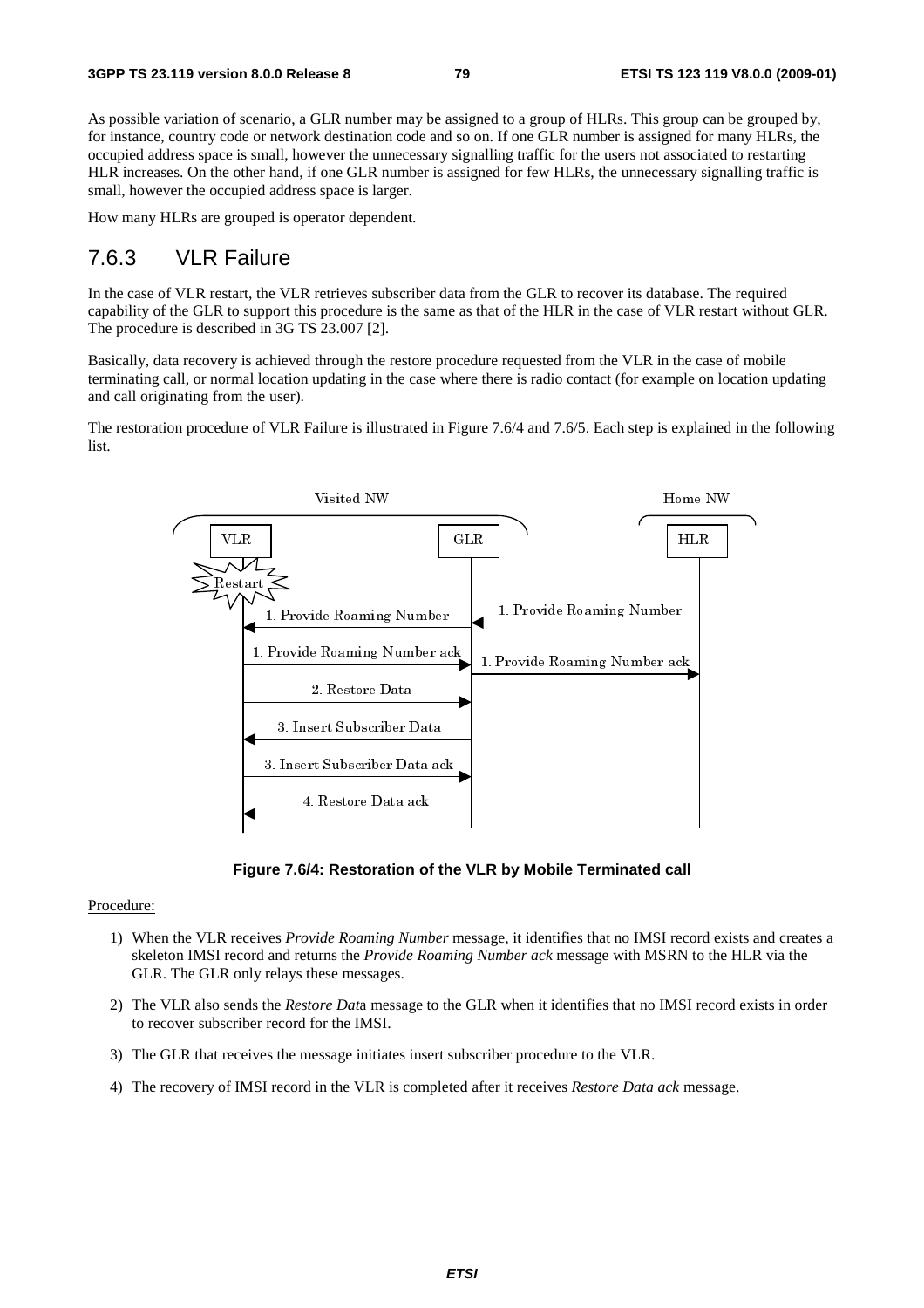

#### **Figure 7.6/5: Restoration of the VLR by Mobile Originated activity and Update Location**

#### Procedure:

1) (Mobile Originated case).

When the VLR receives MO activity request and identifies that no IMSI record exists, it returns negative response with cause (Unidentified Subscriber). The user who receives the negative response initiates update location procedure and then the VLR creates a skeleton IMSI record.

(Update Location case).

When the user initiates location update procedure and the VLR identifies that no IMSI record exists, the VLR creates a skeleton IMSI record.

- 2) After successful authentication the VLR sends *Update Location* message to the GLR.
- 3) When the GLR receives the *Update Location* message from the VLR, it initiates insert subscriber procedure normally.
- 4) After insert subscriber procedure completed the GLR sends *Update Location ack* message to the VLR.
- 5) When the VLR receives the *Update Location ack* message, it confirms the registration for the user. At this time the recovery of IMSI record in the VLR is completed.

# 7.6.4 SGSN Failure

After an SGSN restart, the SGSN deletes all MM and PDP contexts affected by the restart. When GGSN detects the SGSN restarted by polling function (echo request and response), it shall delete all PDP contexts associated to the SGSN. After that during restoration procedure the SGSN initiates location update procedure. However the GLR does not need to know that the SGSN restart and it only proceeds usual location procedure.

The restoration procedure of SGSN Failure is illustrated in Figure 7.6/6. Each step is explained in the following list.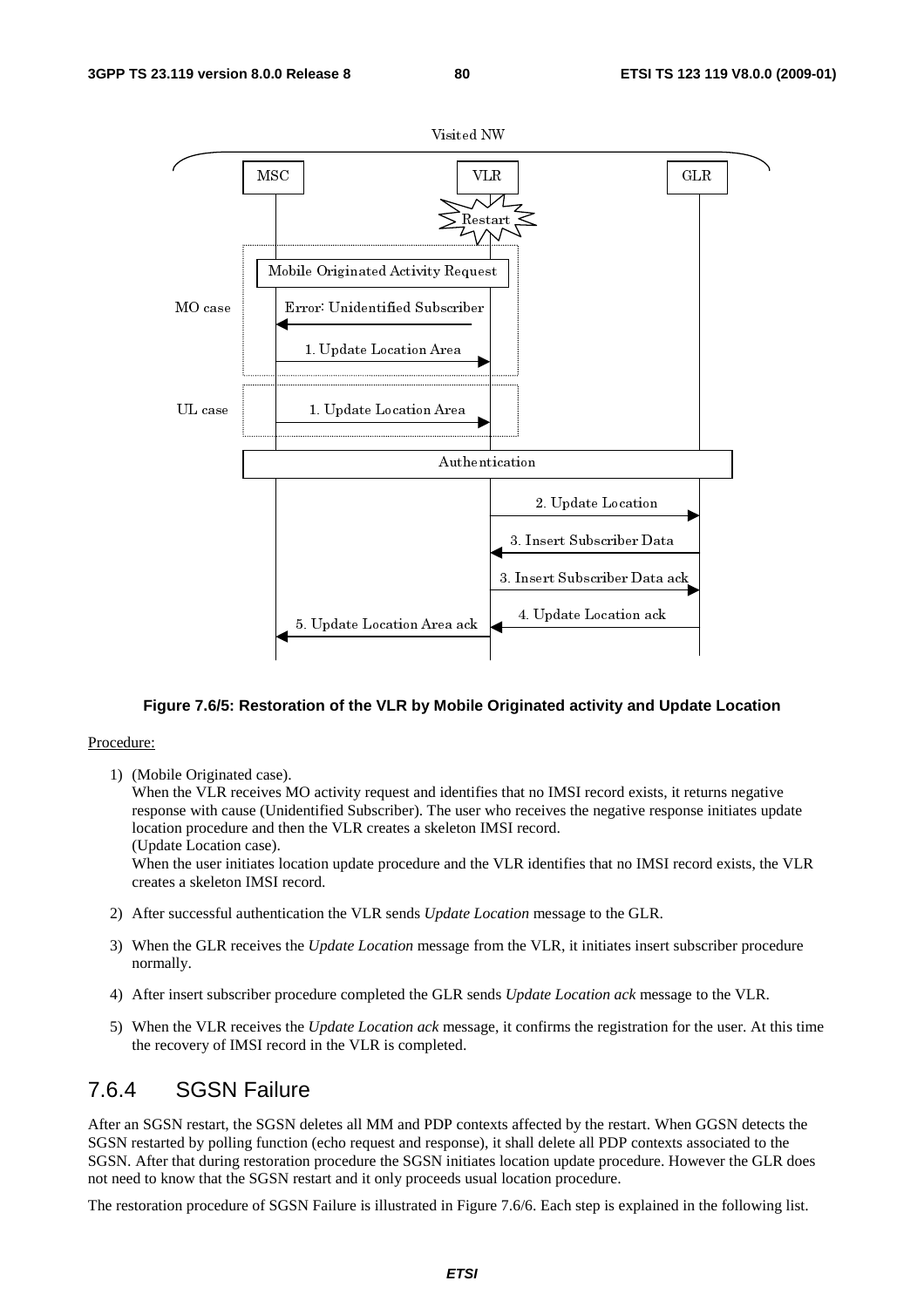

**Figure 7.6/6: Restoration of the SGSN** 

#### Procedure:

- 1. After the SGSN restart, it may broadcast a *Reset* message within SGSN area. This causes the MS to reinitiate Attach and Activate PDP context procedures.
- 2. When the SGSN receives Attach Request message and identifies no MM context for the MS, it initiates update location procedure.
- 3. The GLR initiates insert subscriber data procedure as normal update location procedure.
- 4. When the SGSN receives the *Update GPRS Location ack* message from the GLR, it returns the *Attach Request ack* message to the MS.
- 5. The MS which receives the message re-initiates Activate PDP context procedures, if needed.

# 7.6.5 Functional requirements of GLR

## 7.6.5.1 Process Restore\_Data\_GLR

Figure 7.6/7 shows SDL chart for Process Restore\_Data\_GLR.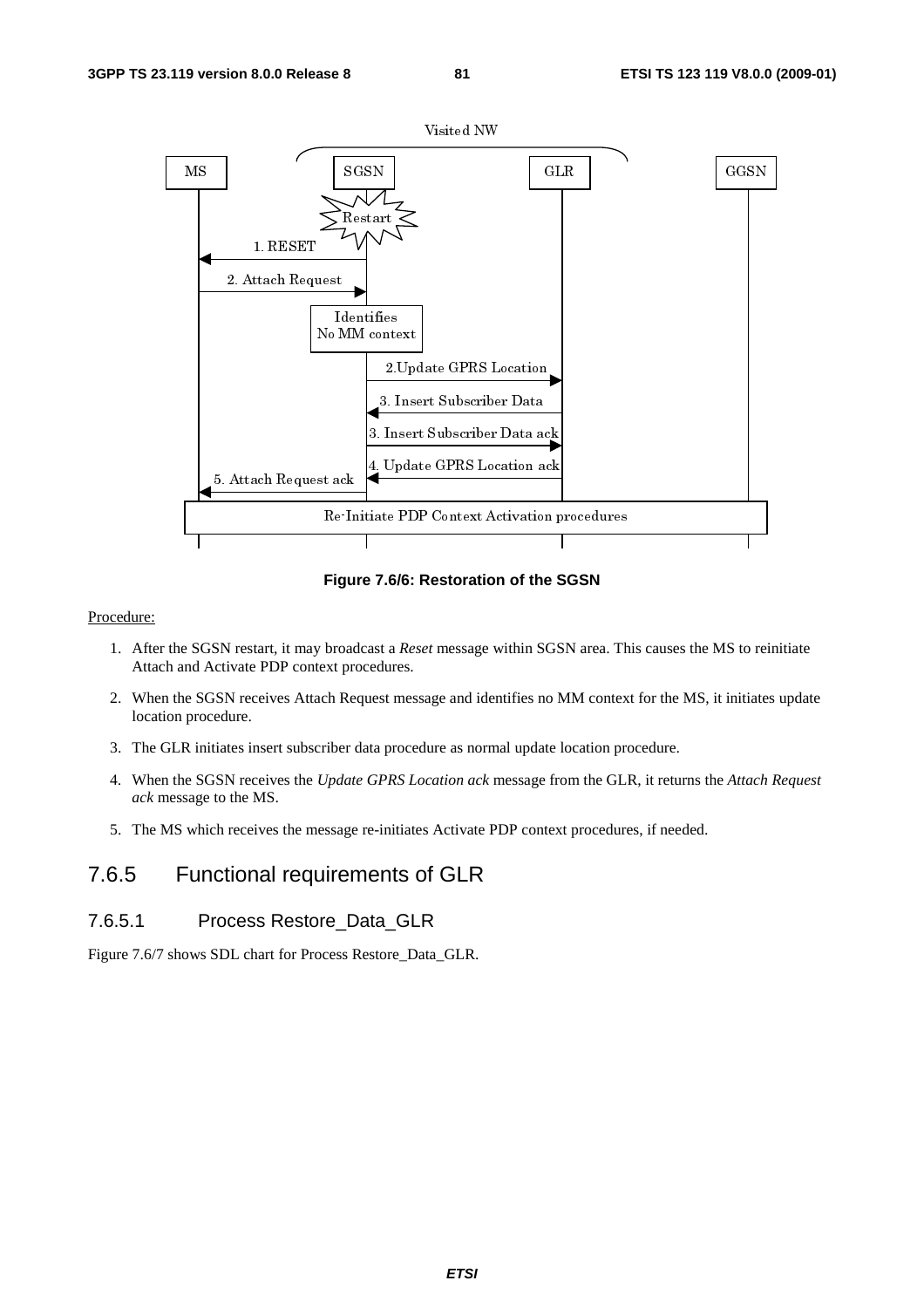

**Figure 7.6/7(1): Process Restore\_Data\_GLR**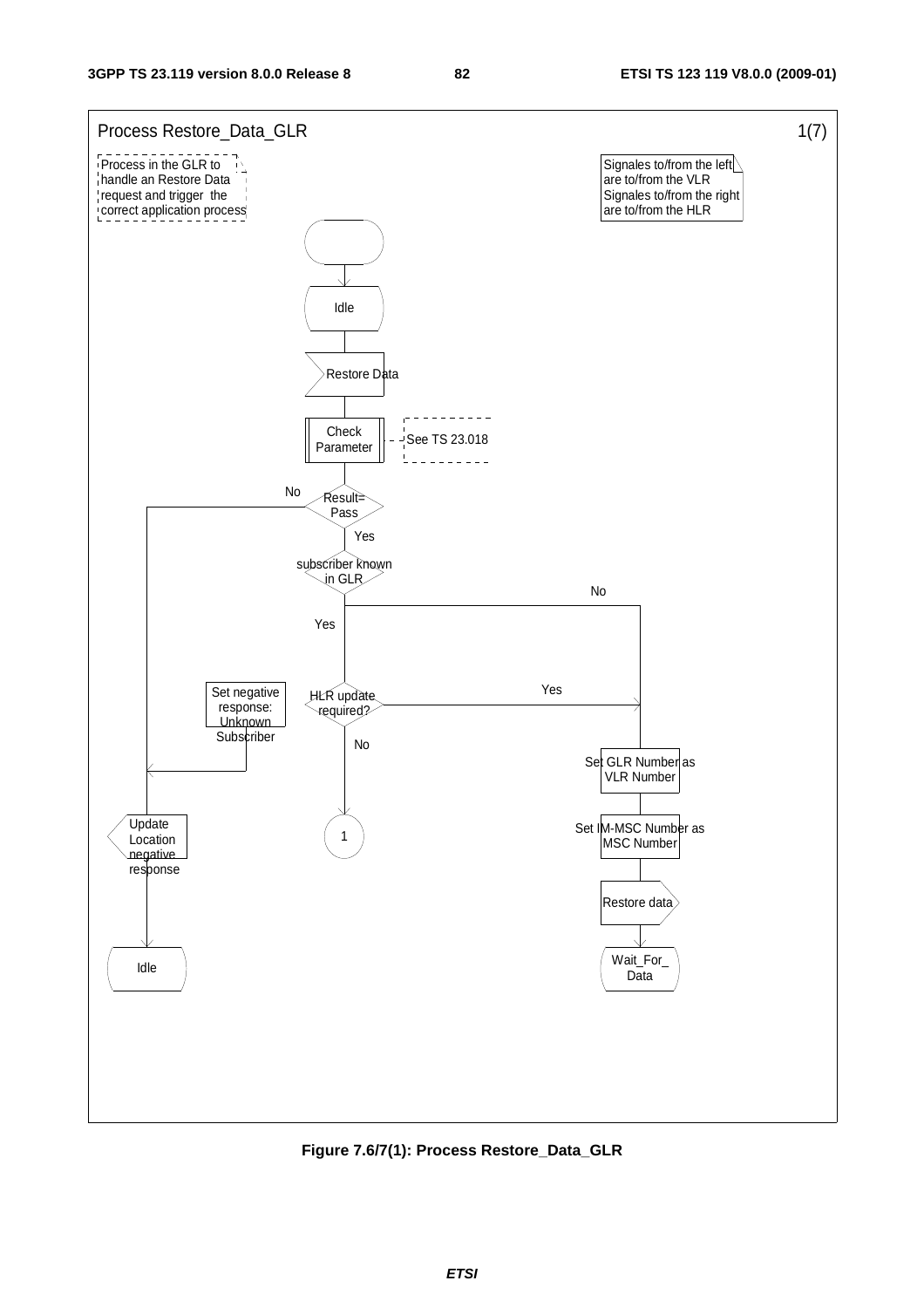

**Figure 7.6/7(2): Process Restore\_Data\_GLR**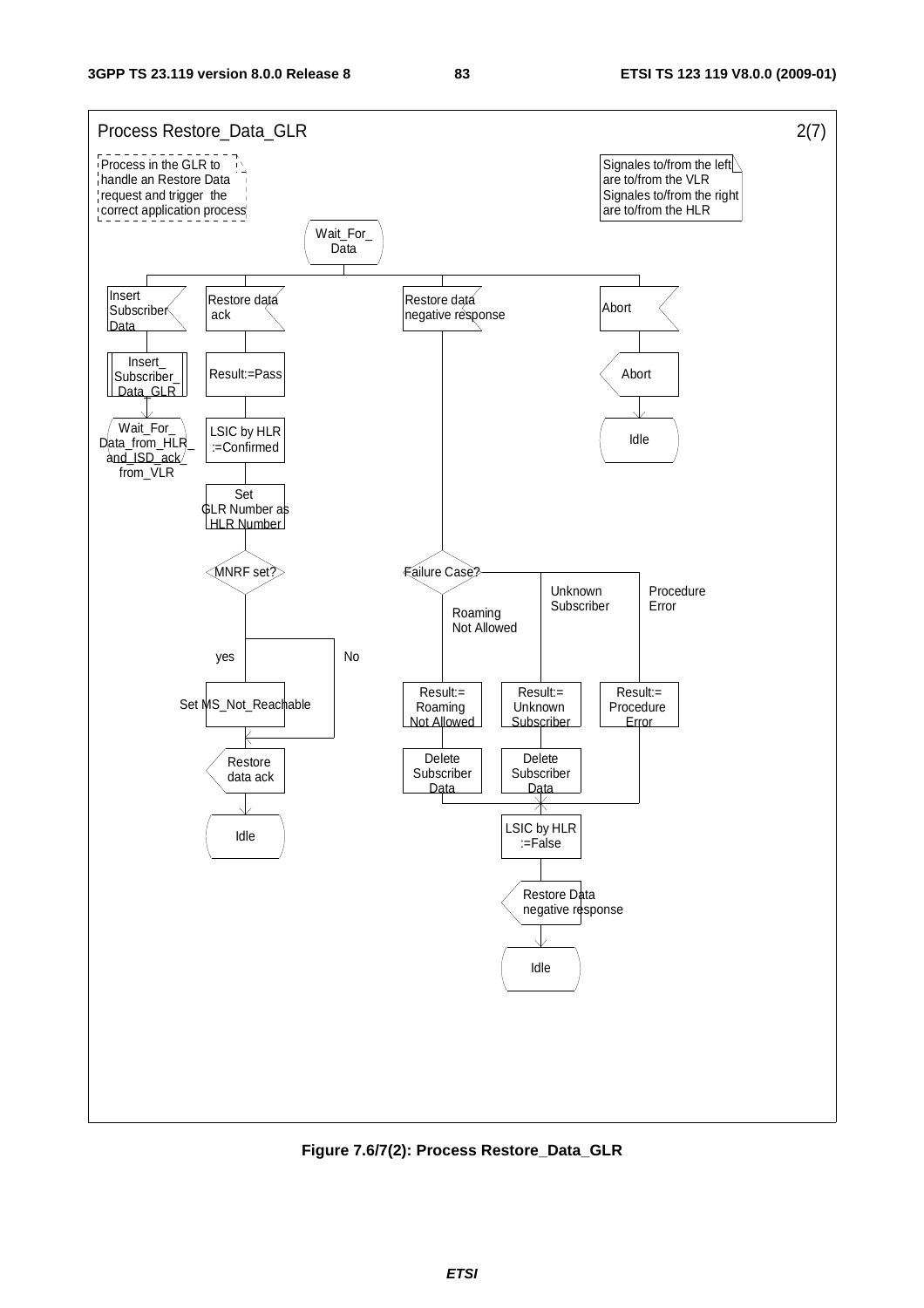

**Figure 7.6/7(3): Process Restore\_Data\_GLR**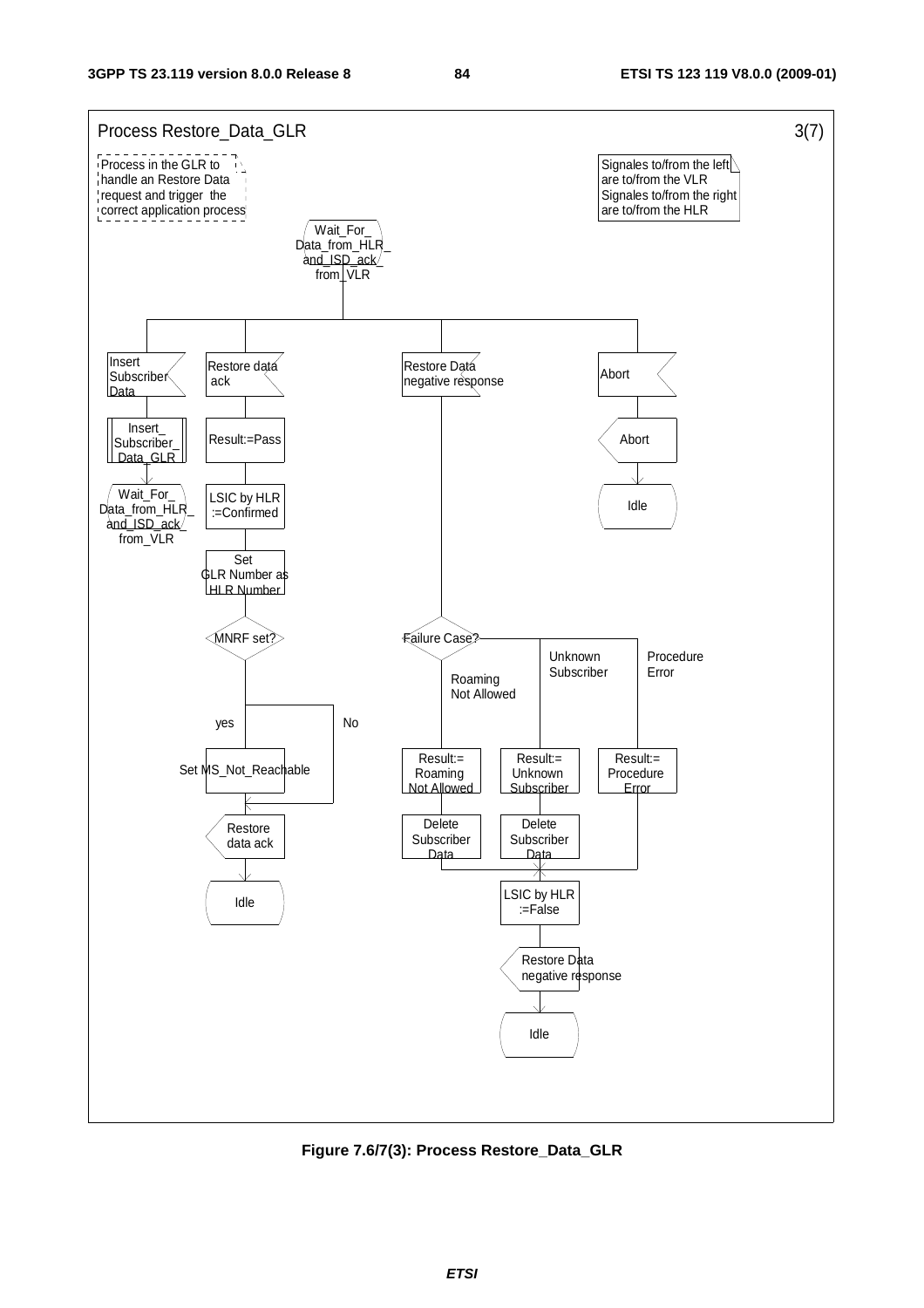

**Figure 7.6/7(4): Process Restore\_Data\_GLR**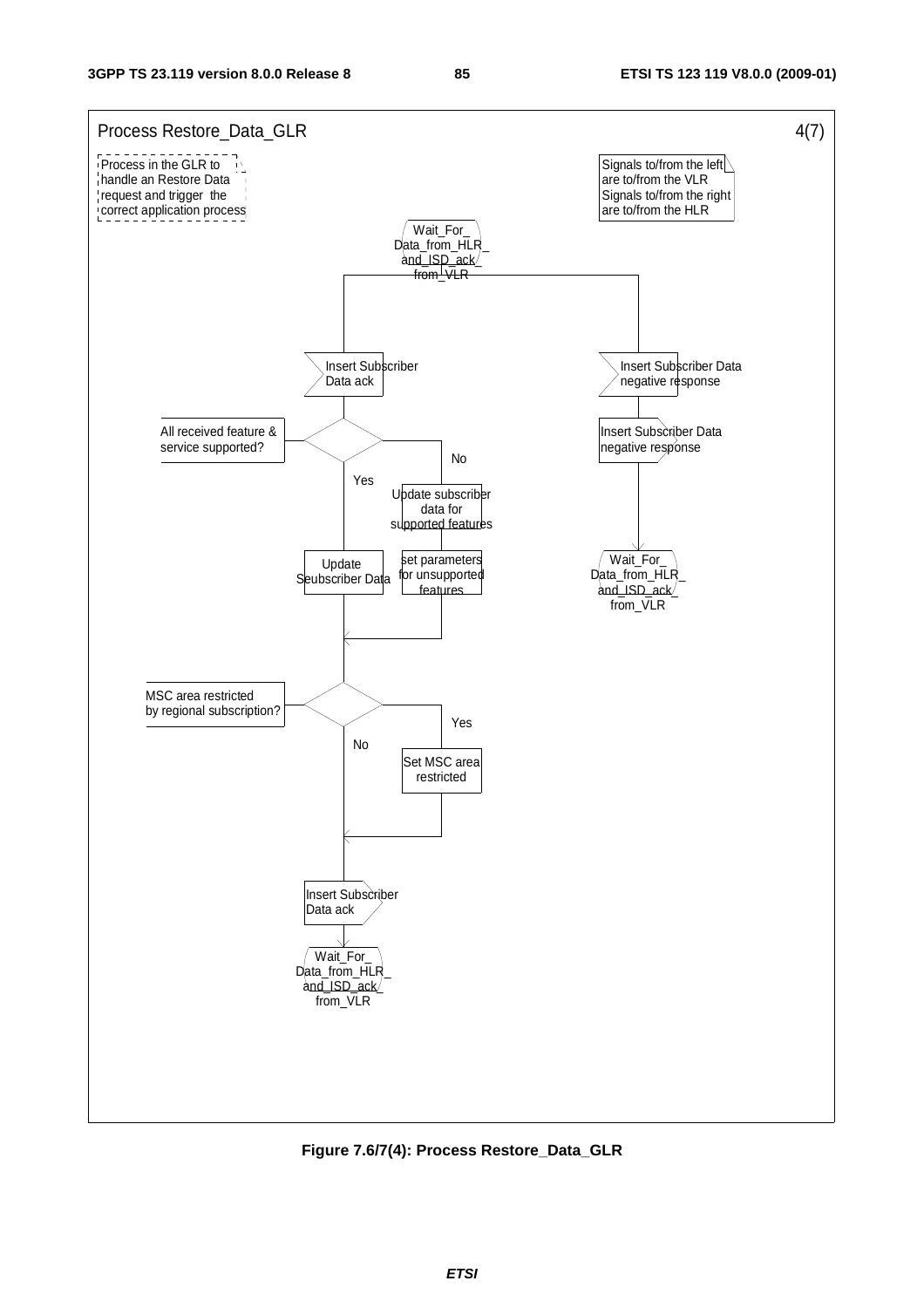

**Figure 7.6/7(5): Process Restore\_Data\_GLR**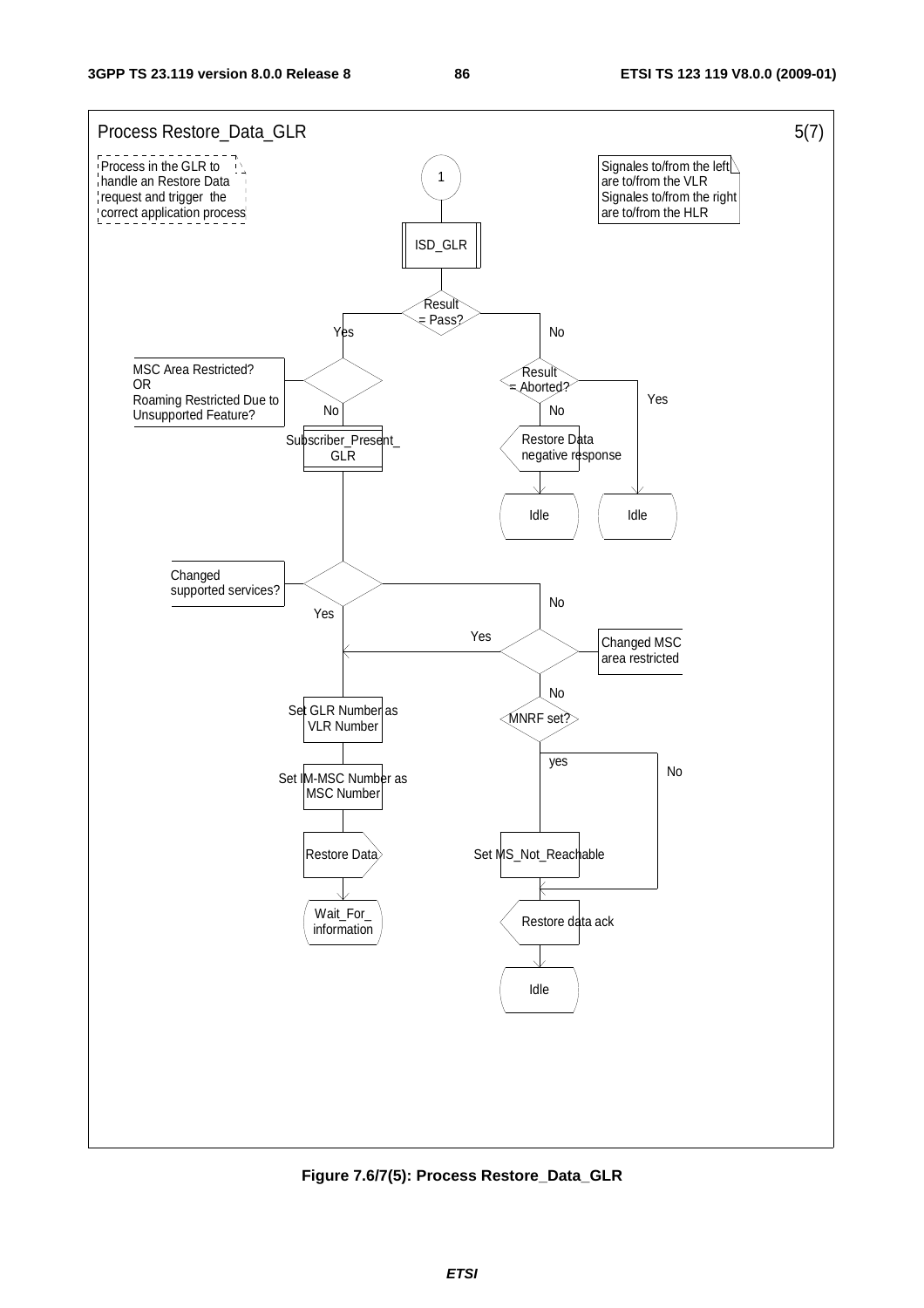

**Figure 7.6/7(6): Process Restore\_Data\_GLR**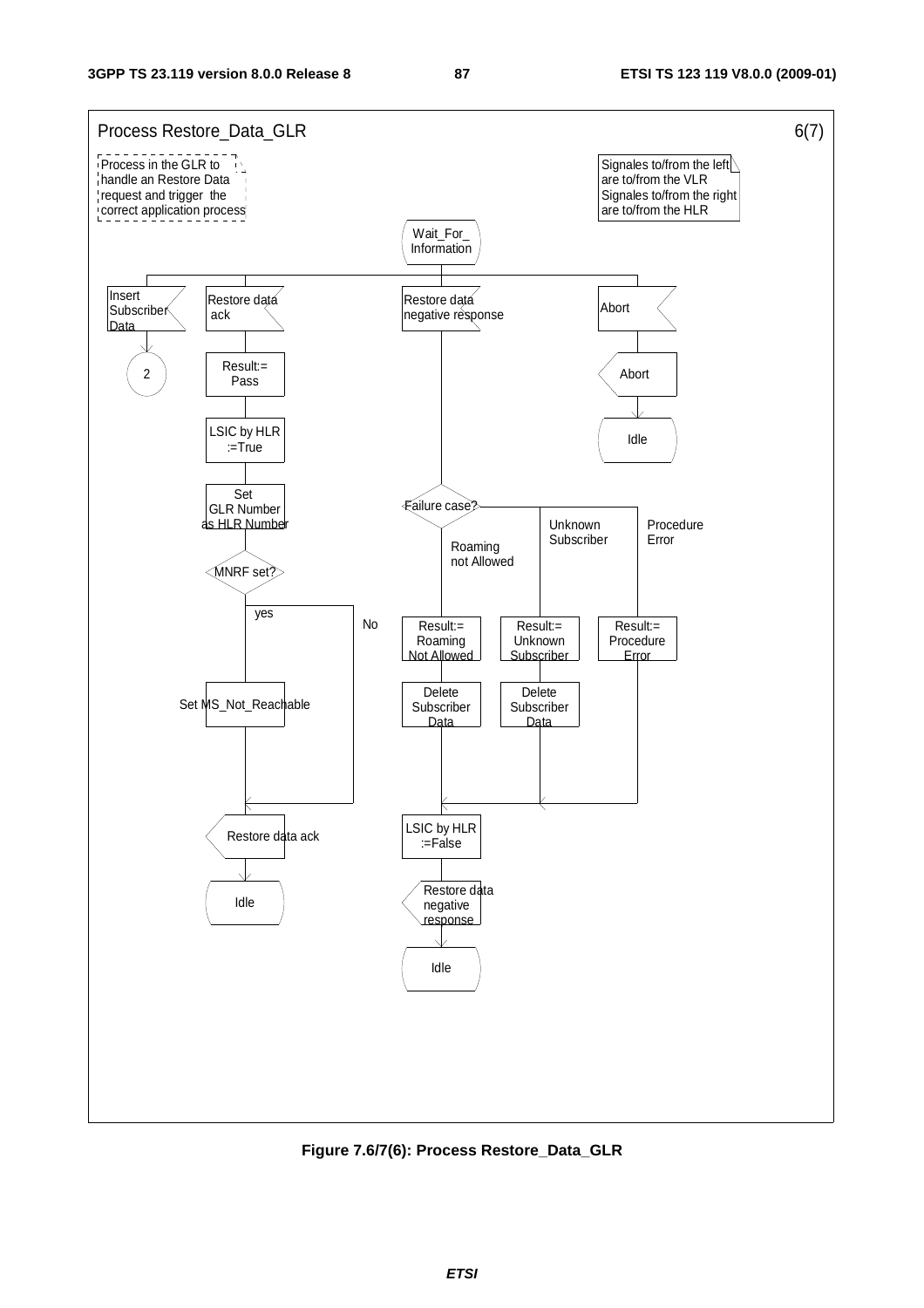

**Figure 7.6/7(7): Process Restore\_Data\_GLR**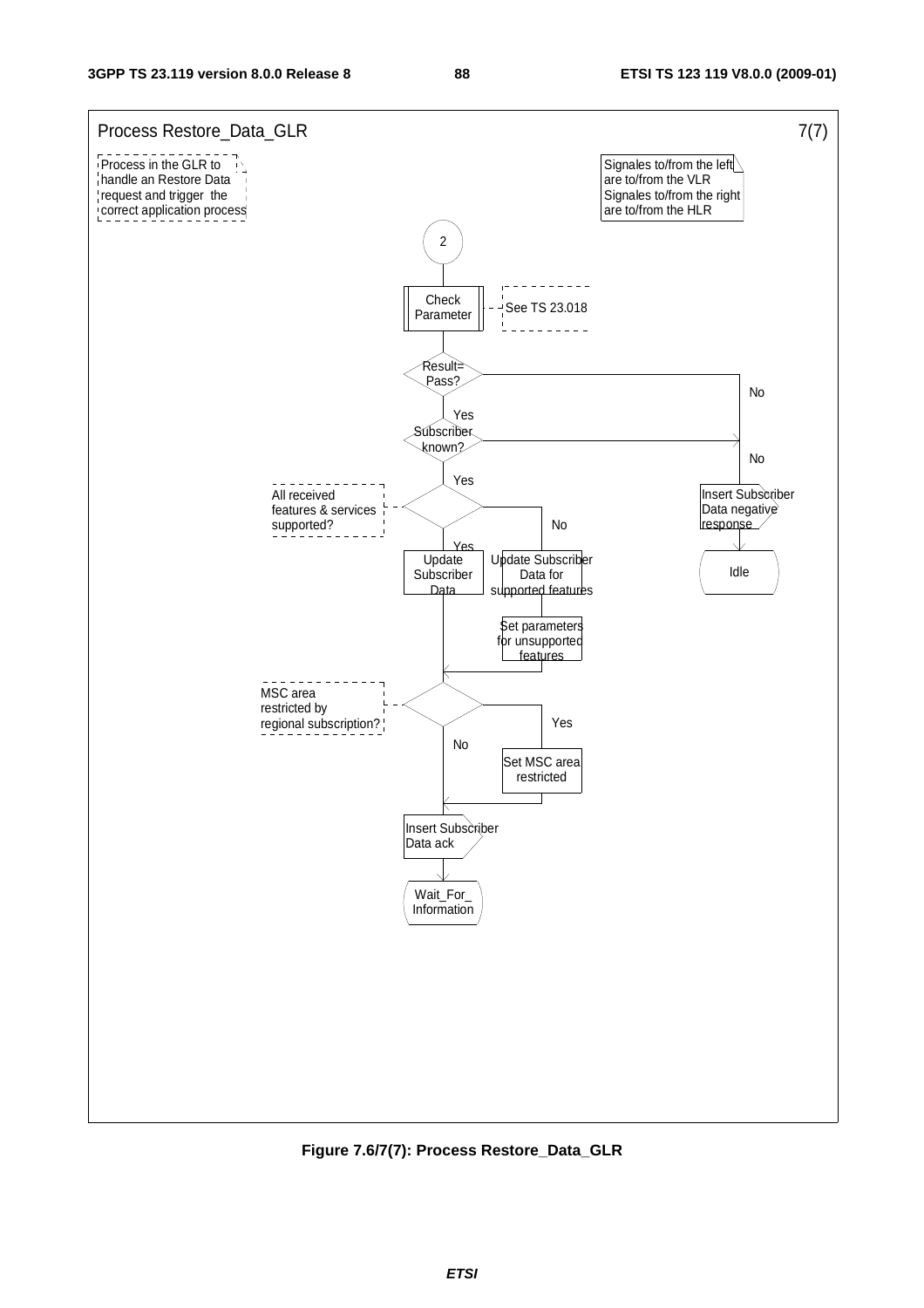# 7.7 Short Message Service

The Short Message Mobile Terminated is realised by MAP signalling between SMS-GMSC and the visited node (i.e. MSC or SGSN). Signalling address is the E.164 MSC Number or the E.164 SGSN Number. Since in the case of GLR introduction address conversion (see subclause 7.1.2) is performed some mechanism is needed to restore the actual visited node address from the converted one generated by the GLR. In principle that restoration is performed by the GLR itself.

# 7.7.1 Scope

This subclause describes only SM MT with GLR under the following condition:

The recipient MS in the visited PLMN with the GLR is roamed into the PLMN from other PLMN.

Since SM MT in the case that is not applied to the above condition and SM MO have no relation to the introduction of the GLR those cases are not treated in this subclause and just refer to 3G TS 23.040 [5]. This subclause defines:

- the services and service elements (with regard to the GLR introduction);
- the network architecture (with regard to the GLR introduction);
- the IM-MSC functionality (with regard to the SMS);
- the GLR functionality (with regard to the SMS);
- the protocols and protocol layering (with regard to the GLR introduction);

for the Teleservices 22, as specified in the 3G TS 22.003 [1].

# 7.7.2 Definitions

This clause only provides definitions specific to the GLR introduction. Other definitions regarding SMS are provided in 3G TS 23.040 [5].

**Intermediate-MSC (IM-MSC):** The Intermediate MSC is an exchange which performs address interrogation to the GLR and relays the SMS to the MSC in the case of SM MT.

**Mobile-Station-Not-Reachable-Flag (MNRF):** The part of the MWI to be stored in the VLR and the HLR. It shall be stored also in the GLR. MNRF is a Boolean parameter indicating if the address list of MWD contains one or more entries because an attempt to deliver a short message to an MS has failed with a cause of Absent Subscriber.

**Mobile-station-Not-Reachable-for-GPRS (MNRG):** The part of the MWI to be stored in the SGSN and the HLR. It shall be stored also in the GLR. MNRG is a Boolean parameter indicating if the address list of MWD contains one or more entries because an attempt to deliver a short message to an MS has failed with a cause of Absent Subscriber.

**More-Messages-To-Send (MMS):** The GLR shall keep a MAP dialogue open between the SMS-GMSC and the GLR and between the GLR and the SGSN where there are more messages to send. The IM-MSC shall keep a MAP dialogue open between the SMS-GMSC and the IM-MSC and between the IM-MSC and the MSC.

**Gateway Location Register (GLR):** The Gateway Location Register is an exchange that relays the SMS MT from SMS-GMSC to the SGSN. The GLR shall have interrogation function to forward the SM MT to the correct MSC or the SGSN.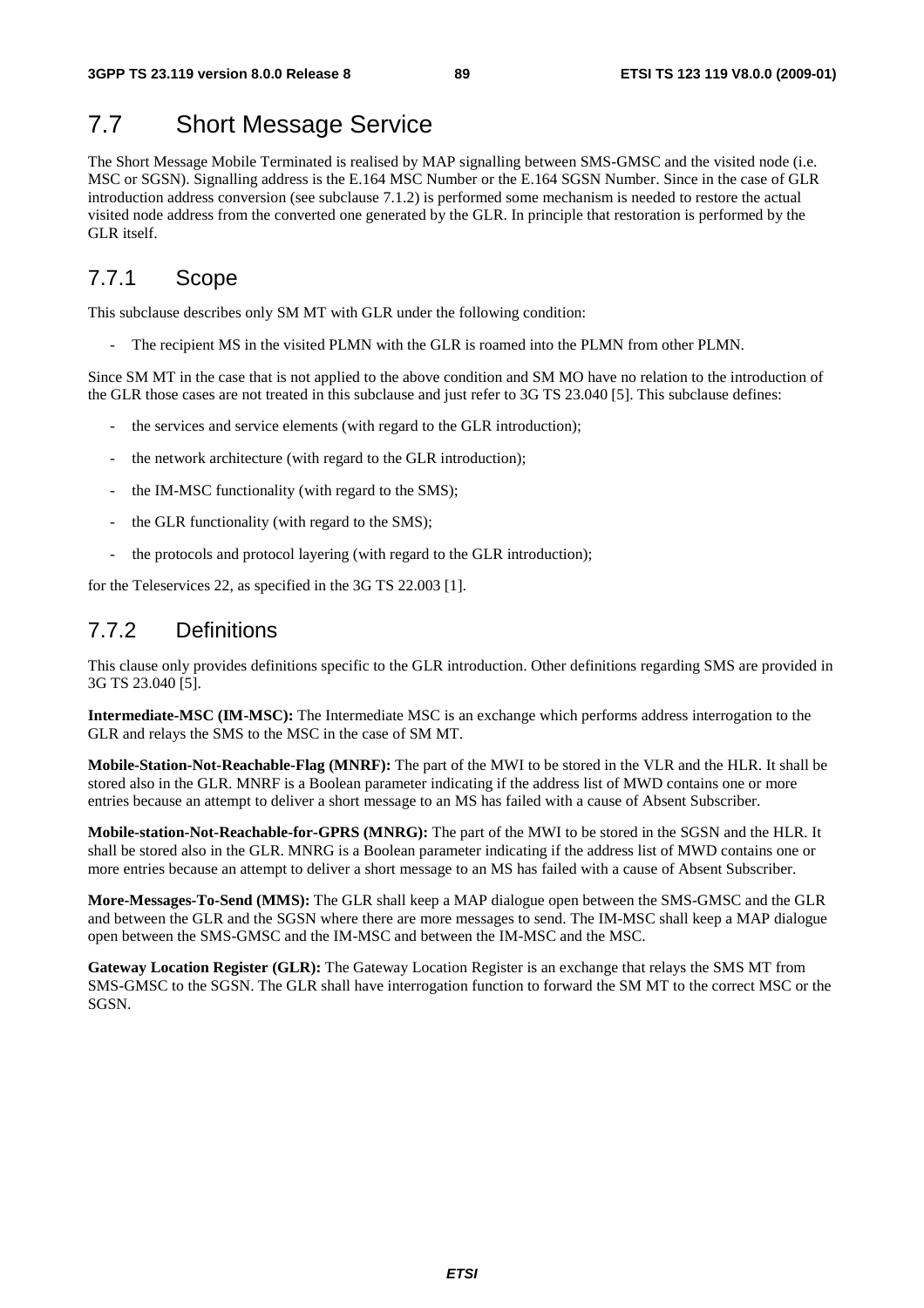# 7.7.3 Services and service elements

## 7.7.3.1 Short Message Service elements

### 7.7.3.1.1 Messages-Waiting

Refer to 3G TS 23.040 [5] for the definition of the Message-Waiting service element.

The GLR shall have only the MNRF and the MNRG for the Message-Waiting. The GLR does not have other datum for the Message-Waiting service element.

Setting the MNRF and the MNRG is mandatory in the GLR as in the VLR/SGSN. When the MS has been detected as becoming active, the VLR or the SGSN shall:

- send the "MS Reachable" message (see subclause 7.7.7) to the HLR via the GLR, and then
- clear MNRF in the VLR or the MNRG in SGSN (see 3G TS 23.040 [5]).

When the GLR receives the 'MS Reachable' message it is mandatory for the GLR to relay the 'MS Reachable' message to the HLR and then clear MNRF or MNRG in the GLR.

The MNRG and MNRF in the GLR are updated in the following way:

- 1a) When a mobile terminated short message delivery fails due to the MS being temporarily absent (i.e. either IMSI DETACH flag is set or there is no response from the MS to a paging request via the MSC), the MNRF is set (if it is not already set).
- 1b) When a mobile terminated short message delivery fails due to the MS being temporarily absent (i.e. either GPRS DETACH flag is set or there is no response from the MS to a paging request via the SGSN), the MNRG is set (if it is not already set).
- 1c) When a mobile terminated short message delivery fails due to the MS memory capacity via the MSC being exceeded, the MNRF is cleared.
- 1d) When a mobile terminated short message delivery fails due to the MS memory capacity via the SGSN being exceeded, the MNRG is cleared.
- 2a) When either the HLR or VLR detects that the MS (with a non-empty MWD and the MCEF clear in the HLR and the MNRF set in the VLR) has recovered operation (e.g. has responded to a paging request over MSC), the HLR directly, or on request of the VLR or of the GLR, will invoke operations to alert the SCs within the MWD (see subclause 7.7.3.1.2 and subclause 7.7.7). Once the Alert SC operations have been invoked, the MNRF is cleared in the VLR and the GLR.
- 2b) When either the HLR or SGSN detects that the MS (with a non-empty MWD and the MCEF clear in the HLR and the MNRG set in the SGSN) has recovered operation (e.g. has responded to a paging request via the SGSN), the HLR directly or on request of the SGSN or the GLR will invoke operations to alert the SCs within the MWD (see subclause 7.7.3.1.2 and subclause 7.7.7). Once the Alert SC operations have been invoked, the MNRG is cleared in the SGSN and the GLR.
- 2c) When the HLR receives (via the MSC, the VLR and the GLR) a notification that the MS (with a non-empty MWD and the MCEF set in the HLR) has memory capacity available to receive one or more short messages, the HLR will invoke operations to alert the SCs within the MWD (see subclause 7.7.3.1.2 and subclause 7.7.7). Once the Alert SC operations have been invoked, the MNRF is cleared in the VLR and the GLR.
- 2d) When the HLR receives (via the SGSN and the GLR) a notification that the MS (with a non-empty MWD and the MCEF set in the HLR) has memory capacity available to receive one or more short messages, the HLR will invoke operations to alert the SCs within the MWD (see subclause 7.7.3.1.2 and subclause 7.7.7). Once the Alert SC operations have been invoked, the MNRG is cleared in the SGSN and the GLR.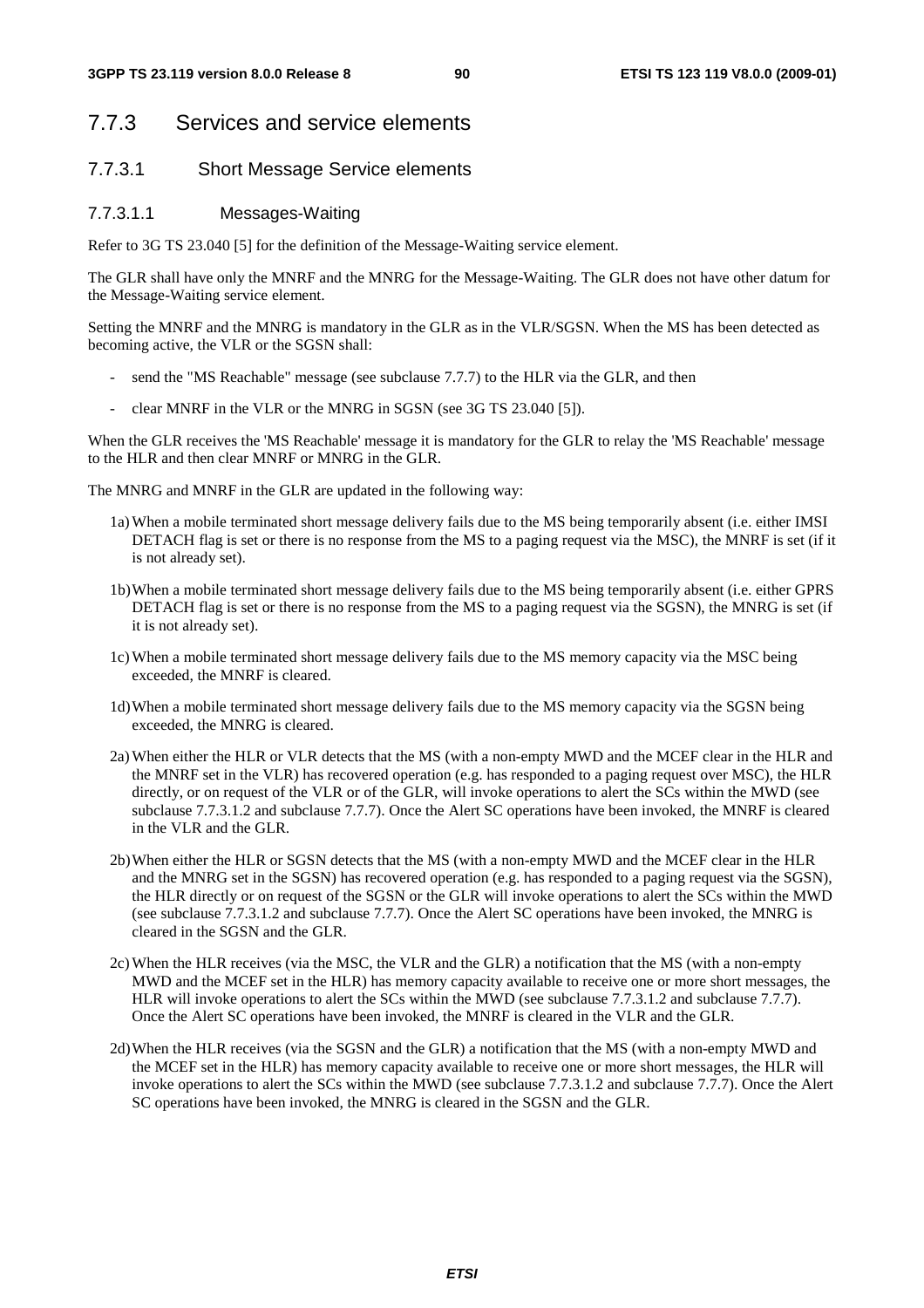### 7.7.3.1.2 Alert-SC

Considering the Alert-SC service element, when the GLR receives the Update Location or the Update GPRS Location from the VLR or the SGSN if and only if the MNRF or the MNRG is set in the GLR the GLR shall send "MS Reachable" message (see clause 7.7.7) to the HLR. That enables the HLR to initiate Alert-SC.

## 7.7.3.2 Unsuccessful short message TPDU transfer SC -> MS

Some error(s) may occur in the IM-MSC or the GLR (see subclauses  $7.7.5$  and  $7.7.7$ ).

# 7.7.4 Network architecture

### 7.7.4.1 Basic network structure

The exchange of messages between an MS and an SME involves the entities shown in figure 7.7/1.

The basic network structure of the SM MT with GLR is depicted in figure 7.7/2.



### **Figure 7.7/1: Entities involved in the provision of SM MT with GLR**

The links of figure 7.7/2 support the SM MT with GLR in the following way:

- the operations performed on links  $1, 2, 3$  and  $4$  is described in  $3G$  TS  $29.002$  [10];
- interface E is internal interface in one physical node. Procedure in the IM-MSC, the GLR and between them regarding interface 5 is described in 3G TS 29.002 [10].



**Figure 7.7/2: The main network structure serving as a basis for the SM MT with GLR**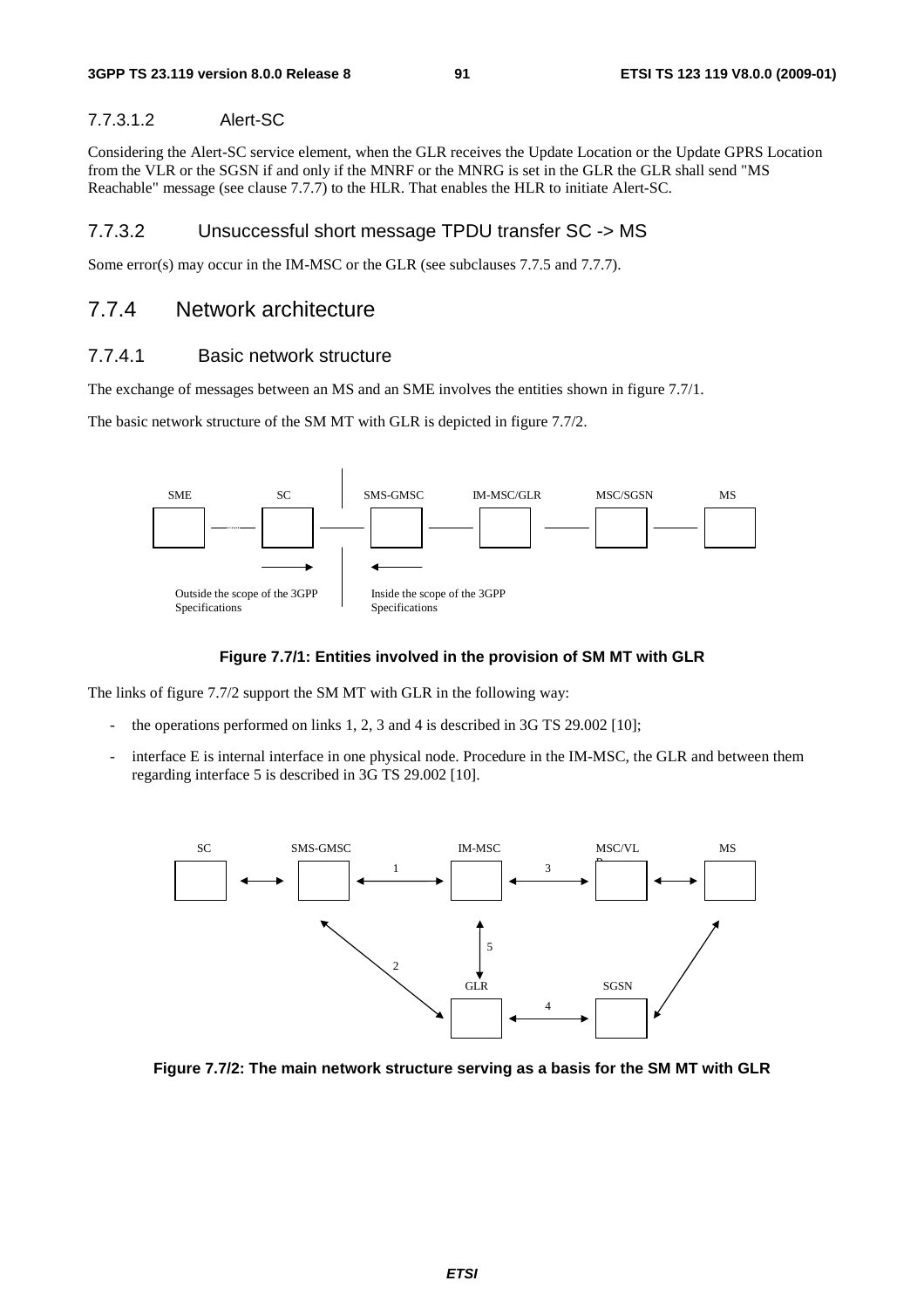# 7.7.5 Node functionality related to SM MT

# 7.7.5.1 General

In the case of the GLR introduction as an option for the visited network operator, the existing functionality of the GSM entities regarding SMS MT (i.e. SMS-GMSC, MSC, VLR, SGSN and HLR) shall not be needed to modify.

## 7.7.5.2 Functionality of the GLR

When receiving a short message TPDU from the SMS-GMSC ("forwardShortMessage", see subclause 7.7.7.1), the GLR is responsible for the following operations:

- reception of the short message TPDU;

if errors are detected by the GLR:

returning the appropriate error information to the SMS-GMSC in a failure report (negative outcome of "forwardShortMessage" see clauses 7.7.7.1);

if no errors are detected by the GLR:

- retrieve the SGSN Number from the identity of the recipient MS;
- transferring the short message to the SGSN.

When a delivery report is received by the GLR:

- relaying the delivery report (positive outcome of 'forwardShortMessage' see subclause 7.7.7.1) to the SMS-GMSC.

When a failure report is received by the GLR:

relaying the failure report (negative outcome of 'forwardShortMessage' see subclause 7.7.7.1) to the SMS-GMSC.

When receiving 'ReadyForSM' from the MSC or the SGSN:

if errors are detected by the GLR:

returning the appropriate error information to the MSC or the SGSN in a failure report (negative outcome of "ReadyForSM", see subclause 7.7.7.3);

if no errors are detected by the GLR:

- relaying the 'ReadyForSM' to the HLR (see subclause 7.7.7.3).

## 7.7.5.3 Functionality of the IM-MSC

When receiving a short message TPDU from the SMS-GMSC ("forwardShortMessage", see subclause 7.7.7.1), the IM-MSC is responsible for the following operations:

- reception of the short message TPDU;
- retrieving information from the GLR ("ObtainMSCNumber", see subclause 7.7.7.1); MSC Number and, when appropriate, error information;

if errors are indicated by the GLR:

returning the appropriate error information to the SMS-GMSC in a failure report (negative outcome of "forwardShortMessage" see clauses 7.7.7.1);

if no errors are indicated by the GLR:

relaying the "forwardShortMessage" to the MSC is indicated by the retrieved MSC Number.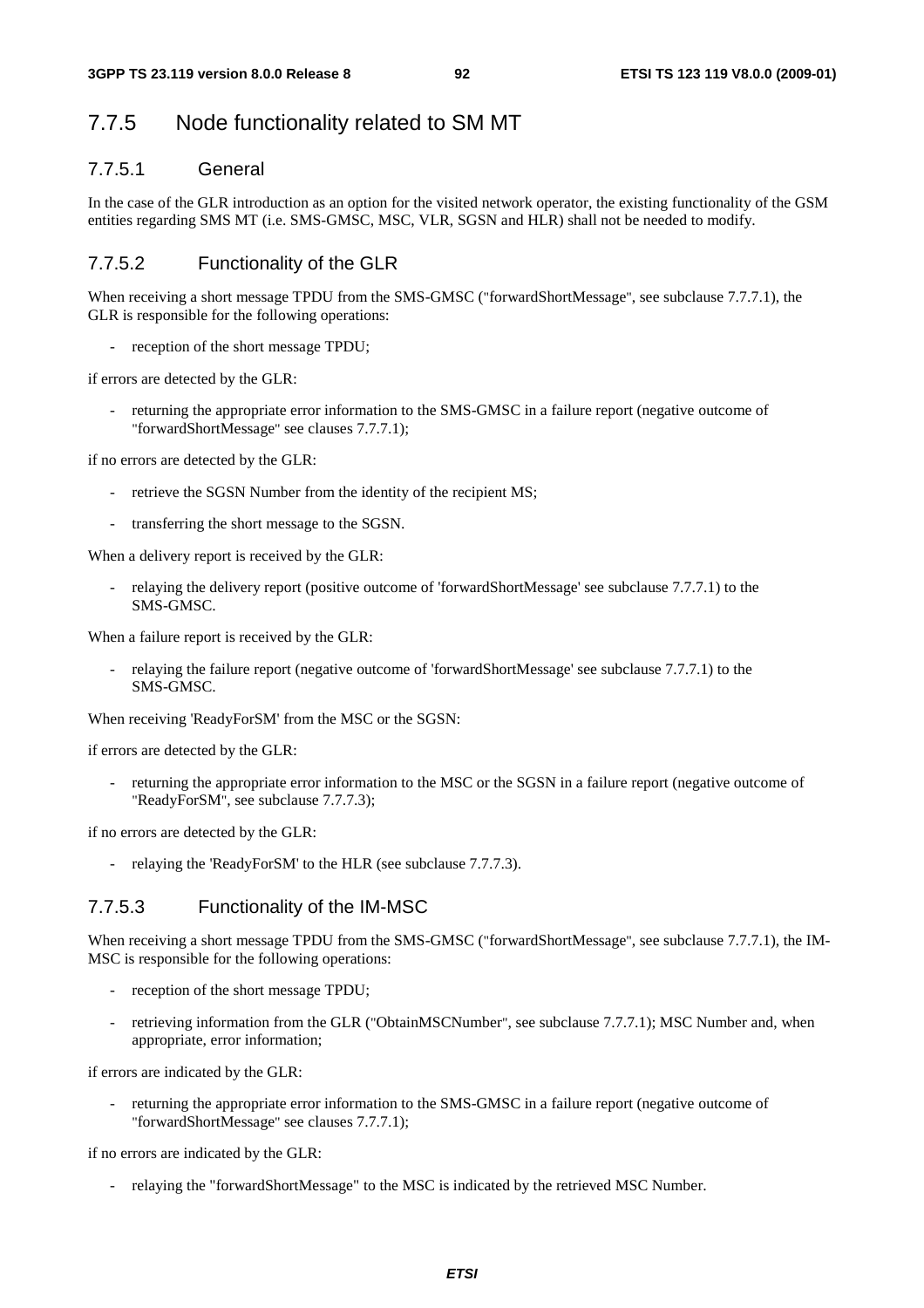#### **3GPP TS 23.119 version 8.0.0 Release 8 93 ETSI TS 123 119 V8.0.0 (2009-01)**

When a delivery report is received by the IM-MSC:

relaying the delivery report (positive outcome of 'forwardShortMessage' see subclause 7.7.7.1) to the SMS-GMSC.

When a failure report is received by the IM-MSC:

- relaying the failure report (negative outcome of 'forwardShortMessage' see subclause 7.7.7.1) to the SMS-GMSC.

# 7.7.6 Protocols and protocol architecture

SM-RL shall be terminated at the GLR and the IM-MSC, since the GLR and the IM-MSC shall be able to retrieve the actual visited node address (i.e. the MSC Number or the SGSN Number) from the recipient MS identity. The protocol layers of the SMS are structured as shown in figure 7.7/3.



**Figure 7.7/3: Protocol layer overview for the SM MT with GLR** 

# 7.7.6.1 Service provided by the SM-RL

# 7.7.6.1.1 General

SM-RL messages and its information elements are the same as in the network without the GLR.

# 7.7.6.1.2 Protocol element repertoire at SM-RL

Protocol element repertoire at SM-RL is the same as in the network without the GLR. Refer to 3G TS 23.040 [5] for the presence (i.e. mandatory, optional or not present) of each information element by replacing the term in the following manner.

- $SMS-GMSC \Longleftrightarrow IM-MSC$  or  $IM-MSC \Longleftrightarrow MSC : MSC \Longleftrightarrow MSC.$
- $SMS-GMSC \leq SGR$  or  $GLR \leq SSSN$  :  $MSC \leq SGSN$ .

# 7.7.7 Fundamental procedures within the point-to-point SMS

This subclause provides the procedures specific to the GLR introduction.

# 7.7.7.1 Short message mobile terminated

The entities involved in this procedure are depicted in figure 7.7/4.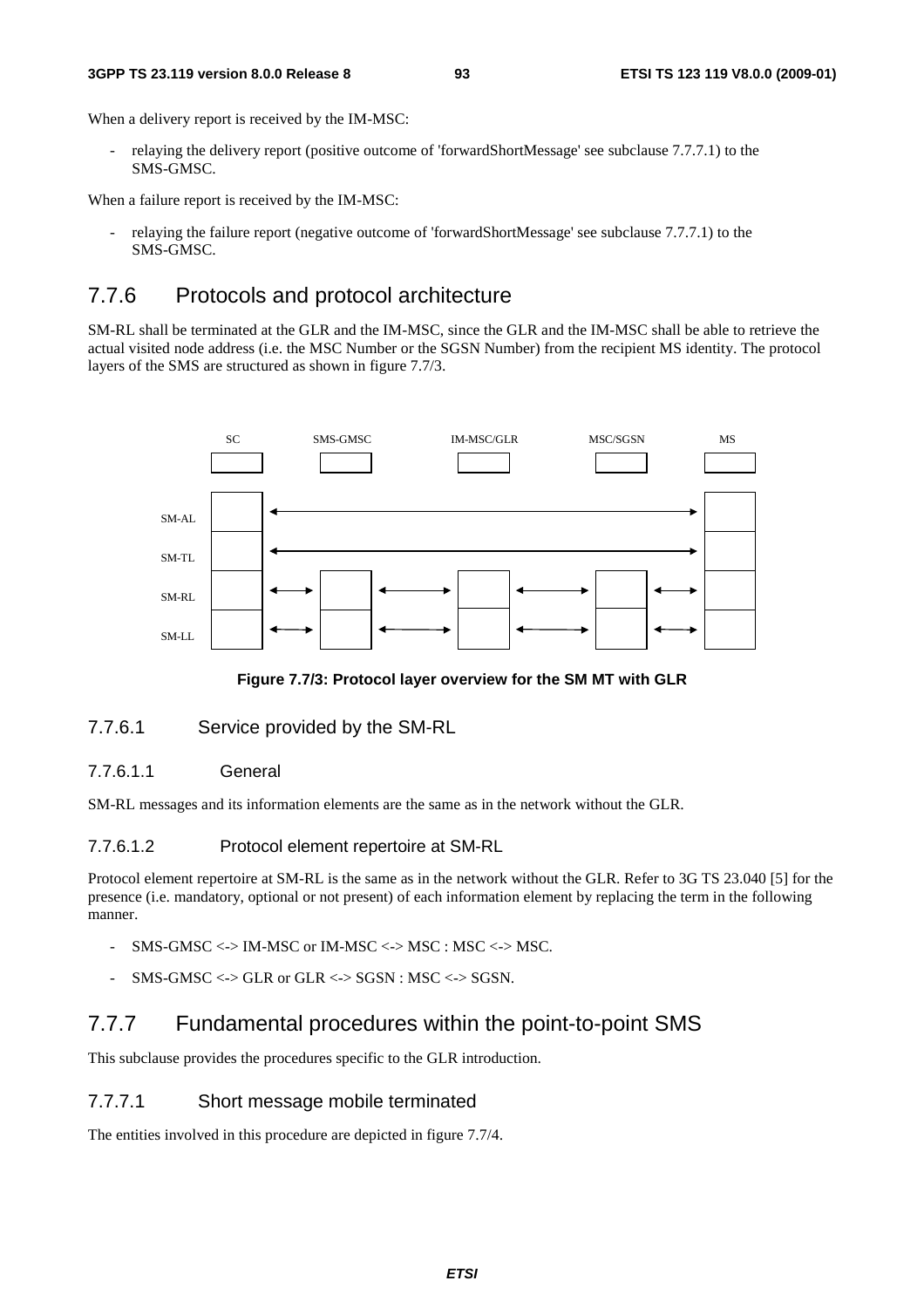

#### **Figure 7.7/4: Interface involved in the short message mobile terminated procedure with GLR**

NOTE: The GLR and the IM-MSC shall not visible to the other entities. Especially the SMS-GMSC shall regard the GLR and the IM-MSC as the SGSN and the MSC respectively. Further the SGSN and MSC shall regard the GLR and the IM-MSC as the SMS-GMSC.

In figures 7.7/5, sequence diagrams are shown for the following basic situations of short message mobile terminated transfer attempt:

- Successful short message transfer via the MSC;…a).
- Successful short message transfer via the SGSN;...b).
- Short message transfer attempt failing due to error at the MSC;...c).
- Short message transfer attempt failing due to error at the SGSN;…d).
- Short message transfer attempt failing due to error at the IM-MSC;...e).
- Short message transfer attempt failing due to error at the IM-MSC/GLR;...f).
- Short message transfer attempt failing due to error at the GLR;...g).
- Short message transfer attempt failing over the SGSN as the first path and succeeding over the MSC as the second path;...h).
- Short message transfer attempt failing over the SGSN as the first path and over the MSC as the second path;…I).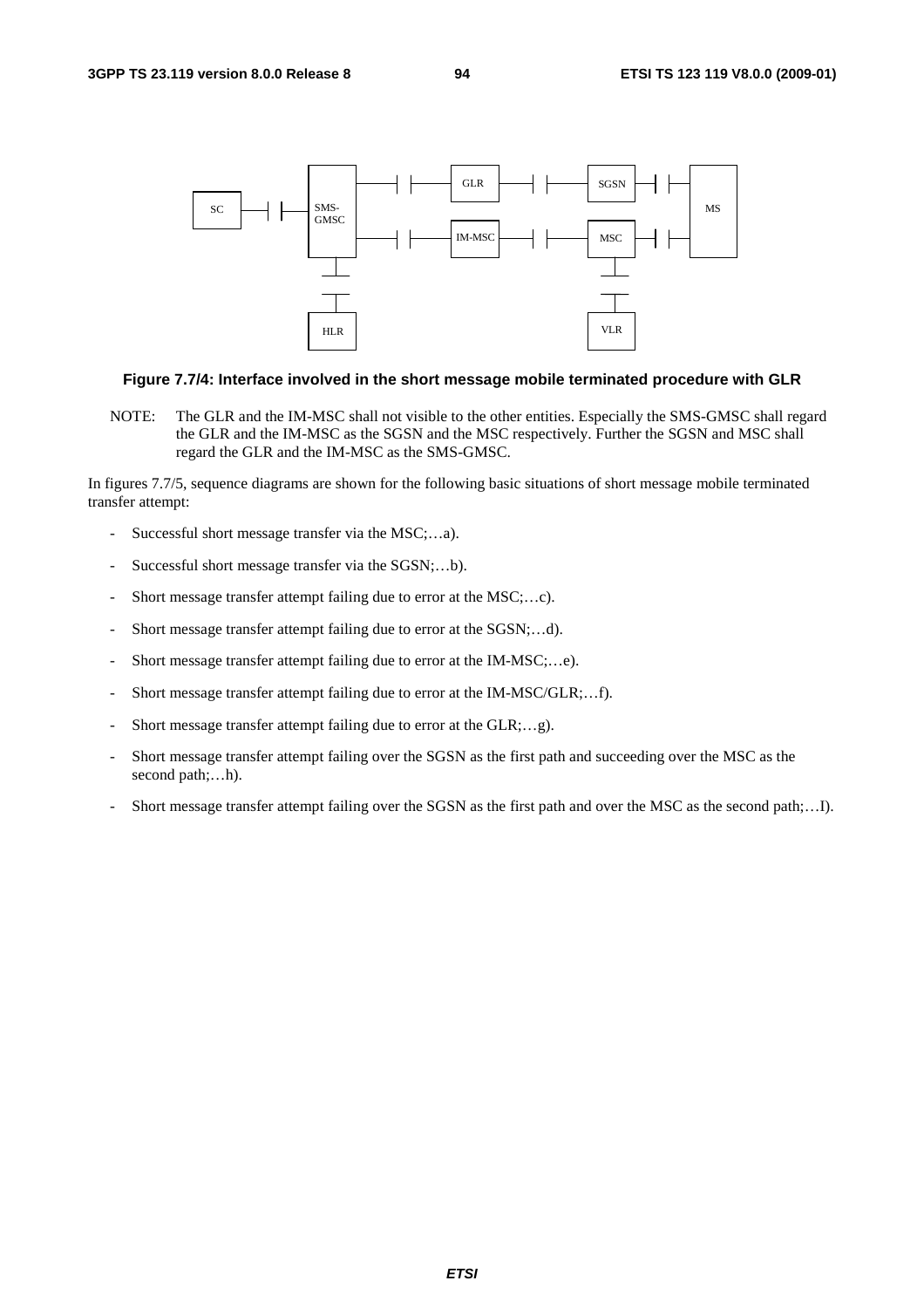

**Figure 7.7/5a): Successful short message transfer attempt via the MSC**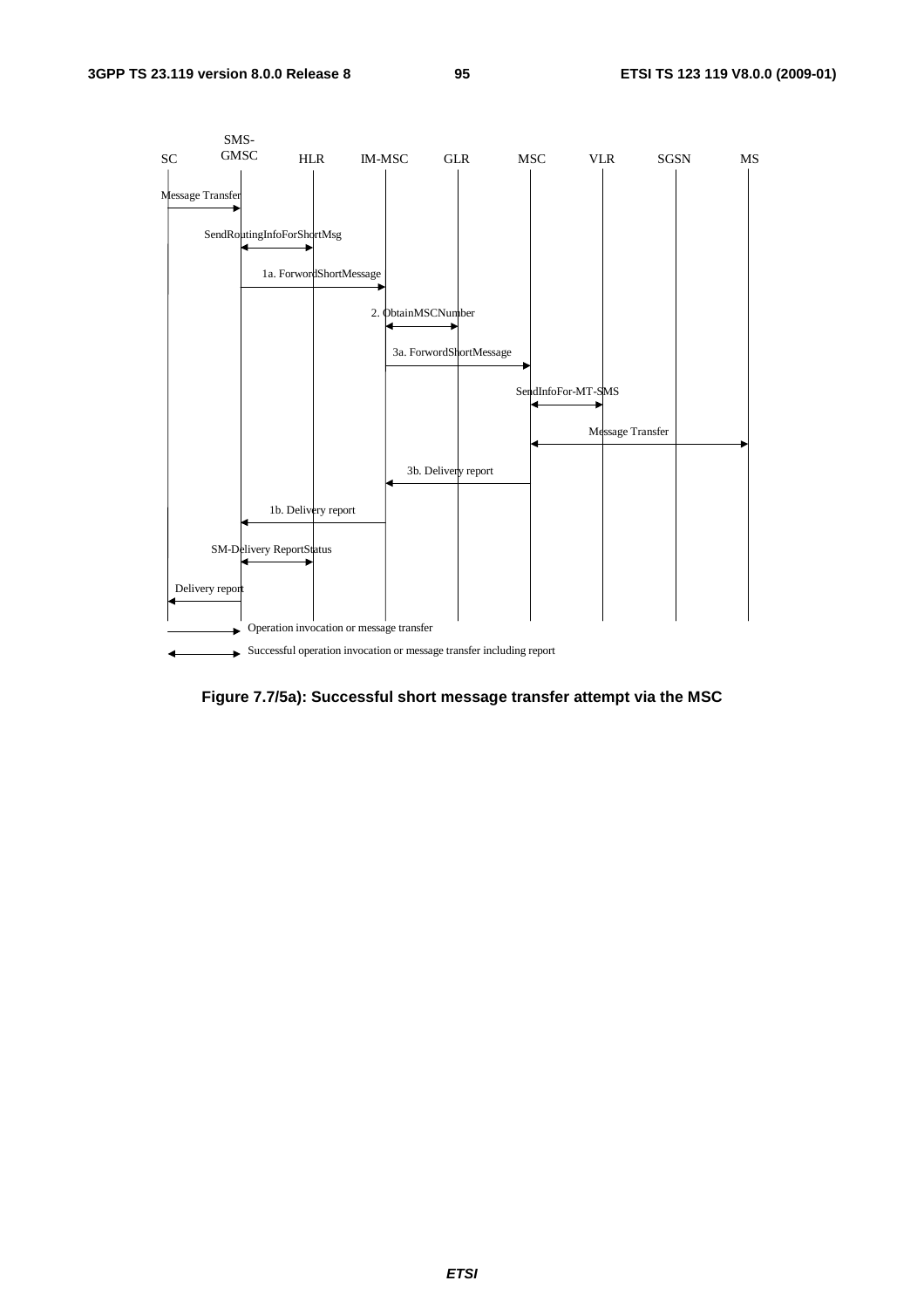

**Figure 7.7/5b): Successful short message transfer attempt via the SGSN**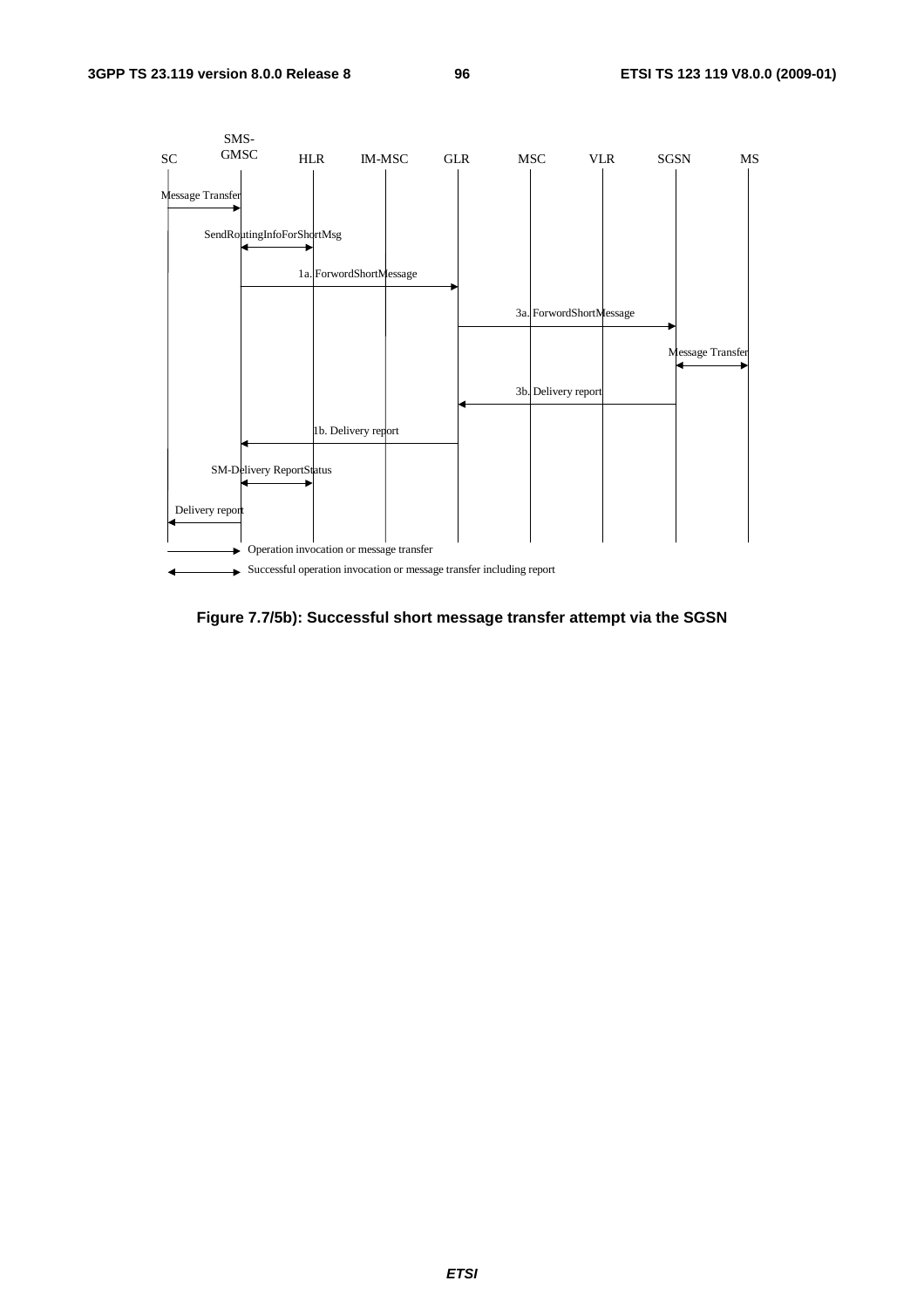

**Figure 7.7/5c): Short message transfer attempt failing due to error at the MSC**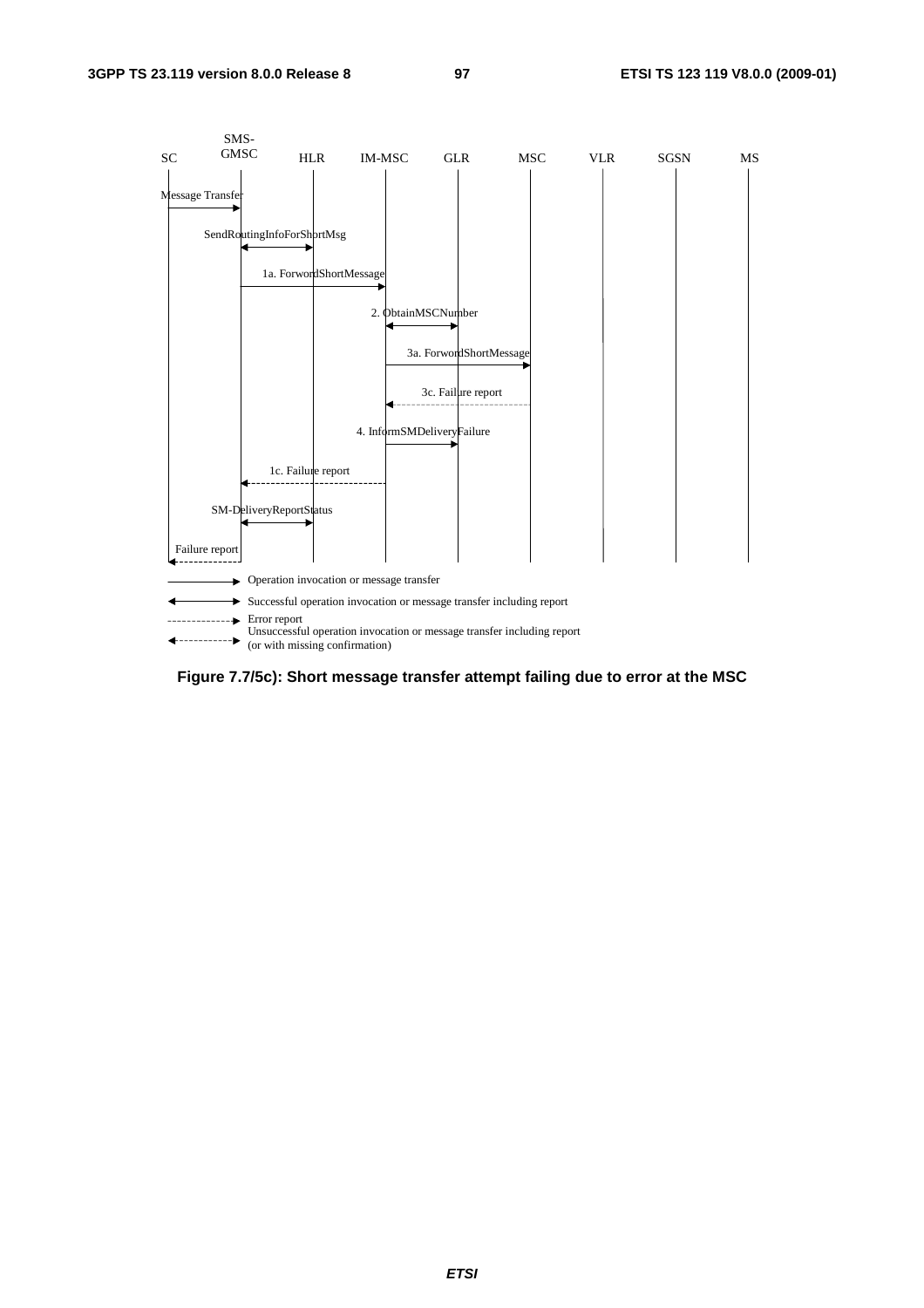

**Figure 7.7/5d): Short message transfer attempt failing due to error at the SGSN** 



**Figure 7.7/5e): Short message transfer attempt failing due to error at the IM-MSC**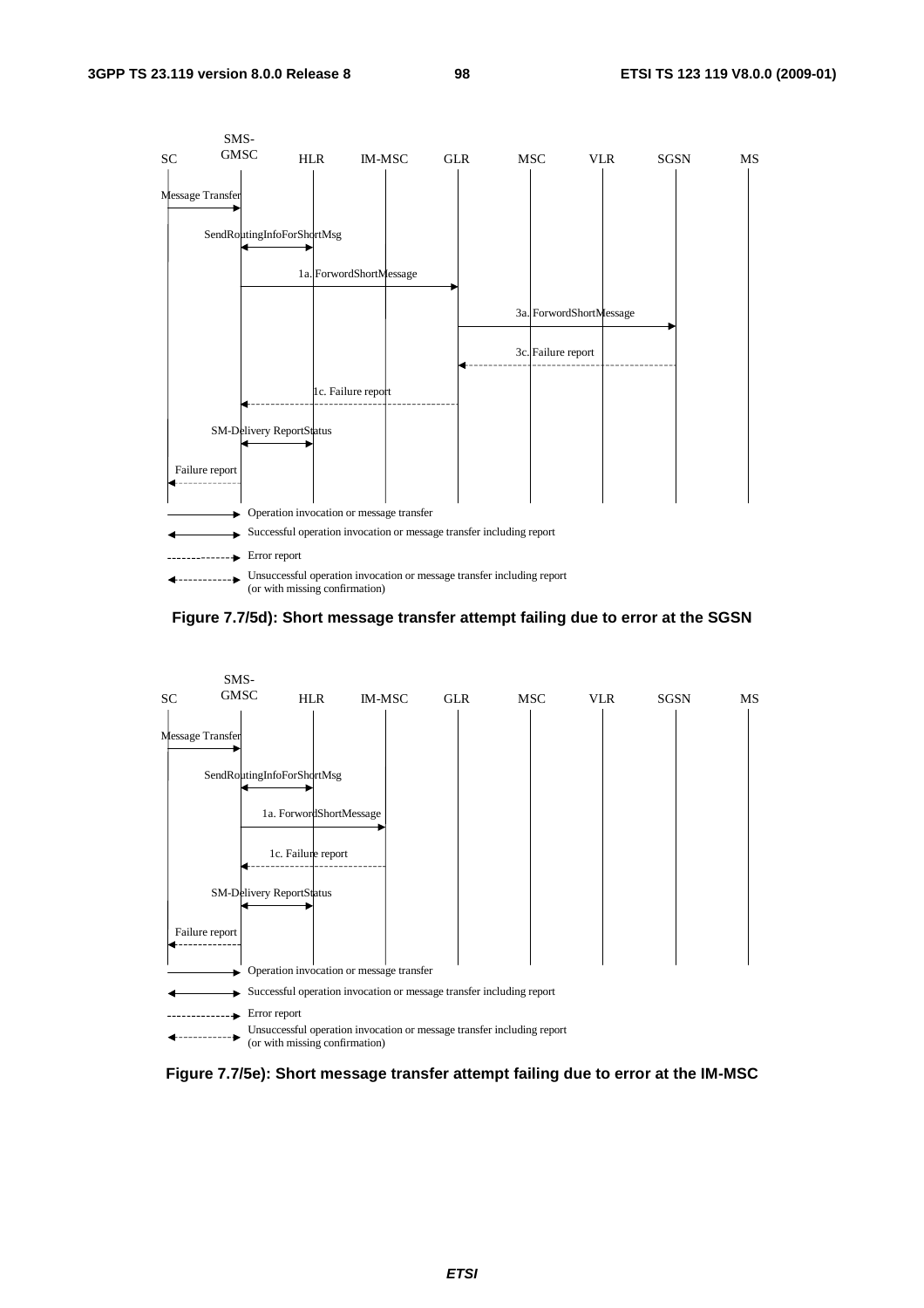

**Figure 7.7/5f): Short message transfer attempt failing due to error at the IM-MSC/GLR** 



**Figure 7.7/5g): Short message transfer attempt failing due to error at the GLR**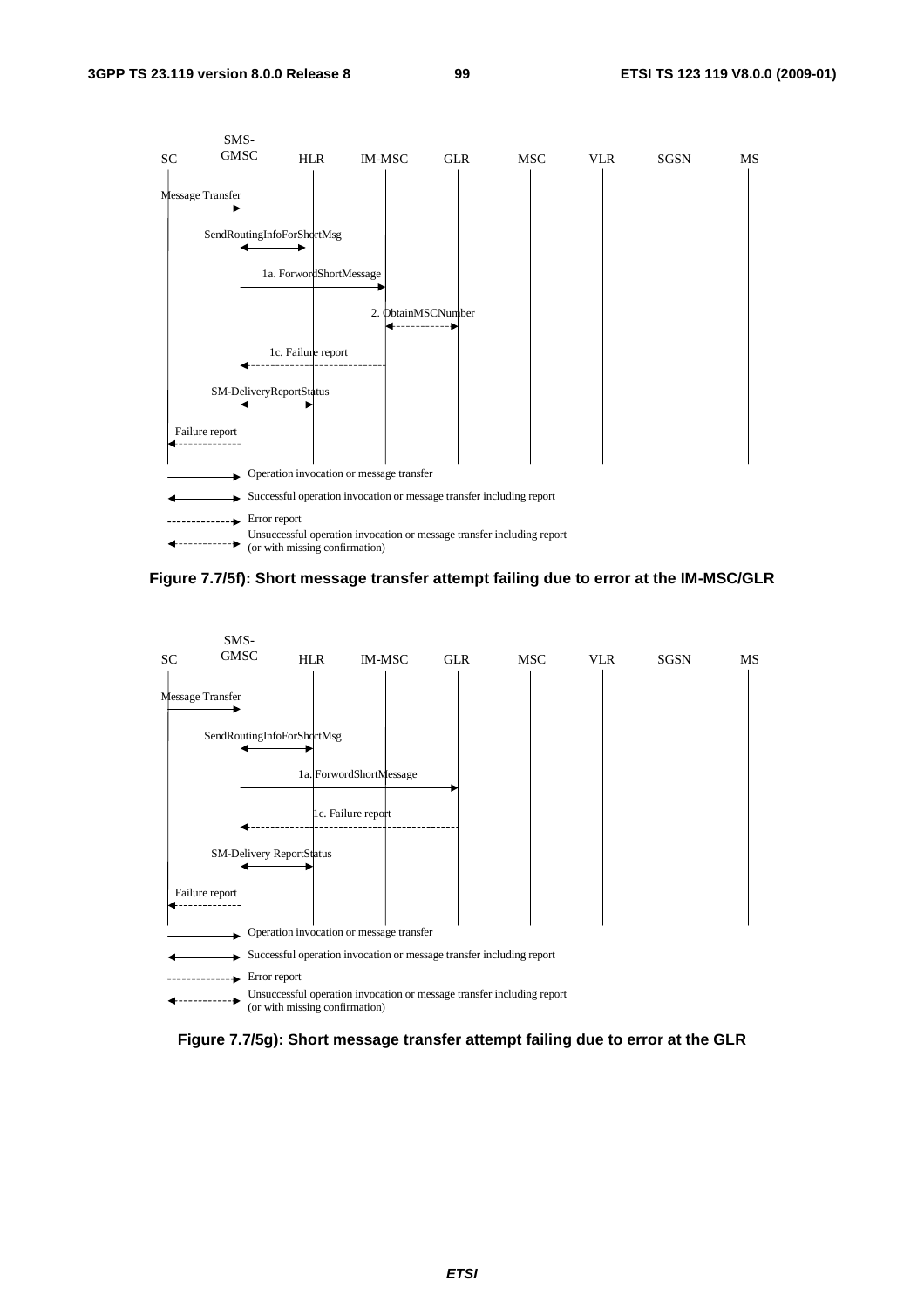

**Figure 7.7/5h): Short message transfer attempt failing over the SGSN as the first path and succeeding over the MSC as the second path**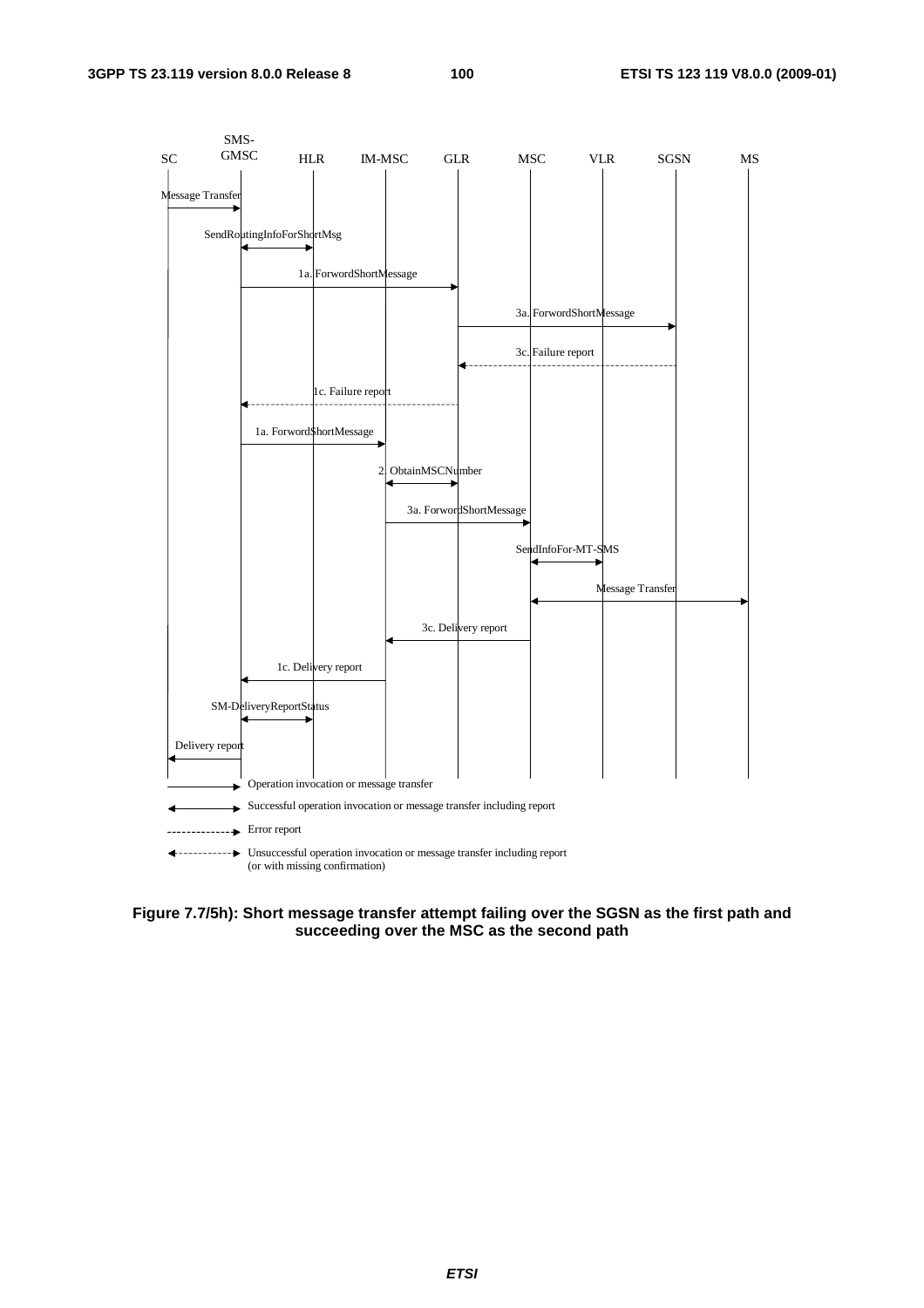

#### **Figure 7.7/5i): Short message transfer attempt failing over the SGSN as the first path and over the MSC as the second path**

Operation 1: Message transfer SMS-GMSC -> GLR or IM-MSC.

This operation is used to transfer a short message from an SMS-GMSC to a GLR or IM-MSC.

The operation consists of:

- the transfer of a message containing the TPDU from the SMS-GMSC to the GLR or IM-MSC (see "1a. ForwardShortMessage" in figure 7.7.5), and
- the return of either a "Failure report" (see 1c. in figure 7.7.5) or a "Delivery report" (see 1b. in figure 7.7.5).

"Failure report" is returned to the SMS-GMSC when the GLR or IM-MSC has received indication from another entity (MSC, SGSN) or when an error has occurred in the GLR or IM-MSC the procedure was unsuccessful. The error indications which the GLR or IM-MSC may receive from the MSC, SGSN, VLR or MS enable the GLR or IM-MSC to return one of the error indications given in Table 23.040/1 back to the SMS-GMSC.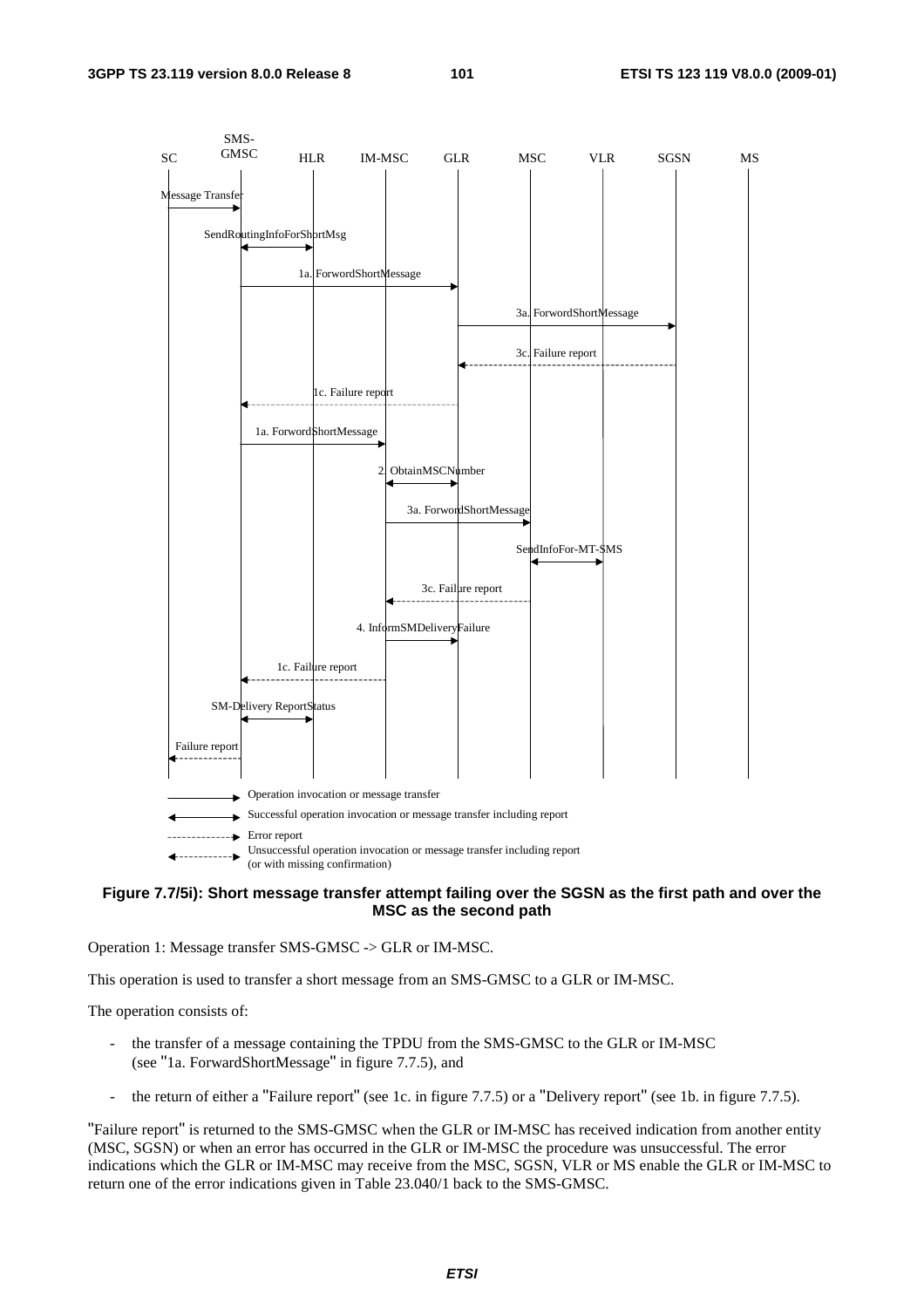Note that the SMS-GMSC shall regard the GLR as a SGSN and the IM-MSC a MSC and it is not aware the GLR and the IM-MSC as individual entities.

Operation 2: ObtainMSCNumber.

When the IM-MSC receives "1a. ForwardShortMessage" from an SMS-GMSC, the IM-MSC interrogates the GLR internally and obtains the E.164 number of the MSC at which the MS is currently located.

Operation 3: forwardShortMessage.

The operation provides a means for the GLR or IM-MSC to transfer a short message to the MSC or to the SGSN respectively at which the MS is currently located.

The operation works in tandem with the forwarding of the short message from the MSC or from the SGSN to the MS. Thus, the outcome of the operation comprises either success, i.e. that the message has been delivered to the MS; or a failure that may be caused by several reasons, e.g. failure in the transfer IM-MSC -> MSC or GLR -> SGSN, MS being detached, or no paging response.

Note that the MSC and the SGSN shall not be aware of existence of the GLR and the IM-MSC.

Operation 4: InformSMDeliveryFailure.

When the IM-MSC receives '3c. FailureReport' with absent subscriber cause, IM-MSC informs it to the GLR. The GLR checks if the reason of absent subscriber is due to the purged MS in the serving node (i.e. MSC or SGSN). If so, the GLR deletes the subscriber data for the user. Otherwise the GLR sets MNRF.

When the GLR receives '3c. FailureReport' with absent subscriber cause, the GLR checks if the reason of absent subscriber is due to the purged MS in the serving node (i.e. MSC or SGSN). If so, the GLR deletes the subscriber data for the user. Otherwise the GLR sets MNRG.

## 7.7.7.2 Functional requirements of GLR

#### 7.7.7.2.1 Process Obtain\_MSC\_Number\_GLR

Figure 7.7/6 shows the SDL chart for Process Obtain\_MSC\_Number\_GLR.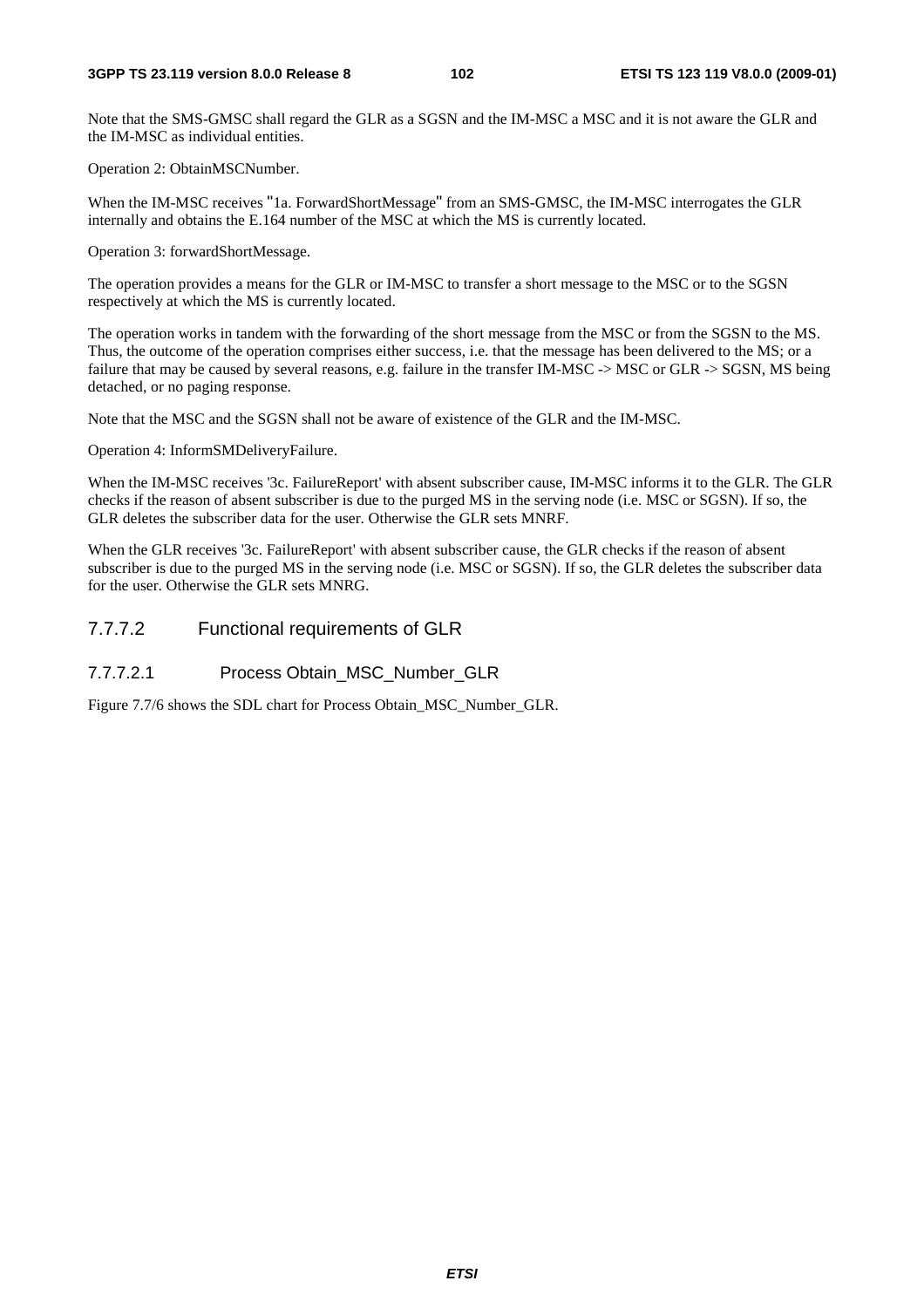

**Figure 7.7/6: Process Obtain\_MSC\_Number\_GLR**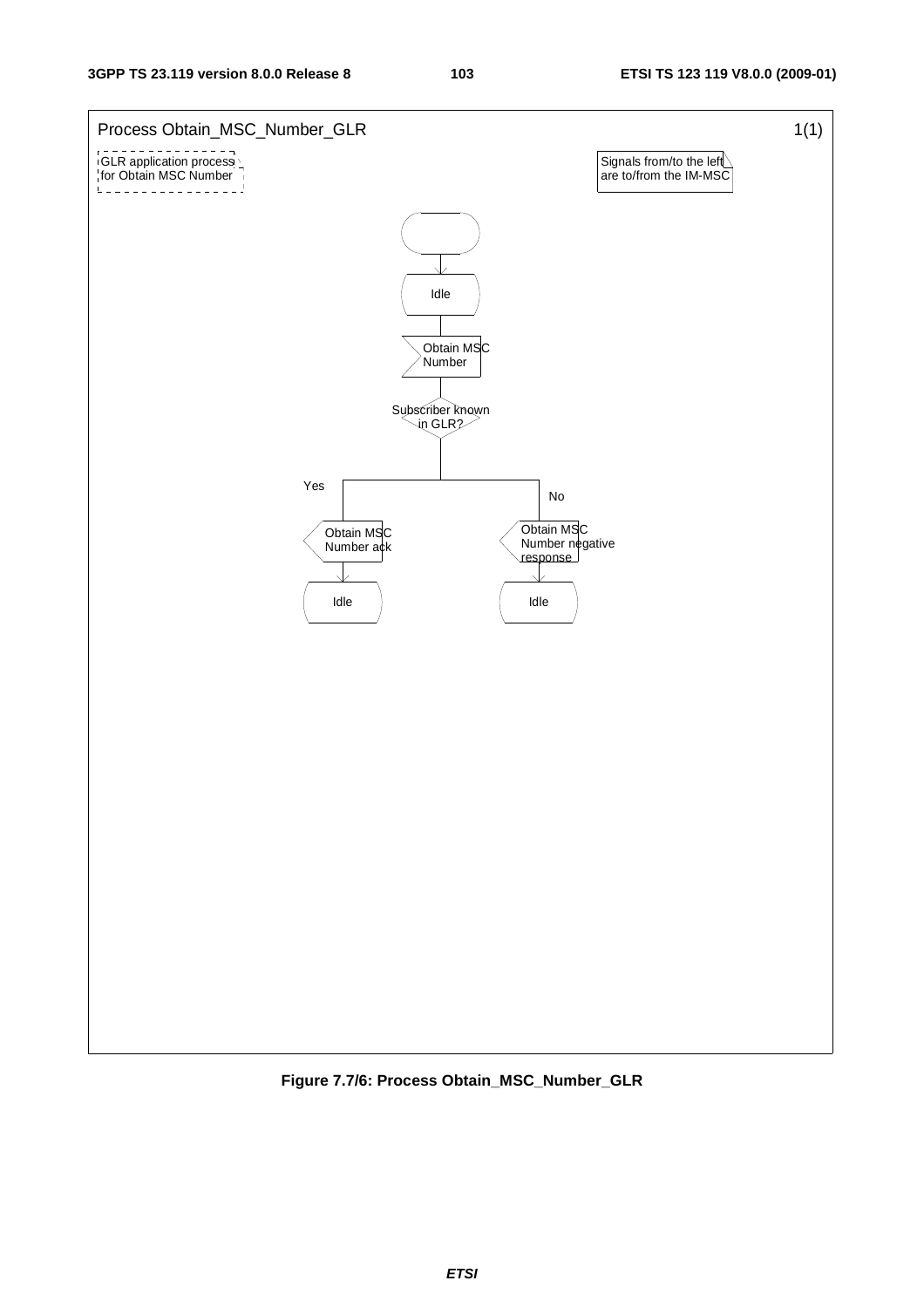## 7.7.7.2.2 Process Inform\_SM\_Delivery\_Failure\_GLR

Figure 7.7/7 shows the SDL chart for Process Inform\_SM\_Delivery\_Failure\_GLR.



**Figure 7.7/7: Process Inform\_SM\_Delivery\_Failure\_GLR**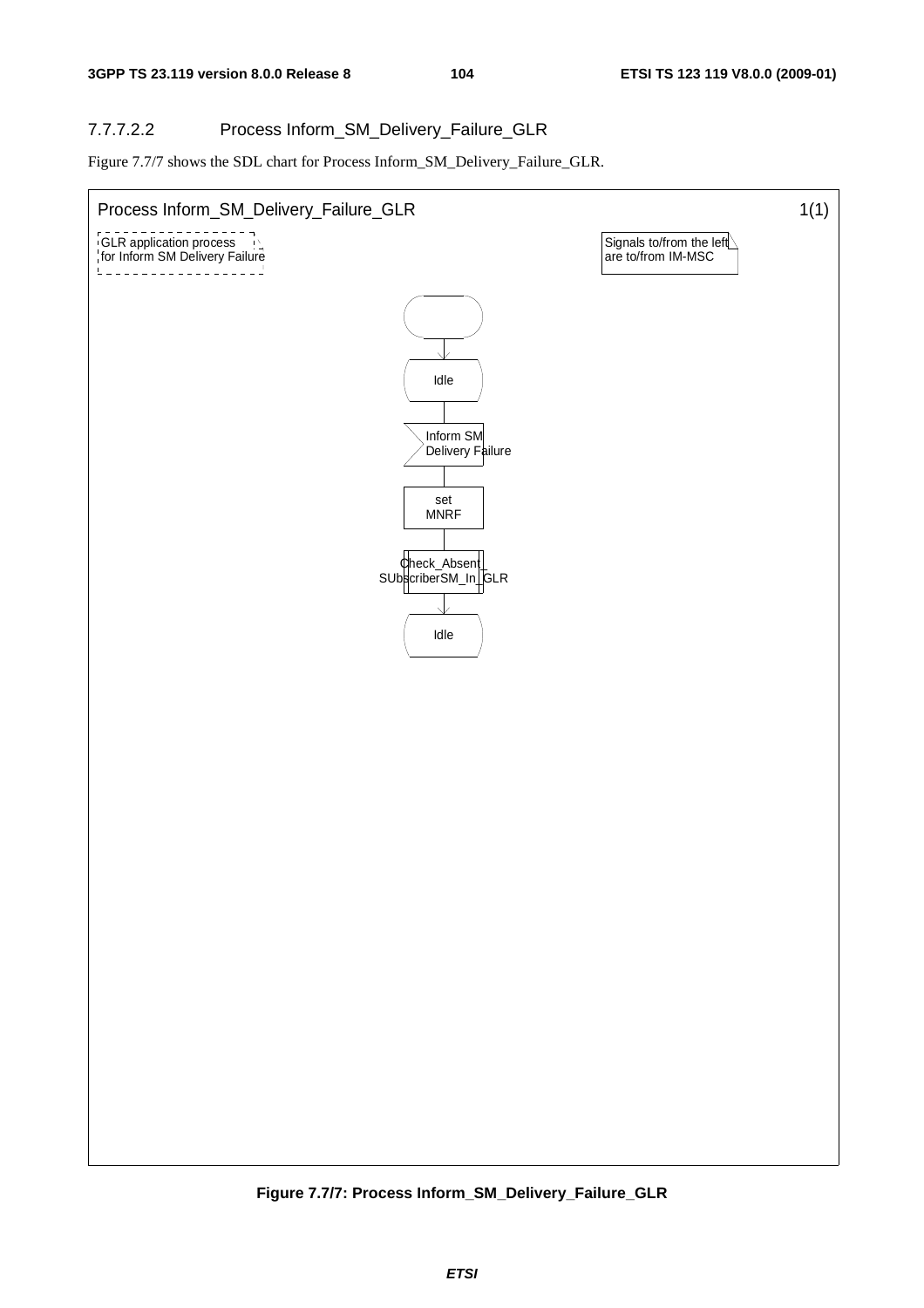# 7.7.7.2.3 Procedure Check\_Absent\_SubscriberSM\_In\_GLR

Figure 7.7/8 shows the SDL chart for Procedure Check\_Absent\_SubscriberSM\_In\_GLR.



**Figure 7.7/8: Procedure Check\_Absent\_SubscriberSM\_In\_GLR**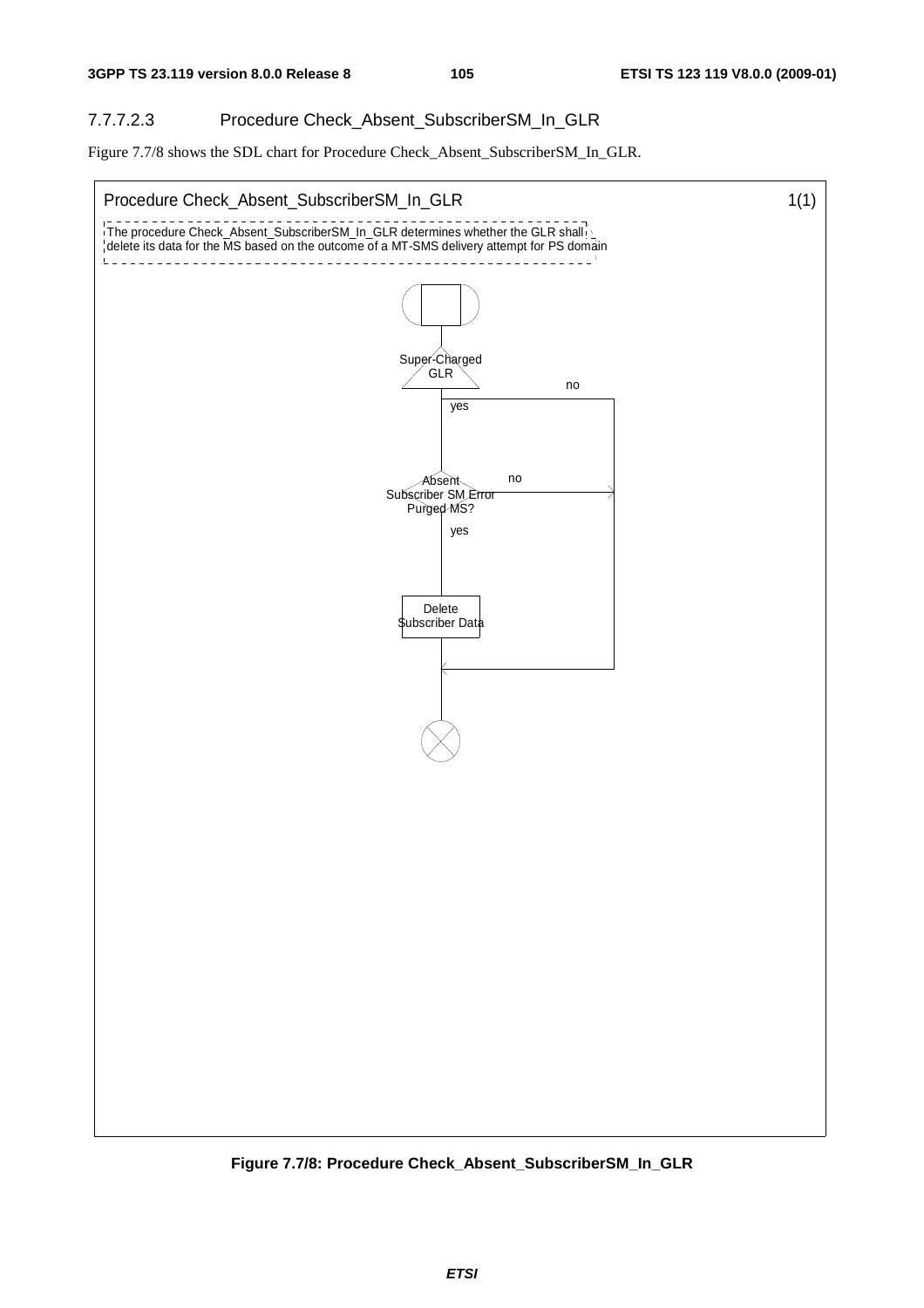## 7.7.7.3 Alert transfer

The entities involved in this procedure are depicted in figure 7.7/9.



**Figure 7.7/9: Interfaces involved in the Alert procedure with GLR** 

NOTE: The GLR shall not visible to the other entities. Especially the HLR shall regard the GLR as the VLR or the SGSN. Further the SGSN and the VLR shall regard the GLR as the HLR.

This procedure consists of the operations shown in figure 7.7/10.

Regarding the GLR introduction, the following four cases are distinguished:

- the MS becomes reachable when the MNRF is set in the VLR (figure 7.7/10a);
- the MS becomes reachable when the MNRG is set in the SGSN (figure 7.7/10b);
- the MS performs Location Update when the MNRF is not set in the VLR (figure 7.7/10c);
- the MS performs Routing Area Update when the MNRG is not set in the SGSN (figure 7.7/10d).

The operations between HLR and GLR are equivalent for HLR to those between HLR and VLR or between HLR and SGSN. The operations between GLR and SGSN are equivalent for SGSN to those between HLR and SGSN. The operations between GLR and VLR are equivalent for VLR to those between HLR and VLR.

The procedures in HLR, VLR and SGSN regarding the operations are the same as in the network without GLR. The procedures regarding the operations in GLR and IM-MSC are defined in 3G TS 29.002 [10].



**Figure 7.7/10a: The alert procedure when the MS becomes reachable, MNRF is set**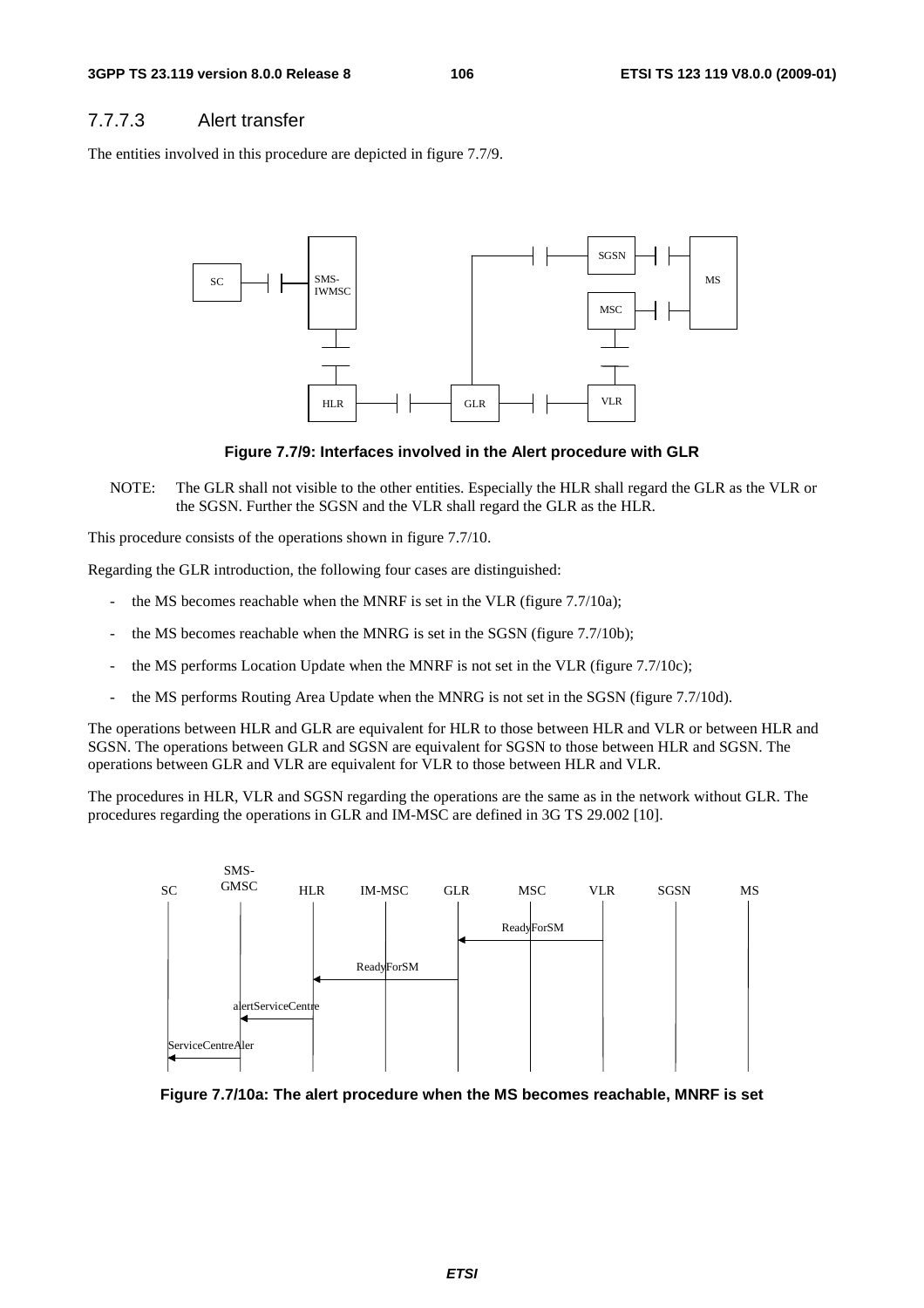

**Figure 7.7/10b: The alert procedure when the MS becomes reachable, MNRG is set** 



**Figure 7.7/10c: The alert procedure when the GLR receives UpdateLocation, MNRF or MNRG is set** 



**Figure 7.7/10d: The alert procedure when the GLR receives UpdateGprsLocation, MNRF or MNRG is set** 

Operation 5: ReadyForSM (invoked by UpdateLocation or UpdateGprsLocation).

When the GLR receives UpdateLocation (see 7.7/10c) or UpdateGprsLocation (see 7.7/10d) the GLR shall invoke ReadyForSM to the HLR if and only if MNRF or MNRG is set. Note that if the GLR in which the MNRG is set receives Update Location the GLR shall invoke ReadyForSM also in that case. The converse case is also the case.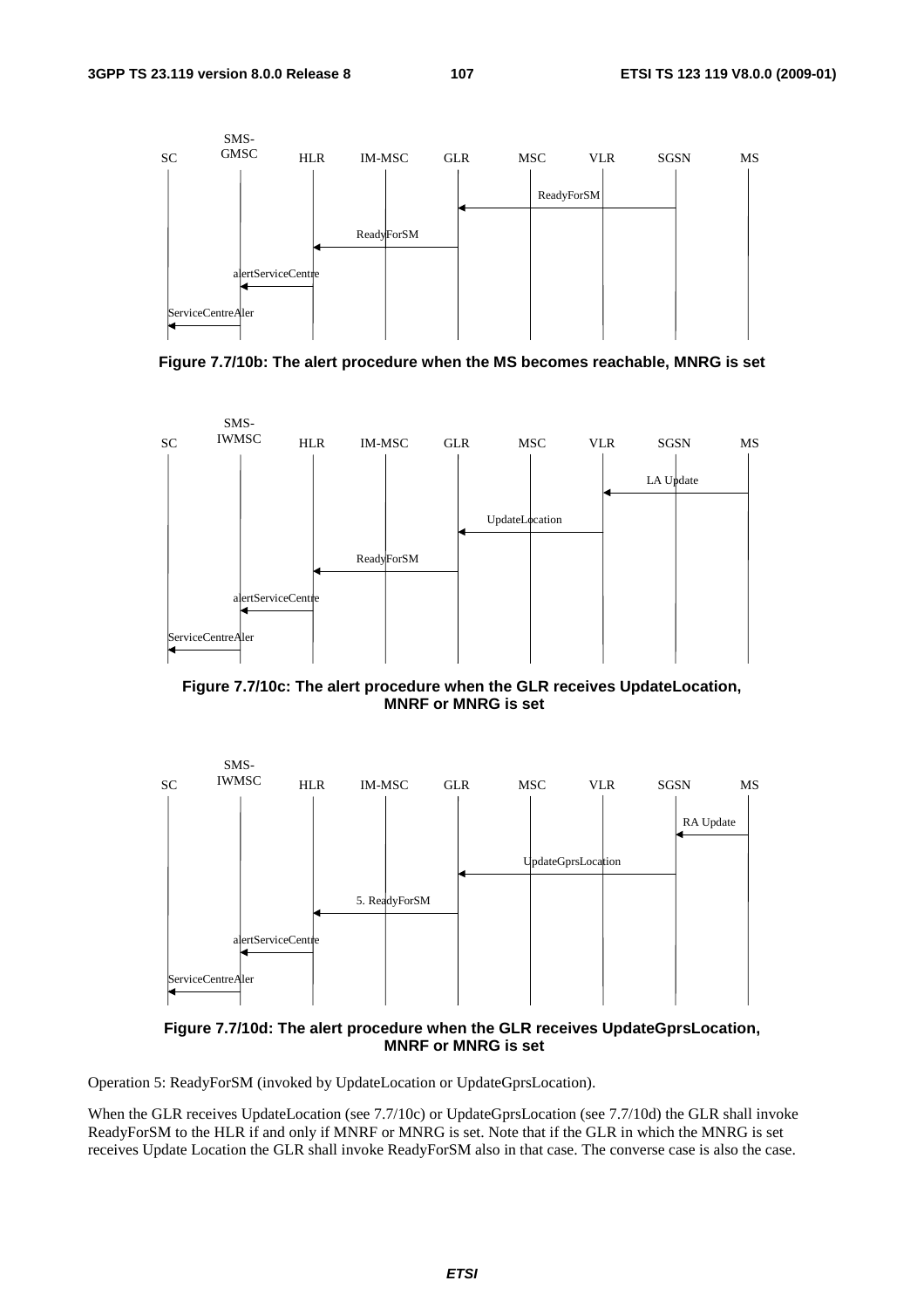# 7.8 Subscriber and Equipment Trace

3G TS29.002 [10] states that subscriber and equipment trace is only available for subscribers within their HPLMN area. If the HLR receives a trace request for a subscriber, and the HLR detects that the subscriber is not in the HPLMN, then the HLR does not forward the trace request to the VPLMN. The trace request never reaches the GLR. Therefore it is concluded that the GLR has no impact on subscriber and equipment trace.

# 7.9 Impact of GLR on CAMEL

# 7.9.1 The VLR supports CAMEL Phase 2 onwards

When the GLR receives the MAP\_UPDATE\_LOCATION request message from the subscriber, the GLR checks that the CAMEL supported phase it previously received for that subscriber matches the CAMEL supported phase carried by MAP\_UPDATE\_LOCATION request message. If a difference is detected, the GLR relays the MAP\_UPDATE\_LOCATION request message to the HLR in order to obtain the proper CAMEL subscription information that corresponds to the current VLR. Refer to figure 7.9.1/1.

In order to perform this scenario, the CAMEL supported phase information needs to be added to the "IMSI record in GLR" table.

It is possible that all the VLRs within a VPLMN do not support the same phase of CAMEL. This could happen in the case of an incremental upgrade of these VLRs within the VPLMN. In this case, it is possible that the HLR may receive frequent changes of the CAMEL supported phase information in the MAP\_UPDATE\_LOCATION request message from the GLR. The effect is that the HLR would perceive the GLR as a VLR that changes its CAMEL supported phase.

Other CAMEL related messages between HLR and VLR, e.g. Provide Subscriber Info, Provide Subscriber Info ack are always relayed transparently from the HLR to the VLR or vice versa.



**Figure 7.9/1: CAMEL Subscription Information**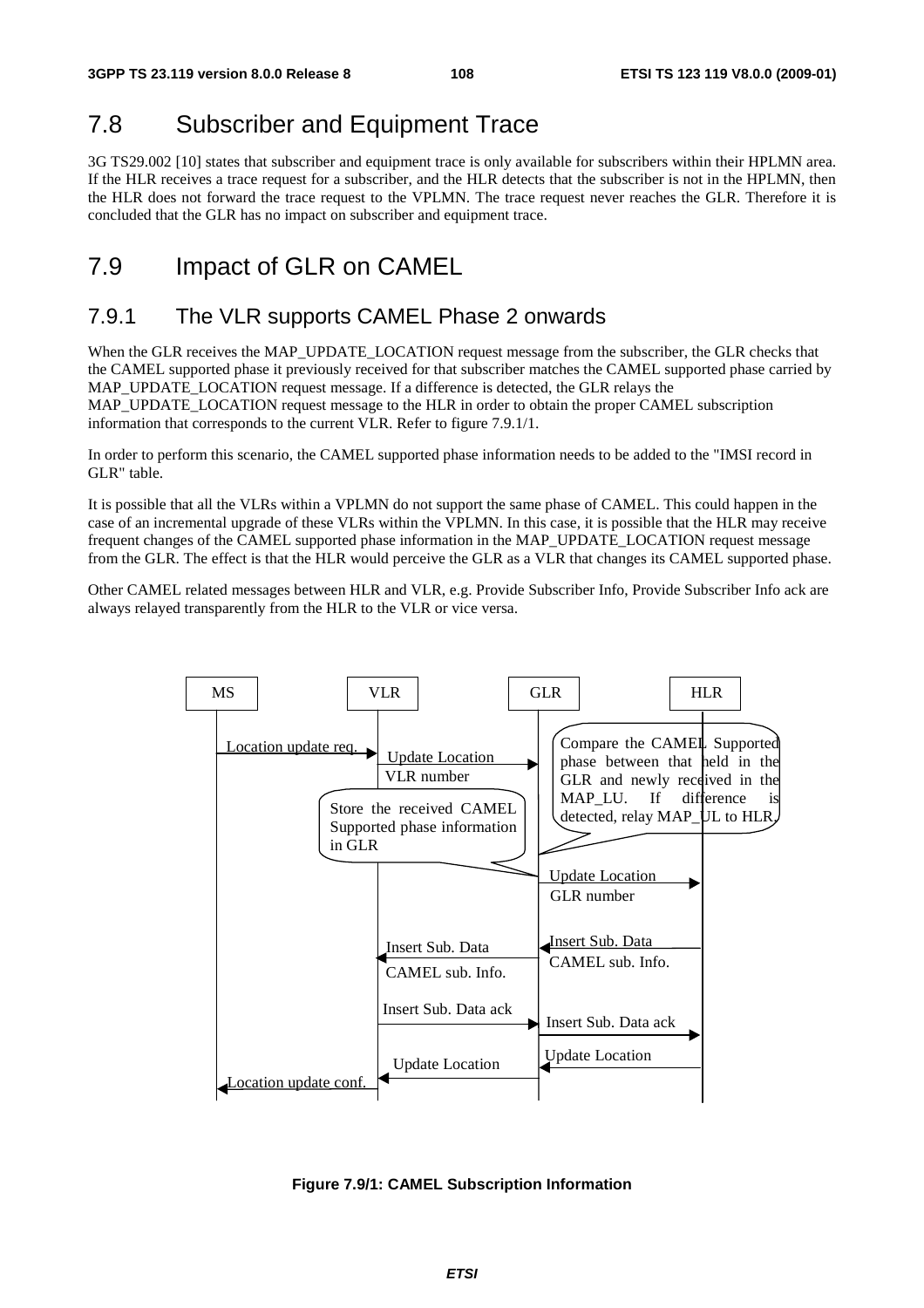# 7.9.2 The VLR supports CAMEL Phase 1 or has no CAMEL Support

If the Location Update Request message received by the GLR contains no indication that the VLR supports CAMEL, then this shows to the GLR that the VLR:

- **either** has no support for CAMEL.
- **or** supports CAMEL Phase 1.

The GLR will interpret this situation to mean that there is no CAMEL support within the VLR. Therefore the GLR will treat this as a case of an unsupported service (see subclause 7.2.1.4). This will lead to an update location procedure being initiated between the GLR and HLR, causing the HLR to activate its service substitution rules.

Note the following description of a current GSM network, i.e. where there is no GLR between the HLR and VLR. When the HLR receives a Location Update request with no indication of CAMEL support, then the HLR will attempt to request CAMEL Phase 1 support in the ISD message. If the ISD is accepted by the VLR, then support for CAMEL Phase 1 is indicated. If the ISD is rejected, then no support for CAMEL Phase 1 is indicated.

# 7.10 Interaction with CCBS

## 7.10.1 Two possible treatments for interaction with CCBS

In order to treat CCBS function in the GLR, There may be two possible treatments applied. When a subscriber is monitored (either as being a target or being the initiator of CCBS request), and roams to visited network which contains the GLR, the GLR manages monitoring state of subscriber.

If monitoring is ongoing when the GLR receives a Location Update request from the new VLR, the GLR can take one of the following actions:

- (Alternative 1): Relay the Location Update request to the HLR to inform the appropriate CCBS processes in the HLR, or
- (Alternative 2): Send a StatusReport MAP operation, indicating 'Idle' to the HLR, handle the Location Update request locally in the GLR, and start monitoring on the new VLR, by sending a SetReportingState MAP operation to the new VLR.

Should the SetReportingState response from the new VLR indicate 'Not reachable' or 'Not Idle', then the GLR will send this status information in a StatusReport towards the HLR.

The alternative 1 has the advantage that the GLR monitoring functionality is straightforward, but implies unnecessary MAP LU traffics.

The alternative 2 has the advantage that MAP LU traffic is saved, but implies monitoring logic to be available in the GLR.

Both options imply that the GLR needs to keep track of subscribers being monitored.

# 7.10.2 The functionality in the GLR

The CCBS Monitoring Flag is used in the GLR to judge whether requested location updating is necessary to be indicated to HLR or not. The figure 7.10/1 and figure 7.10/2 show how to handle a Location Update request signal referring with the CCBS Monitoring Flag in the GLR by using the alternative 1 treatment, the alternative 2 treatment respectively. These figures only indicate how a Location Update request signal is treated in the GLR. Refer to the 3G TS 23.093 [8] for a more detail treatment about the CCBS service.

Other CCBS related MAP operations, e.g. RegisterCC-entry, EraseCC-Entry and RemoteUserFree are always relayed transparently from the HLR to the VLR or vice versa.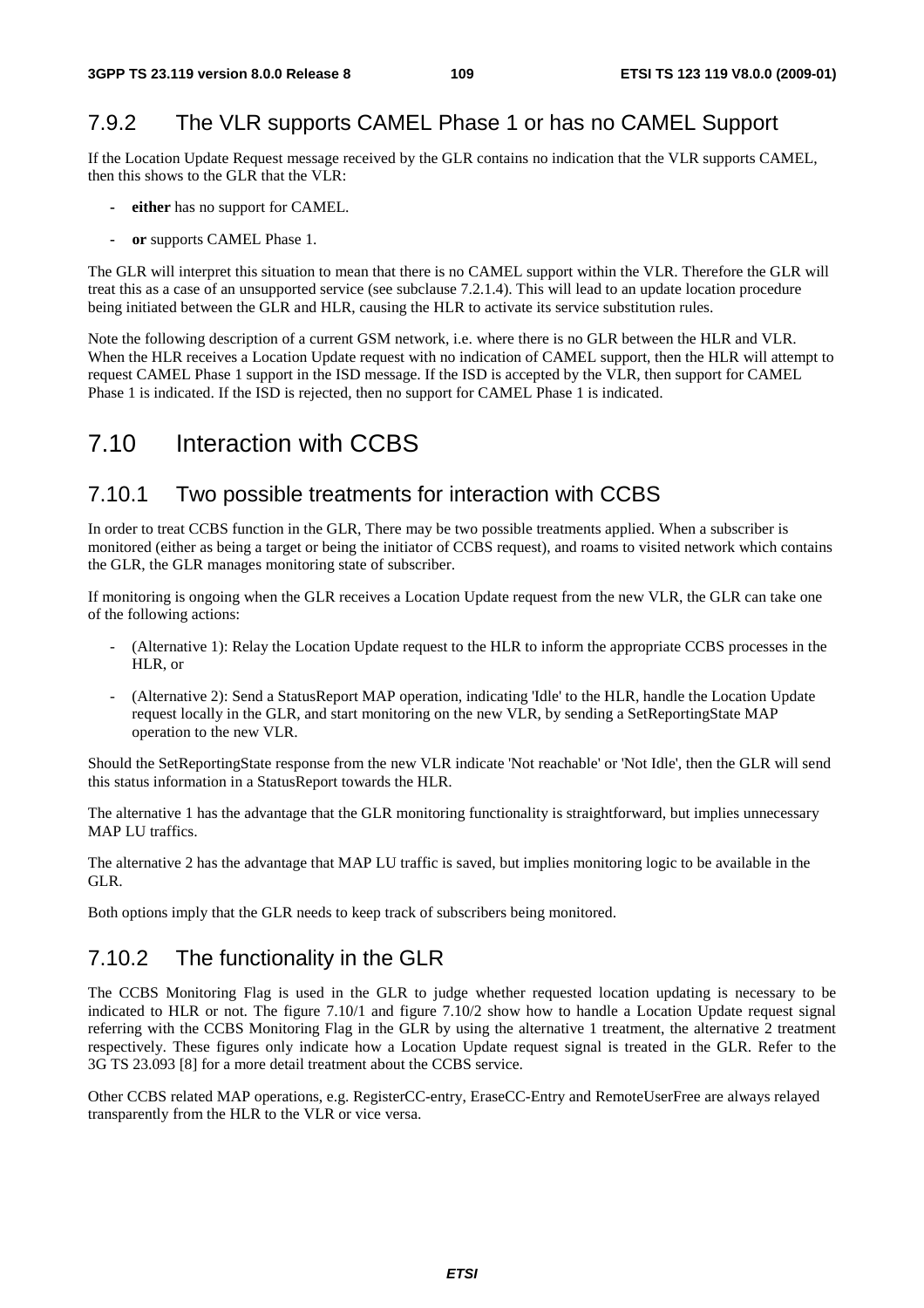

**Figure 7.10/1: Update Location request signal handling for CCBS in the GLR (Alternative 1)**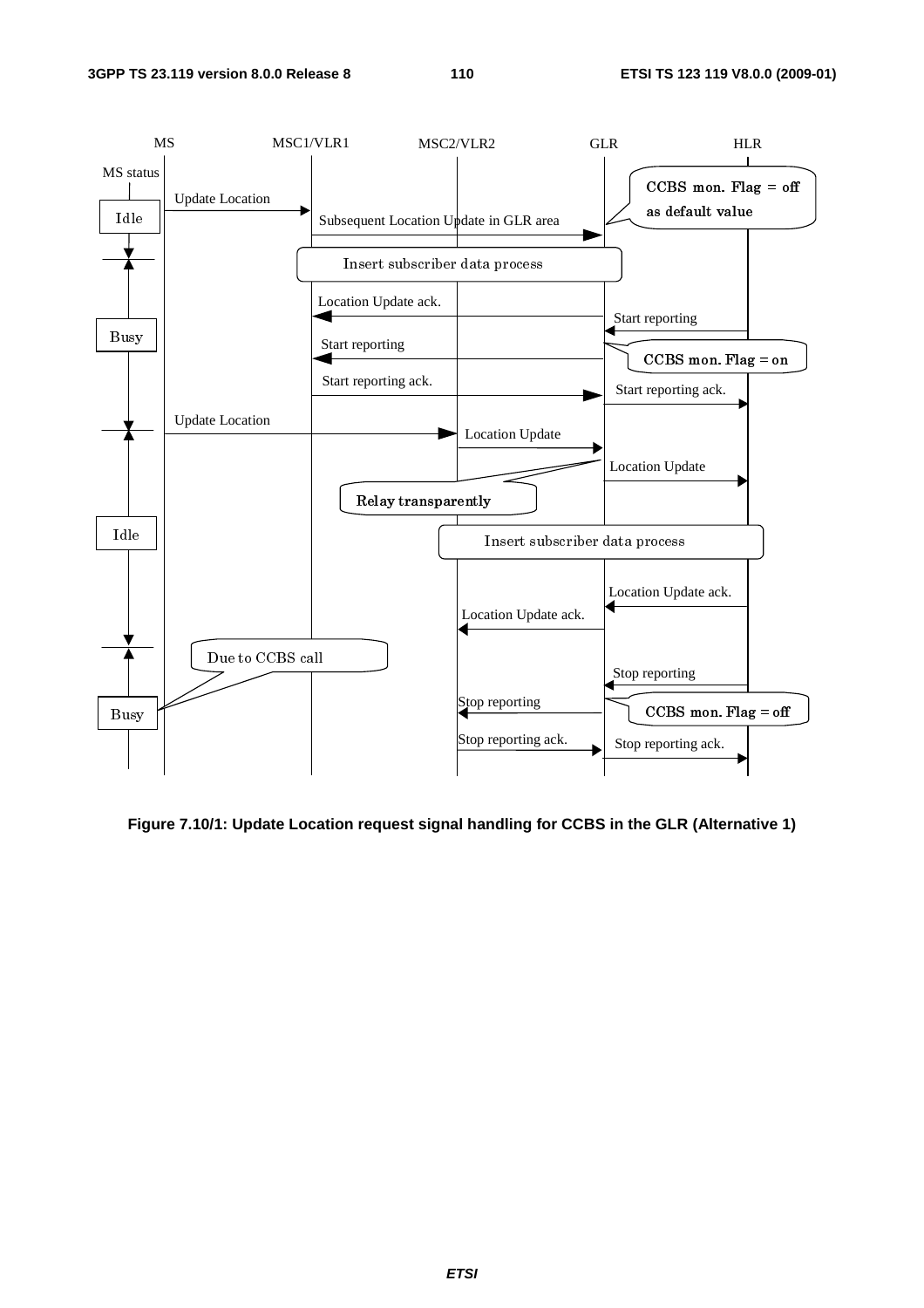

#### **Figure 7.10/2: Update Location request signal handling for CCBS in the GLR (Alternative 2)**

## 7.10.2.1 Functional requirements of GLR

The Alternative 1 introduced in this section for Update Location request signal handling for CCBS in the GLR is illustrated in the section 7.2.1 Location Management Procedures as one possible alternative.

#### 7.10.2.1.1 Process Set\_reporting\_GLR

Figure 7.10/3 shows the SDL chart for Process Set\_reporting\_GLR.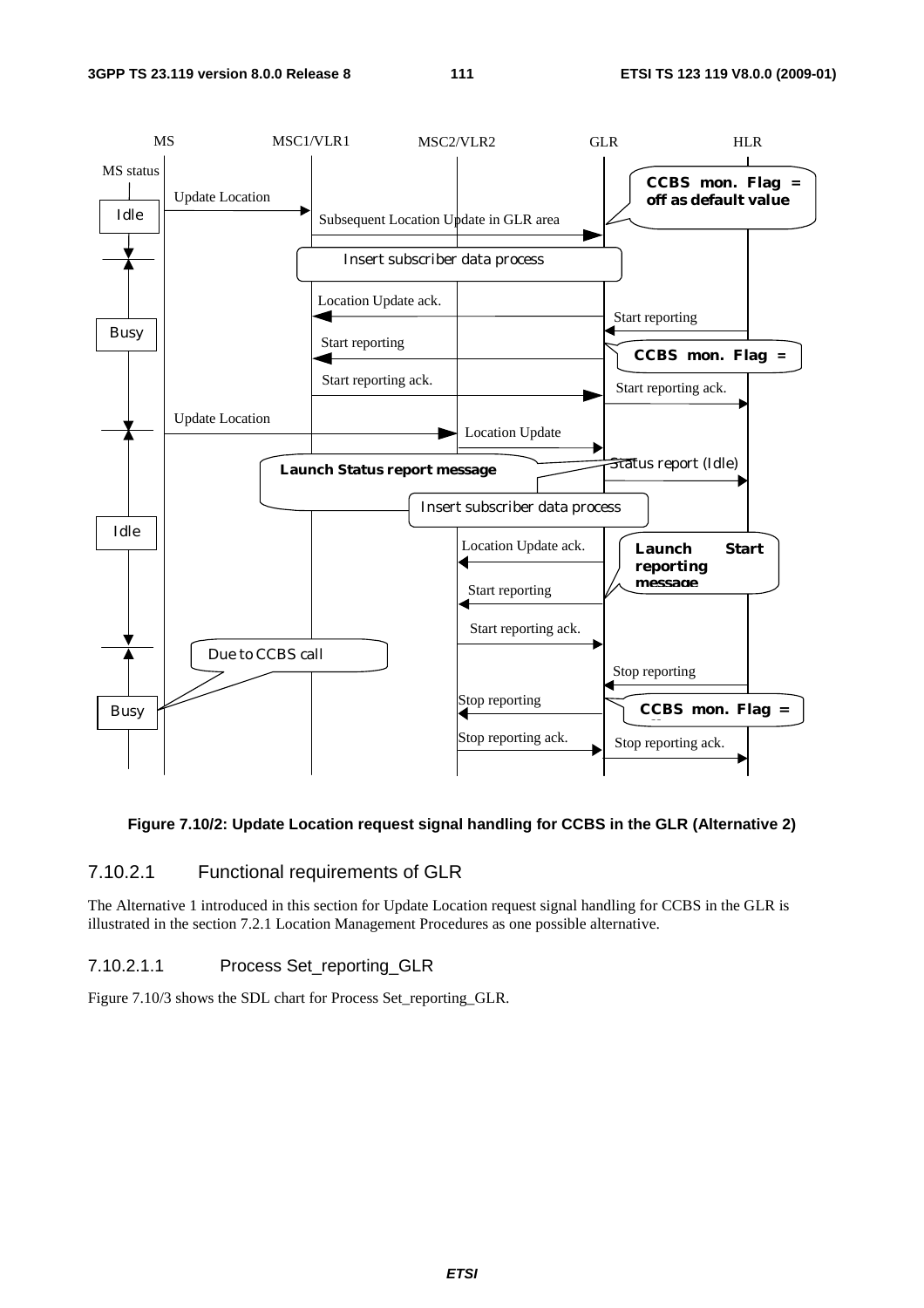

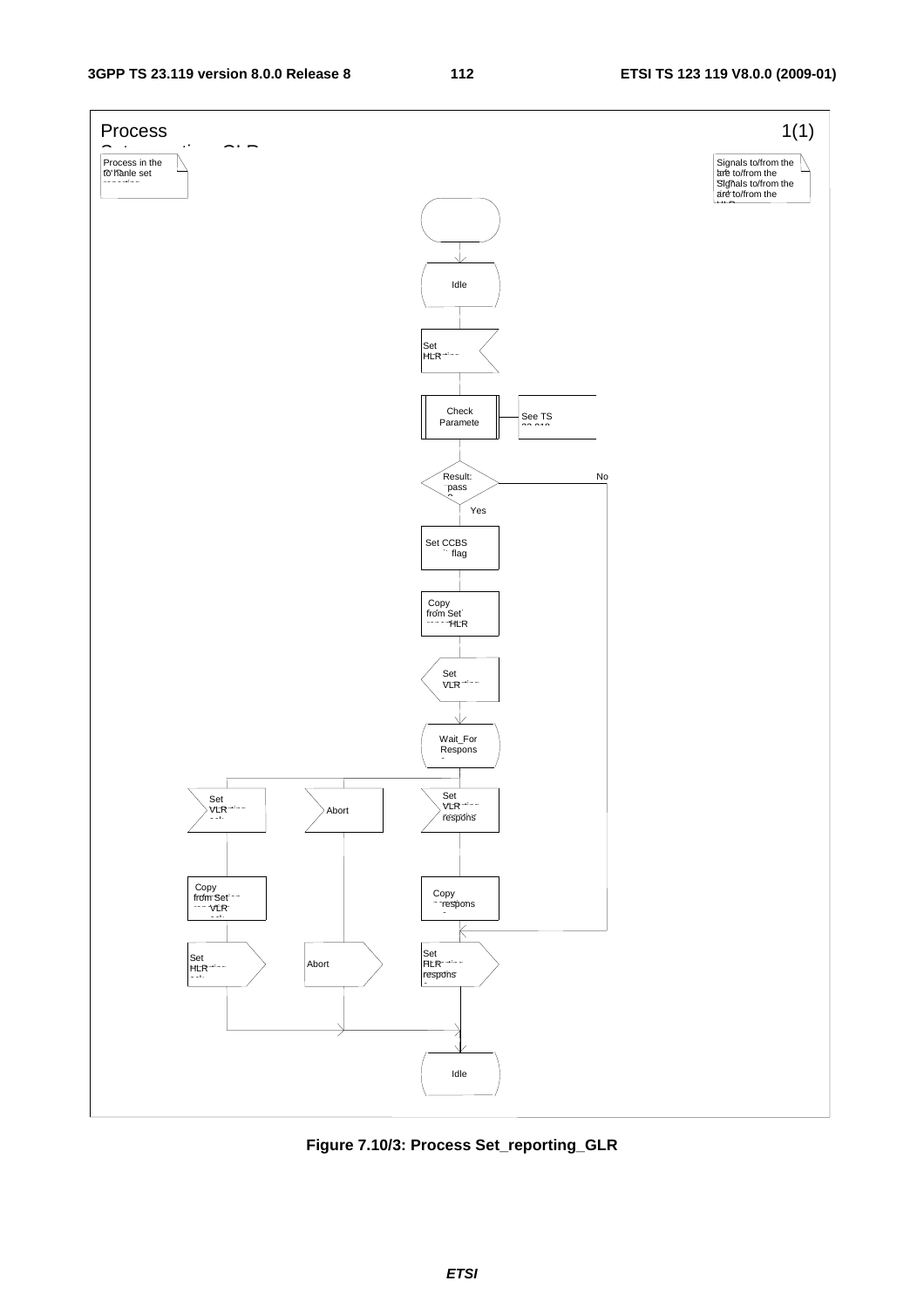## 7.10.2.1.2 Process Status report GLR

Figure 7.10/4 shows the SDL chart for Process Status\_report\_GLR.



**Figure 7.10/4: Process Status\_report\_GLR**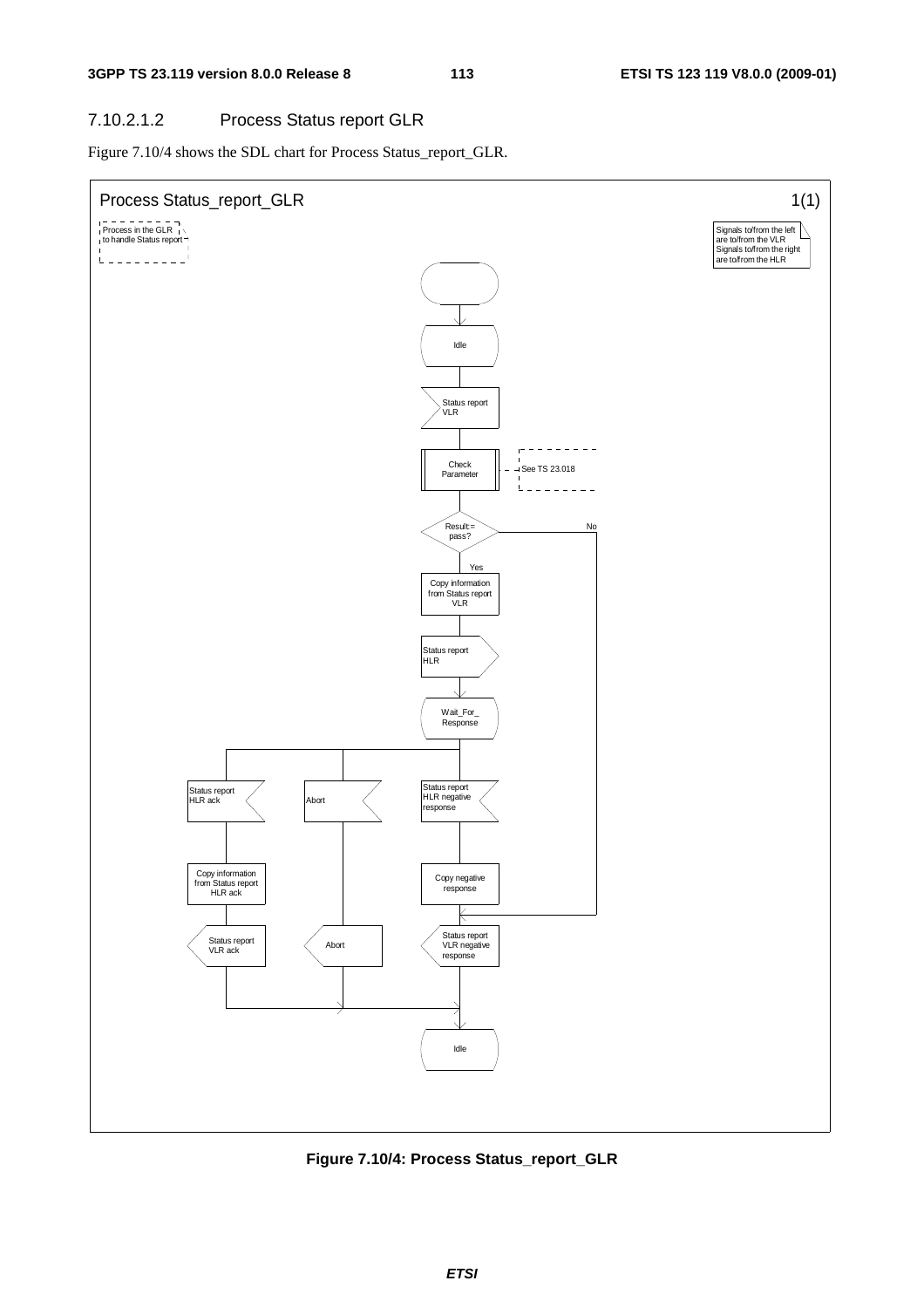## 7.10.2.1.3 Process Remote\_User\_Free\_GLR

Figure 7.10/5 shows the SDL chart for Process Remote\_User\_Free\_GLR.



**Figure 7.10/5: Process Remote\_User\_Free\_GLR**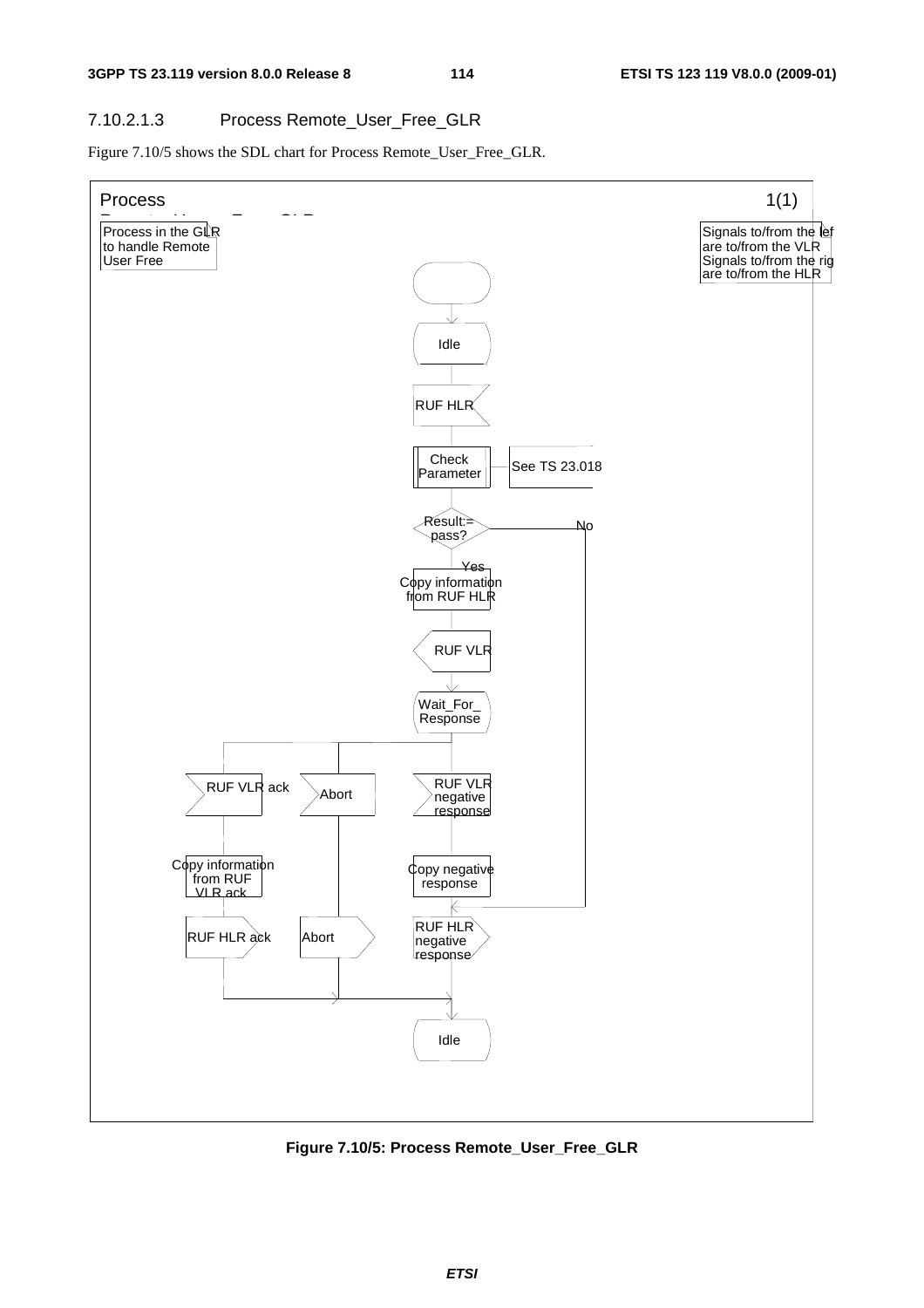## 7.10.2.1.4 Procedure CCBS\_status\_report\_GLR

Figure 7.10/6 shows the SDL chart for Procedure CCBS\_status\_report\_GLR.



**Figure 7.10/6: Procedure CCBS\_Status\_Report\_GLR**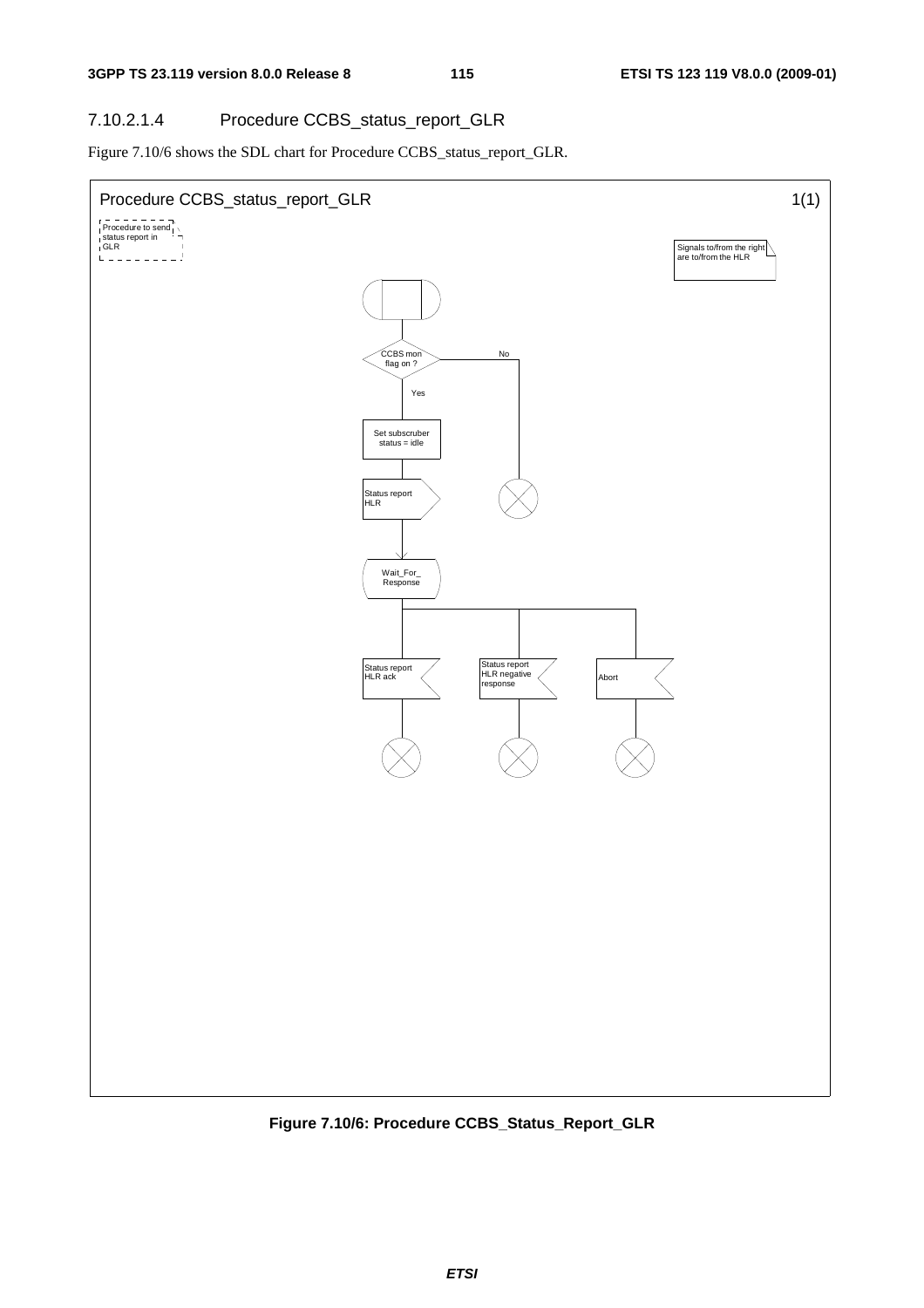## 7.10.2.1.5 Procedure CCBS\_start\_report\_GLR

Figure 7.10/7 shows the SDL chart for Procedure CCBS\_start\_report\_GLR



**Figure 7.10/7: Procedure CCBS\_Start\_Report\_GLR**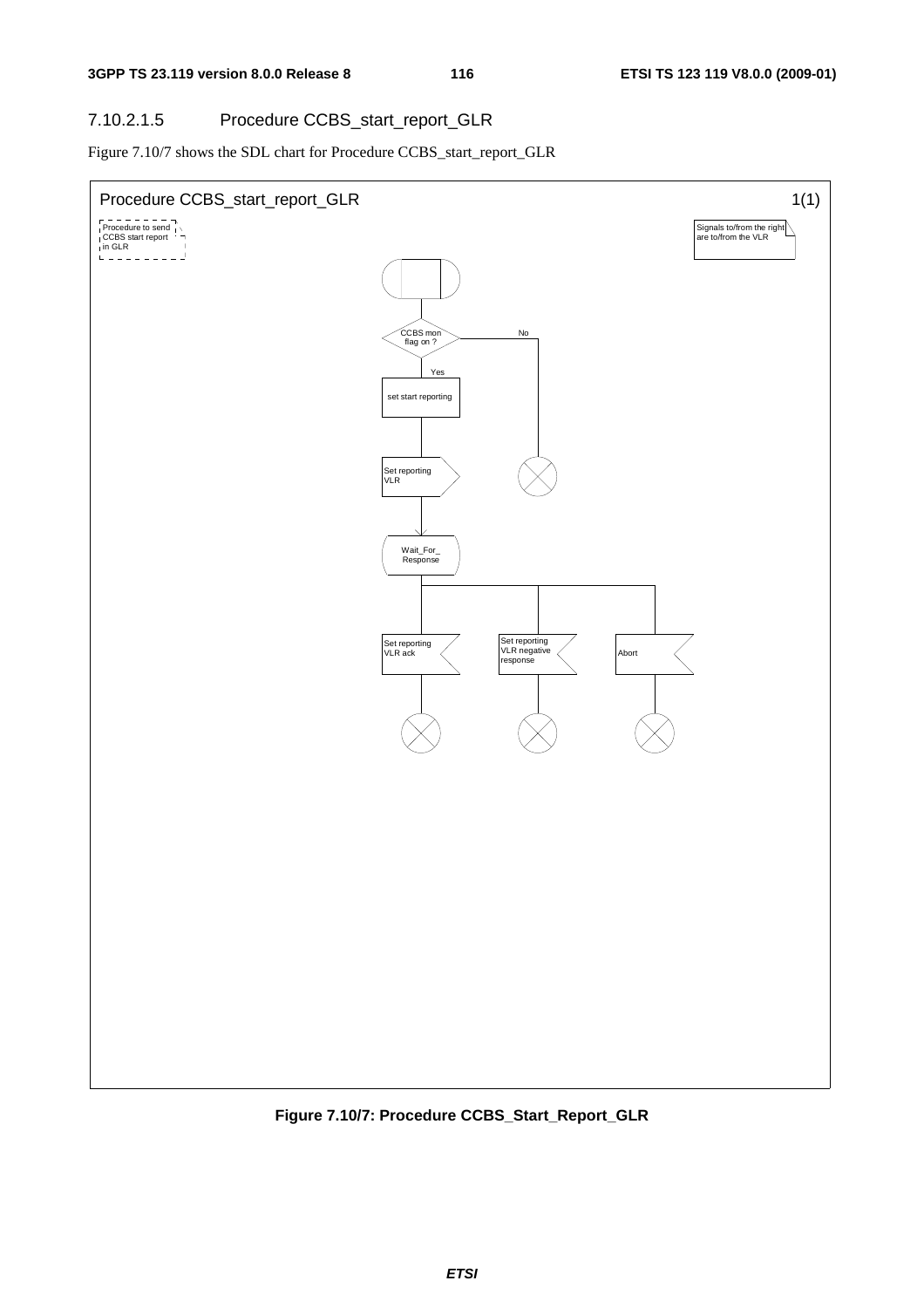# 7.11 Location Service

This section is based on that in 3G TS 23.171 [7].

## 7.11.1 Mobile Terminating Location Request

## 7.11.1.1 Circuit Switched Mobile Terminating Location Request (CS-MT-LR)



**Figure 7.11/1: General Network Positioning for a MT-LR** 

#### 7.11.1.1.1 Location Preparation Procedure

1) and 2) Same as the steps not involving GLR. See 3G TS 23.171 [7].

3) The HLR returns the current 3G-VMSC address that includes actually IM-MSC address. The other action is the same as the step not involving GLR. See 3G TS 23.171 [7].

4) The GMLC sends a MAP\_PROVIDE\_SUBSCRIBER\_LOCATION message to the IM-MSC indicated by the HLR. The other action is the same as the step not involving GLR. See 3G TS 23.171 [7].

2") If the IM-MSC already knows the VMSC location for the particular IMSI (e.g. from a previous location request), this step and step 3" may be skipped. Otherwise, the IM-MSC sends a MAP\_SEND\_ROUTING\_INFO\_FOR\_LCS message to the GLR of the target MS to be located with the IMSI of this MS.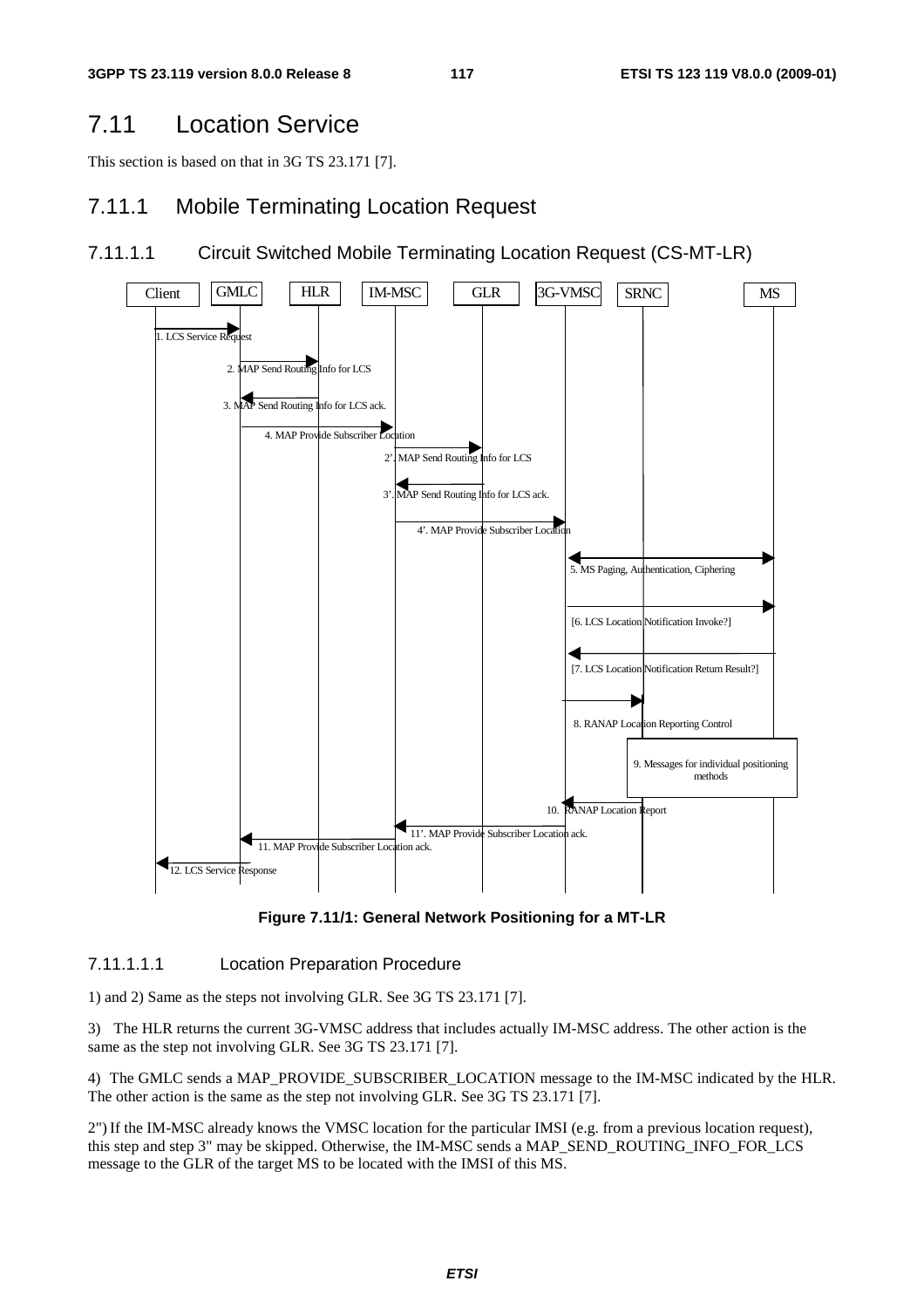3") The GLR returns the current VMSC address and whichever of the IMSI and MSISDN was not provided in step (2") for the particular MS.

4") The IM-MSC sends a MAP\_PROVIDE\_SUBSCRIBER\_LOCATION message to the VMSC indicated by the GLR.

5) to 8) Same as the steps not involving GLR. See 3G TS 23.171 [7].

#### 7.11.1.1.2 Positioning Measurement Establishment Procedure

9) Same as the step not involving GLR. See 3G TS 23.171 [7].

#### 7.11.1.1.3 Location Calculation and Release Procedure

10) Same as the step not involving GLR. See 3G TS 23.171 [7].

11") The VMSC returns the location estimate and its age to the IM-MSC. The other action is the same as the step not involving GLR. See 3G TS 23.171 [7].

11) The IM-MSC receives the location estimate and its age, then sends them to the GMLC.

12) Same as the step not involving GLR. See 3G TS 3G 23.171 [7].

## 7.11.1.2 MT-LR for a previously obtained location estimate



#### **Figure 7.11/2: MT-LR for a previously obtained location estimate**

- (1) to (4) Same as the step not involving GLR. See 3G TS  $23.171$  [7].
- $(2")$  to  $(3")$  Same as step 2" for an MT-LR.
- (4") Same as step 4" for an MT-LR. The message sent to the 3G-VMSC requests either an initial location or current or last known location with 'no delay'.
- (5") Same as step 11 for an MT-LR.
- (5) Same as step 11 for an MT-LR.
- (6) Same as the step not involving GLR. See 3G TS 23.171 [7].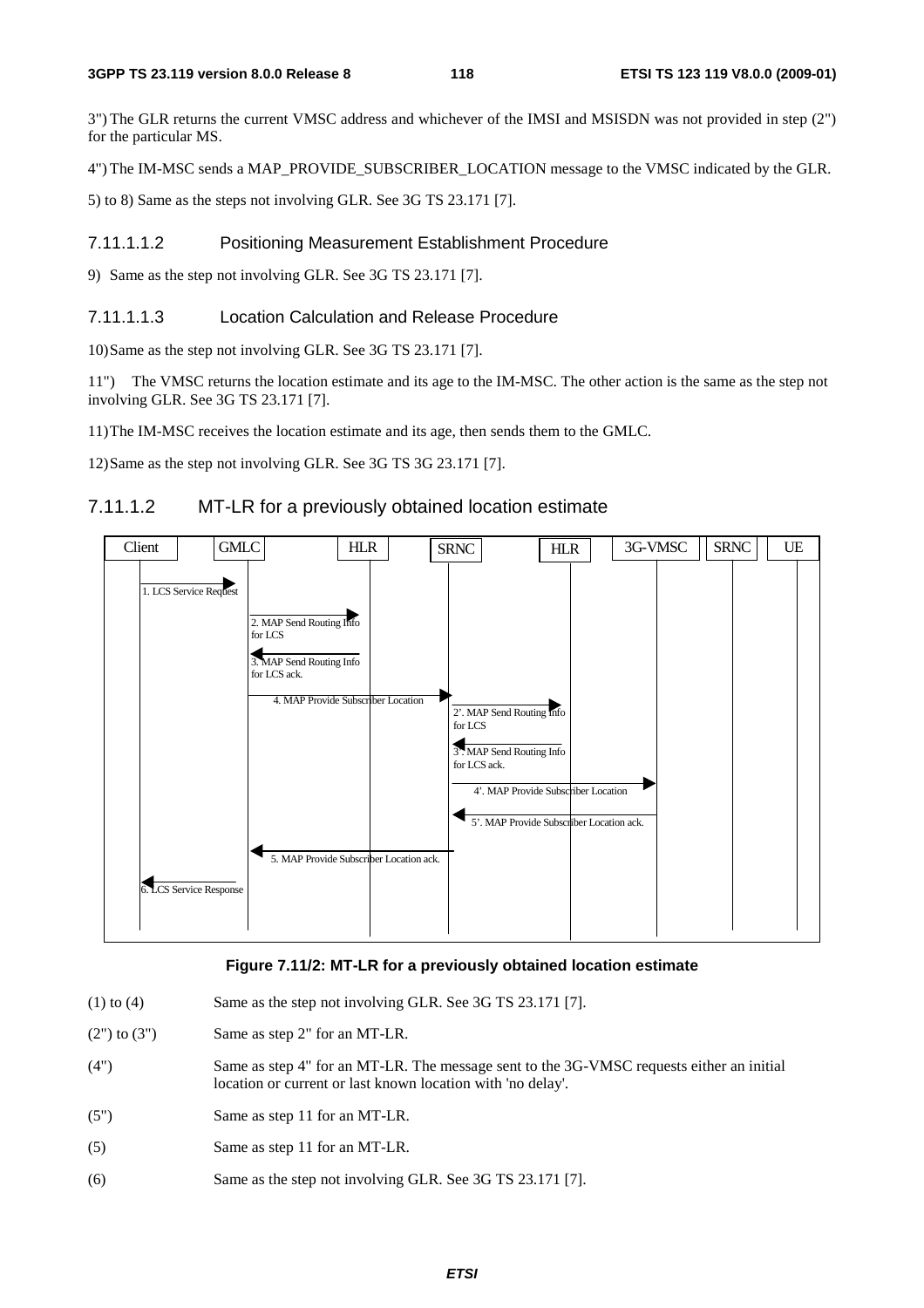## 7.11.1.3 Network Induced Location Request (NI-LR)

This procedure is the same as the procedure not involving GLR. See 3G TS 23.171 [7].

## 7.11.1.4 Network Induced Location Request (NI-LR) from a Serving RNC for a target UE in dedicated mode

This procedure is not related to GLR.

## 7.11.2 Mobile Originating Location Request

## 7.11.2.1 Mobile Originating Location Request, Circuit Switched (CS-MO-LR)

This procedure is the same as the procedure not involving GLR. See 3G TS 23.171 [7].

# 7.12 IST of non-CAMEL implementation

If the GLR supports IST, when the GLR receives an Update Location request that indicates that the MSC/VLR supports IST, it relays the indication to the HLR. If not, the GLR may ignore the indication. When the GLR receives an IST Alert Request from the MSC, it relays the message to the HLR. The HLR sends an IST Alert Response to the GLR, and then the GLR relays the message to the MSC.

When the IM-MSC receives an IST Command Request from the HLR, it retrieves the location information, i.e., MSC Number, from the GLR and sends the message to the MSC. Then the IM-MSC receives the response from the MSC and sends the response to the HLR.

# 7.13 The interaction with Super-Charger

Following sub-clauses show the location updating procedures in the case that the serving nodes in the network with the GLR support the Super-Charger functionality.

# 7.13.1 First Location Updating Procedure in the Super-Charged network

The first location updating procedure in a Super-Charged network is illustrated in figure 7.13/1. Each step is explained in the following list.



#### **Figure 7.13/1: First Location Updating Procedure in the case that visited NW supports the Super-Charger features**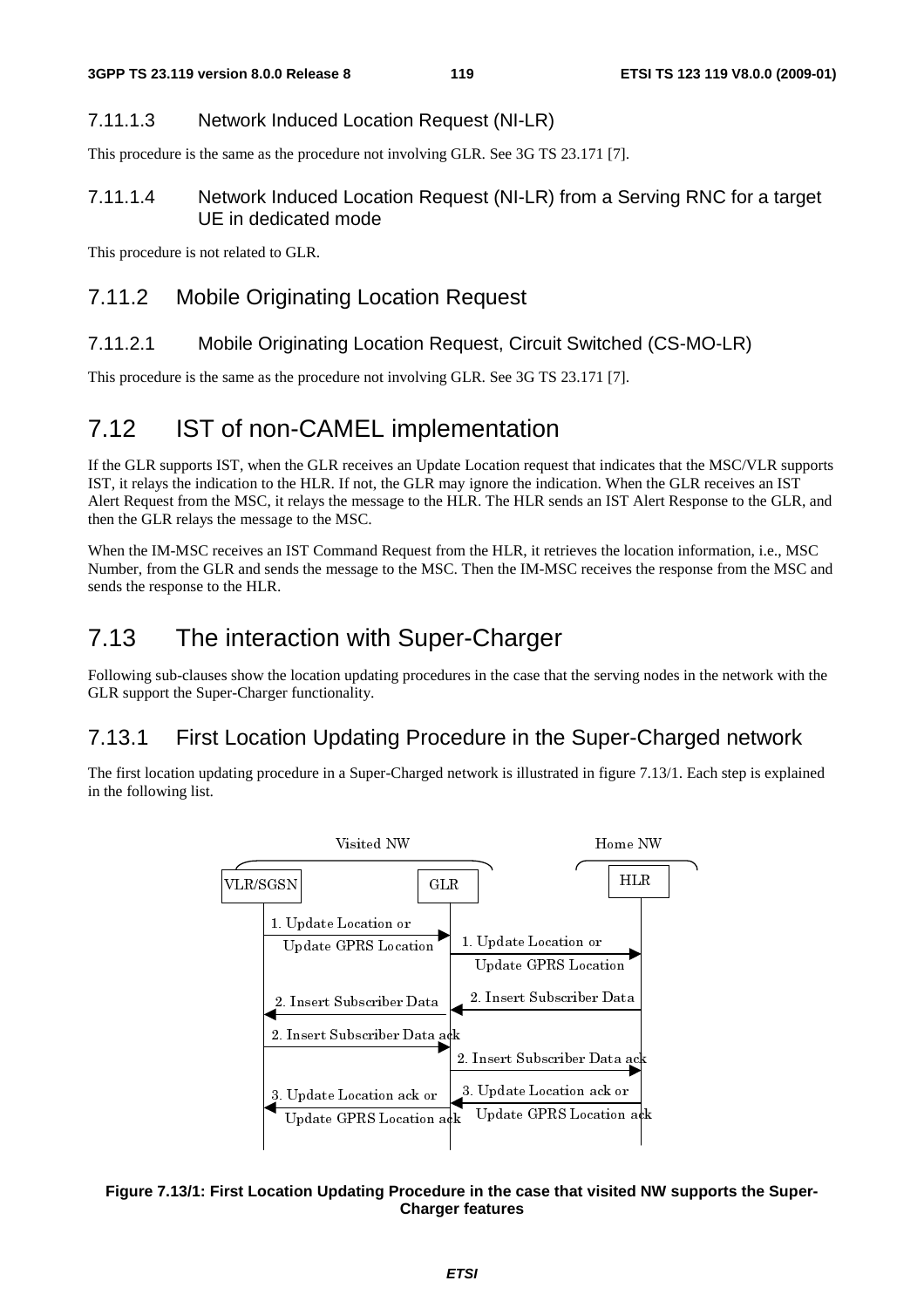Procedure:

- 1) When the GLR receives an *Update Location* or *Update GPRS Location* message from a serving node (i.e., VLR or SGSN) and does not hold the subscriber"s information for the user (ex. at the first location updating to the GLR), it relays the message without age indicator (if age indicator is received from the serving node, the GLR deletes it) to the HLR.
- 2) The HLR stores the address and number of serving node. Thereafter the HLR initiates insert subscriber data procedure and cancel location procedure (only if both the HLR and previous serving node support the Super-Charger features). When the GLR receives *Insert Subscriber Data* message from the HLR, the GLR creates an age indicator and stores the subscriber"s information in the message and transports it to the serving node with the age indicator.
- 3) After these procedures, the HLR replies to an *Update Location* or *Update GPRS Location message* from the GLR and the GLR transports the response to the serving node.

## 7.13.2 Second and further Location Updating Procedure in the Super-Charged networks

The second and further location updating procedure in a Super-Charged network is illustrated in figure 7.13/2. Each step is explained in the following list.



#### **Figure 7.13/2: Second and further Location Updating Procedure in the case that visited NW supports the Super-Charger features**

Procedure:

- requested in the serving node is not consistent with that in the GL<br>cation Updating Procedure in the case that visited NW<br>the Super-Charger features<br>*ocation* or Update GPRS Location message with an age indicate<br>or GSSN) a cation Updating Procedure in the case that visited NW at the Super-Charger features<br>
ocation or Update GPRS Location message with an age indicator<br>
or GSSN) and holds the subscriber information for the user (i.e.  $\overline{LR}$ ) 1) When the GLR receives an *Update Location* or *Update GPRS Location* message with an age indicator from newly visited serving node (i.e. VLR or GSSN) and holds the subscriber information for the user (i.e. at second or further location updating to the GLR), it stores the address and number of newly visited serving node included in the received message.
- 2) The GLR does not initiate cancel location procedure if the previous node supports the Super-Charger features.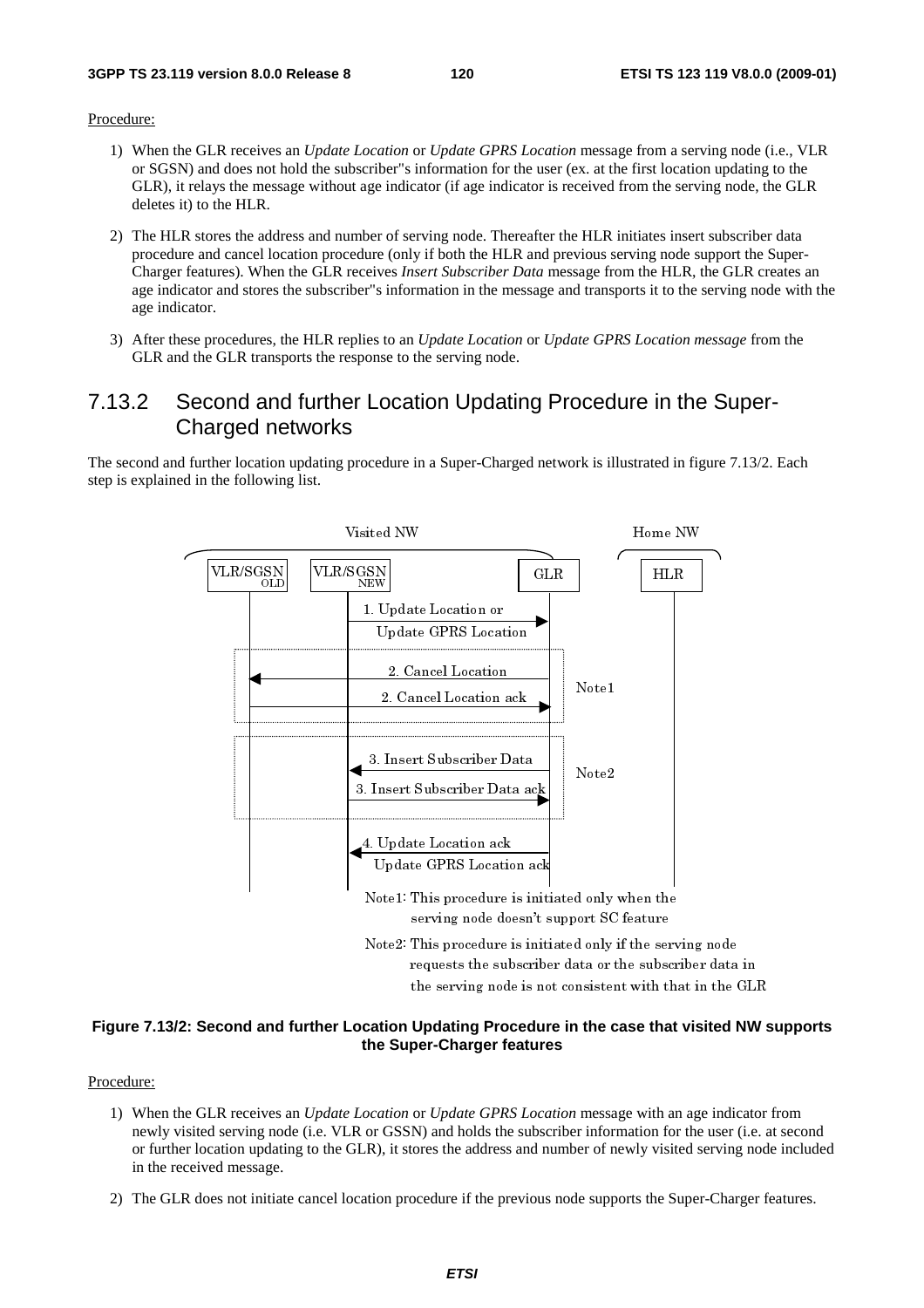- 3) When the age indicator from the serving node indicates the serving node does not request the subscription data, the GLR checks if the subscription data retained in serving node is consistent with that stored in the GLR. If so, the GLR shall not send subscription data to the newly visited serving node. Otherwise the GLR initiates the insert subscriber procedure to the serving node.
- 4) After these procedures, the GLR replies to an *Update Location* or *Update GPRS Location* message from the serving node.

## 7.13.3 Cancel Location Procedure in the Super-Charged networks

The cancel location procedure in a Super-Charged network when MS leave the network is illustrated in figure 7.13/3. Each step is explained in the following list.



# serving node doesn't support SC feature<br> **IF The Case that visited NW supports the divide only well features**<br> *IF* message from the HLR, it checks whether the s<br>
Super-Charger features, the GLR initiates a cance<br> **IF ACCE** serving non-activited NW supports that<br>features<br>features<br>on message from the HLR, it checks whether the<br>Super-Charger features, the GLR initiates a cand<br>the *Cancel Location* message, it responses to the<br>order for the GLR<br> **Figure 7.13/3: Cancel Location Procedure in the case that visited NW supports the Super-Charger features**

#### Procedure:

- 1) When the GLR receives a *Cancel Location* message from the HLR, it checks whether the serving node supports the Super-Charger features or not.
- 2) If the serving node does not supports the Super-Charger features, the GLR initiates a cancel location procedure to the serving node.
- 3) When the GLR receives the response of the *Cancel Location* message, it responses to the HLR by sending the *Cancel Location* ack message.

## 7.13.4 Functional requirement for the GLR

#### 7.13.4.1 Procedure Super\_Charged\_Cancel\_Location\_GLR

Figure 7.13/4 shows SDL chart for Procedure Super\_Charged\_Cancel\_Location\_GLR.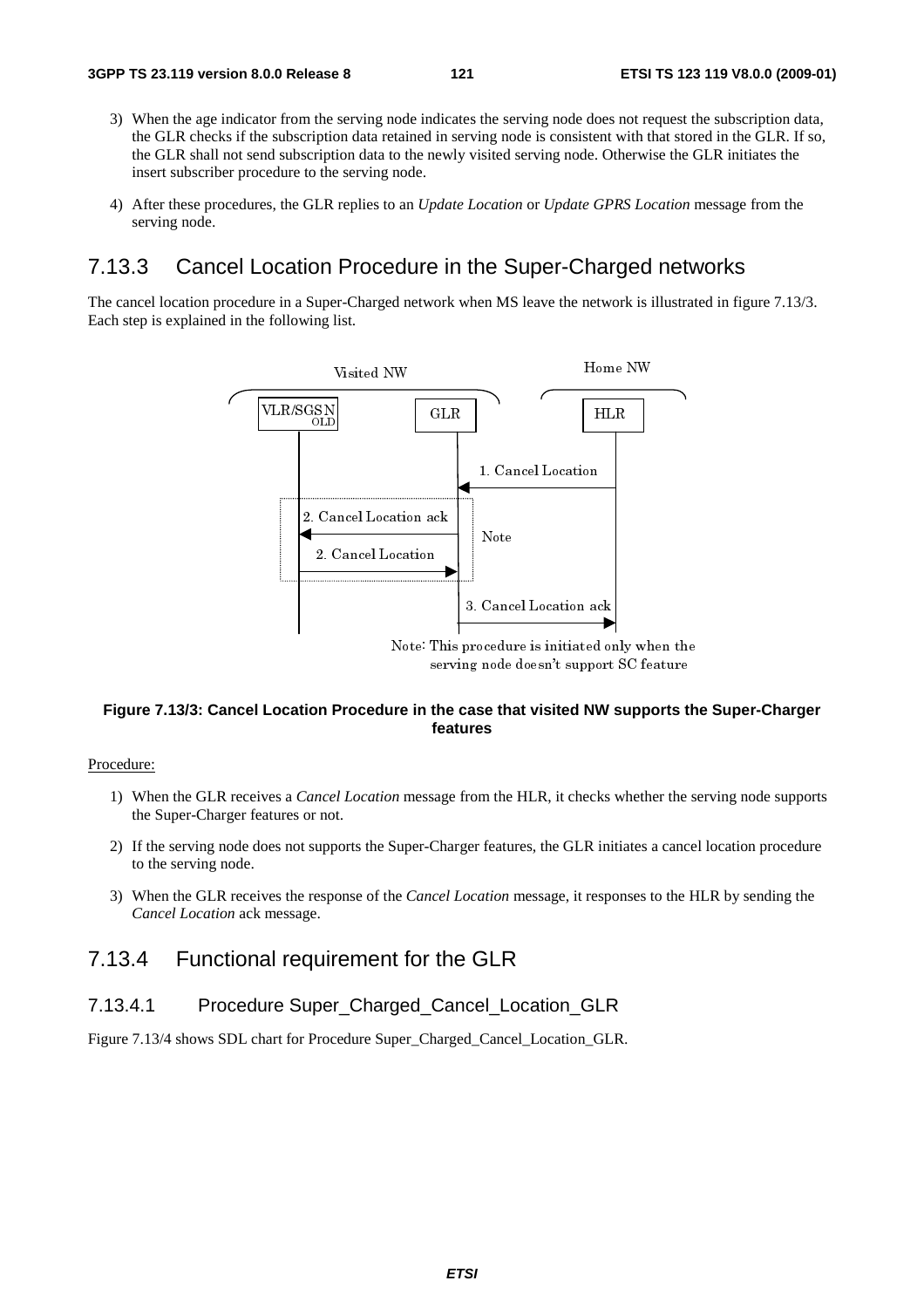

**Figure 7.13/4: Procedure Super\_Charged\_Cancel\_Location\_GLR**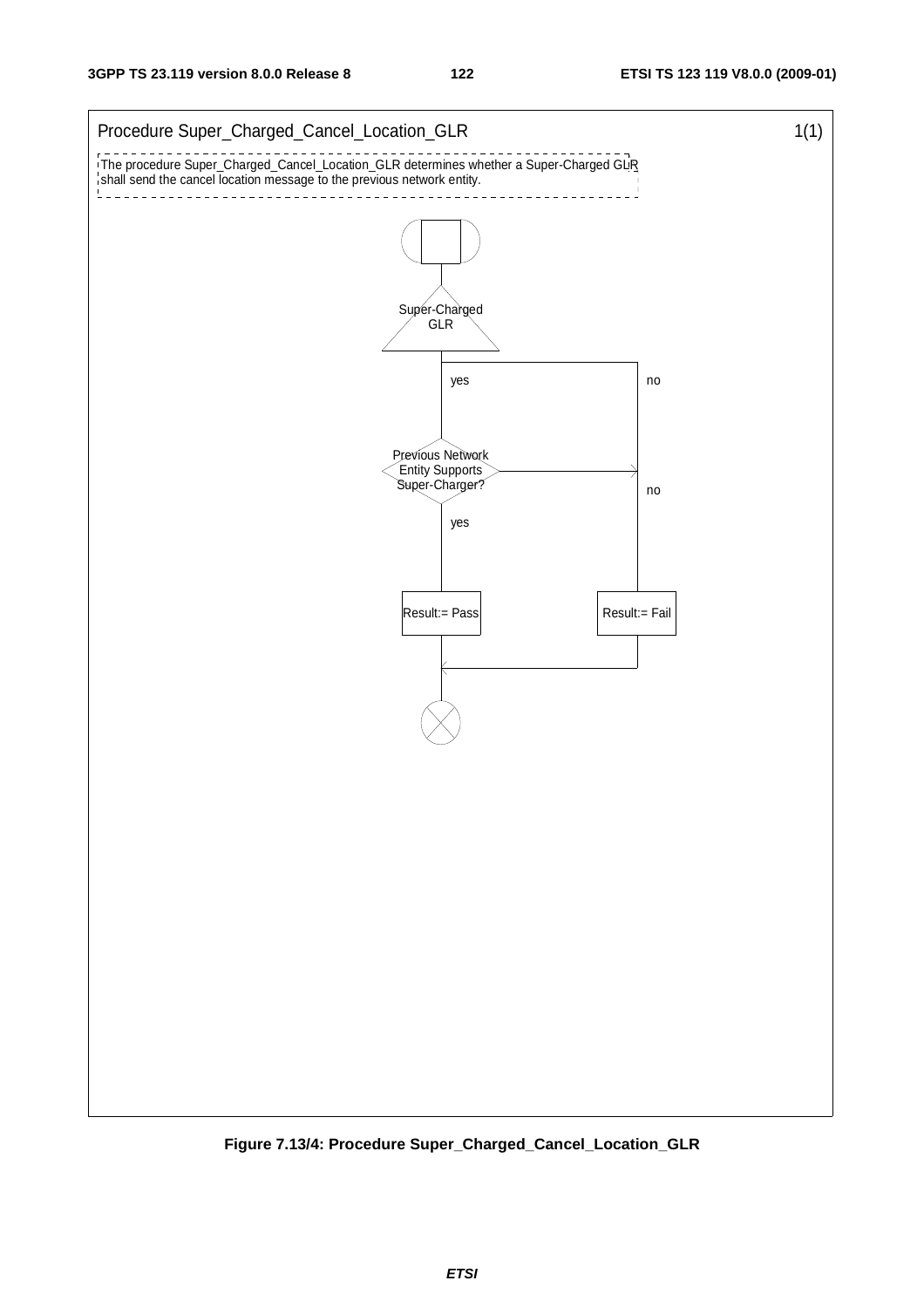## 7.13.4.2 Procedure Super\_Charged\_Location\_Updating\_GLR

Figure 7.13/5 shows SDL chart for Procedure Super\_Charged\_Location\_Updating\_GLR.



**Figure 7.13/5: Procedure Super\_Charged\_Location\_Updating\_GLR**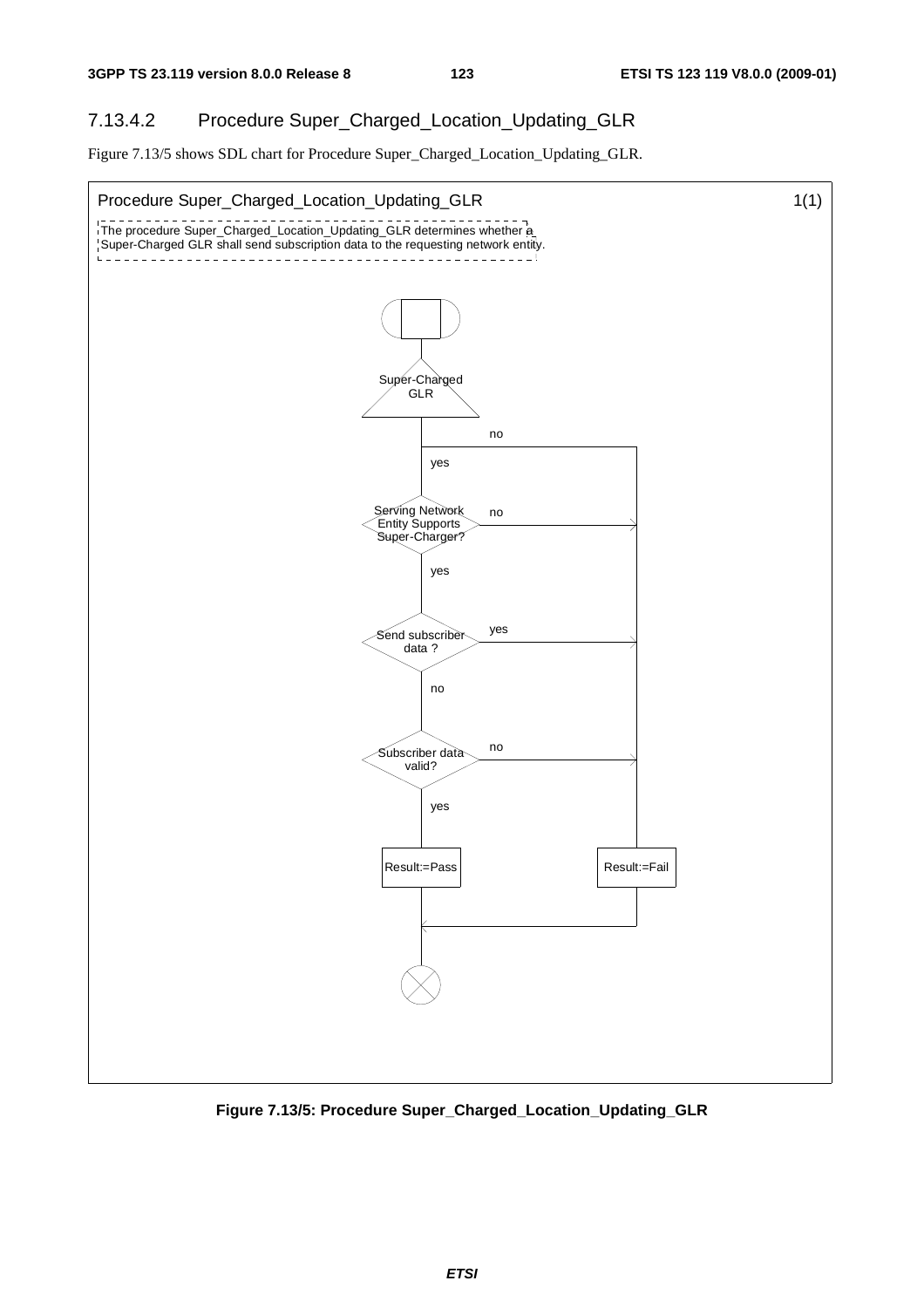# 8 The subscriber information stored in the GLR

The subscriber information stored in the GLR can be categorised in the following types.

# 8.1 Information for HI R emulation

The GLR retrieves this kind of subscriber information mainly from Insert Subscriber Data message received from the HLR and stores it. Then this message is transported to the VLR transparently.

This type of information is for example:

- IMSI.
- International MS ISDN number.
- PDP Type.

# 8.2 Information for address and identity conversion

On location updating the VLR or SGSN sends Update Location message to the GLR and notifies its VLR number and MSC number or SGSN number and SGSN address by the message. On the first updating in the newly visited network, the GLR relays Update Location message to the HLR setting.

- The GLR number as the VLR number(E.164 address).
- The IM\_MSC number as the MSC number(E.164 address).
- The GLR number as the SGSN number(E.164 address).
- The IM-GSN address as the SGSN address(IP address).

The GLR keeps the association of these numbers and addresses and updates it on the second and further updating. And when the GLR receives and stores the HLR number in Update Location ack message form the HLR, it relays the message to the VLR setting.

- The GLR number as the HLR number (E. 164 address).
- Identity Conversion.

On location updating the VLR creates and allocates the LMSI number (denote LMSIv) for the user and sends it to the GLR in Update Location message. When the GLR receives the message, it creates and allocates another LMSI number (denote LMSIg) and associates LMSIg with received LMSIv. The GLR notifies LMSIg to the HLR sending Update Location message. This method can speed up the search for subscriber data in the GLR when the GLR receives some message from the HLR.

# 8.3 Information for Location updating Screening

This information is used for the GLR to judge whether requested location updating is necessary to be indicated to HLR or not. Following are information categorized in this type.

MNRF, MNRG.

- CCBS Monitoring Flag.
- MSC area restricted flag.
- SGSN area restricted flag.
- Location and Subscriber information Confirmed by HLR indicator (LSIC).

Subclause 7.7 shows the procedure for SMS alerting in the network with the GLR. In the procedure Mobile station Not Reachable Flag (MNRF) and Mobile station Not Reachable for GPRS (MNRG) are needed.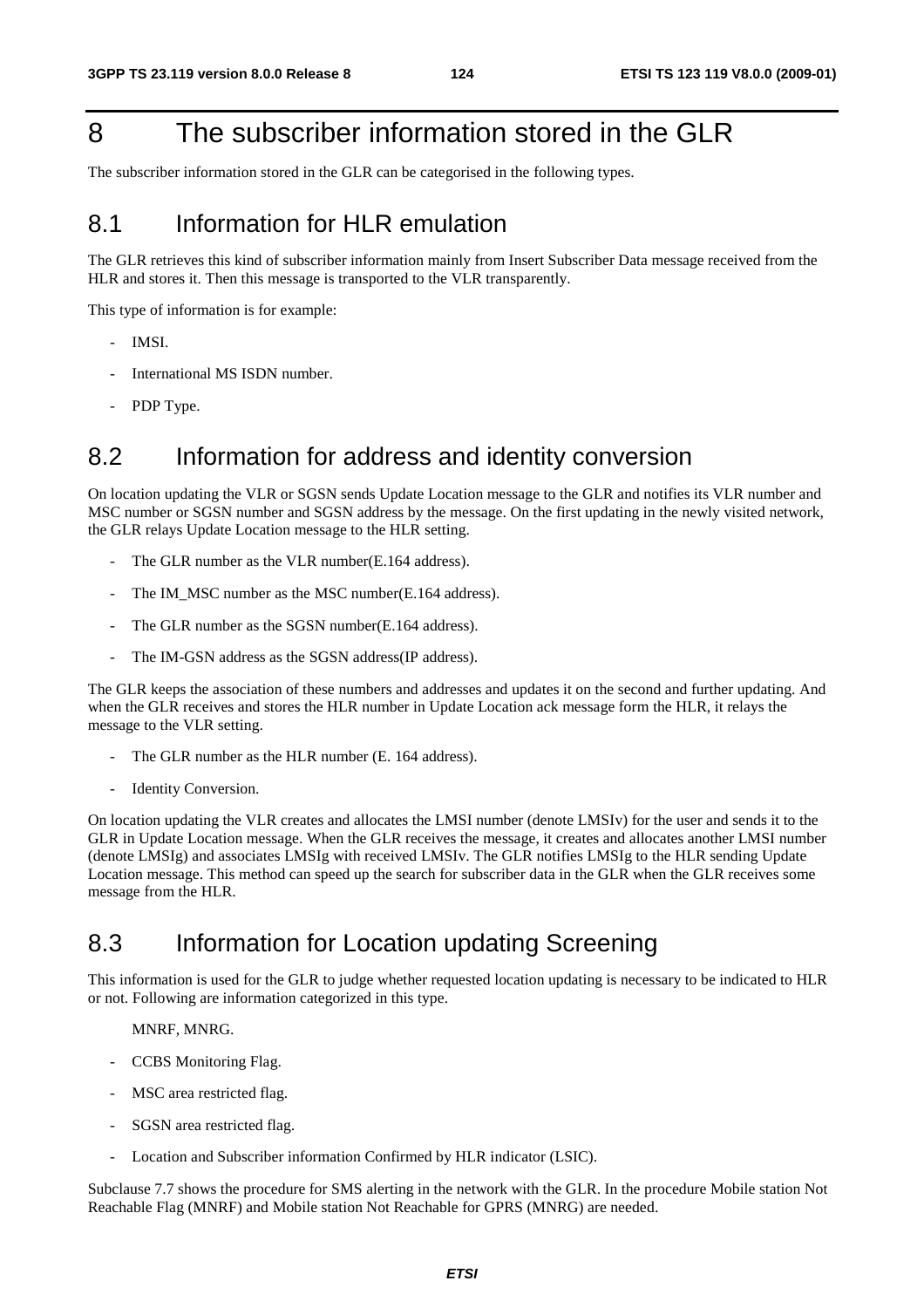The CCBS Monitoring Flag is set when the user in the GLR area is CCBS monitored by the VLR. As one option, while it is set, the Update Location message is relayed to the HLR to inform the appropriate CCBS process in the HLR. More detailed procedures for the CCBS are included in section 7.10.

MSC area restricted flag and SGSN area restricted flag are needed for regional restriction service. See section 7.5 for more detailed procedures.

LSIC is used for restart procedures. Section 7.6.3 includes more detailed description for the usage of this indicator.

# 8.4 Information for support of Super-Charger functionality

This information is used for the GLR to behave as the HLR supporting the Super-Charger functionality towards the serving node (i.e. VLR or SGSN) which also supports Super-Charger functionality. Following is information categorised in this type.

- Age indicator for CS.
- Age indicator for PS.

# 8.5 Other Information

The GLR has Service Substitution Induced Flag list. This information show which service is replaced by service substitution. See section 7.2.1.3 for more detail on the handling of unsupported services.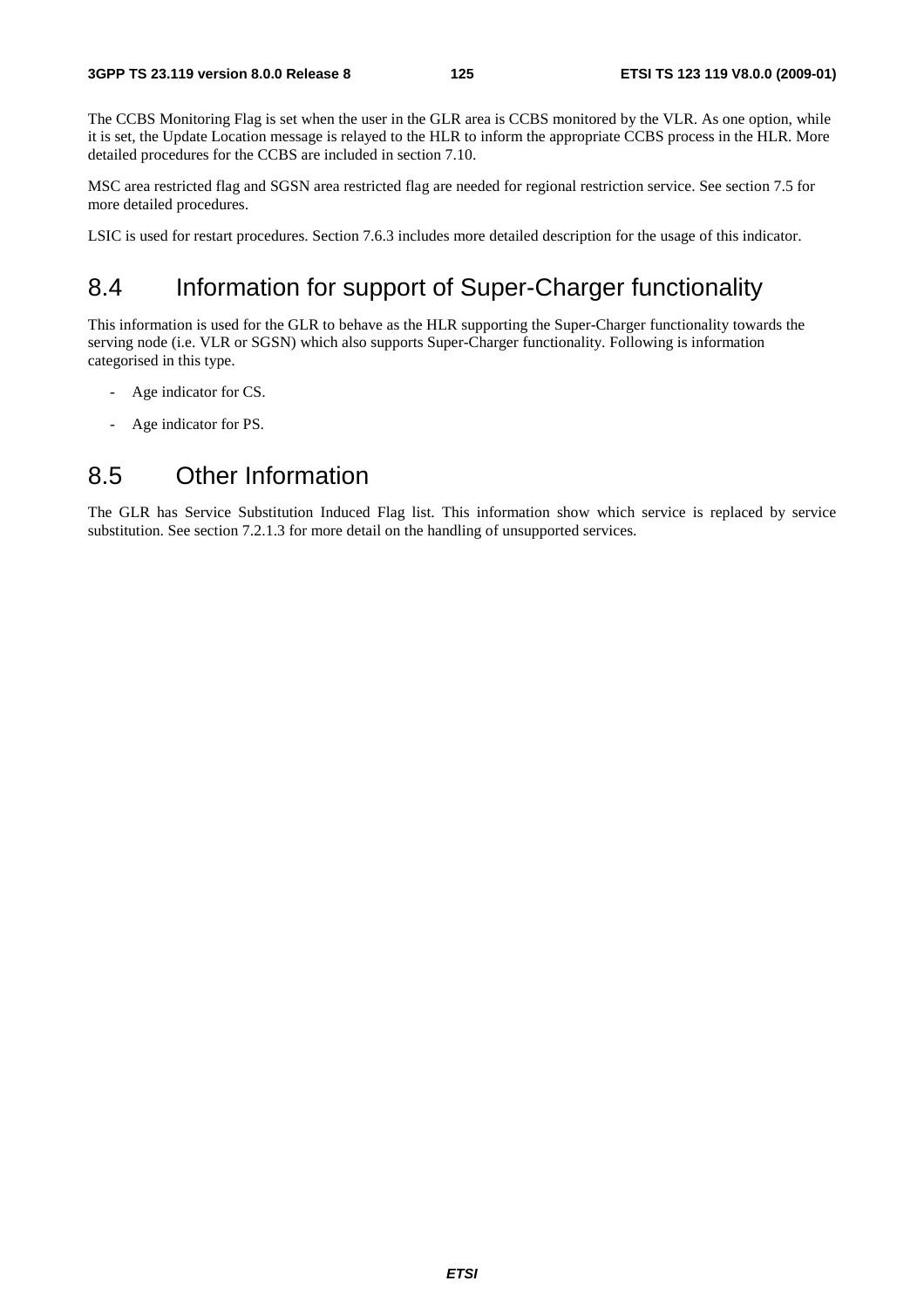# 8.6 IMSI Record in the GLR

#### **Table 8.5/1: Subscriber Information stored in the GLR**

| <b>PARAMETER</b>                                                  | <b>PRESENCE</b>             | <b>CATEGORY (*1)</b> | <b>NOTE</b> |
|-------------------------------------------------------------------|-----------------------------|----------------------|-------------|
| <b>IMSI</b>                                                       | М                           | Α                    |             |
| Network Access Mode                                               | С                           | Α                    |             |
| International MS ISDN number                                      | $\overline{M}$              | Α                    |             |
| LMSI allocated by VLR                                             | C                           | B                    |             |
| <b>LMSI</b> allocated by GLR                                      | C                           | В                    |             |
| <b>Mobile Station Category</b>                                    | M                           | Α                    |             |
| <b>LMU</b> Identifier                                             | С                           | Α                    |             |
| VLR number                                                        | M                           | В                    |             |
| MSC number                                                        | M                           | B                    |             |
| HLR number                                                        | С                           | В                    |             |
| Zone Code List                                                    | C                           | A                    |             |
| Roaming restriction due to unsupported feature                    | С                           | Α                    |             |
| MSC area restricted flag                                          | M                           | C                    |             |
| <b>LSA Identity</b>                                               | C                           | Α                    |             |
| <b>LSA Priority</b>                                               | C                           | Α                    |             |
| <b>LSA Only Access Indicator</b>                                  | C                           | Α                    |             |
| <b>LSA Active Mode Indicator</b>                                  | $\overline{\text{c}}$       | Α                    |             |
| Provision of bearer service                                       | M                           | Α                    |             |
| Provision of teleservice                                          | M                           | Α                    |             |
| <b>BC</b> allocation                                              | C                           | Α                    |             |
| Subscriber status                                                 | $\overline{C}$              | Α                    |             |
| Barring of outgoing calls                                         | C                           | Α                    |             |
| Barring of premium rate calls                                     | C                           |                      |             |
|                                                                   |                             | Α                    |             |
| Barring of supplementary service management                       | $\overline{\text{c}}$       | A                    |             |
| Barring of invocation of call transfer                            | С                           | Α                    |             |
| Mobile Station Not Reachable Flag                                 | M                           | C                    |             |
| VGCS Group Membership List                                        | C                           | A                    |             |
| VBS Group Membership List                                         | $\overline{\text{c}}$       | Α                    |             |
| <b>Broadcast Call Initiation Allowed List</b>                     | C                           | Α                    |             |
| Originating CAMEL Subscription Information                        | C                           | Α                    |             |
| SS invocation notification (SS-CSI)                               | $\mathsf C$                 | Α                    |             |
| <b>CCBS Monitoring Flag</b>                                       | $\overline{c}$              | C                    |             |
| Location and Subscriber information Confirmed by HLR<br>indicator | M                           | C                    |             |
| <b>CAMEL Supported phases information</b>                         | С                           | С                    |             |
| Service Substitution Induced Flag list                            | С                           | E                    |             |
|                                                                   | $\overline{\text{c}}$       | Α                    |             |
| Forwarding information List                                       |                             |                      |             |
| Call barring information List                                     | C                           | Α                    |             |
| <b>CUG</b> information List                                       | $\overline{C}$              | Α                    |             |
| SS-Data List                                                      | C                           | A                    |             |
| <b>EMLPP Subscription</b>                                         | C                           | Α                    |             |
| North American Equal Access preferred Carrier Id List             | $\overline{\text{c}}$       | Α                    |             |
| <b>Privacy Exception List</b>                                     | $\overline{C}$              | Α                    |             |
| Home GMLC Numbers                                                 | С                           | Α                    |             |
| <b>IST Alert Timer</b>                                            | $\overline{\rm c}$          | A                    |             |
| Age indicator for CS                                              | С                           | D                    |             |
|                                                                   | <b>Packet Specific Data</b> |                      |             |
| SGSN number                                                       | M                           | В                    |             |
| Roaming Restriction in the SGSN due to unsupported feature        | M                           | $\overline{A}$       |             |
| SGSN area restricted flag                                         | M                           | С                    |             |
| <b>MNRG</b>                                                       | M                           | C                    |             |
| <b>PDP Type</b>                                                   | C                           | Α                    |             |
| <b>PDP</b> Address                                                | $\overline{C}$              | Α                    |             |
| <b>SGSN</b> address                                               | M                           | B                    |             |
| <b>Access Point Name</b>                                          | $\overline{C}$              | Α                    |             |
| <b>VPLMN Address Allowed</b>                                      | $\overline{\text{c}}$       | Α                    |             |
|                                                                   |                             |                      |             |
| Quality of Service Subscribed                                     | С                           | Α                    |             |
| Age indicator for PS                                              | $\overline{C}$              | D                    |             |

(\*1) A: Information for HLR emulation.

B: Information for address and identity conversion.

C: Information for Location updating Screening.

D: Information for support of Super-Charger functionality.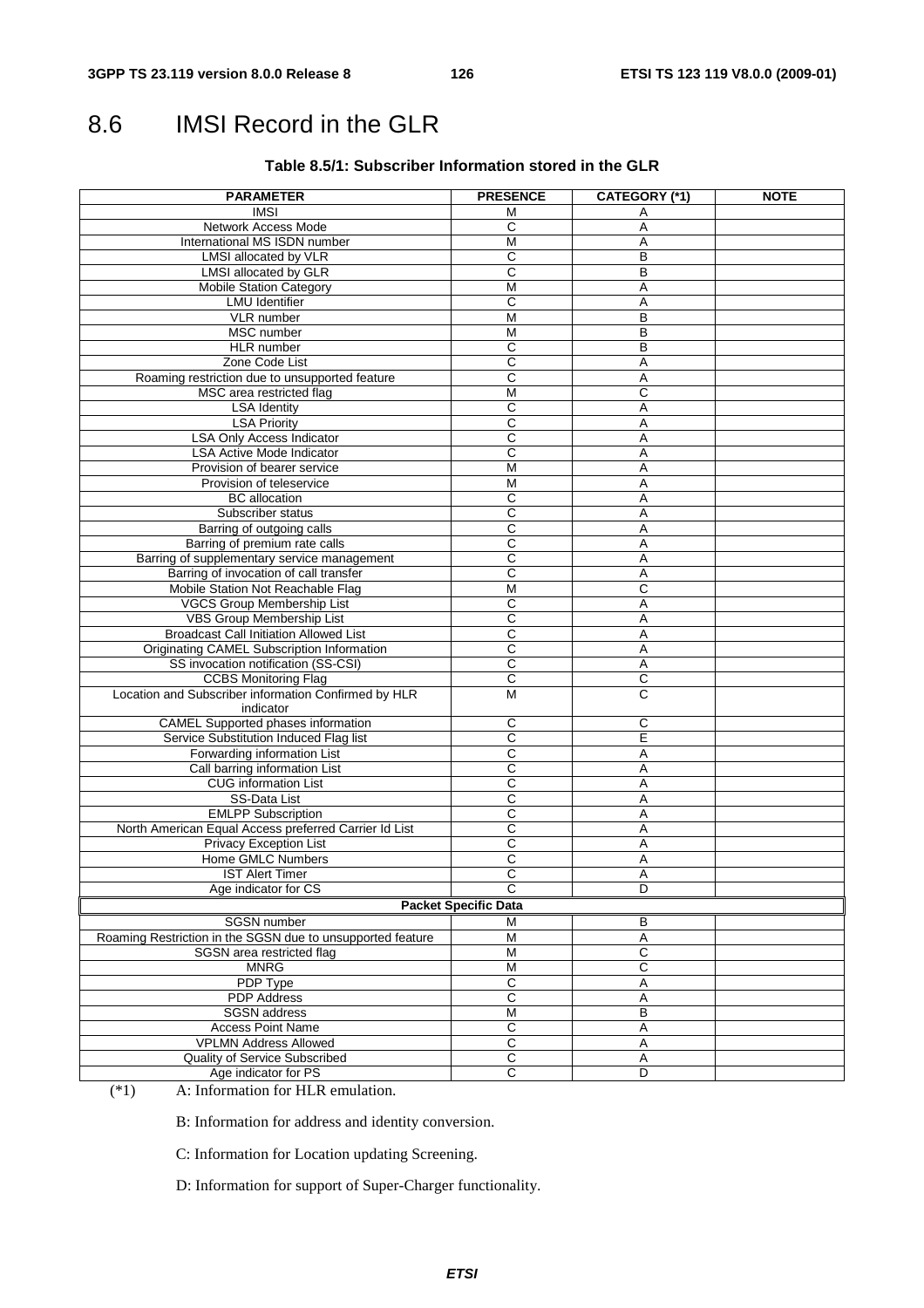E: Others.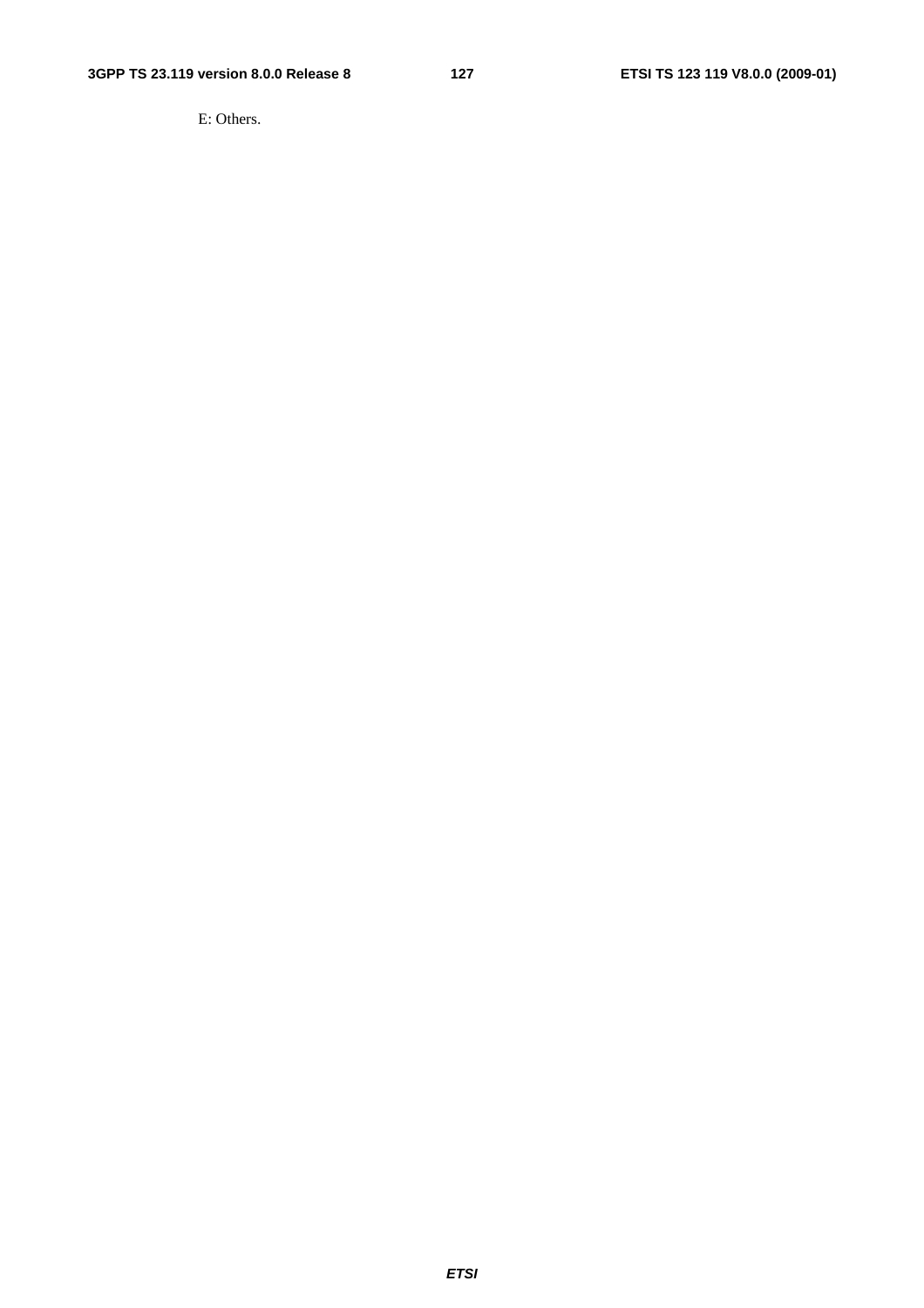# Annex A (informative): Change history

| <b>Document history</b> |            |                                                                                                                                                                                                                          |
|-------------------------|------------|--------------------------------------------------------------------------------------------------------------------------------------------------------------------------------------------------------------------------|
| V <sub>0.1.0</sub>      | Aug 1999   | The first draft.                                                                                                                                                                                                         |
| V <sub>0.2.0</sub>      | Sep 1999   | Addition of section 7.10 and some editorial corrections.                                                                                                                                                                 |
| V <sub>0.3.0</sub>      | Oct 1999   | Addition of section 7.5.2, modification of section 7.2.1.3 and section 7.2.2, and,<br>some editorial corrections.                                                                                                        |
| V <sub>0.4.0</sub>      | Nov 1999   | Moved, modified and merged Purge MS descriptions from section 7.3.1.3 and<br>7.3.3 to section 7.4. Deleted section 7.10 Location Service and remove LCS related<br>data from table 8.5/1. Corrected some editing errors. |
| V <sub>0.5.0</sub>      | Nov 1999   | Modified section 2 References. Deleted one sentence from section 4. Corrected<br>minor editing errors in section 5.3 and section 8.5. Restored section 7.11 Location<br>Services and LCS related data to table 8.5/1.    |
| V1.0.0                  | Feb 2000   | Agreed by CN2B, Milan                                                                                                                                                                                                    |
| V2.0.0                  | Mar 2000   | Submitted for approval to TSG CN#07                                                                                                                                                                                      |
| V3.0.0                  | March 2000 | Approved by CN#07                                                                                                                                                                                                        |
| V4.0.0                  | March 2001 | Release 4 after CN#11                                                                                                                                                                                                    |
| V5.0.0                  | June 2002  | Release 5 after CN#16                                                                                                                                                                                                    |
| V6.0.0                  | Dec 2004   | Release 6 after CN#26                                                                                                                                                                                                    |
| V7.0.0                  | June 2007  | Upgraded unchanged from Rel-6 after CT#36                                                                                                                                                                                |
| V8.0.0                  | Dec 2008   | Upgraded unchanged from Rel-7 after CT#42                                                                                                                                                                                |